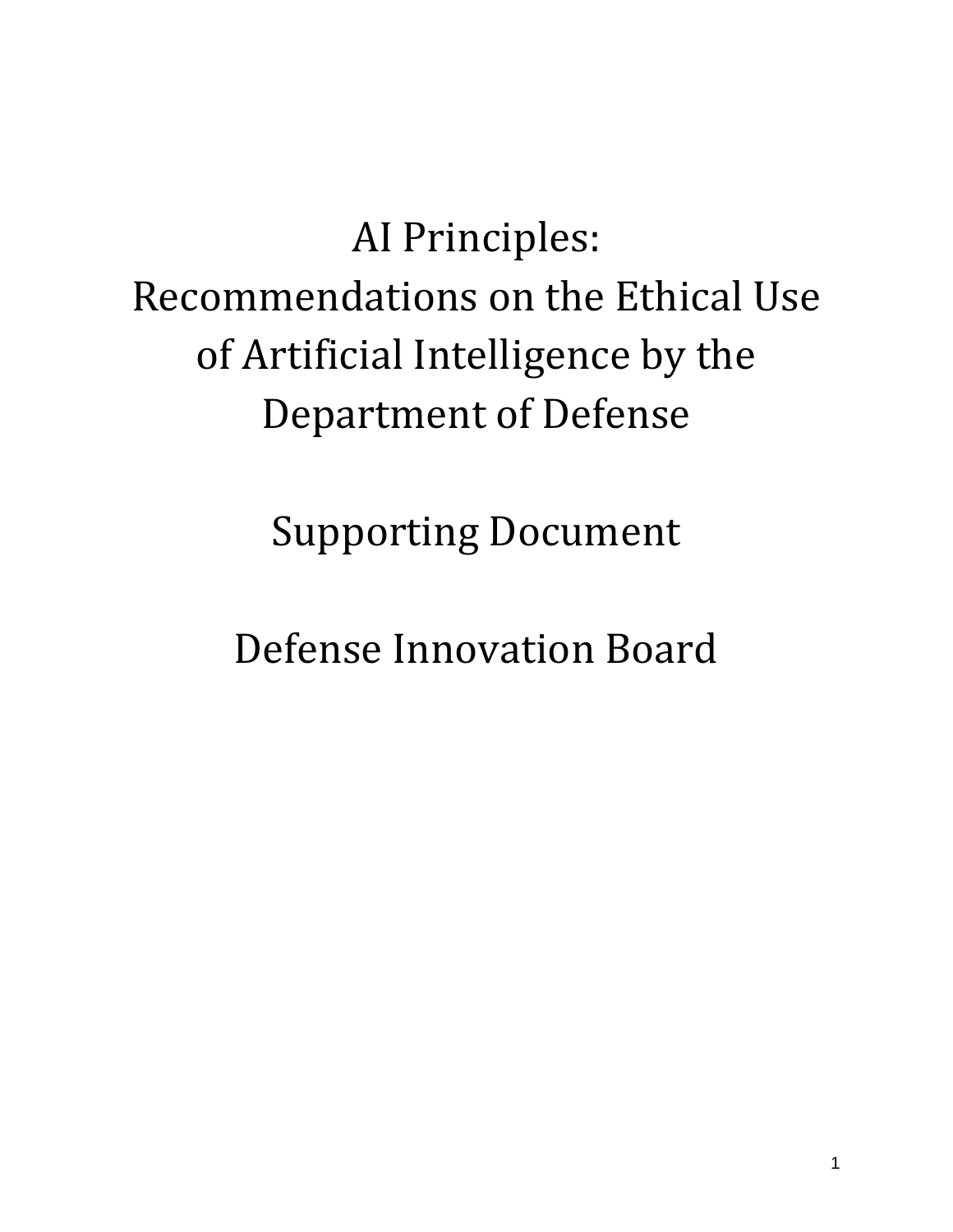### **Table of Contents**

| Appendix IV: Defense Acquisition / Test and Evaluation Process 59 |  |
|-------------------------------------------------------------------|--|
|                                                                   |  |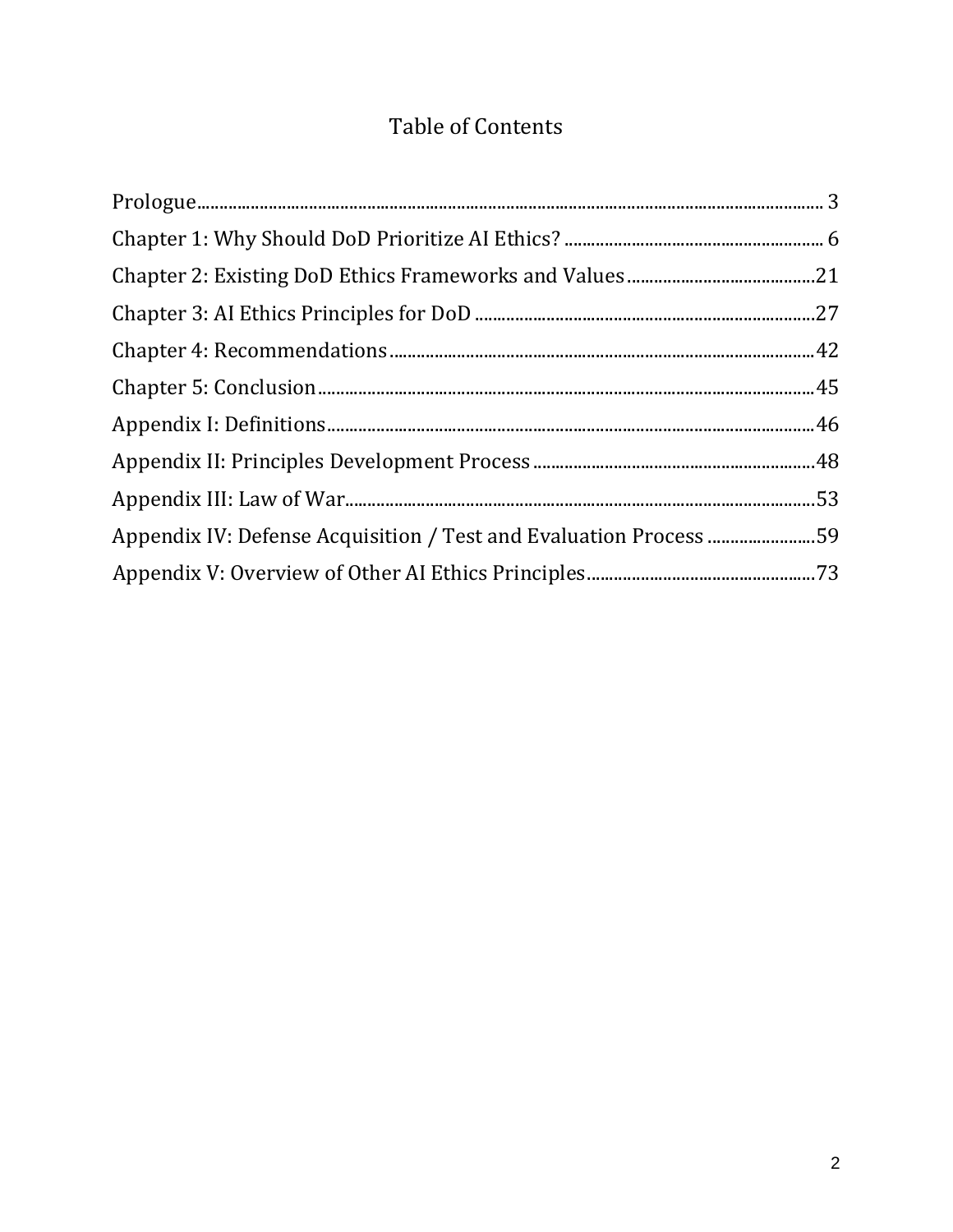## <span id="page-2-0"></span>Prologue

The enduring mission of the United States Department of Defense (DoD), according to the 2018 National Defense Strategy, is "to provide combat-credible military forces needed to deter war and protect the security of our nation."[1](#page-2-1) Maintaining a technological and military advantage over adversaries is central to this mission, but it is not sufficient. DoD also maintains a strong commitment to its set of values, both unique to the mission and Services, and also to the core democratic values of the United States.<sup>2</sup> Any advantage obtained at the expense of those values would therefore be self-defeating. DoD's enduring challenge is to retain a technological and military advantage while upholding and promoting democratic values, working with our allies, and contributing to a stable, peaceful international community.

DoD's development and use of artificial intelligence (AI) reflects this challenge. AI is expected to affect every corner of the Department and transform the character of war.<sup>[3](#page-2-3)</sup> Maintaining a competitive advantage in AI is therefore essential to our national security. For these reasons, the Defense Innovation Board (DIB) recommends five AI ethics principles for adoption by DoD, which in shorthand are: **responsible, equitable, traceable, reliable, and governable**. These principles and a set of recommended actions in support of them are described in the primary document, *AI Principles: Recommendations on the Ethical Use of Artificial Intelligence by the Department of Defense. [4](#page-2-4)*

The DIB proposes the adoption of this set of AI Ethics Principles to help guide, inform, and inculcate the ethical and responsible use of AI – in both combat and non-combat environments – by the Department to help maintain our technological and ethical advantage. After the initial tasking by the Department to undertake a study on AI Ethics Principles, the Board engaged in a 12-month transparent process involving two public listening sessions, three consultative sessions with groups of AI subject matter experts, two practical exercises with DoD leaders and personnel, 13 meetings of an informal DoD Working Group on Ethics & Principles that also included representatives from partner countries, and dozens of research-gathering interviews with academics, ethicists, lawyers,

 $\overline{a}$ 

<sup>&</sup>lt;sup>1</sup> Se[e National Defense Strategy of the United States](https://dod.defense.gov/Portals/1/Documents/pubs/2018-National-Defense-Strategy-Summary.pdf)

<span id="page-2-2"></span><span id="page-2-1"></span><sup>&</sup>lt;sup>2</sup> See Department of Defense Core Values, [U.S. Air Force Core Values,](https://www.airforce.com/mission/vision) [U.S. Army Core Values,](https://www.army.mil/values/) U.S. Navy and [Marine Corps Core Values,](https://www.secnav.navy.mil/Ethics/Pages/corevaluescharter.aspx) [U.S. Coast Guard Core Values](https://www.gocoastguard.com/family-and-friends/the-helmsman/introduction)

<span id="page-2-3"></span><sup>&</sup>lt;sup>3</sup> See Summary of the 2018 Department of Defense Artificial Intelligence Strategy: Harnessing AI to Advance Our [Security and Prosperity;](https://media.defense.gov/2019/Feb/12/2002088963/-1/-1/1/SUMMARY-OF-DOD-AI-STRATEGY.PDFhttps:/media.defense.gov/2019/Feb/12/2002088963/-1/-1/1/SUMMARY-OF-DOD-AI-STRATEGY.PDF) and [National Security Strategy of the United States of America,](https://www.whitehouse.gov/wp-content/uploads/2017/12/NSS-Final-12-18-2017-0905.pdf) December 2017. United States Department of the Air Force. 2019 ["The United States Air Force Artificial Intelligence Annex to the](https://www.af.mil/Portals/1/documents/5/USAF-AI-Annex-to-DoD-AI-Strategy.pdf)  [Department of Defense Artificial Intelligence Strategy"](https://www.af.mil/Portals/1/documents/5/USAF-AI-Annex-to-DoD-AI-Strategy.pdf). 4 "AI Principles: Recommendations on the Ethical Use of Artificial Intelligence by the Department of Defense,"

<span id="page-2-4"></span>Defense Innovation Board, October 2019.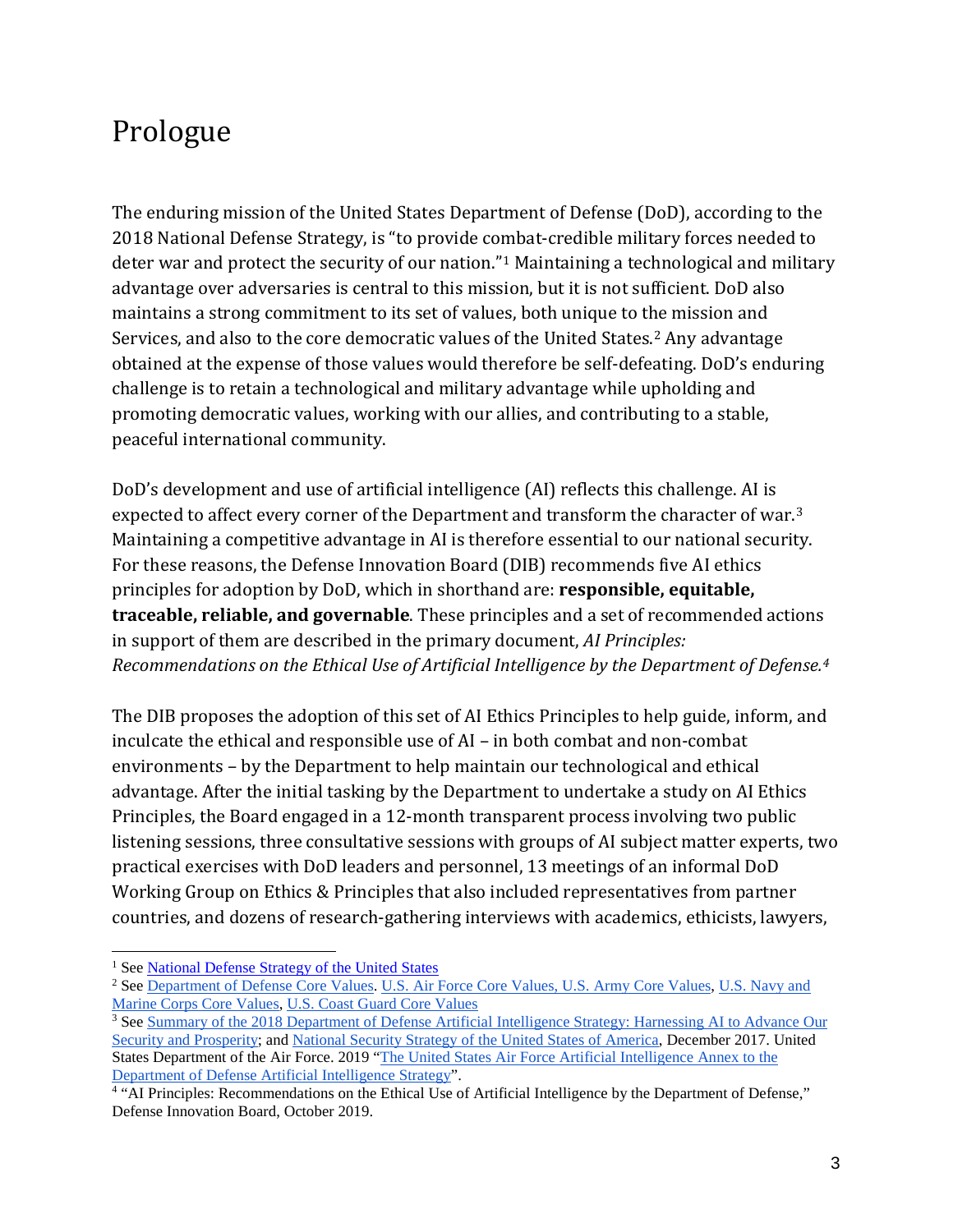human rights experts, computer scientists, technologists, researchers, civil society leaders, philosophers, venture capitalists, business leaders, and DoD officials. The DIB also solicited public commentary both online and in person. We have detailed this process, along with the names of non-DoD experts, further in the Appendix.

The result is the ensuing set of principles, which the Board recommends for adoption by the Secretary of Defense. DoD is deeply committed to the legal, responsible development and ethical use of AI in all its potential applications, and it hopes to encourage other nations to make similar commitments.

## **AI Ethics Principles for DoD**

The following principles represent the means to ensure ethical behavior as the Department develops and deploys AI. To that end, the Department should set the goal that its use of AI systems is:

- 1. **Responsible**. Human beings should exercise appropriate levels of judgment and remain responsible for the development, deployment, use, and outcomes of DoD AI systems.
- 2. **Equitable**. DoD should take deliberate steps to avoid unintended bias in the development and deployment of combat or non-combat AI systems that would inadvertently cause harm to persons.
- 3. **Traceable**. DoD's AI engineering discipline should be sufficiently advanced such that technical experts possess an appropriate understanding of the technology, development processes, and operational methods of its AI systems, including transparent and auditable methodologies, data sources, and design procedure and documentation.
- 4. **Reliable**. DoD AI systems should have an explicit, well-defined domain of use, and the safety, security, and robustness of such systems should be tested and assured across their entire life cycle within that domain of use.
- 5. **Governable**. DoD AI systems should be designed and engineered to fulfill their intended function while possessing the ability to detect and avoid unintended harm or disruption, and for human or automated disengagement or deactivation of deployed systems that demonstrate unintended escalatory or other behavior.

This White Paper is organized into five chapters. Chapter One outlines the stated needs for a set of AI Ethics Principles and ethics guidance from existing strategic documents and law. It also addresses definitional approaches associated with AI and autonomy to clearly frame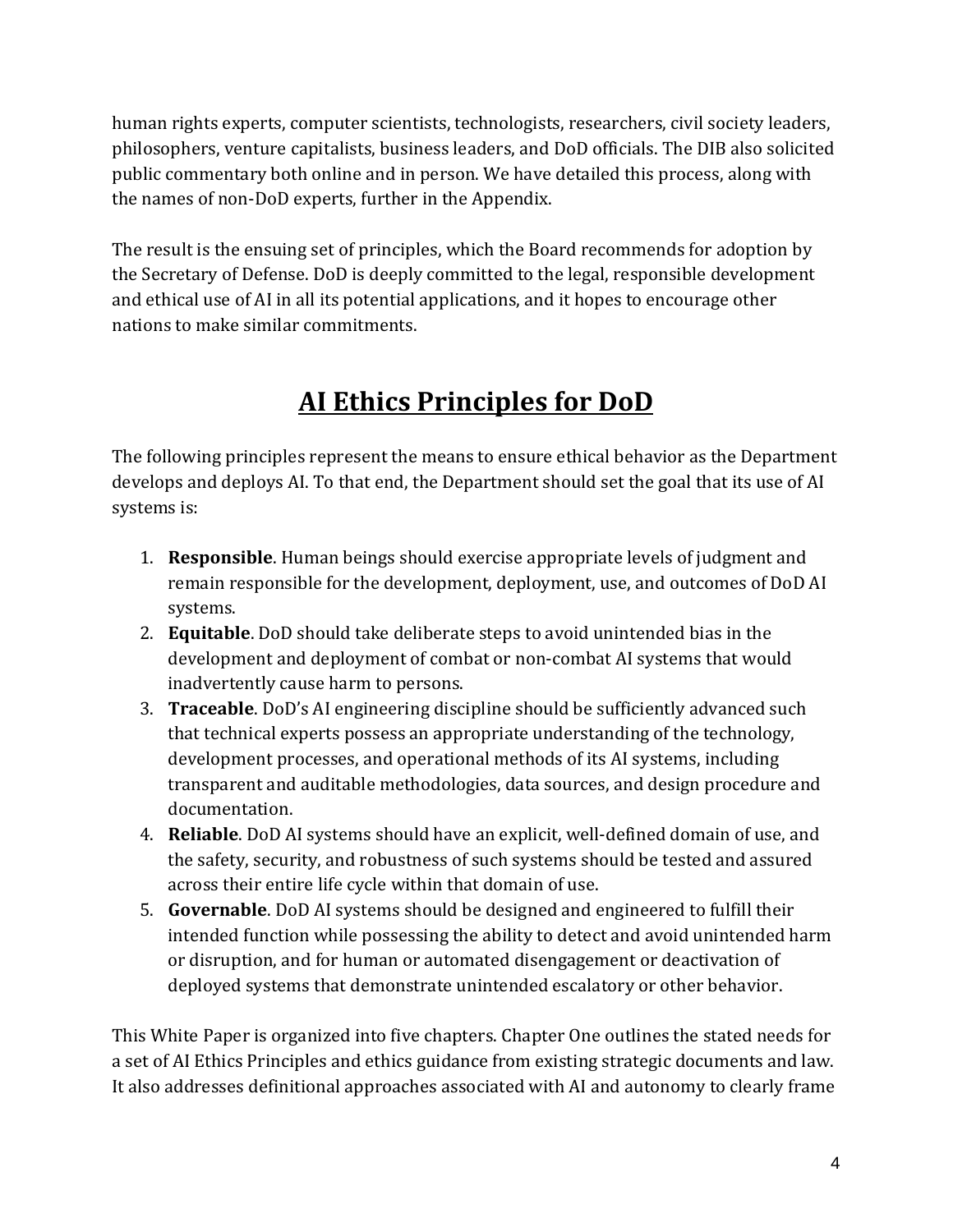how the DIB approaches key issues for DoD and its development and use of AI. Chapter Two provides the necessary grounding for a set of DoD AI Ethics Principles to ensure that they are coherently and consistently derived for DoD. We explain DoD's existing ethics framework that applies to all of DoD's technologies, AI included. In Chapter Three, we offer substantive and evidence-driven explanations of each of the five AI Ethics Principles. These principles are normative; they are intended to inform and guide action. However, we are mindful that depending upon context, some principles may override others, and for various AI use cases, these will apply differently. Chapter Four outlines our recommendations to the Department, while Chapter Five provides conclusions. We also provide a set of Appendices to aid readers by providing transparency and clarity about our process in developing these principles and providing high-level content about existing DoD processes.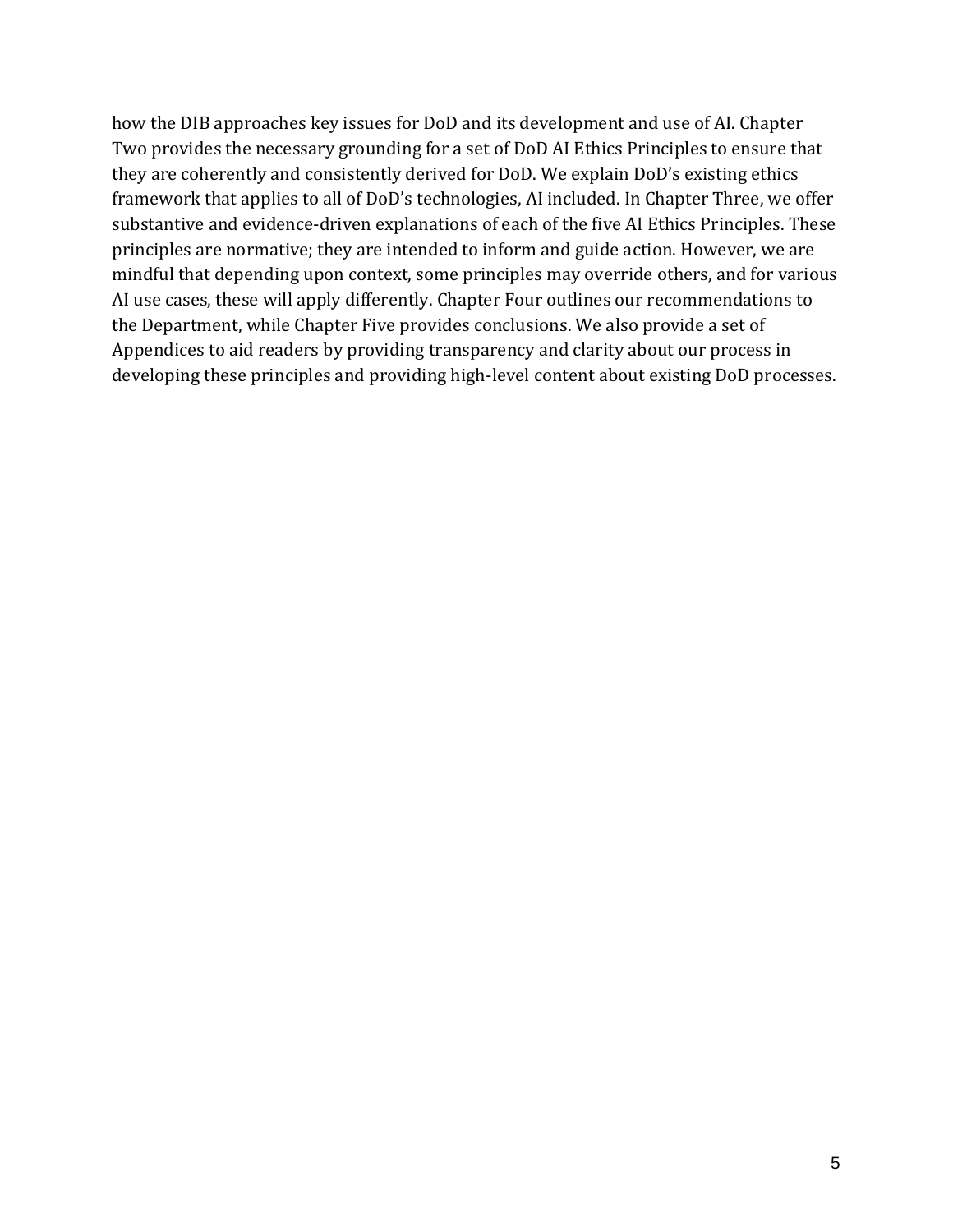# <span id="page-5-0"></span>Chapter 1: Why Should DoD Prioritize AI Ethics?

In 2018, the Department published its AI Strategy. In this public document, the Department noted it "will articulate its vision and guiding principles for using AI in a lawful and ethical manner to promote our values."[5](#page-5-1) Noting especially the need for increased engagement with academia, private industry, and the international community to "advance AI ethics and safety in the military context," the Department stressed its commitments to the ethical and responsible development and deployment of AI. Supporting this document, the United States Air Force recently released its Artificial Intelligence Annex to the 2018 AI Strategy, noting "Artificial Intelligence is not the solution to every problem. Its adoption must be thoughtfully considered in accordance with our ethical, moral, and legal obligations to the Nation."[6](#page-5-2)

The 2019 National Defense Authorization Act (NDAA) tasked a senior official within the Department with "the responsibility for the coordination of activities relating to the development and demonstration of artificial intelligence and machine learning for the Department."[7](#page-5-3) Moreover, this senior official, the Director of the Joint Artificial Intelligence Center (JAIC), has a duty to "work with appropriate officials to develop appropriate ethical, legal and other policies for the Department governing the development and use of artificial intelligence enabled systems and technologies in operational situations."[8](#page-5-4) The work of the Board, as a Federal Advisory Committee to the Secretary, has been in support of this NDAA mandate.

The Department has established and kept AI ethics and responsible development and use as a priority. Our work here is intended to aid the Department in its efforts.

### A. Why this matters and why now

With the growing utility and generality of AI across all domains, as well as the Department's commitment to deploy AI across mission areas, ensuring responsible AI leadership is crucial. As the National Security Strategy (NSS) states:

"To maintain our competitive advantage, the United States will prioritize emerging technologies critical to economic growth and security, such as data science, encryption,

<span id="page-5-1"></span> $\ddot{\phantom{a}}$ <sup>5</sup> Department of Defense, AI Strategy op cit., p. 8.

<span id="page-5-2"></span><sup>6</sup> United States Department of the Air Force. 2019 ["The United States Air Force Artificial Intelligence Annex to the](https://www.af.mil/Portals/1/documents/5/USAF-AI-Annex-to-DoD-AI-Strategy.pdf)  [Department of Defense Artificial Intelligence Strategy"](https://www.af.mil/Portals/1/documents/5/USAF-AI-Annex-to-DoD-AI-Strategy.pdf).

<span id="page-5-3"></span><sup>7</sup> [National Defense Authorization Act.](https://www.congress.gov/115/bills/hr5515/BILLS-115hr5515enr.pdf) 2019. Sec. 238(b).

<span id="page-5-4"></span><sup>8</sup> Ibid, Sec. 238(c)2 §H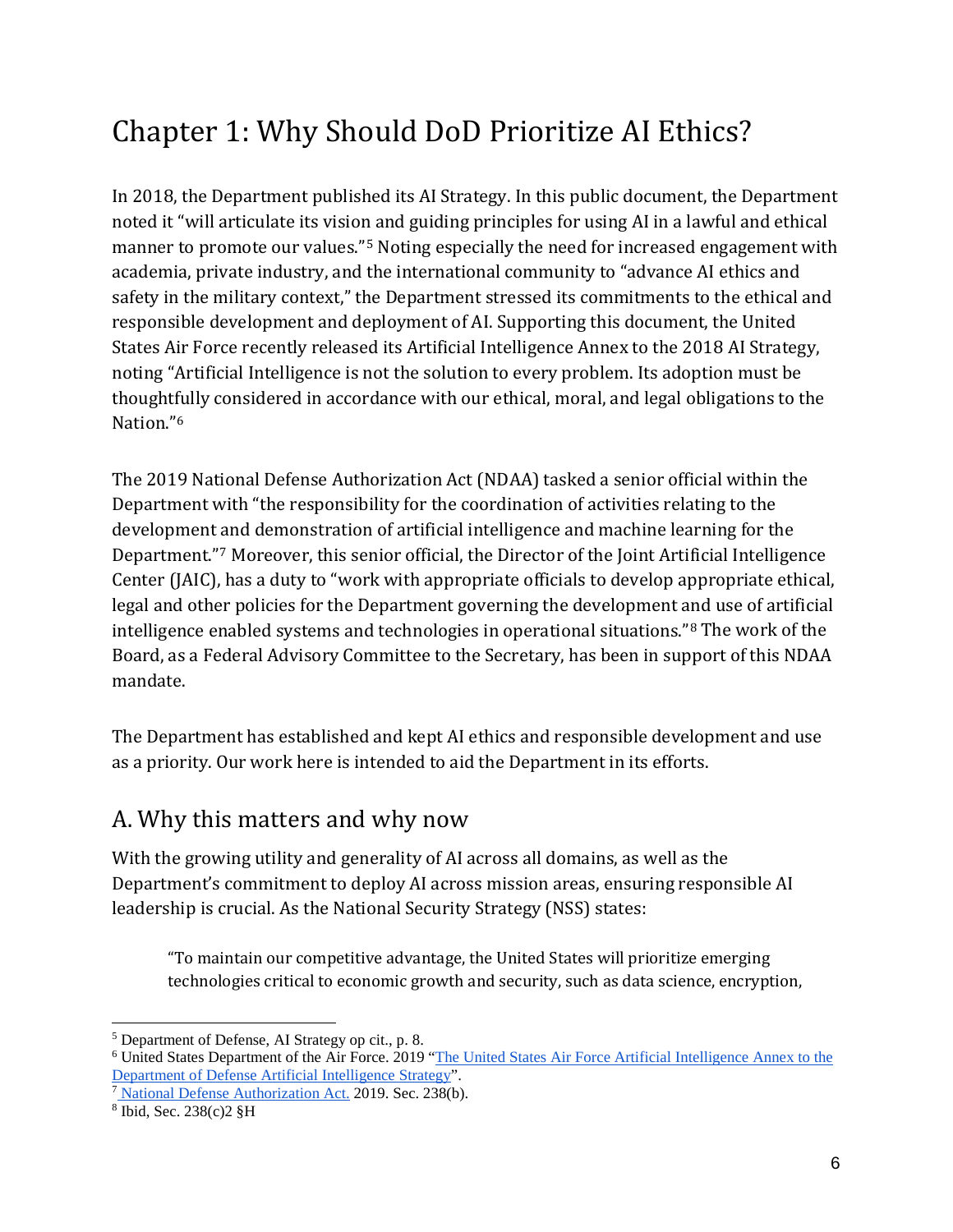autonomous technologies, gene editing, new materials, nanotechnology, advanced computing technologies, and artificial intelligence."[9](#page-6-0)

Maintaining not just technical competitive advantage, but also normative leadership is key. Thus, establishing a set of AI Ethics Principles for DoD is particularly timely, as:

- **Stakes are high.** AI is a powerful, emerging technology; there's much we do not know about the consequences of its application in various contexts or about the interaction and interoperability of such systems (including legacy and new systems). Additionally, with rising national security threats from near-peer adversaries, the need to maintain U.S. technological advantage to ensure U.S. national security and carry out the Department's mission is increasingly critical.
- **Contest of authoritarian versus democratic norms**. Norms governing how countries and their militaries develop and use AI are largely undeveloped. Near-[te](#page-6-1)rm actions might affect whether they evolve to reflect democratic or authoritarian values.<sup>10</sup> DoD has a track record of participating in international institutions to develop international norms that comply with international humanitarian law; e.g. undersea warfare, air warfare, space, cyber, as well as helping to form a law governed international order.
- **Trust internal and external to DoD.** Building confidence and trust in AI within DoD to ensure responsible and effective adoption. Likewise, responsible research, innovation, and development can help to build external public trust and confidence in DoD uses of AI without decreasing the need to innovate and adopt AI where appropriate.
- **Opportunity for transparent and strengthened collaboration with academia and the private sector.** Historically, DoD had strong ties to the academic and commercial sectors to enable innovative work and groundbreaking applications. This model has faltered over the last thirty years. To redress this problem, DoD must update its research, funding, acquisition, training, and engagement strategies. This is not a one-size fits all fix: it needs acquisition reform; new models for small start-ups, such as increasing Small Business Innovation Research (SBIR) opportunities; more and new touchpoints for entrepreneurs not familiar with the Department, such as through SOFWERX, AFWERX, and the Defense Innovation Unit; and engaging in transparent and continual public discussion with academia and the private sector about its goals and intentions. In short, DoD must be transparent about its value commitments and funding approaches to AI.

<span id="page-6-0"></span> $\overline{a}$ <sup>9</sup> President of the United States. 2017[. National Security Strategy of the United States,](https://www.whitehouse.gov/wp-content/uploads/2017/12/NSS-Final-12-18-2017-0905-2.pdf) p. 20.

<span id="page-6-1"></span><sup>&</sup>lt;sup>10</sup> Polyakova, Anna and Chris Meserole. 2019. ["Exporting Digital Authoritarianism"](https://www.brookings.edu/wp-content/uploads/2019/08/FP_20190826_digital_authoritarianism_polyakova_meserole.pdf) Brookings Institution. However, we note that while these AI ethics issues are newly popular, they are not new, as they have been topics of discussion and research for decades. Ex: see IEEE's 1973 report, Forecasting and Assessing the Impact of Artificial Intelligence on Society. For an updated discussion of AI issues along these lines, see IEEE's 2019 report, *[Ethically](https://ethicsinaction.ieee.org/)  [Aligned Design](https://ethicsinaction.ieee.org/)*[, First Edition](https://ethicsinaction.ieee.org/) created by over 500 global academic and policy experts.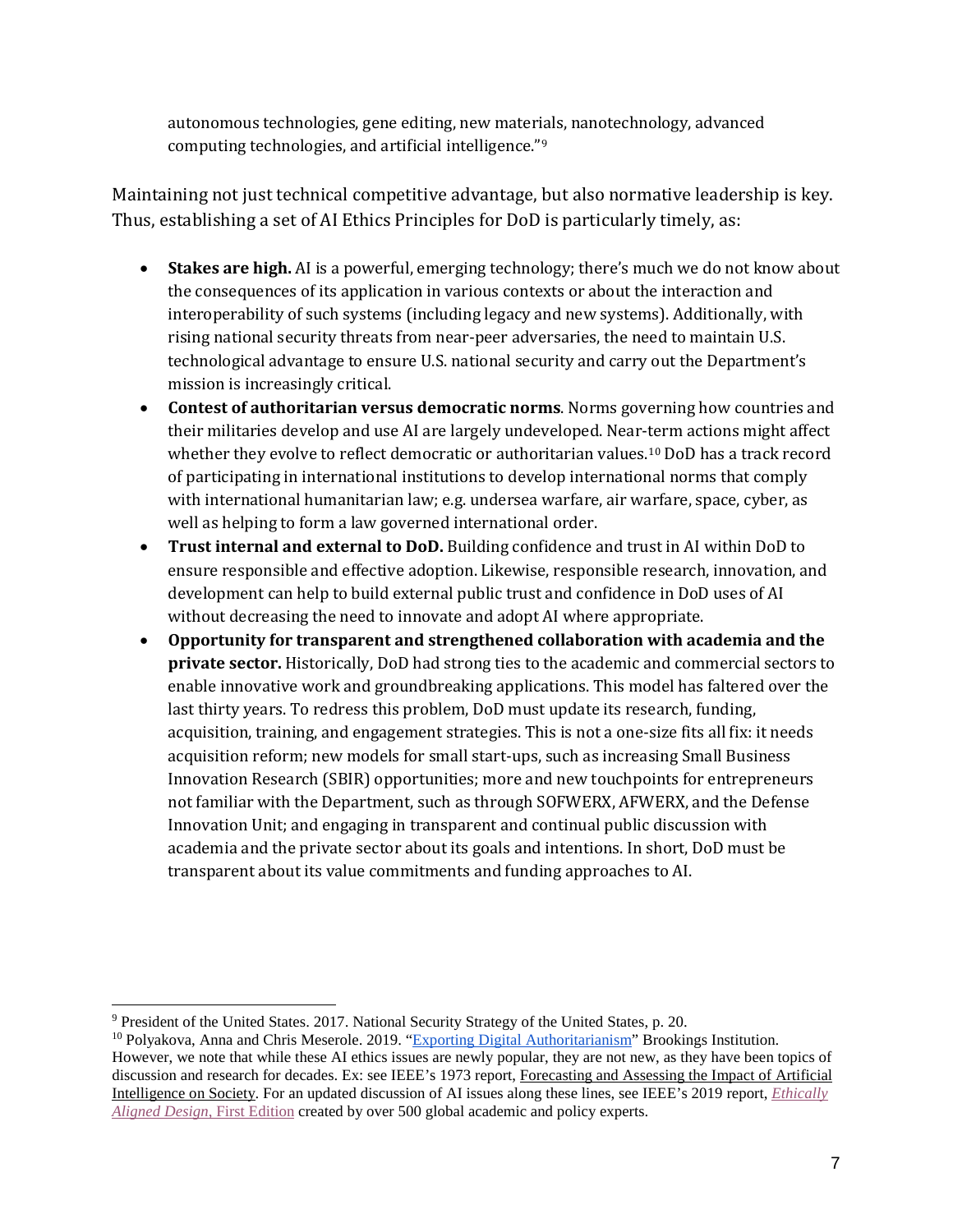### B. What is AI?

The FY2019 National Defense Authorization Act stipulates that within one year, the Secretary of Defense "shall delineate a definition of the term 'artificial intelligence' for use within the Department."<sup>[11](#page-7-0)</sup> Furthermore, for working purposes, the Act maintains that AI includes:

- (1) Any artificial system that performs tasks under varying and unpredictable circumstances without significant human oversight, or that can learn from its experience and improve performance when exposed to data sets.
- (2) An artificial system developed in computer software, physical hardware, or other context that solves tasks requiring human-like perception, cognition, planning, learning, communication or physical action.
- (3) An artificial system designed to think or act like a human, including cognitive architectures and neural networks.
- (4) A set of techniques, including machine learning, that is designed to approximate a cognitive task.
- (5) An artificial system designed to act rationally, including an intelligent software agent or embodied robot that achieves goals using perception, planning, reasoning, learning, communicating, decision-making, and acting.

However, each definition individually carries with it policy and ethical challenges, and attempting to incorporate them all yields an unwieldy definition of AI. If we define "AI" too narrowly or too broadly, we risk limiting the scope of AI capabilities or failing to specify the unique capacity that AI systems will have, respectively.

The NDAA, while not committed to any one of these five definitions, does explicitly favor "human-like" capacities, as well as human-like "thinking" or action (2, 3, 4, 5). This move, however, may be limiting in scope for AI capabilities, for some systems may require nonhuman like capabilities, such as sonar, various electromagnetic sensing abilities, and other capabilities that exceed human performance on a variety of tasks. Limiting AI to cognitive tasks (4) may also limit various uses of AI for physical task completion, where the repetitive physical task requires very little cognitive abilities. Additionally, "acting rationally" (5) may unjustifiably limit a definition of AI to prior arguments and assumptions about what constitutes rationality.[12](#page-7-1) For example, classic Enlightenment thought takes a more robust approach to this, whereas economists take a more minimal approach bordering on means-ends reasoning. Yet, this is often contradicted by behavioral economics.

 $\overline{a}$ <sup>11</sup> See [John S. McCain National Defense Authorization Act for Fiscal Year 2019.](https://www.congress.gov/bill/115th-congress/house-bill/5515/text)

<span id="page-7-1"></span><span id="page-7-0"></span><sup>12</sup> Roff, Heather M. 2019. ["Artificial Intelligence: Power to the People"](https://www.cambridge.org/core/journals/ethics-and-international-affairs/article/artificial-intelligence-power-to-the-people/1A35A67929E4A5C34216144243C805E0) *Ethics and International Affairs*, 33, no. 2, pp. 127-140.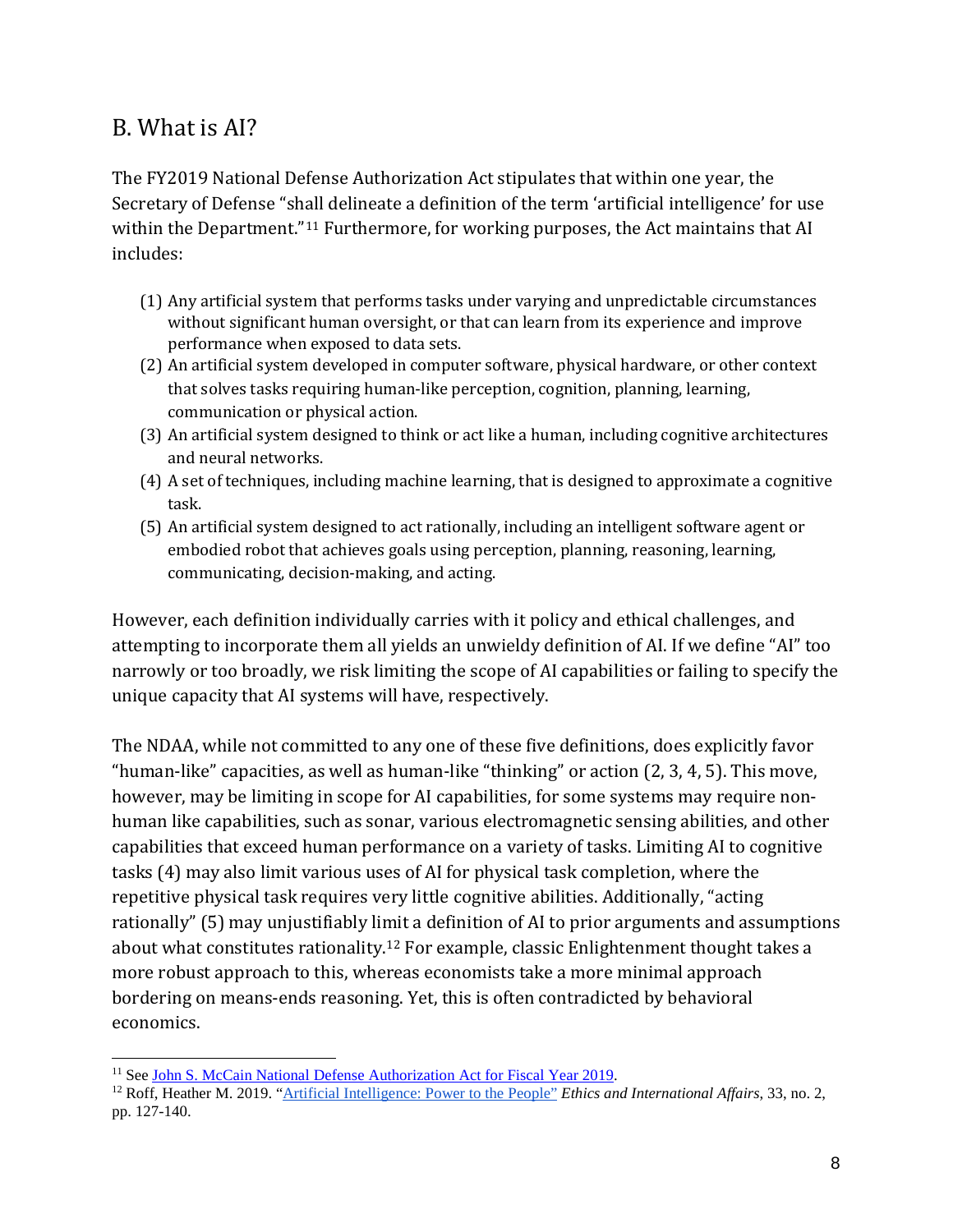For (1), this definition appears to conflate autonomous systems and AI systems, while also leaving open questions pertaining to systems that are not dynamic in their design and architectures or non-learning systems. It also does not make any indications as to systems that may learn in a supervised setting, but then after development and training are "frozen" and not permitted to continually learn (i.e. life-long learning). Furthermore, the definition also seems to require AI to be performing tasks without "significant" human oversight, but this move seems to unnecessarily marry the definition to a rather contentious view of autonomy.

The 2018 Department of Defense Strategy on Artificial Intelligence defines AI as:

"the ability of machines to perform tasks that normally require human intelligence – for example, recognizing patterns, learning from experience, drawing conclusions, making predictions, or taking action – whether digitally or as the smart software behind autonomous physical systems."

Much like the NDAA's proffered approaches, the DoD AI Strategy also privileges "human intelligence" as the foundation or benchmark by which to measure non-natural computational systems[,13](#page-8-0) though the types of tasks demarcated in the DoD AI Strategy are not solely in the domain of human experience or expertise. Additionally, as written, there is no difference between the objects in the final clause because software runs on digital information.

The general tasks of pattern recognition, learning, offering probabilistic predictions or estimations, or "taking action" are only a small subset of abilities that a [variety of](https://www.ncbi.nlm.nih.gov/pmc/articles/PMC1955772/)  [nonhuman organic entities,](https://www.ncbi.nlm.nih.gov/pmc/articles/PMC1955772/) such as higher-order mammals but also distributed complex organic systems like [bees and ants,](https://www.sciencedirect.com/science/article/pii/0959438895800085) can perform. Mammals, birds, insects, and reptiles all appear to be able to have varying capacities of planning (as a function of episodic memory), causal reasoning, and deceptive capabilities, while others display transitive inference, and teaching/imitation. The important point is that there are a variety of natural minds in the world that display various degrees of these same capabilities, and they are in no way limited to human beings, or that humans have the monopoly on them. The differences between human and animal cognition may be down to the ways in which their brains function, and as we have no full comprehension of how a machine mind functions, it would be premature to attempt to 1) emulate human brains in computational systems and 2) expect that the computational system will "think" like a human. There is danger in

<span id="page-8-0"></span> $\ddot{\phantom{a}}$ <sup>13</sup> In subsequent reports, such as the Congressional Research Service's report "Artificial Intelligence and National [Security,"](https://fas.org/sgp/crs/natsec/R45178.pdf) the same repetition of the NDAA's definitions are utilized.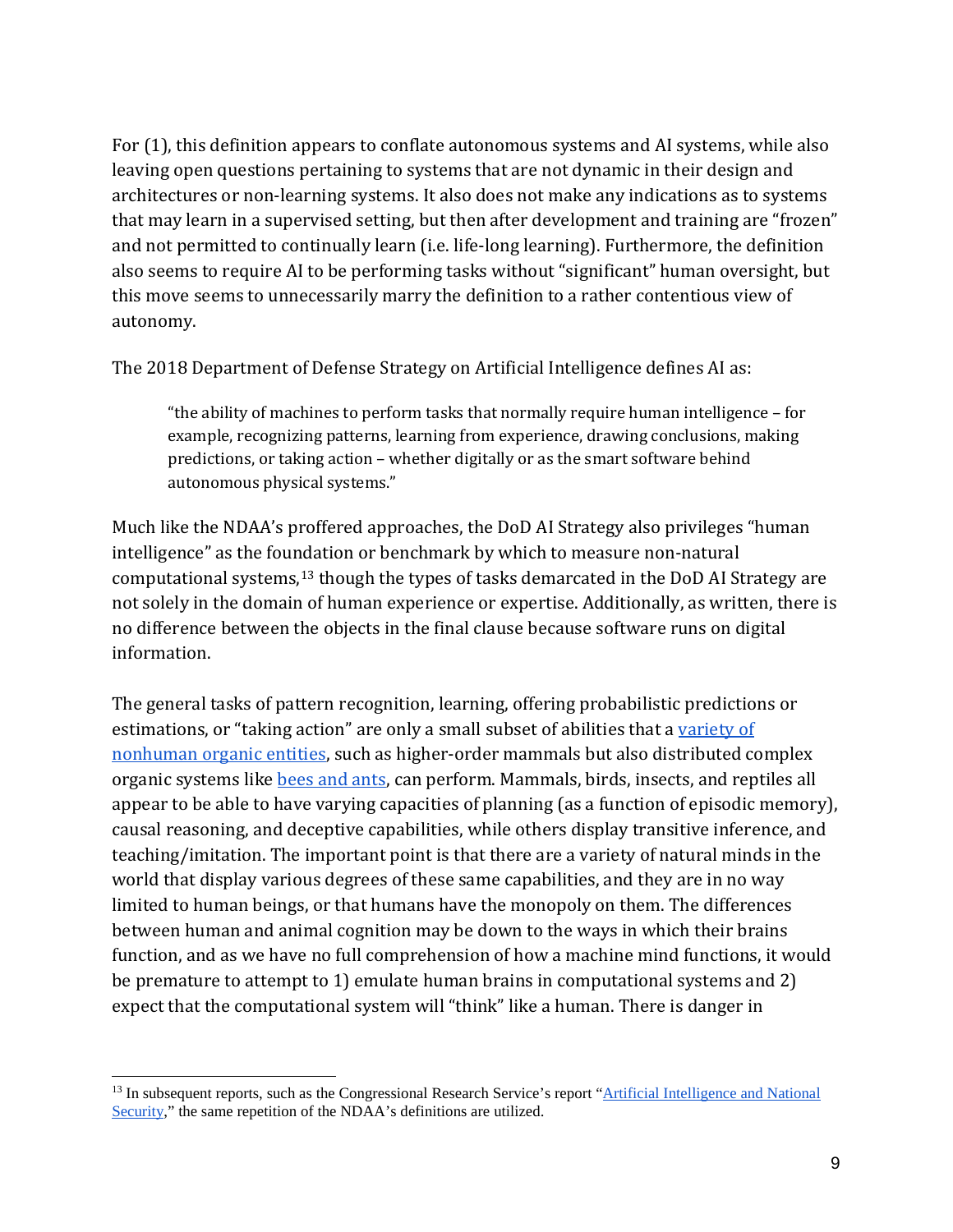anthropomorphizing the system, in both how humans interact with it, but also how we "expect" it to behave.[14](#page-9-0)

The Board considers AI to be *a variety of information processing techniques and technologies used to perform a goal-oriented task and the means to reason in the pursuit of that task.* These techniques can include, but are not limited to, symbolic logic, expert systems, machine learning (ML), and hybrid systems. When referring to the wider range of considerations, we use the term AI; however, where we are specifically concerned with ML systems, we will refer to ML. Furthermore, we use the term "AI systems" to mean systems that may have an AI component within an overall system or a system of systems.

We use this definition because it comports with how DoD has viewed, developed, and deployed "AI" systems over the past 40 years. It permits us to make finer grained distinctions between legacy systems run on expert or hybrid systems and newer systems utilizing ML. The use of this term allows us to reinforce that this earlier and important AI work took place within the existing ethical frameworks that we will detail in a subsequent section.

We should also make clear that *AI is not the same thing as autonomy.* While some autonomous systems may utilize AI in their software architectures, this is not always the case. The interaction between AI and autonomy, even if it is not a weapon system, carries with it ethical considerations. Indeed, it is likely that most of these types of systems will have nothing to do with the application of lethal force, but will be used for maintenance and supply, battlefield medical aid and assistance, logistics, intelligence, surveillance and reconnaissance, and humanitarian and disaster relief operations. Various ethical dimensions may arise depending upon the system and its domain of use, and those will change depending upon context.

DoD's policy regarding autonomy in weapons systems comes from the 2012 DoD Directive (DoDD) 3000.09. There, DoD defines an autonomous weapons system (AWS) as:

"a weapon system that, once activated, c*an select and engage targets without further intervention by a human operator*. This includes human-supervised autonomous weapons systems that are designed to allow human operators to override operation of the weapon system, but can select and engage targets without further human input after activation."[15](#page-9-1) 

<span id="page-9-0"></span> $\ddot{\phantom{a}}$ <sup>14</sup> Indeed, many of the calls for AI stem from a reason that "humans are fallible" or "humans under stress" cannot make adequate decisions, or that "humans aren't that smart." Therefore, it is odd, in some cases, to consider human intelligence as the benchmark for such systems. See the [Affective Computing Chapter](https://standards.ieee.org/content/dam/ieee-standards/standards/web/documents/other/ead1e_affective_computing.pdf) of IEEE's *[Ethically Aligned](https://ethicsinaction.ieee.org/)* 

<span id="page-9-1"></span><sup>&</sup>lt;sup>15</sup> Department of Defense. 2012. "Directive 3000.09." [Updated Change 2017.](https://www.esd.whs.mil/portals/54/documents/dd/issuances/dodd/300009p.pdf)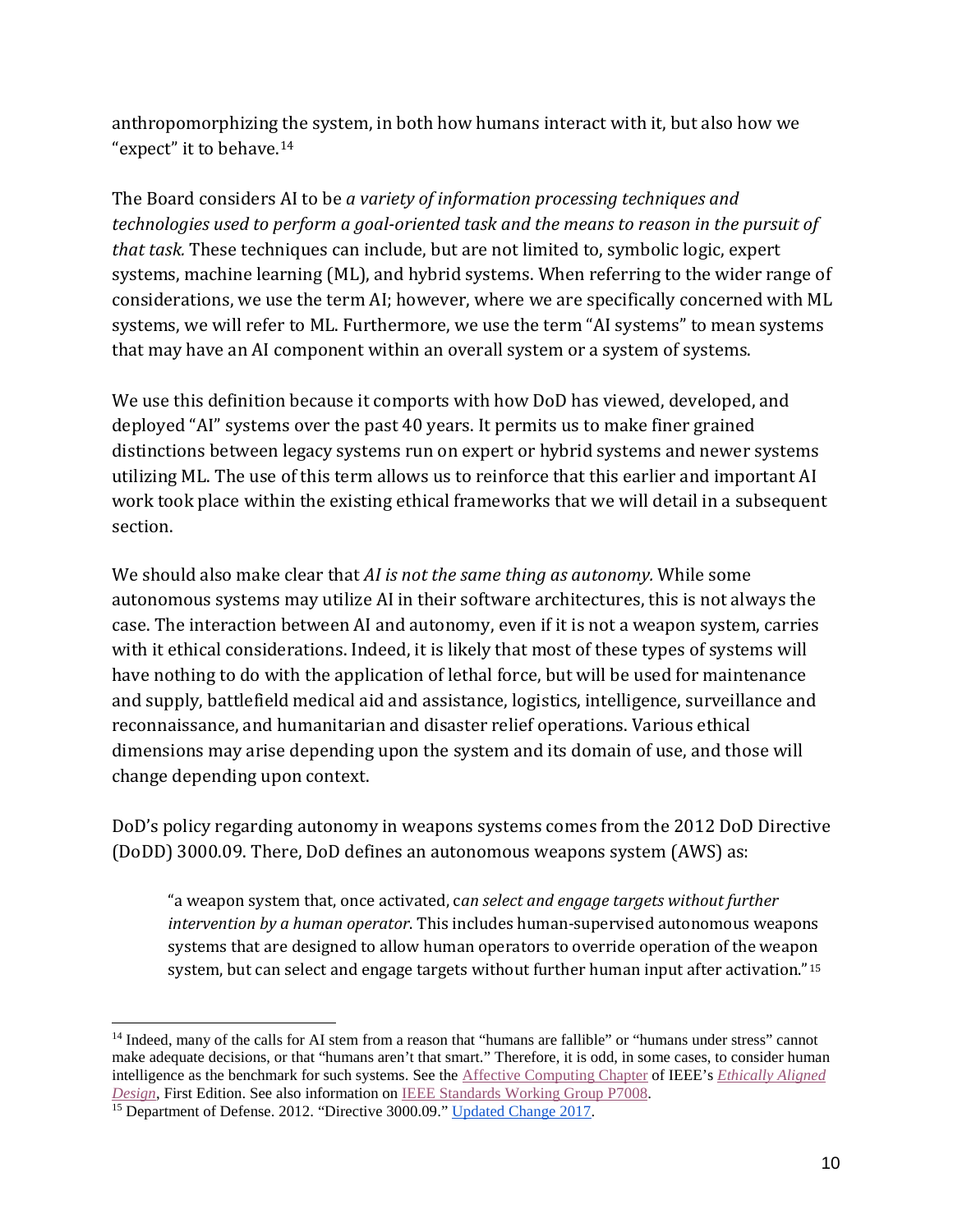Here autonomy is limited to the ability of a system to act without direction and intervention by a human during target engagement. A human may watch or supervise a system, but that system can carry out a commander's intent and its task without any further guidance. *How* it does so is not specified; it is the behavior that is autonomous. Thus, DoDD 3000.09 does not explicitly address AI as such, but the Directive is broad enough to cover autonomous systems run on AI.[16](#page-10-0)

Another approach to autonomy comes from the 2016 Defense Science Board's (DSB) "Summer Study on Autonomy." Here, the focus was on autonomy as such, and not its particular application in weapons systems. The DSB defines autonomy to be:

"The capability to independently compose and select among different courses of action to accomplish goals based on its knowledge and understanding of the world, itself, and the situation."[17](#page-10-1)

Further, the Study also importantly notes that:

"Autonomy results from the delegation of a decision to an authorized entity to take action within specific boundaries."<sup>18</sup>

What is crucial to note in the Directive's approach to autonomy is the requisite feature that a weapons system can independently "select and engage" a target. What ultimately constitutes "selection" as opposed to "detection" is open for discussion. However, this approach to defining autonomy is narrow.

If, however, one takes existing DoD policy as determining which *weapon* systems are autonomous and which are not, then this opens the aperture quite wide to include many systems that can function without intervention of a human operator, and those may or may not have AI as part of that system. The way in which the Directive circumscribes this wide aperture is that it excludes a wide variety of types of systems that would still ontologically fit the definition.[19](#page-10-3) For instance, the Directive excludes "unarmed, unmanned platforms; unguided munitions; munitions manually guided by the operator (e.g., laser- or wireguided munitions); mines; or unexploded explosive ordnance."[20](#page-10-4) Thus systems like the U.S.

<span id="page-10-0"></span> $\overline{a}$ <sup>16</sup> During the Board's public consultation, we received comments that some believe autonomous weapons systems should be preemptively banned under international law. See Appendix Section III on the Law of War for further discussion.

<span id="page-10-1"></span><sup>&</sup>lt;sup>17</sup> Defense Science Board. 2016. ["Summer Study on Autonomy"](https://fas.org/irp/agency/dod/dsb/autonomy-ss.pdf) p. 4.

<span id="page-10-2"></span><sup>18</sup> Ibid, p. 4.

<span id="page-10-3"></span><sup>&</sup>lt;sup>19</sup> "Autonomous" if we take the Directive's definition of carrying out a function without human intervention. Note, however, that this minimal definition makes it difficult to sustain a meaningful difference between automatic and autonomous.

<span id="page-10-4"></span> $20$  DDoD 3000.09, 2(b).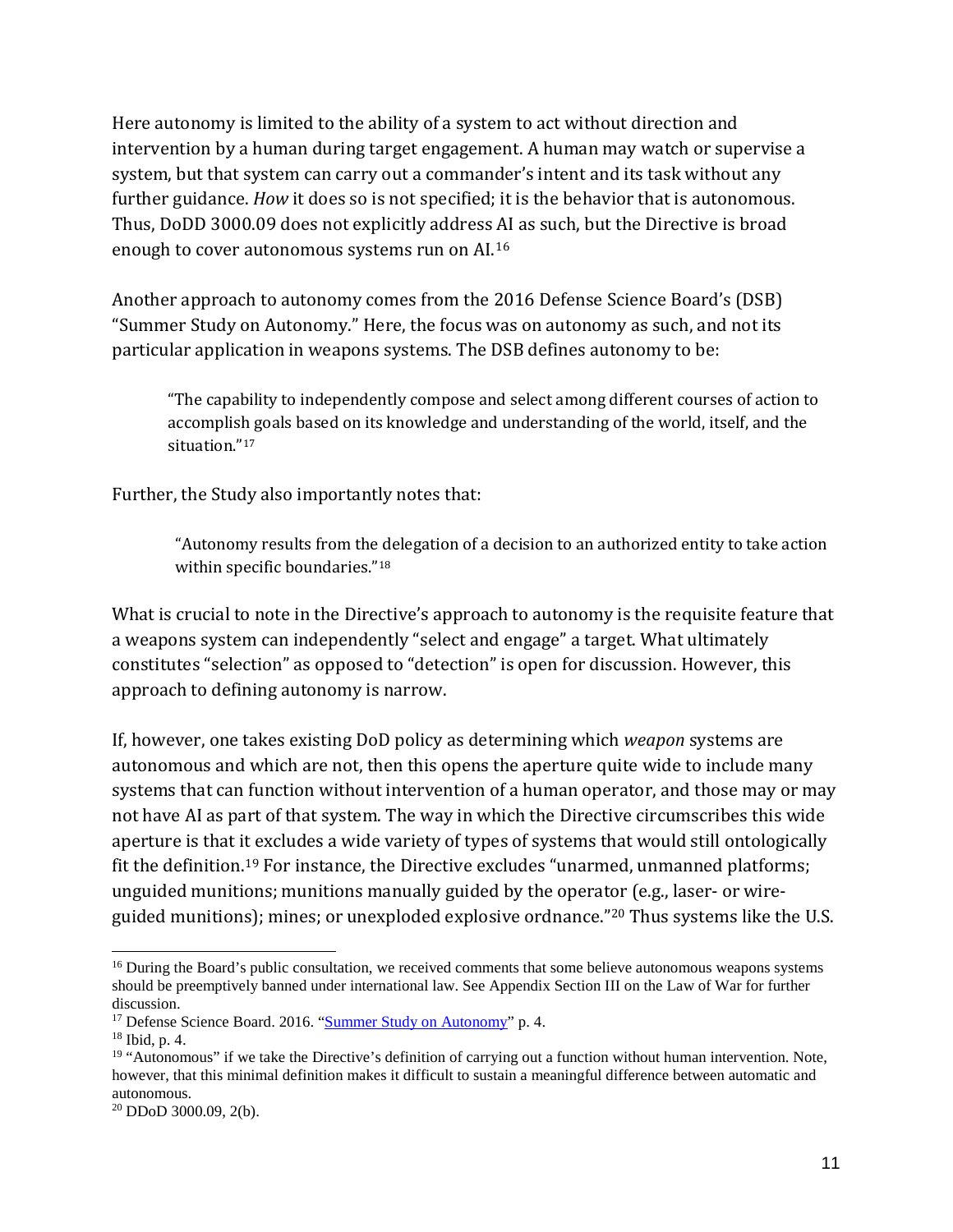Army [Claymore](https://fas.org/man/dod-101/sys/land/m18-claymore.htm) mine, the U.S. Navy [MK-60 CAPTOR m](https://www.vp4association.com/aircraft-information-2/32-2/mk-60-captor-mine/)ine, and the U.S. Navy [Quickstrike](http://www.navweaps.com/Weapons/WAMUS_Mines.php)  [Mine](http://www.navweaps.com/Weapons/WAMUS_Mines.php) family (MKs 62, 63, and 65) are excluded. However, systems such as the U.S. Air Force CQM-121A Pave Tiger [and the YGCM-121B Seek Spinner,](https://www.globalsecurity.org/military/systems/munitions/cqm-121.htm) both unmanned aerial vehicles with anti-radar munitions, would constitute autonomous weapons (per the Directive) without AI.<sup>[21](#page-11-0)</sup> A deployed contemporary of Paye Tiger and Seek Spinner would be the Israeli [Harpy](https://www.iai.co.il/p/harpy) and [Israeli Harop](https://www.iai.co.il/p/harop) anti-radar loitering munitions.

Moreover, autonomous systems, such as the U.S. Navy [Sea Hunter](https://news.usni.org/2019/04/29/sea-hunter-unmanned-ship-continues-autonomy-testing-as-navsea-moves-forward-with-draft-rfp) or the U.S. Navy [Orca,](https://news.usni.org/2019/02/13/41119) can possess AI. However, these two surface and subsurface submarine hunting systems are unarmed (and as such do not require the additional Senior Review and Approval as called for in DoDD 3000.09). The important thing to consider going forward is that however DoD integrates AI into autonomous systems, whether or not they are weapons systems, sharp ethical and technical distinctions between AI and autonomy may begin to blur, and the Department should consider the interaction between AI and autonomy to ensure that legal and ethical dimensions are considered and addressed.

As these developments unfold, we are mindful that while AI generates new ethical questions about DoD's operations, there are characteristics often cited about AI that in fact are not unique to AI. For example:

#### **What is** *not* **different about AI**

- **General-purpose technology.** Like electricity, the internal combustion engine, or the computer, AI can be applied in manifold ways across society. It is an enabling tool to achieve a particular outcome.
- **Subject to the same legal regimes**. Systems utilizing AI are still subject to the same legal regimes, such as international humanitarian law, international human rights law, and applicable treaties. DoD is also constrained by its authorities under Title 10 of the U.S. Code, the U.S. Constitution, as well as other statutory regulations.
- **Human responsibility and dignity.** Human beings are the developers and creators of AI technologies, and humans are the loci of responsibility for the actions of these systems. Enduring moral principles, such as human dignity, humanity, and r[esp](#page-11-1)ect still apply, as they are also principles that ground the Law of War and just war theory.22
- **Enabling automation**. AI, like technologies of the past century, facilitates automation in mission- and safety-critical environments. The basic functionality – if not the speed of operation – of many automated systems today, even when utilizing AI, resemble that of their industrial precursors, such as pre-World War I versions of autopilot systems on airplanes.

<span id="page-11-1"></span><span id="page-11-0"></span> $\overline{a}$ <sup>21</sup> Note however that both of these programs were cancelled and never saw full deployment. Pave Tiger was cancelled in 1984 and the Seek Spinner was cancelled in 1989. These are both unmanned aerial anti-radar munitions.<br><sup>22</sup> See Chapter 2 and Appendix III for more information about Law of War.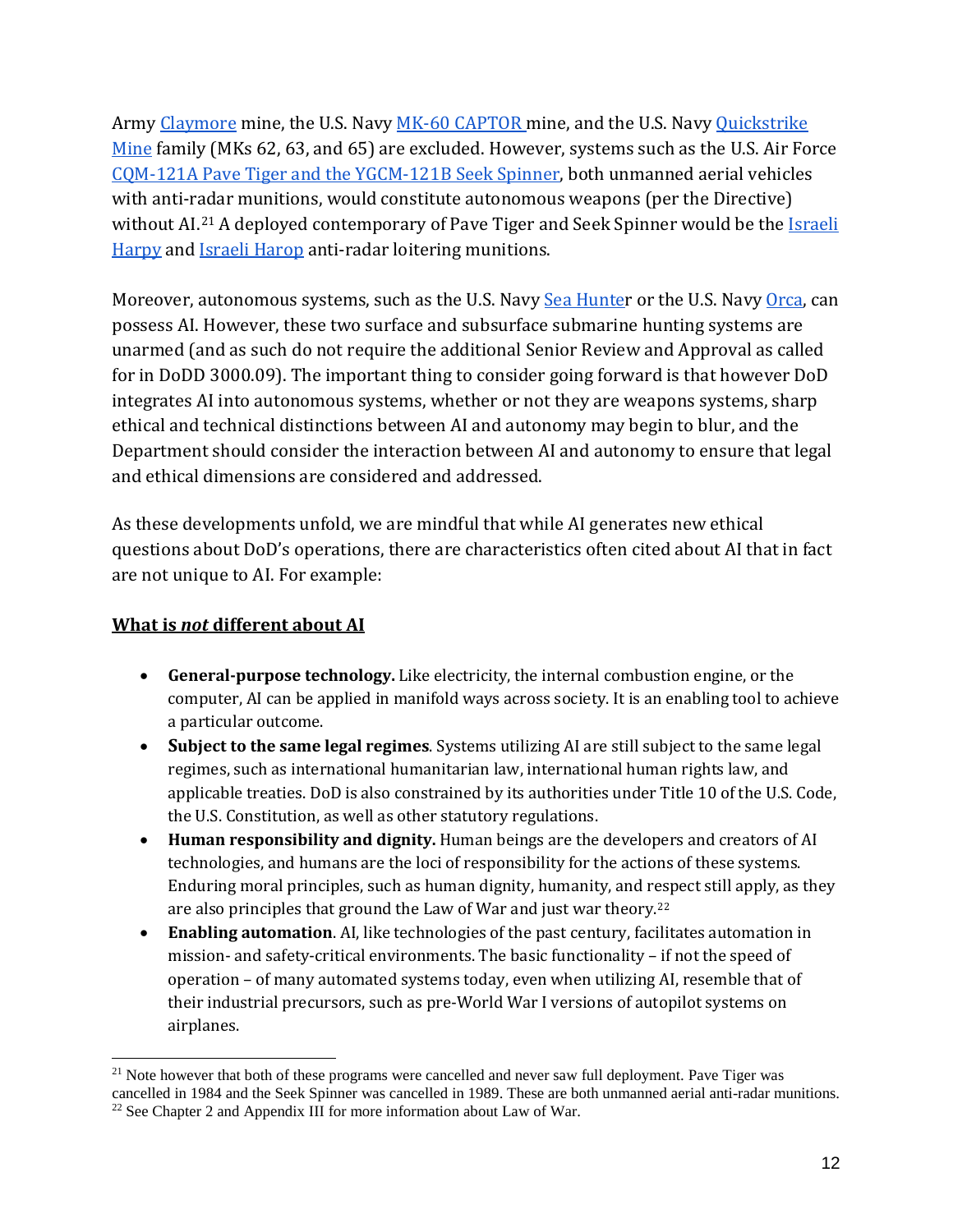- **Technological advantage.** AI, like all technologies, may provide a technological advantage to its possessor. However, there is nothing unique about AI, as such, that distinguishes it from other technologies that provide the advantage or offset capabilities.
- **Engineering fundamentals.** While AI is a new area of study and represents, to some, a new kind of engineering, its basic building blocks are rooted in the scientific method and fundamental engineering theory and practice. Assuring ML systems pose new challenges, but questions around safety, technical excellence, responsible construction, and unintended consequences are not new to the systems engineering field that is currently integrating AI, both in the public and other sectors.

#### **What is** *potentially* **different about AI**

While it is certainly true that escalation, attribution, and deterrence are challenges for past and present systems, AI systems might exacerbate these challenges. In this way, AI could present a "quantity has a quality all of its own" dimension, and the Department may want to keep a forward-looking approach to these enduring challenges and how they could change with increased use of AI, in particular ML:

- **Unintended escalation and speed**. Time pressures on the development and deployment of poorly understood systems could lead to unintended outcomes, such as emergent effects of tightly coupled systems, accidents, or unintended engagements leading to international instability (e.g., a "flash war").<sup>23</sup> How various AI systems couple with one another, and for which purposes they are used (decision aids, planning, targeting, etc.), may present escalation challenges if those systems are engaging adversary systems in greatly reduced time periods. Furthermore, increasing reliance on ML systems in cybersecurity, especially offensive cyber operations and potential hack-backs, increases this risk.
- **Attribution and deterrence.** States frequently are able to communicate their intentions through various forms of signaling, such as explicit threats, arms build-ups, or actual military exercises. For DoD AI applications, many of these assumptions may not hold true. Signaling may be difficult or misperceived at greater rates, knowledge of capabilities or intent is harder to discern, and the source of AI attacks at a distance and in digital form may be harder to attribute.

Nevertheless, we do see AI carrying with it particular characteristics, especially for DoD, that require further consideration. For instance:

<span id="page-12-0"></span> $\ddot{\phantom{a}}$ <sup>23</sup> For nuclear risks, see: Geist, Edward and Andrew Lohn. 108. "How Might Artificial Intelligence Affect the Risk [of International War"](https://www.rand.org/content/dam/rand/pubs/perspectives/PE200/PE296/RAND_PE296.pdf) Rand Corporation. Boulain, Vincent. 2019. ["The Impact of Artificial Intelligence on](https://www.sipri.org/publications/2019/other-publications/impact-artificial-intelligence-strategic-stability-and-nuclear-risk) Strategic [Stability and Nuclear Risk"](https://www.sipri.org/publications/2019/other-publications/impact-artificial-intelligence-strategic-stability-and-nuclear-risk) SIPRI. Center for a New American Security, ["Artificial Intelligence and International](https://www.cnas.org/artificial-intelligence-and-international-stability-project)  [Stability.](https://www.cnas.org/artificial-intelligence-and-international-stability-project)" Danzig, Richard. 2018. "[Technology Roulette: Managing Loss of Control as Militaries Pursue](https://www.cnas.org/publications/reports/technology-roulette)  [Technological Superiority."](https://www.cnas.org/publications/reports/technology-roulette) Center for a New American Security.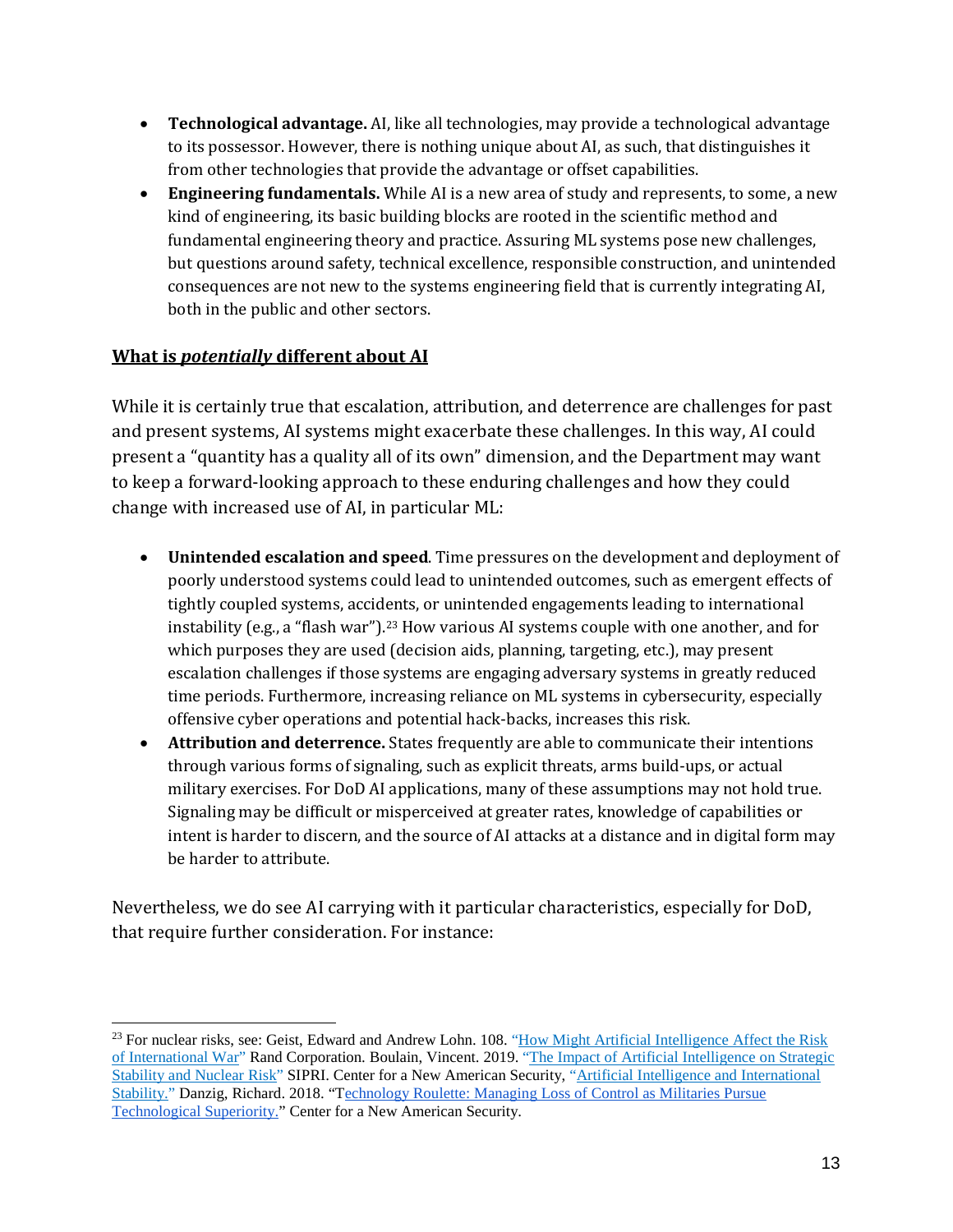#### **What** *is* **different about AI**

In some respects, *AI is different in degree, rather than kind*. Some of the aspects noted below exist for other technologies but carry with them ethical ambiguities or risks that their technological forerunners do not. Notwithstanding, there are direct benefits from using AI that other systems cannot achieve. These benefits include increased situational awareness, higher quality data for decision-making, increased speed for decision making and planning, streamlining business processes, and increasing safety and reliability of DoD equipment through predictive maintenance and advances in material sciences. What counts as a benefit or a risk, however, depends on the maturity of the technology, its testing and evaluation, the context of its use, and various design features, such as user interfaces. Therefore, what is new about AI is the following:

- **Augments or replaces human judgment**. AI is an informat[ion](#page-13-0)-processing technology that can augment or substitute for human cognition and abilities.<sup>24</sup> For moral and legal purposes, the use of force requires human deliberation, and it is DoD policy that autonomous weapons systems – with or without AI – will ensure appropriate human judgment and not replace it. However, for other AI use cases, such as the use of ML for personnel decisions, logistics planning, or predictive maintenance, the system may replace as well as augment human judgment in various aspects of a task.
- **Safety challenges**. For many AI techniques, including but not li[mit](#page-13-1)ed to ML, ensuring systems are safe, secure, and robust presents unique challenges.<sup>25</sup> For legacy systems, robust Test and Evaluation (T&E) and Verification and Validation (V&V) processes are well established, both mathematically as well as institutionally. However, for newer forms of ML, for example, T&E and V&V face serious challenges because there are open research questions within the field of AI about how best to achieve these. Additionally, for ML systems that learn over their lifetime, challenges remain for continual certification that these systems do not learn behaviors outside of their intended use and parameters. For multiple agent systems, as well as for interacting AI systems, the ability to model complexity and emergent behaviors is not well understood.

<span id="page-13-0"></span> $\overline{a}$ <sup>24</sup> For applications involving autonomous weapons systems, DoD Directive 3000.09 requires that all autonomous systems enable appropriate levels of human judgment and do not replace human judgment. DoD Law of War Manual states that the Law of War imposes "obligations on persons" and do "not impose obligations on the weapons themselves." In addition, any use of an autonomous weapon system with AI-enabled capabilities must comply with the Law of War, and all legal obligations (proportionality calculations, determination of a military objective, feasible precaution, and distinction) apply to human beings, such as commanders and operators. See: United States Department of Defense, [Law of War Manual](https://dod.defense.gov/Portals/1/Documents/pubs/DoD%20Law%20of%20War%20Manual%20-%20June%202015%20Updated%20Dec%202016.pdf?ver=2016-12-13-172036-190) (June 2016), esp. 6.5.9.3. Also: See: Launchbury, John. 2016. "A DARPA Perspective on Artificial Intelligence." Launchbury notes "AI is a programmed entity to process information." United States Government Accountability Office. 2018. "Artificial Intelligence: Emerging Opportunities, Challenges, and Implications for Policy and Research", esp. page 5.

<span id="page-13-1"></span><sup>&</sup>lt;sup>25</sup> See: Executive Office of the President, National Science and Technology Council. 2016. "The National Artificial Intelligence Research and Development Strategic Plan." The Networking and Information Technology Research and Development Subcommittee noted that emergent behavior in online learning systems, the predictability of system behavior may be difficult, while also noting that complex and uncertain environments raise many safety concerns for exhaustive testing.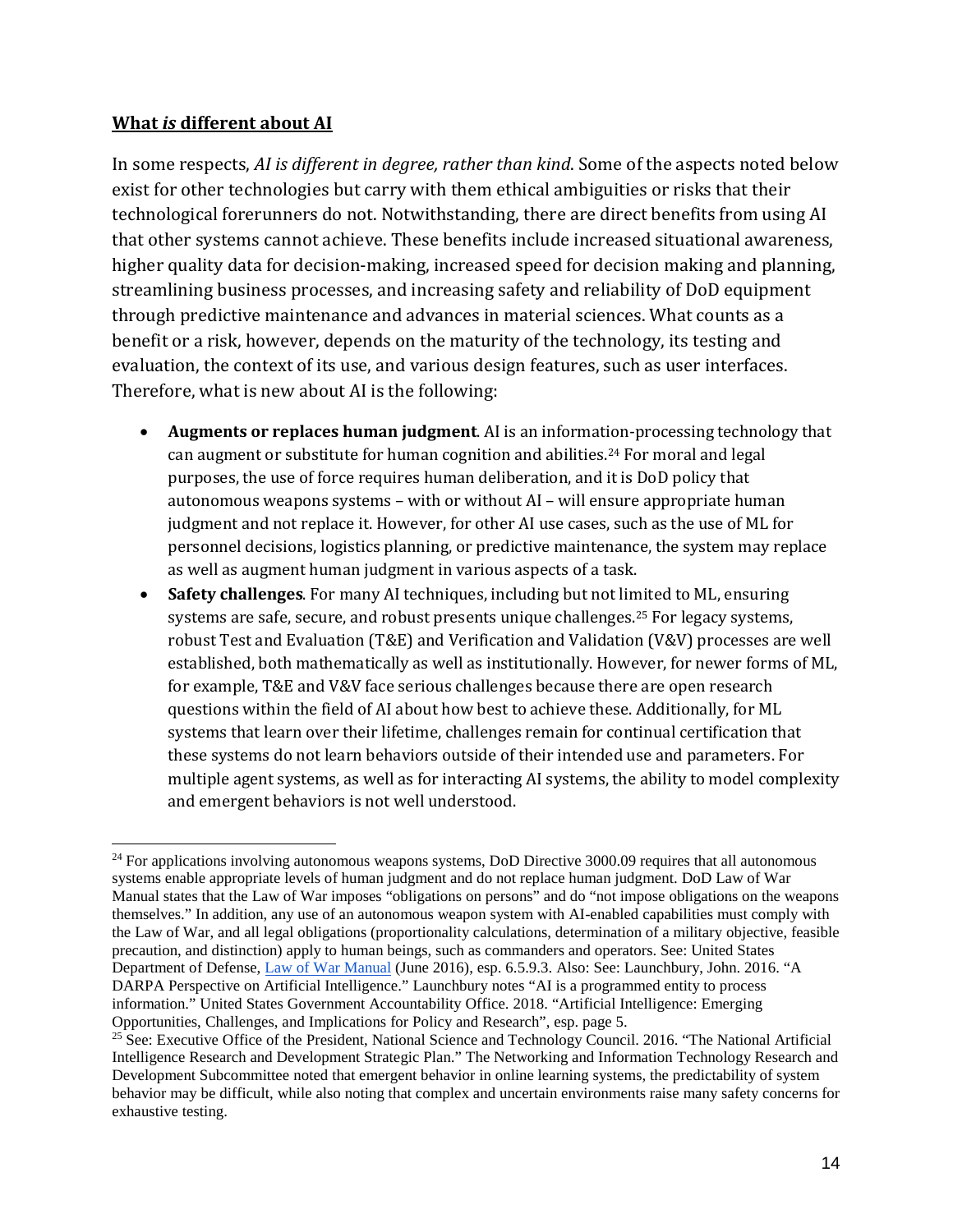- **Speed/scale/breadth of applications**. As AI is a computational and information technology, AI today can be quickly and cheaply deployed across a wide range of tasks at scale that was not previously possible. Earlier applications of AI (sometimes referred to as "machine intelligence" or just "expert systems") lacked significant computational power, were brittle, and required massive amounts of labor to hand-code knowledge representation. Thus, they were costly both in time and effort. However, the rapid decrease in costs of computation and storage, the availability of orders of magnitude more computational power, the increasing ease of amassing large amounts of data, and the ability of ML systems to learn models and representations without time-intensive labor are rapid drivers for adoption of AI. As ML progresses without needing access to large amounts of data to learn, these costs will also decrease substantially.
- **Uncertainty regarding speed and direction of progress**. Given the momentous progress in ML and other techniques that companies and universities are making, the direction and speed of progress in AI is highly uncertain.<sup>[26](#page-14-0)</sup> The novel integration of ML into different industries and the burgeoning types of new jobs and careers that AI is spawning reveal a lack of clarity around what the AI field will look like, even a decade from now. In addition, the speed of progress is also difficult to determine due to a strong culture within the AI community of open sourcing code, data, and algorithms, allowing significantly more researchers and analysts to contribute to the field in a decentralized fashion.[27](#page-14-1) Given the financial and reputational incentive to duplicate AI and ML systems quickly and at scale, AI researchers continue to make technical progress without having fully resolved the challenges regarding the brittleness and vulnerability of these systems.
- **Role of the private sector**. Since the early 1980s, much innovation in computing, including AI, has occurred within the private sector, outside the conventional defense industrial base.[28](#page-14-2) This is the first time in recent history that neither DoD nor the traditional defense companies it works with controls or maintains favorable access to the advances of computing and AI for both for civilian and for military relevant technologies. Thus, the drivers and the investments from the private sector, especially in AI technologies, are for business/enterprise products and not necessarily military applications. Additionally, the ownership of intellectual property, massive amounts of data, and the requisite talent base to create AI systems remains with the private sector.
- **Diffusion and access**. Depending upon the application and hardware needs, AI systems can be easily produced, distributed, and accessible to states and non-state actors because the technology is more diffuse than ever before. Traditional regulatory mechanisms, such as the

 $\overline{a}$ 

<span id="page-14-1"></span><sup>27</sup> Stuart Armstrong, Kaj Sotala & Seán S. Ó hÉigeartaigh (2014) ["The errors, insights and lessons of famous AI](https://doi.org/10.1080/0952813X.2014.895105)  predictions – [and what they mean for the future,](https://doi.org/10.1080/0952813X.2014.895105)" *Journal of Experimental & Theoretical Artificial Intelligence*, 26:3, 317-342, DOI: 10.1080/0952813X.2014.895105

<span id="page-14-0"></span><sup>&</sup>lt;sup>26</sup> Geroski, P.A. 2000. "Models of Technology Diffusion" Research Policy, Vol. 29, pp. 603-625. Yoav Shoham, Raymond Perrault, Erik Brynjolfsson, Jack Clark, James Manyika, Juan Carlos Niebles, Terah Lyons, John Etchemedy, Barbara Grosz and Zoe Bauer, "The AI Index 2018 Annual Report", AI Index Steering Committee, Human-Centered AI Initiative, Stanford University, Stanford, CA, December 2018.

<span id="page-14-2"></span><sup>&</sup>lt;sup>28</sup> As early as 1987 the Defense Science Board noted this fact. See "Report to the Defense Science Board Task Force [on Military Software",](https://apps.dtic.mil/docs/citations/ADA188561) esp. page 24. For an updated and more current view of this, see the Defense Innovation Board Sof[tware](https://innovation.defense.gov/software/) Acquisition and Practices (SWAP) Study.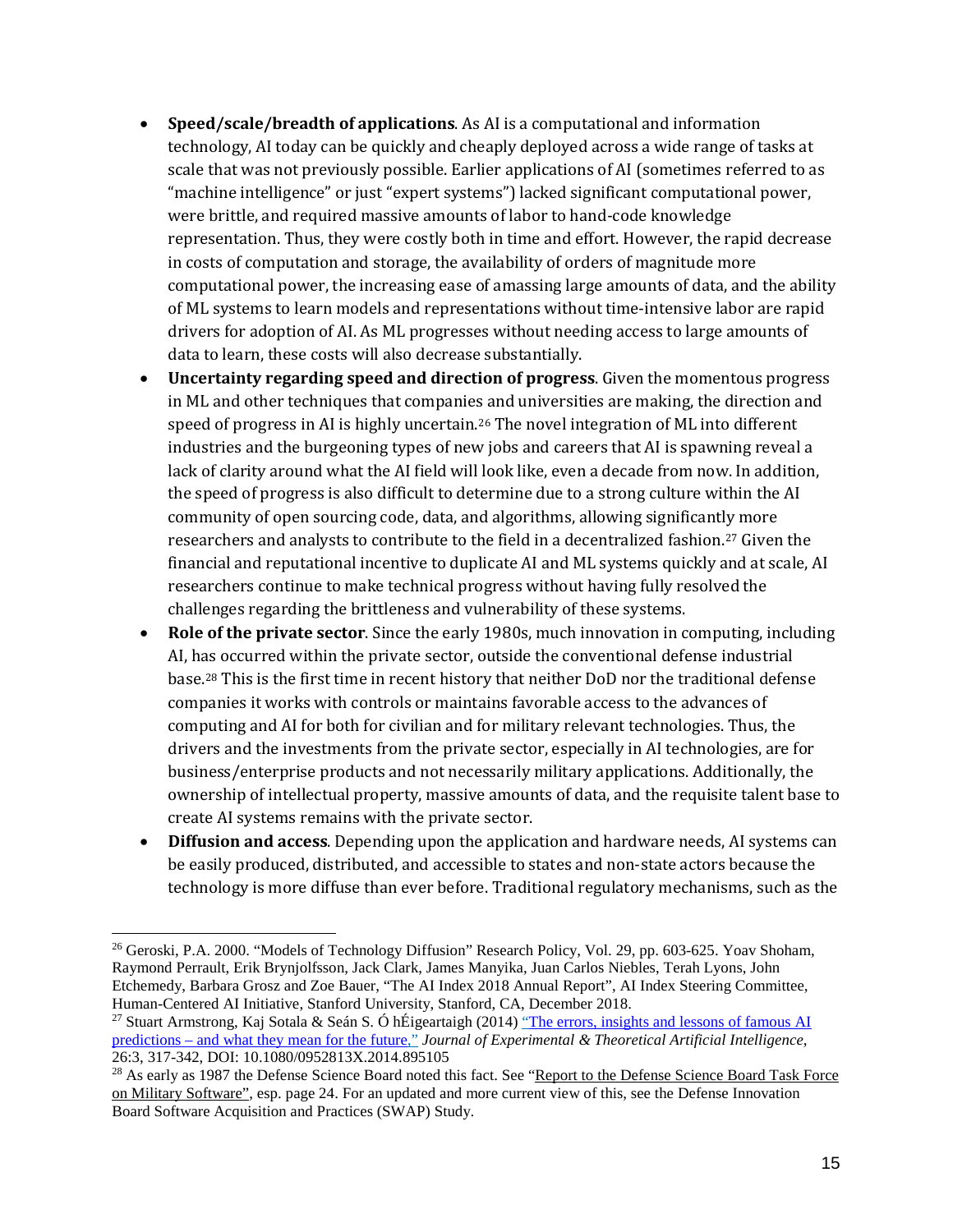International Traffic in Arms Regulations, the Export Administration Regulations, and the Wassenaar Arrangement on Export Controls for Conventional Arms and Dual-Use Goods and Technologies, may have difficulty regulating the proliferation of AI due to diffusion. With increasing utilization of open-source software, open-source datasets, publication of open access scholarship, and the availability and access to inexpensive large amounts of computational power on cloud systems, AI systems can be created, trained, and deployed to anyone with access to the internet.

- **Data and algorithmic bias**. Unlike other technologi[es](#page-15-0), access to and necessity of massive datasets are presently required for most ML models.29 The outsized role played by massive data brings with it various questions about the quality, fidelity, and provenance of the data. Additionally, ethical questions arise around who has access to and ownership of the data, whether data includes personally identifiable information (PII), what protections are in order for that data, and what sorts of power relations these engender.[30](#page-15-1) Finally, because of the reliance on data, ML systems are also vulnerable to data poisoning and model inversion attacks. Such adversarial attacks on ML require new technical solutions and countermeasures. For systems relying on deep learning in particular, training data may have undesired biases inherent in its provenance and training procedures may introduce further bias, yet those traini[ng](#page-15-3) process and the attending outputs are presented as factually or even causally objective.[31](#page-15-2) <sup>32</sup> While non-ML learning systems have depended on data in the past and are susceptible to biased inputs, the speed of learning of which ML is capable outpaces that of non-ML learning systems in such a way that it raises new ethical concerns about deploying algorithms in practical settings.
- **Types of mistakes.** While AI systems may generally perform better by providing a user with an ability to rapidly reach consistency and standardization of tasks, any mistakes made by the system may be very "dumb" when compared to human mistakes, and it may not be clear exactly what caused these mistakes. For example, a small child would recognize that a turtle and a rifle are different objects, but image recognition classifiers can still incorrectly identify similarly distinct sets of items for various technical reasons.[33](#page-15-4) This same notion is found in debates around self-driving cars that highlight how thousands of lives could be saved, but some traffic accident deaths would happen because the car made the kind of mistake (e.g. identifying a stop sign as a speed limit sign) that a human never would.

#### **What makes DoD different**

Compared to other organizations and political bodies that have created AI Ethics Principles, DoD is different in meaningful ways:

<span id="page-15-0"></span> $\overline{a}$  $29$  There is increasing research on the ability to train ML models on small datasets. However, this is an open research problem and for the present, big data is required to train most models.

<span id="page-15-1"></span><sup>30</sup> See the Personal Data and Individual Agency Chapter of IEEE's *Ethically Aligned Design*, First Edition. See also information on IEEE Standards Working Groups P7002, P7003, P7004, P7005, P7006, P7012.

<span id="page-15-3"></span><span id="page-15-2"></span> $31$  Op. cit. GAO report 2018.<br> $32$  See information on [IEEE Standards Working Group P7003](http://sites.ieee.org/sagroups-7003/) and [IEEE's Ethics Certification \(ECPAIS\) program.](https://standards.ieee.org/industry-connections/ecpais.html)

<span id="page-15-4"></span><sup>&</sup>lt;sup>33</sup> See more on the turtle vs. rifle computer vision case study [here.](http://news.mit.edu/2019/why-did-my-classifier-mistake-turtle-for-rifle-computer-vision-0731)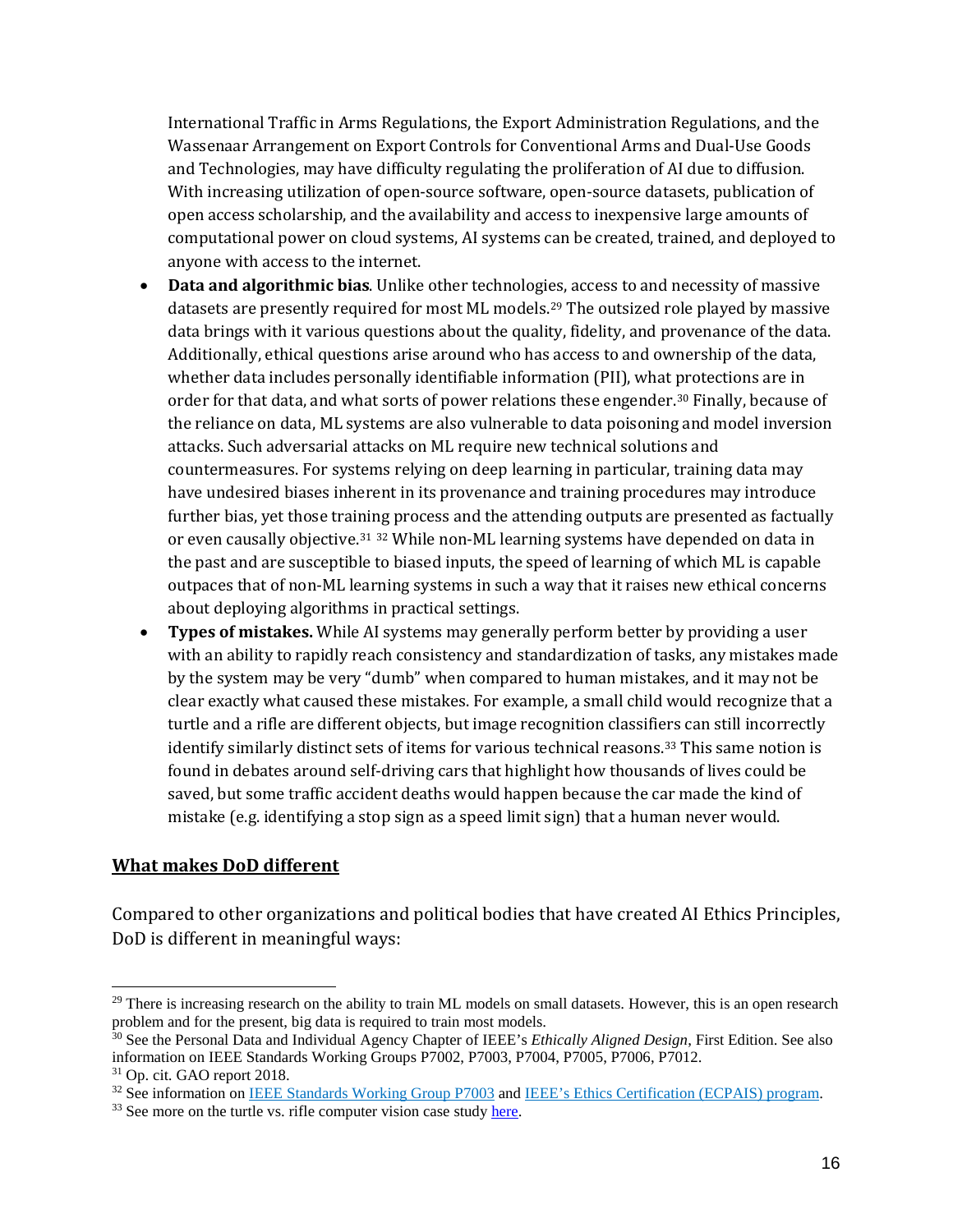- **Non-commercial.** DoD does not make commercial products. While DoD may utilize commercial off the shelf (COTS) products for some tasks, such as more "back office use," or modify existing commercial products for Department use, DoD is not a commercial entity. While commercial industry may solve some AI problems that are useful for DoD purposes, DoD will require other applications that are not dual-use.
- **Scale**. DoD is larger than any US company in terms of personnel, equipment, etc. Thus when incorporating AI across the enterprise, the technology may need to scale in orders of magnitude larger than current private sector efforts.
- **Access to Data**. DoD has access to a wide range of data, including PII, such as physical and mental health records, financial records, travel histories, information on family and friends, and other pertinent information needed for security clearances. The need for protections on privacy for DoD warfighters and government employees is even greater than in other organizations. The ways in which DoD may use its data is also different than commercial industries or even other government agencies due to national security needs.
- **Battlespace stakes.** Battlespace context has different features and stakes than other contexts. The most obvious is that DoD operations have lethal implications, both for combatant and civilian populations. Although other safety-critical industries, such as commercial aviation or construction, include conduct that has life or death consequences, none of these industries involve deaths or injuries occurring on behalf of an entire nation. Additionally, to prove superior in a battlespace, DoD may require systems that enable ruses and deception. In these instances, while DoD tries to *create* consistency and standardization to facilitate predictability, AI systems may excel by *avoiding* predictability (e.g., via adversarial learning that provides very unexpected outputs or actions) to better achieve mission objectives against an adversary.
- **Mission-driven.** While a company vies for greater market share within its respective industry to maximize financial returns for its shareholders and investors, DoD aims to gain global influence to ensure that other countries embrace the values of openness and rule of law over authoritarianism and illiberalism to maximize security for the American people both at home and abroad. With its unique mission to deter war and as the most advanced military in the world able to project power further than that of any other country, DoD plays a unique leading role among its international allies in shaping global norms around military conduct in the service of the American people.
- **Restricted and classified developments**. DoD engages in classified research, development, and deployment of technologies for purposes of maintaining national security. While commercial industry closely protects and holds its intellectual property, the security implications are different, as disclosure of classified information could result in grave damage to national security.
- **Deterrence and escalation risk**. DoD, unlike other federal agencies, let alone commercial actors, academia, or civil society, must put forth combat-credible forces to deter war. This is central to DoD's stated mission. However, failing to deter armed conflict can lead to the perception among DoD's competitors that the U.S. military is weak, thereby incentivizing competitors to take actions that will kill American citizens or those of allied nations. In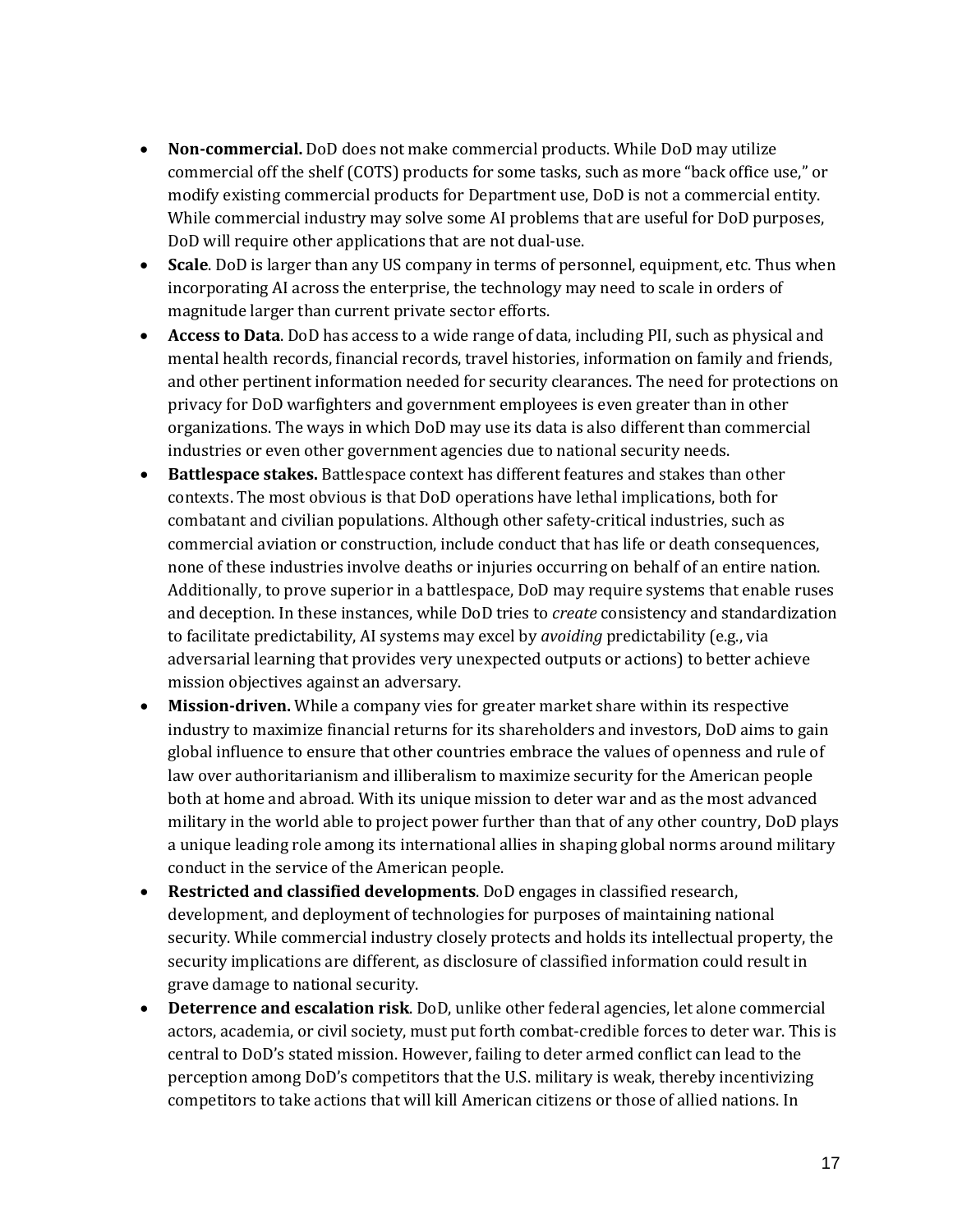addition, deterrence failures could lead to potentially catastrophic destabilizing and escalatory dynamics that do not exist outside of the military sphere.

• **Potential for norm development.** DoD has the potential to help shape the norms of AI design, development, and use by States, as well as in civilian spheres. As international law is formed by and for States, particularly customary international law, how DoD uses AI has norm-generating effects for the society of states.

### C. What DoD is Doing to Establish an Ethical AI Culture

DoD's "enduring mission is to provide combat-credible military forces needed to deter war and protect the security of our nation."[34](#page-17-0) As such, DoD seeks to responsibly integrate and leverage AI across all domains and mission areas, as well as business administration, cybersecurity, decision support, personnel, maintenance and supply, logistics, healthcare, and humanitarian programs. Notably, many AI use cases are non-lethal in nature. From makin[g battery](https://federalnewsnetwork.com/army/2019/08/army-research-office-turns-to-ai-for-better-batteries/) fuel cells more efficient to predicting [kidney disease i](https://www.va.gov/opa/pressrel/pressrelease.cfm?id=5287)n our veterans to [managing fraud i](https://emerj.com/ai-sector-overviews/artificial-intelligence-military-logistics/)n supply chain management, AI has myriad applications throughout the Department.

DoD is mission-oriented, and to complete its mission, it requires access to cutting edge technologies to support its warfighters at home and abroad. These technologies, however, are only one component to fulfilling its mission. To ensure the safety of its personnel, to comply with the Law of War, and to maintain an exquisite professional force, DoD maintains and abides by myriad processes, procedures, rules, and laws to guide its work. These are buttressed by DoD's strong commitment to the following values: leadership, professionalism, and technical knowledge through the dedication to duty, integrity, ethics, honor, courage, and loyalty.<sup>[35](#page-17-1)</sup> As DoD utilizes AI in its mission, these values ground, inform, and sustain the AI Ethics Principles.

As DoD continues to comply with existing policies, processes, and procedures, as well as to create new opportunities for responsible research and innovation in AI, there are several cases where DoD is beginning to or already engaging in activities that comport with the calls from the DoD AI Strategy and the AI Ethics Principles enumerated here. This list is not exhaustive, but highlights DoD and Service Component's initiatives:

 $\ddot{\phantom{a}}$ 

<span id="page-17-1"></span><span id="page-17-0"></span><sup>&</sup>lt;sup>34</sup> See <u>National Defense Strategy of the United States</u>, p. 1<br><sup>35</sup> Service values: Air Force: integrity first, service before self, excellence in all we do; Army: loyalty, duty, respect, selfless service, honor, integrity and personal courage; Coast guard: honor, respect, devotion to duty; Marine Corps: honor, courage, and commitment; Navy: honor, courage and commitment; Joint Staff: integrity, competence, physical courage, moral courage, teamwork.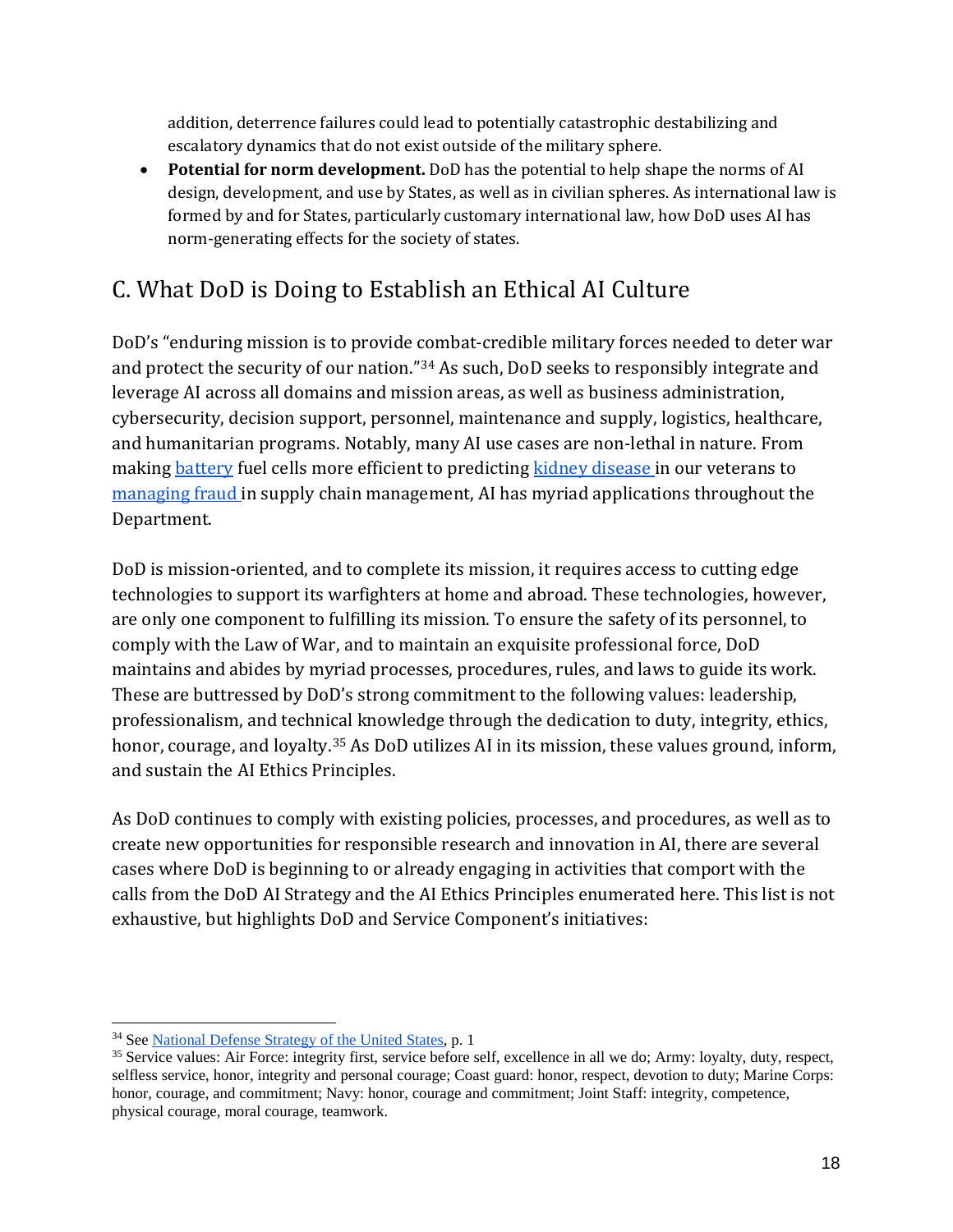- The Joint AI Center (JAIC) [announced](https://www.defense.gov/explore/story/Article/1950724/dod-seeks-ethicist-to-guide-deployment-of-artificial-intelligence/) plans to hire an ethicist to expand and improve the JAIC's current ethical assessments and to help guide DoD's development and deployment of AI. This individual will ensure that ethics is taken into consideration throughout the life cycle of an AI application.
- The Air Force (USAF) announced in September 2019 its AI Annex to the AI DoD Strategy. The Annex identifies a specific focus area and line of effort devoted to engaging in "dialogue on the ethical, moral and legal implications of employing AI in military operations in concert with the Joint AI Center."[36](#page-18-0) This line of effort is devoted to increasing the transparency and cooperation, with a commitment to "staying engaged, informed, and accountable through our [USAF] relationships stemming from AFRL [Air Force Research Lab], academia, and various consortia."[37](#page-18-1)
- The Army has also created an AI Task Force and appointed an officer in charge of examining the ethical implications of the Army's present and portended use of AI. Such projects include thinking through the ethical implications for using AI for personnel matters, as well as considering responsible design and development of its Integrated Visual Augmentation System (IVAS) for dismounted soldiers.
- The Army Judge Advocate General School has also added additional instruction for military lawyers with the inclusion of an AI Ethics & Principled Counsel course, and the Naval War College recently launched a new [graduate certificate course i](https://usnwc.edu/college-of-naval-warfare/Additional-Academic-Opportunities/Graduate-Certificate-in-Ethics-and-Emerging-Military-Technology)n ethics and emerging military technology, with AI as one of its core focus areas.
- The Defense Research Project Agency (DARPA) has partnered with the Institute for Defense Analysis (IDA) to study the legal, moral and ethical implications of autonomy. The Urban Reconnaissance through Supervised Autonomy (URSA) project looks to derive technical requirements for autonomy from law, morality, and ethical first principles, particularly distinction, proportionality, necessity, and humanity, to enable commanders and operators to make legally and ethically compliant judgments more rapidly.[38](#page-18-2)
- URSA, while different in focus, rounds out some of DARPA's existing work on explainable AI [\(XAI\)](https://www.darpa.mil/program/explainable-artificial-intelligence). XAI seeks to produce more explainable ML models while not sacrificing in efficiency and accuracy, with the goal of enabling end users to appropriately understand, and ultimately trust, AI systems. Although not the primary focus of XAI, its progress and popularity to date has substantial ethical implications. For example, XAI may be unique in how technical outputs take on morally important roles for human judgement. That is, the role of explanation for end users gives users particular inputs for their own judgments, whereby those

 $\overline{a}$ <sup>36</sup> Specifically Focus Area 5 and Line of Effort 5.

<span id="page-18-1"></span><span id="page-18-0"></span><sup>37</sup> Ibid.

<span id="page-18-2"></span><sup>38</sup> [Urban Reconnaissance through Supervised Autonomy.](https://www.youtube.com/watch?v=ug8FuvuAHH0)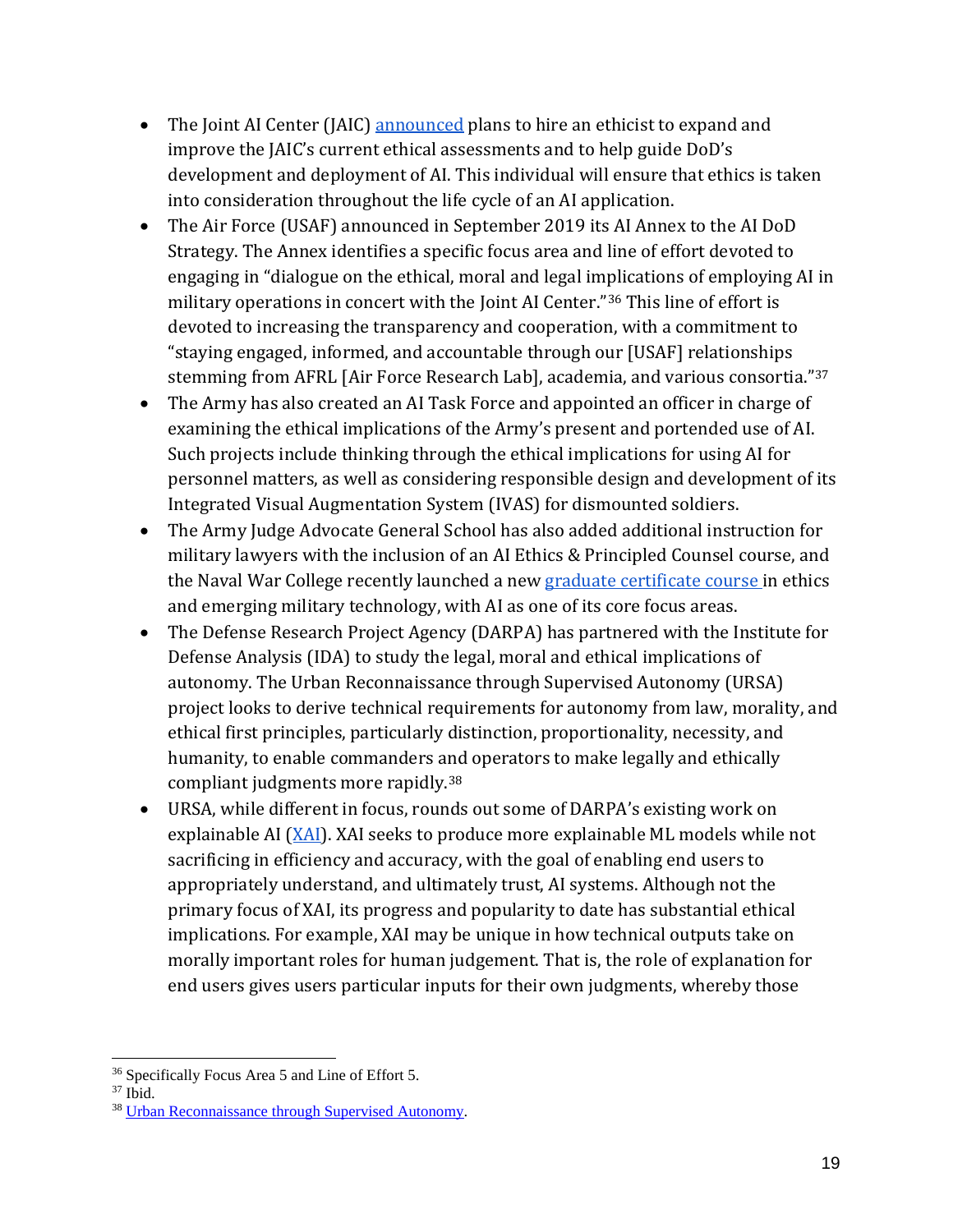inputs may act as justifying or excusing reasons. The information provided by an AI system thus supports human decision making in a morally relevant sense.

These efforts are real world cases of executing the DoD AI Strategy's focus on AI safety and ethics. As noted, the Strategy explicitly calls for six lines of effort to do so: develop AI Ethics Principles for defense; investing in research and development for resilient, robust, reliable, and secure AI; continuing to fund research to understand and explain AI-driven decisions and actions; promoting transparency in AI research; advocating for a global set of military AI guidelines; and using AI to reduce the risk of civilian casualties and other collateral damage.[39](#page-19-0)

 $\overline{a}$ 

<span id="page-19-0"></span><sup>39</sup> DoD AI Strategy, pp. 15-16.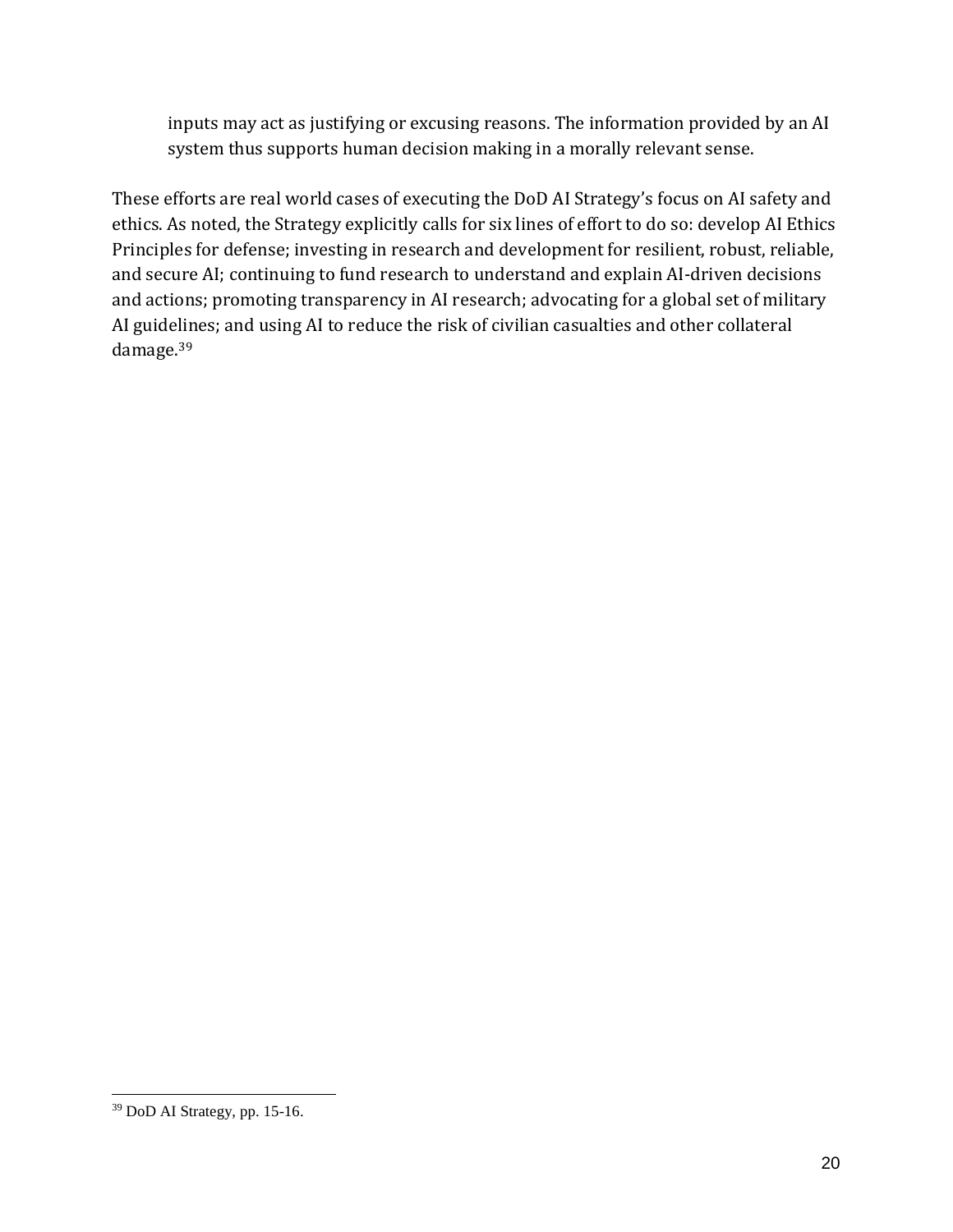# <span id="page-20-0"></span>Chapter 2: Existing DoD Ethics Frameworks and Values

AI Ethics Principles for DoD are intended to guide research, design, development, and use of AI by and for DoD. However, there is an existing ethics framework for *all* DoD technologies, and it provides grounding for the proposed AI Ethics Principles here. This existing ethics foundation is meant to guide the development and deployment of weapons and the use of lethal force, but the absence of a formalized ethics framework in non-combat situations means DoD also relies on direction from its existing values to undergird its noncombat activities. Non-combat aspects of DoD include intelligence, surveillance, and reconnaissance (ISR); command and control; logistics; predictive maintenance; humanitarian operations; force management; personnel training, and administrative and "back office" applications. Thus, it is important to note that while DoD's existing ethics framework applies to AI, it is not unique to AI.

These well-established ethical frameworks and values guide DoD in how it makes and executes decisions. Each of these is reflected through various statements, policy documents, and existing legal obligations. Formal accords include the Law of War and existing international treaties, while numerous DoD-wide memoranda from Secretaries of Defense highlight the intrinsic importance of ethical behavior across the armed services, [w](#page-20-2)hich in turn forms the basis for the trust and confidence of the American people in DoD.<sup>[40](#page-20-1)</sup> <sup>41</sup> The following describes this framework:

## A. DoD's Conduct is Based on Deep-rooted Values

DoD is committed to a core set of values: leadership, professionalism, and technical knowledge through the dedication to duty, integrity, ethics, honor, courage, and loyalty.[42](#page-20-3) Internally, these values ground and inform DoD policy, doctrine, training, techniques, practices, and procedures. Externally, they shape and guide how DoD articulates and develops international norms for its allies and the international community.

<span id="page-20-1"></span> $\ddot{\phantom{a}}$ <sup>40</sup> Law of War refers to a body of international law that is adapted to warfare and provides a well-established framework to address the legality of conduct in the context of armed conflict.<br><sup>41</sup> See memo from Secretary Mark Esper and memo from former Secretary James Mattis.

<span id="page-20-2"></span>

<span id="page-20-3"></span> $42$  Service values: Air Force: integrity first, service before self, excellence in all we do; Army: loyalty, duty, respect, selfless service, honor, integrity and personal courage; Coast guard: honor, respect, devotion to duty; Marine Corps: honor, courage, and commitment; Navy: honor, courage and commitment; Joint Staff: integrity, competence, physical courage, moral courage, teamwork. See [Department of Defense Core Values,](https://diversity.defense.gov/Portals/51/Documents/Resources/Commission/docs/Issue%20Papers/Paper%2006%20-%20DOD%20Core%20Values.pdf) [U.S. Air Force Core Values,](https://www.airforce.com/mission/vision) [U.S. Army Core Values,](https://www.army.mil/values/) [U.S. Navy and Marine Corps Core Values,](https://www.secnav.navy.mil/Ethics/Pages/corevaluescharter.aspx) [U.S. Coast Guard Core Values.](https://www.gocoastguard.com/family-and-friends/the-helmsman/introduction)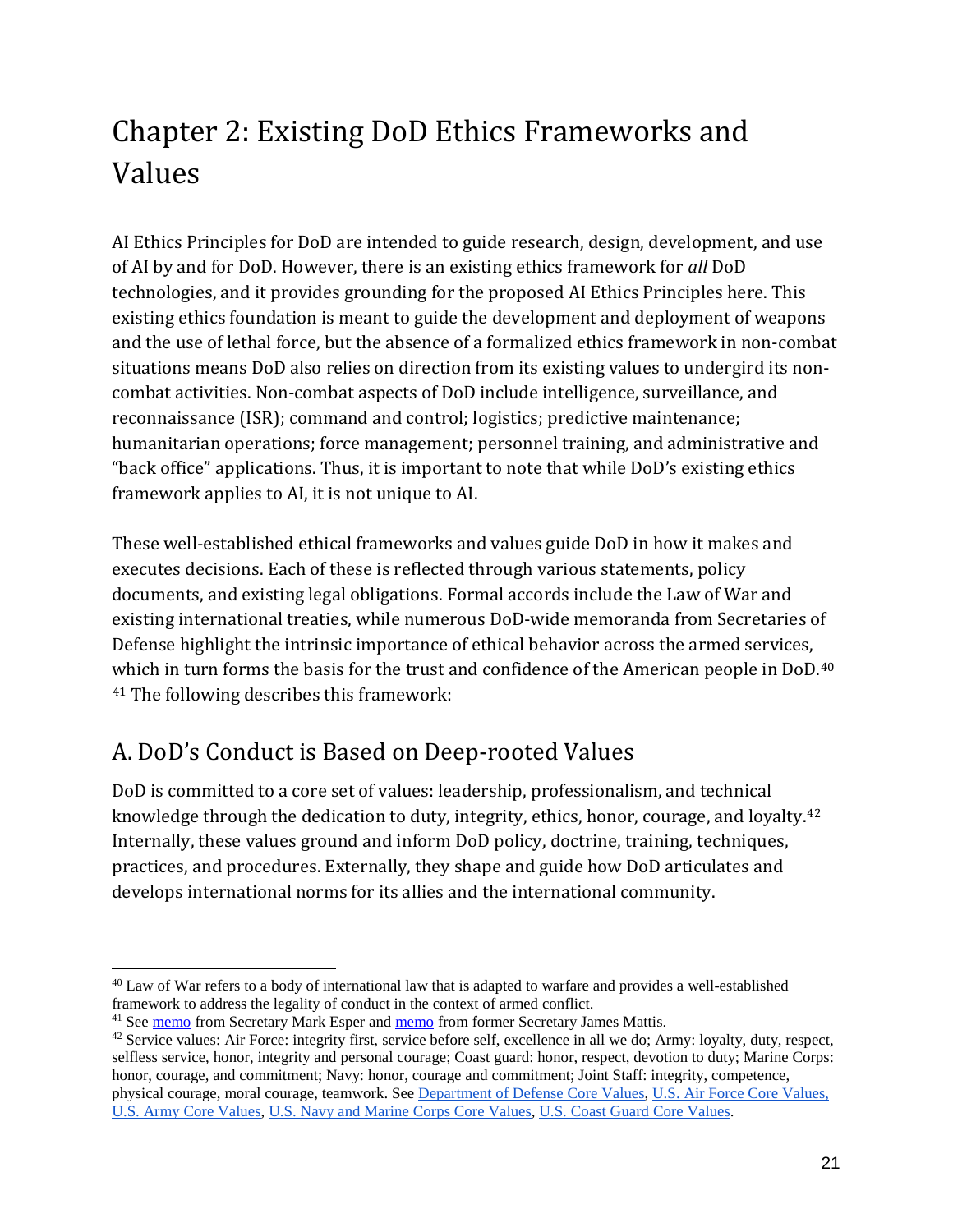Important for any set of principles, there first needs to be a coherent grounding in a set of normative values. We require this normative grounding for not only logical consistency, but also for justification for the selection of this particular set of principles over others. As our purpose is directed toward DoD, we can circumscribe our values to those of the Department. Furthermore, DoD is also committed to a set of core democratic values, e.g., human dignity, individual rights (including privacy), and the rule of law (including international law and applicable treaties, such as law of war and international human rights law).[43](#page-21-0) These values, coupled with the mission-oriented nature of the Department, support at a more general level, the more specific set of AI Ethics Principles.

Since the Department espouses the values of leadership and professionalism*,* it also considers the ways by which it will uphold those values. Practically, this requires a shared understanding of commitments and obligations within DoD. For the direct purposes related to AI, this will at least require a common vocabulary and understanding of how DoD views AI. This can enable DoD to be purposeful in how it trains, educates, and grows its leaders.

Yet, leadership is also externally facing. In this sense, DoD also provides leadership through the articulation and development of international norms for its allies and the international community. Such norms can include how AI will be developed and used, and whether there ought to be any regulation on particular applications. This latter consideration requires considerable efforts on thoughtful development of military technologies (not just AI), as well as foresight into how future conflicts may arise and be fought, so that the development of those technologies complies with the values and obligations of DoD.

### B. DoD Adheres to the Rule of Law

DoD is committed to compliance with existing U.S. law and the Law of War, especially the principles of necessity, humanity, and honor, from which principles of precaution, distinction, and proportionality arise.<sup>[44](#page-21-1)</sup> This includes upholding and defending the Constitution, the laws of war, and relevant international treaty obligations.

The Department has a long tradition of care and deliberation, including ethical considerations, before implementing new means and methods of war, as well as upholding

<span id="page-21-0"></span><sup>&</sup>lt;sup>43</sup> All DoD personnel are required to pledge to uphold and to defend the US Constitution.

<span id="page-21-1"></span><sup>&</sup>lt;sup>44</sup> Military necessity justifies the use of all measures needed to defeat the enemy as quickly and efficiently as possible that are not prohibited by the Law of War; *humanity* forbids the infliction of suffering, injury, or destruction unnecessary to accomplish a legitimate military purpose; *proportionality* means that, even where one is justified in acting, one must not act in a way that is unreasonable or excessive; *distinction* obliges parties to a conflict to distinguish principally between the armed forces and the civilian population, and between unprotected and protected objects; *honor* demands a certain amount of fairness in offense and defense and a certain mutual respect between opposing military forces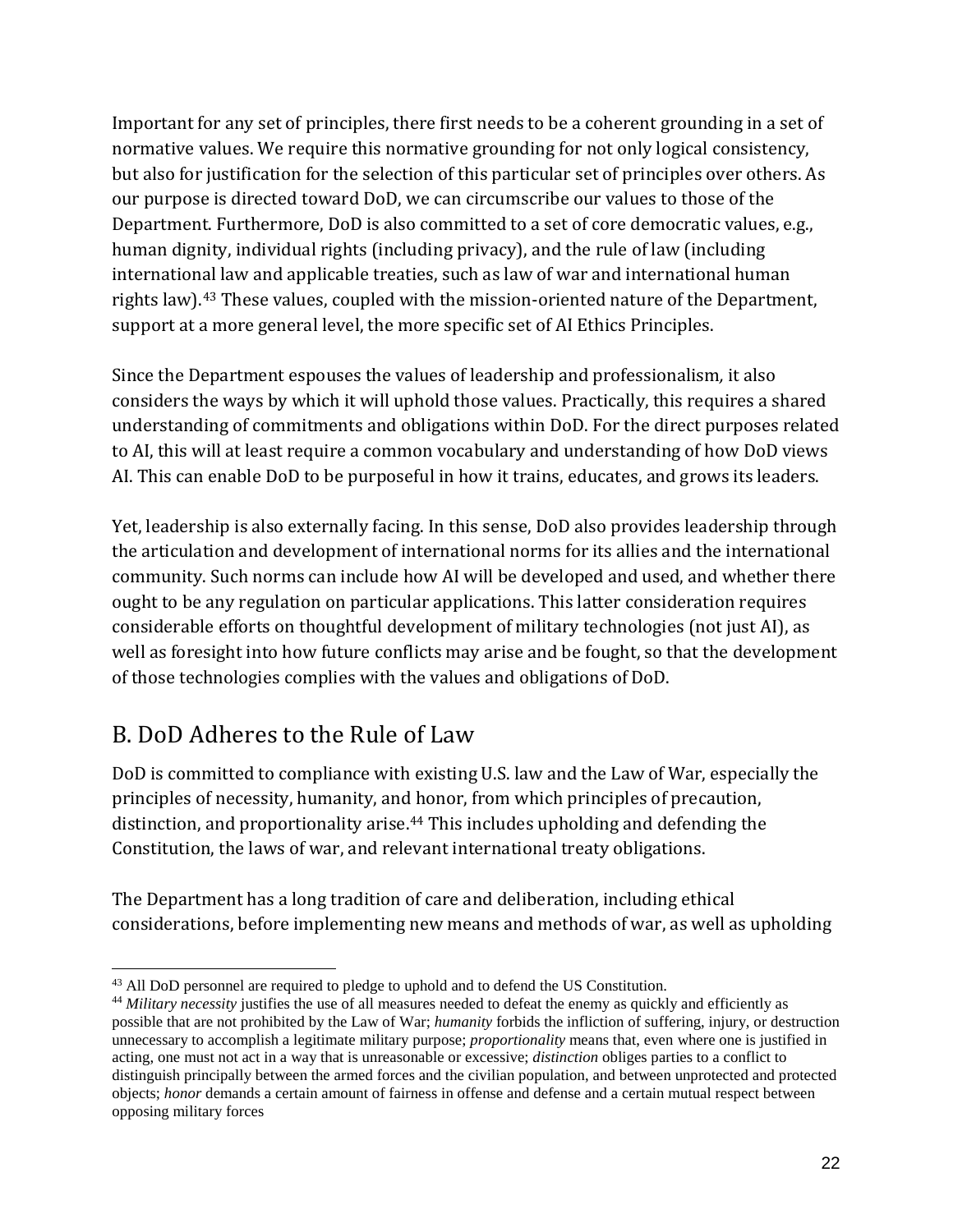domestic law. To this end, viewing ethical considerations as a late-stage constraint on innovation, and thus military effectiveness, is historically and practically false. DoD views ethical considerations as an inseparable part of research, design, and deployment for DoD AI systems, which in turn increase military effectiveness and operational legitimacy. While perhaps not explicitly labeled as "ethics," the Department's stringency with regulatory compliance, but also its strong commitment to testing and evaluation, are noteworthy.

These ethical considerations are supported by DoD's deep commitment to compliance with the laws of war. For all DoD systems, the Department must use these systems in a manner consistent with the laws of war and other applicable bodies of law. This holds equally true for AI systems.

For example, pursuant to DoD Directive 2311.01E (DoD Law of War Program), it is existing DoD policy that "members of the DoD Components comply with the law of war during all armed conflicts, however such conflicts are characterized, and in all other military operations."[45](#page-22-0) The Law of War is:

"That part of international law that regulates the conduct of armed hostilities. It is often called the 'law of armed conflict.' The law of war encompasses all international law for the conduct of hostilities binding on the United States or its individual citizens, including treaties and international agr[ee](#page-22-1)ments to which the United States is a party, and applicable customary international law."46

To comply with the obligations under LOW, DoD has a robust system to prevent violations of the LOW, as well as to enable prompt reporting of incidents, investigating authorities and capabilities, and corrective actions. DoD also publishes the [DoD Law of War Manual,](https://dod.defense.gov/Portals/1/Documents/pubs/DoD%20Law%20of%20War%20Manual%20-%20June%202015%20Updated%20Dec%202016.pdf?ver=2016-12-13-172036-190) and qualified legal advisers provide legal guidance and advice to DoD Components to ensure compliance "during planning and execution of exercises and operations."

As noted in the Law of War Manual, "the law of war is part of who we are," meaning that the values established by this set of treaties, agreements, and behaviors are fundamental to the character of DoD. It further explains, "the law of war is part of our military heritage, and obeying it is the right thing to do."[47](#page-22-2) Of course, there are prudential reasons to obey these laws, such as for good order, discipline, and establishing a just peace, but there are also ethical reasons for doing so. The mainstay principles of the LOW - necessity, precaution, distinction, proportionality, and humanity - are there to protect people who are not taking

<span id="page-22-0"></span> $\overline{a}$ <sup>45</sup> DoD Directive  $\frac{2311.01E}{2011}$ . See Section 4.1.<br><sup>46</sup> Ibid. See also Appendix III in this report.

<span id="page-22-2"></span><span id="page-22-1"></span> $47$  DoD Law of War Manual (2016). See p. ii.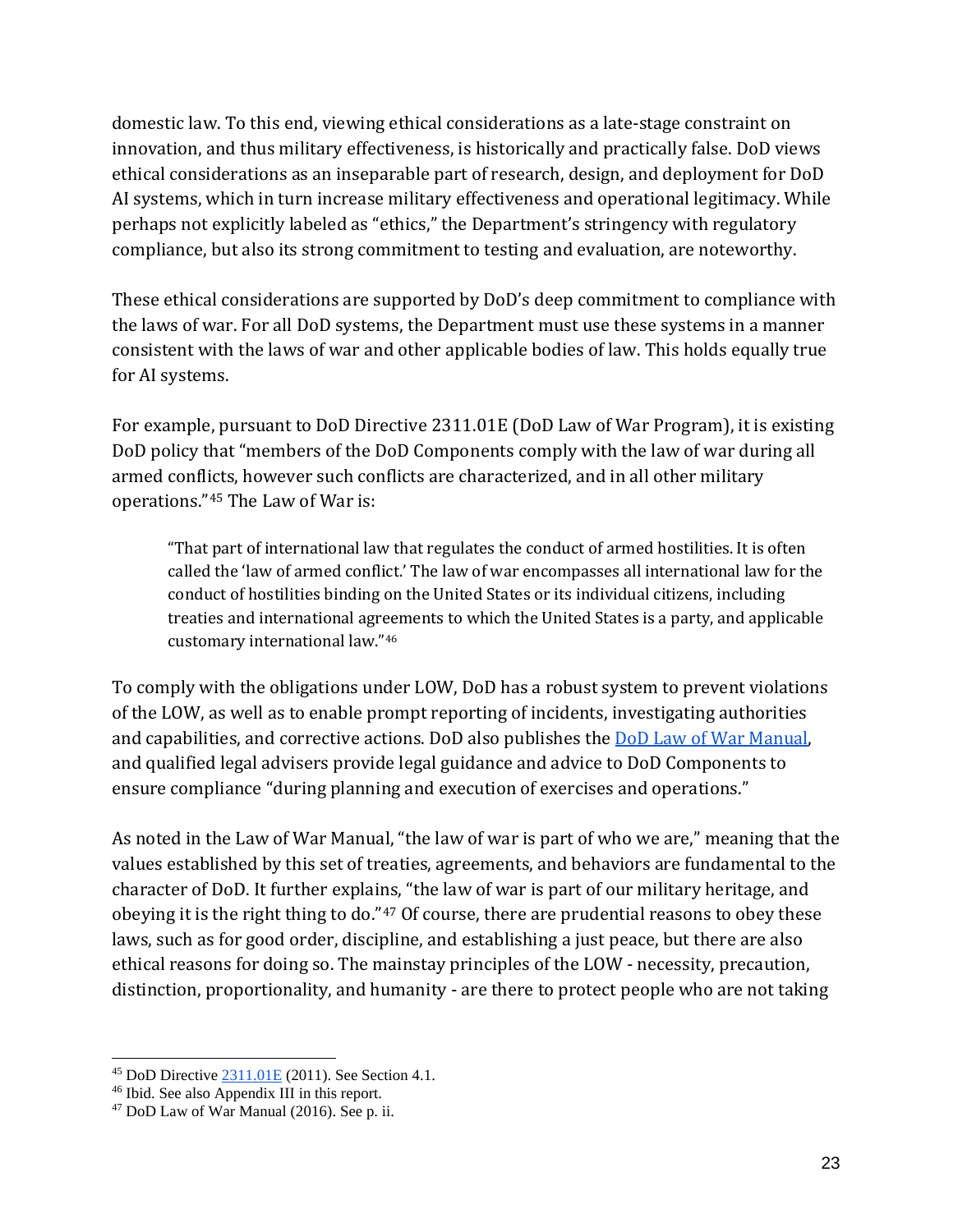part in hostilities or who are rendered unable to participate in combat. In short, the LOW is about civilian protection.

Accordingly, DoD will use AI systems in support of the LOW's purposes, including protecting combatants and noncombatants from unnecessary suffering, and assisting military commanders in ensuring the disciplined and efficient use of military force. Through the use of AI systems, DoD can enhance implementing, complying with, and enforcing the LOW.

The Department recognizes that along with the opportunities AI systems affords comes challenges. The Department should continue to assess the processes by which weapons and weapons systems are acquired, procured, fielded, and subjected to legal review and whether and how the introduction of AI systems may warrant modification to these processes. Similarly, the Department should consider whether adjustments to training, practices, procedures, doctrine, and other programs may more fully ensure that all members of DoD Components have an appropriate understanding of the relevant technologies within their organizations.

Additionally, AI systems may provide capabilities and challenges in the conduct of intelligence activities. It is DoD policy that:

"All Defense intelligence activities will be conducted in accordance with the applicable laws, Executive orders, and Presidential directives, and governed by procedures issued by the Secretary of Defense and, where appropriate, approved by the Attorney General in accordance with E.O. 12333."[48](#page-23-0)

The use of AI for DoD intelligence activities may minimize potential intrusiveness of collection techniques. At the same time, AI capabilities may facilitate the collection on US persons, and the combination of many sources of large amounts of data on US persons (such as through incidental collection) may be easier, potentially prompting broader collection activities. DoD should seek to balance this incentive with its longstanding commitment to collect only information that is reasonably necessary to conduct its mission in a lawful manner.

<span id="page-23-0"></span> $\ddot{\phantom{a}}$ <sup>48</sup> [DoD Manual 5240.01 P](https://dodsioo.defense.gov/Portals/46/DoDM%20%205240.01.pdf?ver=2016-08-11-184834-887)rocedures Governing the Conduct of DoD Intelligence Activities (2016). See Section 1.2. See also [Executive Order 12333](https://www.archives.gov/federal-register/codification/executive-order/12333.html) (1981)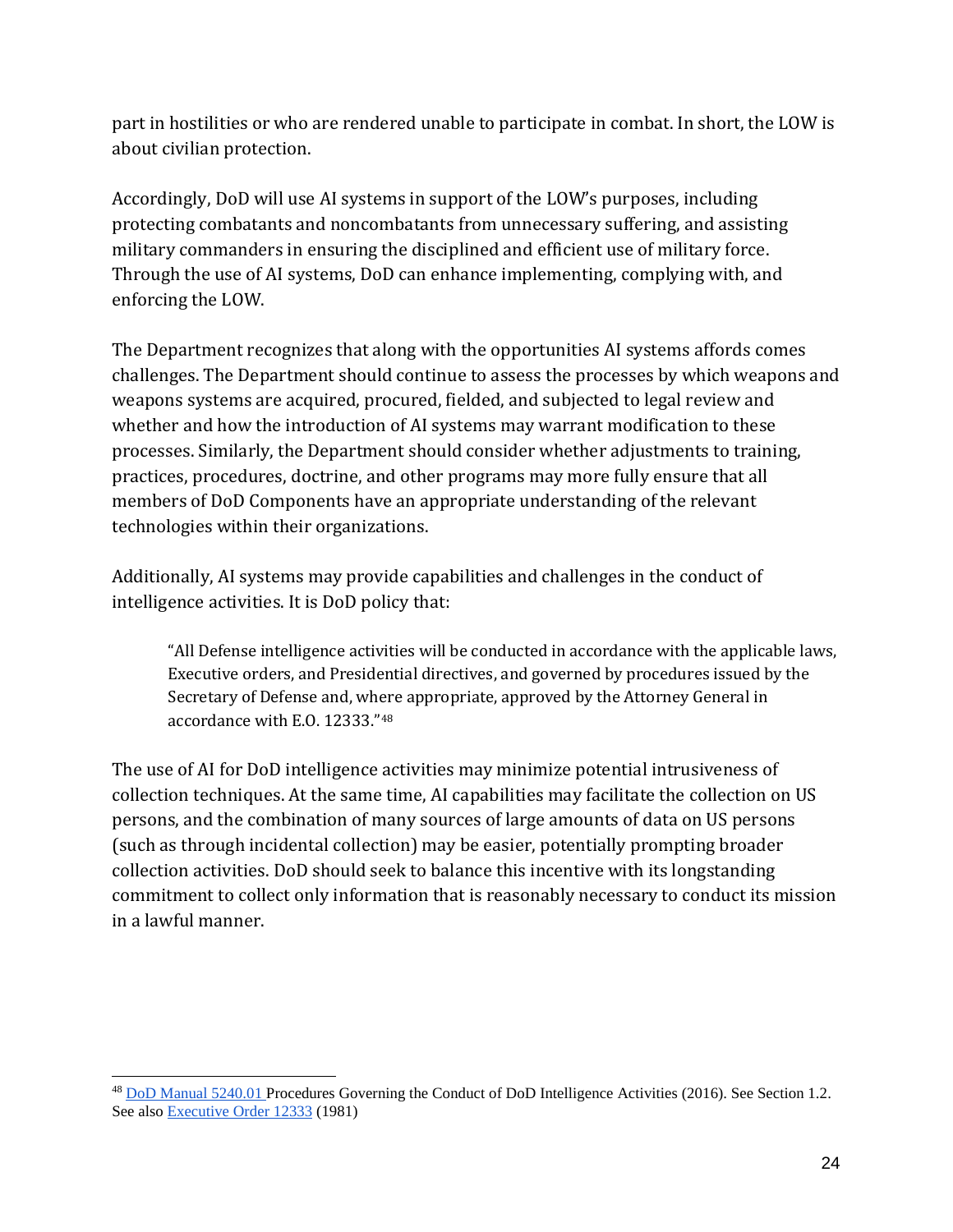## C. DoD is Committed to People

Ethics constitute a set of action-guiding principles, so human deliberation and subsequent human decisions and actions are at the center of ethical and legal evaluations.

A commitment to ethics is a commitment to people, and any principles offered need to be practical and adaptable. This means that principles should be practically relevant and inform future guidelines or relevant directives. Additionally, to be adaptable means that principles need to be flexible and generalizable and should be able to lead to more granular guidelines and recommendations.

That a commitment to ethics is a commitment to people, shows us plainly that human deliberations – and subsequent human decisions and actions – form the center of ethical and legal evaluation. When it comes to AI, we see that a commitment to human agency demands that AI systems are designed, developed, and deployed in a *human-centered* way. Thus, AI should be used to augment human performance, enhance human judgment, and extend moral agency.

### D. Users' Trust in DoD Systems Stems from a Well-organized Ecosystem

DoD is committed to providing personnel the requisite doctrine, training, techniques, practices, and procedures for all systems to ensure that DoD personnel possess an appropriate understanding of a system to engender trust and other properties necessary for the human to remain involved and responsible.

Human operators and commanders must be informed and educated on how a system operates, how the system is supposed to perform, and how to use systems safely and effectively to achieve mission objectives. Additionally, this approach complements DoD's existing legal requirements. Thus, being informed requires that the appropriate programs be put into place. Commanders, operators, and legal advisers need to have appropriate understanding of the technologies under their authorities.

### E. An Ethical Culture of Safety and Precision Engineering Drives DoD's Technological Progress

DoD's longstanding track record of safety and technical excellence in complex systems engineering underpins any future AI projects that the Department undertakes. For mission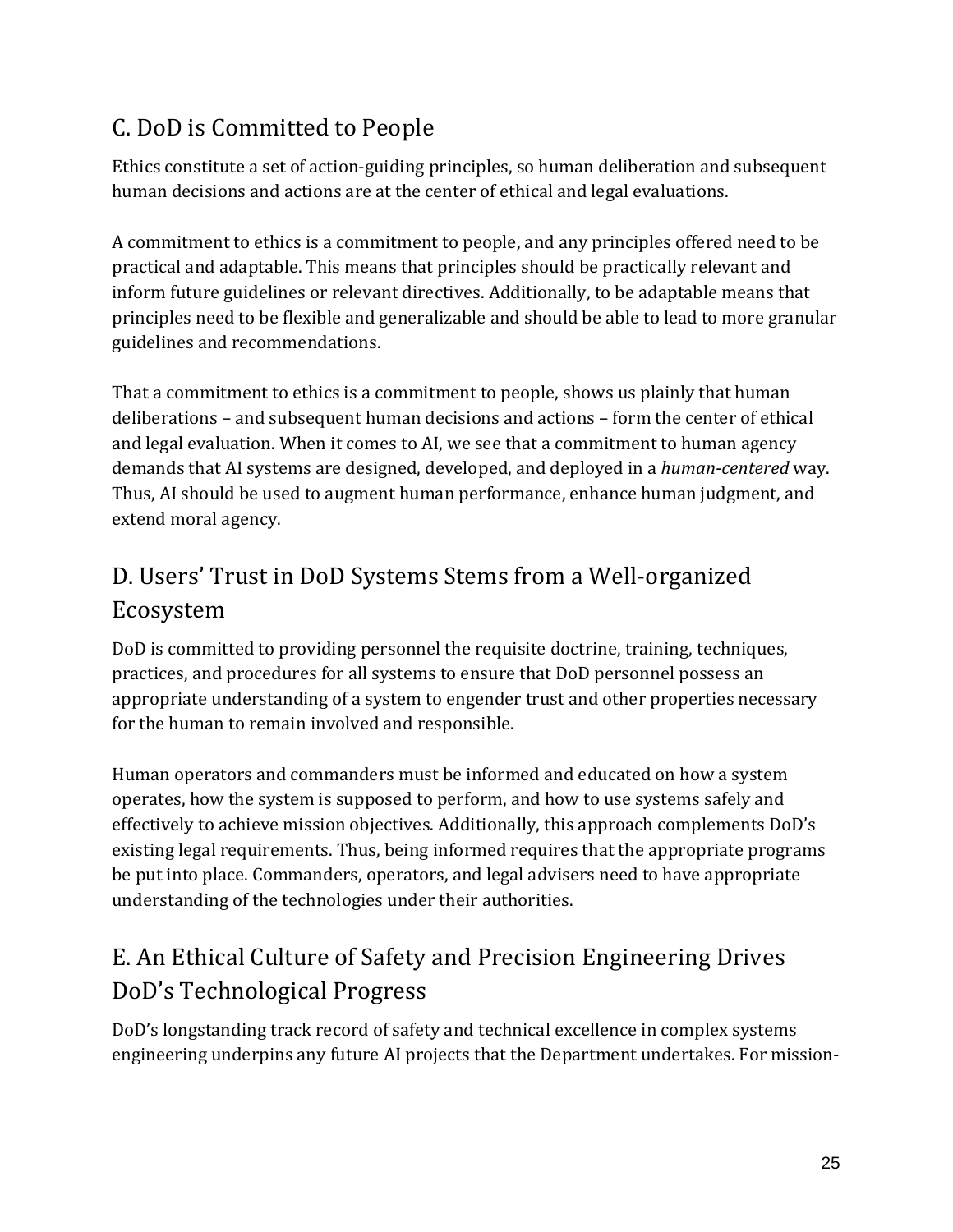and safety-critical systems utilizing AI, the Department should continue to push for the same safety and technical excellence it has achieved with other systems.<sup>[49](#page-25-0)</sup>

Over the last half-century, DoD has invested hundreds of billions of dollars to ensure the safety and reliability of its weapons systems and platforms, as well as create more precise and accurate weapons to reduce civilian casualties and protect civilian infrastructure while achieving military objectives. Additionally, DoD continually encourages changes in how it trains its personnel to uphold these standards and use these tools responsibly.

An additional example is noteworthy: Since their launch, U.S. nuclear-powered warships have safely sailed for more than five decades without a single reactor accident or release of radioactivity that damaged human health or marine life. For more than 162 million miles, nuclear reactors have safely steamed on nuclear power, amassing over 6,900 reactor-years of safe operation.[50](#page-25-1)

We do not highlight this example to make the case that DoD should apply AI to its nuclear enterprise. Rather, we highlight the efforts to create a culture of safety and precision that fully represents the standard that DoD has established for complex systems engineering. It is a critical foundation for DoD as it enhances its ethical culture around new and emerging technologies like AI.

<span id="page-25-1"></span><span id="page-25-0"></span> $\overline{a}$ <sup>49</sup> For a description of DoD's Test and Evaluation (T&E) and Verification and Validation (V&V) procedures and how they would be utilized or modified for AI systems, see Appendix IV of this report.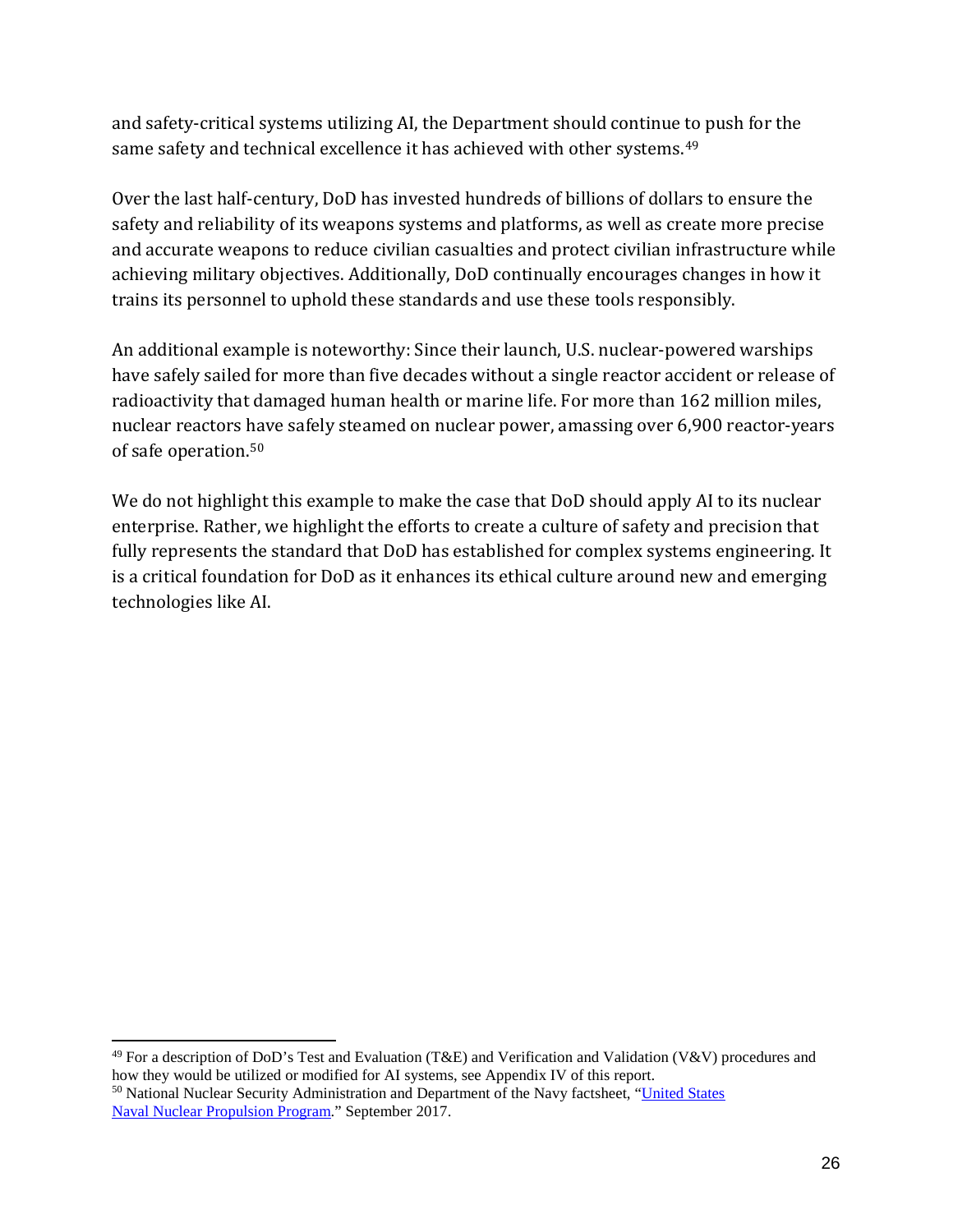## <span id="page-26-0"></span>Chapter 3: AI Ethics Principles for DoD

We reaffirm that the use of AI must take place within the context of these existing DoD ethics principles. Building on this foundation, we propose the following principles that are more specific to AI, and note that they apply both to combat and non-combat systems. AI is a rapidly developing field, but it is still new. No organization that currently fields AI systems or espouses AI ethics principles can claim to have solved all the challenges embedded in the following principles, but the Department's goal should be that its AI systems are:

**1. Responsible.** Human beings should exercise appropriate levels of judgment and remain responsible for the development, deployment, use, and outcomes of DoD AI systems.

Humans are the subjects of legal rights and obligations, and as such, they are the entities that are responsible under the law. AI systems are tools, and they have no legal or moral agency that accords them rights, duties, privileges, claims, powers, immunities, or status.<sup>[51](#page-26-1)</sup> However, the use of AI systems to perform various tasks means that the lines of accountability for the decision to design, develop, and deploy such systems need to be clear to maintain human responsibility. With increasing reliance on AI systems, where system components may be machine learned, it may be increasingly difficult to estimate when a system is acting outside of its domain of use or is failing. In these instances, responsibility mechanisms will become increasingly important.

While it is certainly true that some human decision makers may be more responsible in some instances than in others, there is a system of distributed responsibility at work for all DoD systems, AI included. We can think of this as a nested set.[52](#page-26-2) The first layer of responsibility lies with those persons with authorities for and over the design, requirements definition, development, acquisition, testing, evaluation, and training for any DoD system, including AI ones. DoD has robust mechanisms in place to demarcate who has authorities for each of these activities, and in many instances multiple or redundant authorities.

<span id="page-26-1"></span> $\ddot{\phantom{a}}$ <sup>51</sup> Hohfeld, Wesley Newcomb. 1913. "Some Fundamental Legal Conceptions as Applied to Judicial Reasoning" The Yale Law Journal, No. 1: 16-59.

<span id="page-26-2"></span><sup>&</sup>lt;sup>52</sup> For discussion on the nested set approach, see: Roff, Heather M. and Richard Moyes. 2016. "Meaningful Human" [Control, Artificial Intelligence and Autonomous Weapons"](http://www.article36.org/wp-content/uploads/2016/04/MHC-AI-and-AWS-FINAL.pdf) Briefing Paper for the Delegates at the Convention on Certain Conventional Weapons Informal Meeting of Experts on Lethal Autonomous Weapons Systems. Roff, Heather M. 2016. ["Meaningful Human Control or Appropriate Human Judgment? The Necessary Limits on](http://www.article36.org/wp-content/uploads/2016/12/Control-or-Judgment_-Understanding-the-Scope.pdf)  [Autonomous Weapons"](http://www.article36.org/wp-content/uploads/2016/12/Control-or-Judgment_-Understanding-the-Scope.pdf) Briefing Paper for the Delegates at the Review Conference on the Convention on Certain Conventional Weapons.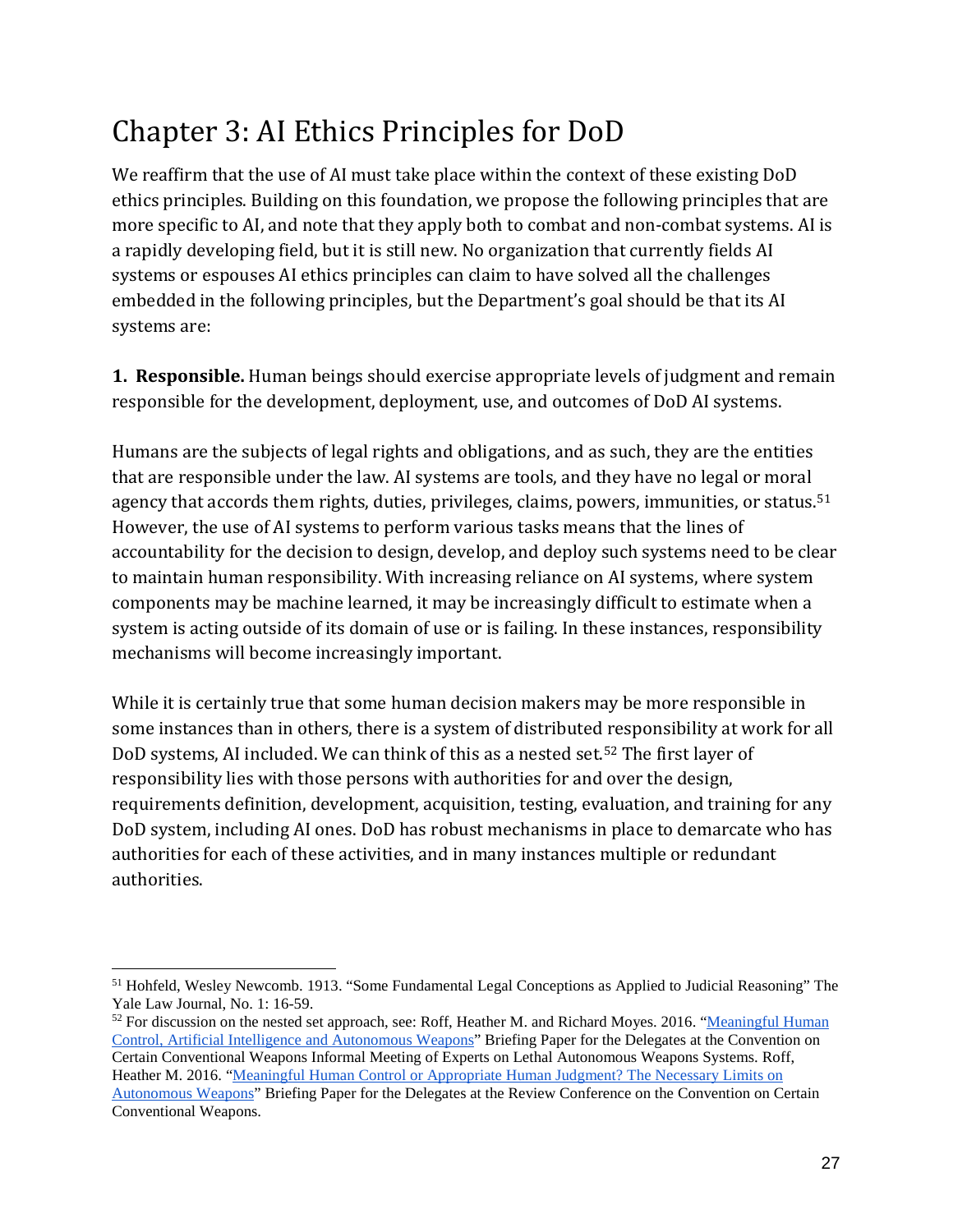Nevertheless, particular attention ought to be paid to the often overlapping authorities in these instances to ensure effective communication between persons with authority and a feeling of "ownership" for this set of activities. Often tracing responsibility for systems' behaviors is only performed once something has gone wrong, when it is too late. So, rather than wait for an incident to occur, it behooves the Department to foster clearer communication and coordination from vendors, contractors, program managers, DoD Components, and DoD leadership from the outset with responsibility in mind.

For AI systems involved in the conduct of hostilities, a second layer concerns responsibility mechanisms for actions taken by decision makers during hostilities. As discussed, the Law of War is the bedrock for much of the guidance and requirements for commanders and warfighters in armed conflict. However, rules of engagement, commander's intent, as well as doctrine also play important roles for responsibility mechanisms in armed conflict.

For AI systems deployed during armed conflict, accountability requires a robust Command and Control (C2) architecture that demarcates responsibilities for human commanders and operators. For DoD, C2 is "the exercise of authority and direction by a properly designated commander over assigned and attached forces in the accomplishment of the mission." To effectuate C2, robust and reliable communication systems are required; as such, "the facilities, equipment, communications, procedures, and personnel essential for a commander to plan, direct, and control operations of assigned and attached forces pursuant to the missions assigned" comprise a C2 system.[53](#page-27-0)

For commanders and operators to be held responsible under the requisite C2 system, they require appropriate information on a system's behavior, relevant training, and intelligence and situational awareness. In short, responsibility here requires certain epistemic thresholds. We can think of this along the lines of classic theories of consent. Consent requires that individuals satisfy three criteria: that an action be voluntary, intentional, and informed.[54](#page-27-1) While military commanders may order operators to use a particular AI system, the commander's choice would ultimately be the ground for voluntary use. Likewise, her decision would be intentional - that is not accidental or arbitrary - and informed. She would have the requisite information given the circumstances ruling at the time and exercise her judgment in accordance with the laws of war, rules of engagement, and other pertinent information.

The third layer of responsibility pertains to remediation mechanisms for actions after hostilities have ended. This can be in two forms. First is internal to DoD, and this involves

 $\ddot{\phantom{a}}$ <sup>53</sup> [Department of Defense Dictionary of Military and Associated Terms.](https://www.jcs.mil/Portals/36/Documents/Doctrine/pubs/dictionary.pdf) July 2019.

<span id="page-27-1"></span><span id="page-27-0"></span><sup>54</sup> Simmons, A. John. 1981. *Moral Principles and Political Obligations* (Princeton University Press).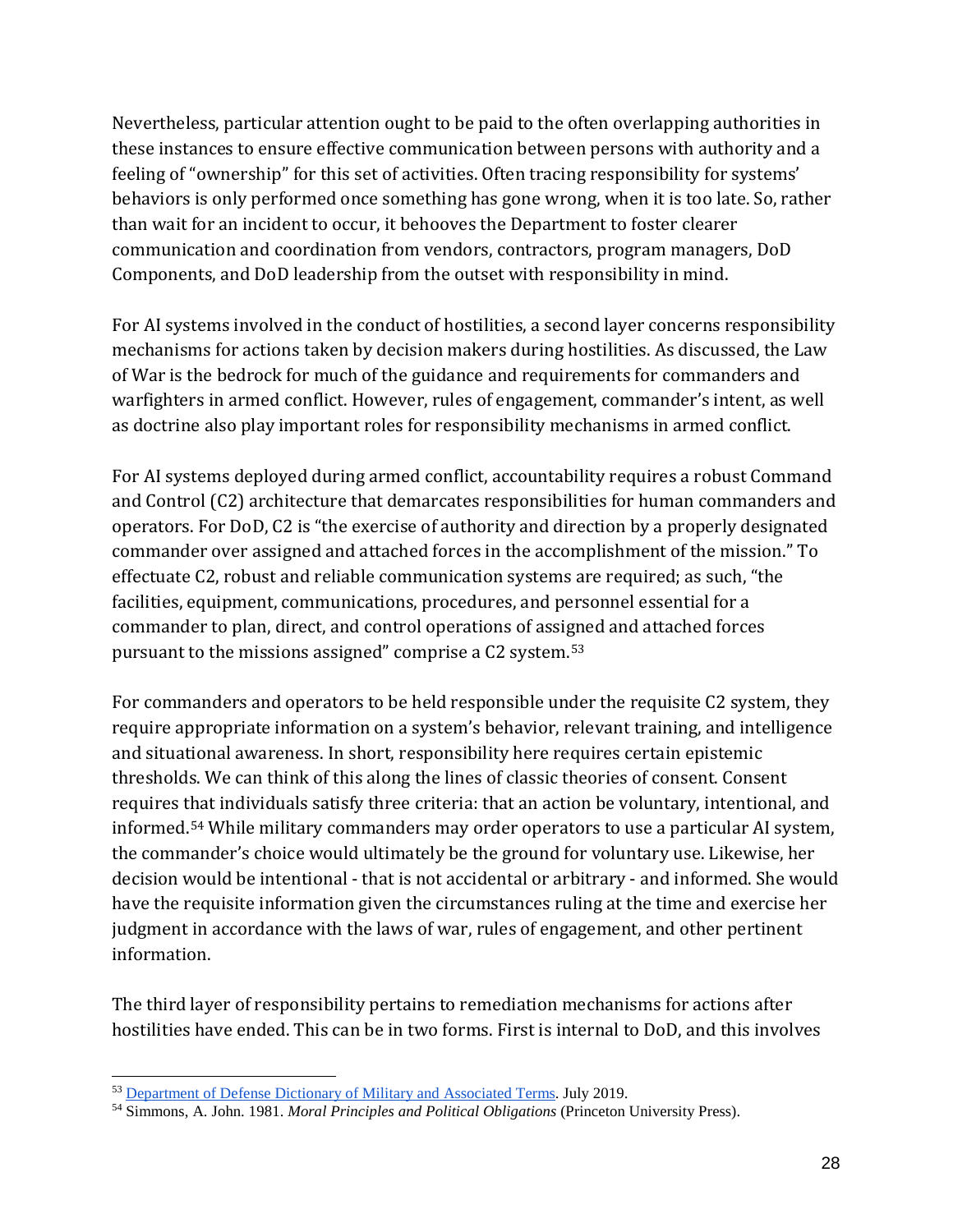holding warfighters to account for any alleged violations of the Law of War or the Uniform Code of Military Justice. The second is in external to DoD and involves the doctrine of State [Responsibility.](https://opil.ouplaw.com/view/10.1093/law:epil/9780199231690/law-9780199231690-e1093) 

[State responsibility](http://legal.un.org/ilc/texts/instruments/english/draft_articles/9_6_2001.pdf) arises from the simple fact that States are the principal bearers of international obligations and the holders of particular international rights, such as sovereignty. Acts of any entity or organ of a State deemed wrongful, according to international law, are attributable to the State itself. As DoD is an organ of the State, any internationally wrongful acts would then be attributed to the United States as such.

In addition, issues concerning indemnification may arise. In the U.S., some defense suppliers are [indemnified](https://www.acus.gov/recommendation/federal-government-indemnification-government-contractors) against liability for harm to third parties arising from the use of those products or services by agencies or departments of the U.S. government. While standard practice for other contractual goods and services, this practice may incentivize some defense contractors to engage in more risk acceptant development. Thus, it is worth considering how indemnification will affect AI development and procurement and may stress responsibility. Nevertheless, the indemnification does not detract from the general point that, if DoD uses AI systems in a manner that is internationally wrongful, then State responsibility is still an operating body of law.[55](#page-28-0)

Ultimately, human responsibility involves making appropriate judgments, for which DoD has already set a precedent in DoD 3000.09: "[a]utonomous and semi-autonomous weapon systems shall be designed to allow commanders and operators to exercise appropriate levels of human judgment over the use of force." While we have argued that AI and autonomy are not the same thing, the requirement that systems be designed so that human decision makers can exercise appropriate levels of human judgement is a standard to continue using.

As the U.S. Delegation to the Convention on Certain Conventional Weapons explained to the Member States in 2016 with regard to what "appropriate human judgment" means in the context of Lethal Autonomous Weapons Systems (LAWS):

"Some may criticize "appropriate" as an overly vague standard. But we chose "appropriate" because there is no "one-size-fits-all" standard for the correct level of human judgment to be exercised over the use of force with autonomous and semi-autonomous weapon systems, including potential LAWS. Rather, as a general matter, autonomous and semiautonomous weapon systems vary greatly depending on their intended use and context. In particular, the level of human judgment over the use of force that is appropriate will vary depending on factors, including, the type of functions performed by the weapon system;

<span id="page-28-0"></span> $\overline{a}$ <sup>55</sup> Crootof, Rebecca. 2016. "War Torts: Accountability for Autonomous Weapons" 164 *U. Pa. L. Rev.* 1347.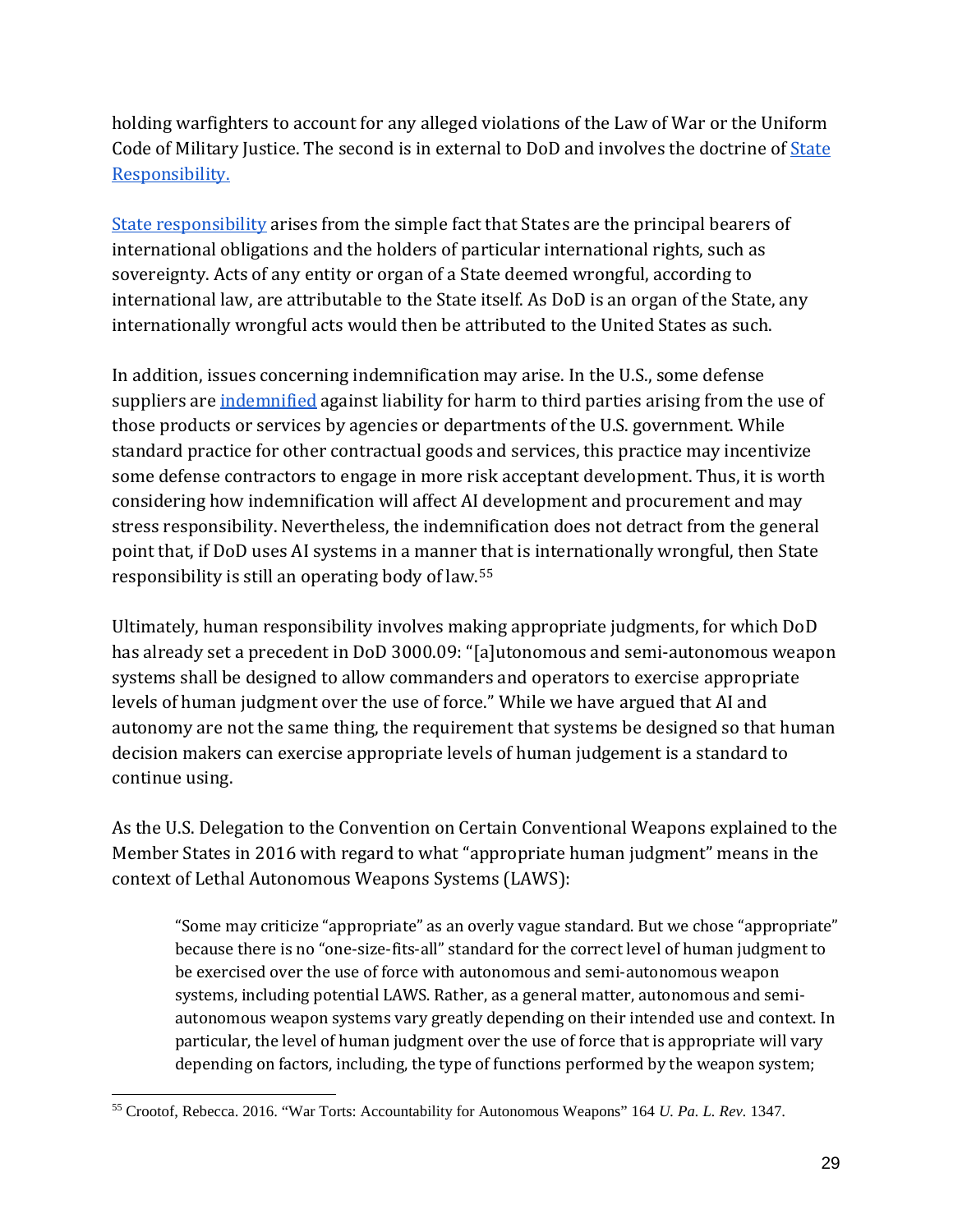the interaction between the operator and the weapon system, including the weapon's control measures; particular aspects of the weapon system's operating environment (for example, accounting for the proximity of civilians), the expected fluidity of or changes to the weapon system's operational parameters, the type of risk incurred, and the weapon system's particular mission objective. In addition, engineers and scientists will continue to develop technological innovations, which also counsels for a flexible policy standard that allows for an assessment of the appropriate level of human judgment for specific new technologies."[56](#page-29-0)

In a similar manner, the breadth and scope of AI use cases throughout the Department will also vary greatly and technological solutions and innovations will continue to develop. Better data for decision makers can enable higher quality decision making, and intuitive user-interfaces can increase situational awareness and the speed of decision-making. This is true for AI systems utilized for personnel, healthcare, communication, command and control, and logistics.

Requiring the ability for humans to exercise levels of appropriate judgment over the use of force also entails that human decision makers need available options over whether to use force, the proportionate amount of force, and whether to de-escalate or walk back from using force. In this latter situation, decision makers require "off-ramps" from escalatory dynamics.

Off-ramps are usually political or diplomatic courses of action that can ease rising tensions in an adversarial and escalatory situation. Such off-ramps usually require time to formulate, communicate, and undertake. However, situations where AI systems interact with adversary systems may be exceedingly fast and may strain decision makers' abilities to formulate desired off-ramps.

While some AI physical systems may not have this rapid escalatory dynamic, other AI digital systems may. To this end, the Department should consider what types of mitigation strategies and technological requirements to put in place for its AI systems that foreseeably have a risk of unintentional escalation. For instance, in the stock market, the Security Exchange Commission emplaced "circuit breakers" or "collars" to halt trading on exchanges or securities when prices hit pre-set thresholds. In DoD's case, these may include limitations on the types or amounts of force particular systems are authorized to use, the decoupling of various AI cyber systems from one another, or layered authorizations for various operations.[57](#page-29-1) The point, however, is that DoD ought to consider various

 $\overline{a}$ 

<span id="page-29-0"></span><sup>56</sup> United States Delegation to the Convention on Certain Conventional Weapons Informal Meeting of Experts on Lethal Autonomous Weapons. 2016. [Statement on "Appropriate Levels of Human Judgment".](https://geneva.usmission.gov/2016/04/12/u-s-delegation-statement-on-appropriate-levels-of-human-judgment/)

<span id="page-29-1"></span><sup>57</sup> Recently, two scholars associated with the US Air Force argued for a revamping of US nuclear command, control and communication (NC3), based on AI and akin to the Russian "dead-hand" system, Perimeter. This suggestion has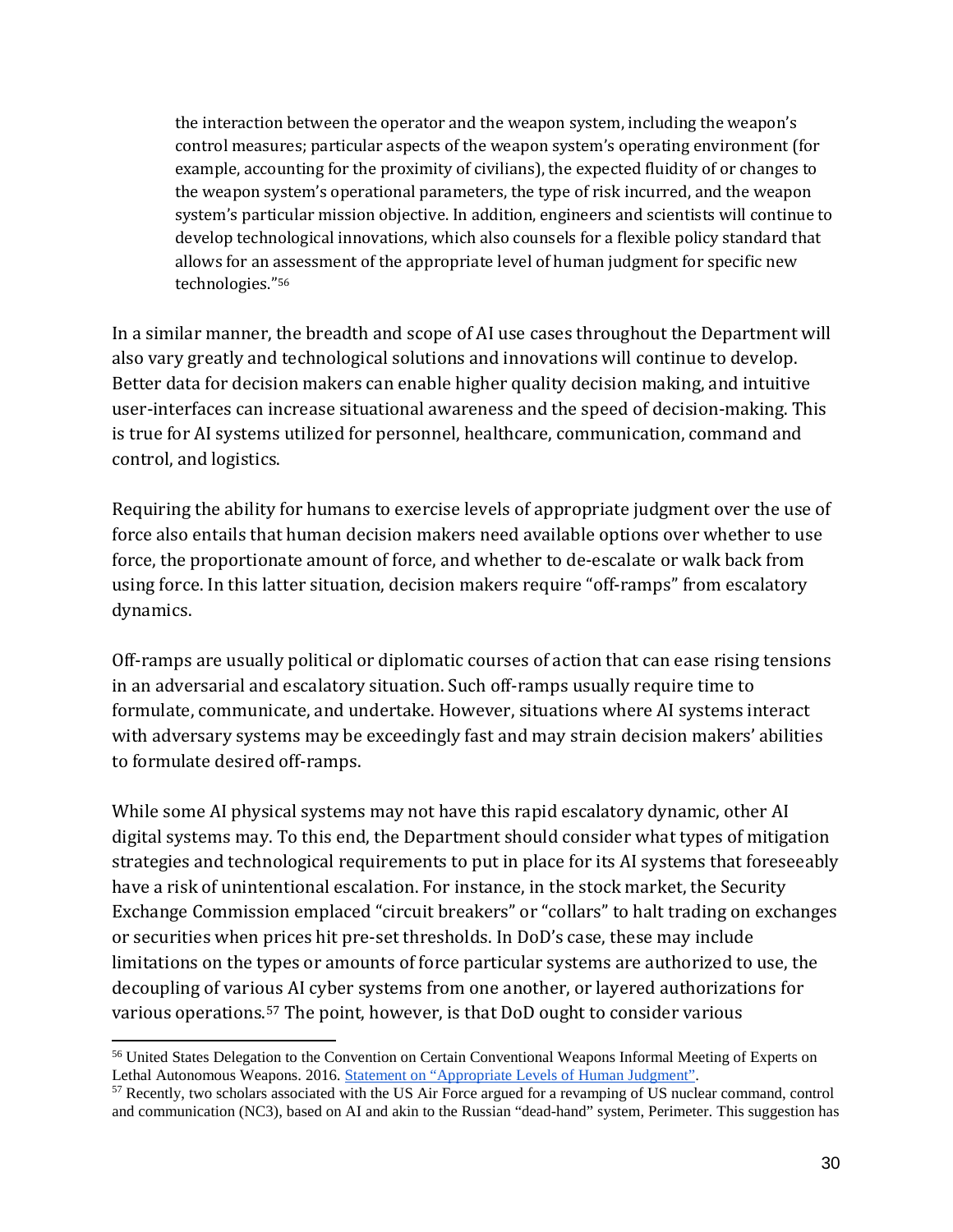technological options to increase a decision maker's ability to de-escalate and find an appropriate off-ramp.

**2. Equitable.** DoD should take deliberate steps to avoid unintended bias in the development and deployment of combat or non-combat AI systems that would inadvertently cause harm to persons.

We wish to acknowledge that the term "fairness" is often cited in the AI community as pertinent to this principle. Indeed, we use the term below. The reason we do not word this principle as such stems from the DoD mantra that fights should not be fair, as DoD aims create the conditions to maintain an unfair advantage over any potential adversaries, thereby increasing the likelihood of deterring conflict from the outset. By intentionally seeking an unfair or asymmetric advantage, DoD can reduce the risk of armed conflict. Additionally, though this principle mentions combat and non-combat AI systems, it might end up applying to the latter more than the former, as DoD already intends to inflict harm on adversaries, when legal and ethical. Doing so with AI does not change the framework under which DoD engages in armed conflict. However, applying AI to certain non-combat situations could cause new types of unintended harm – unrelated to life or death – to DoD personnel[.58](#page-30-0)

Benefits of AI and ML technologies are that they enable low-cost, enterprise level, and rapid decision-making capabilities. As DoD will utilize such applications across the Department, from personnel decisions to predictive maintenance to combat operations, it is incumbent upon the Department to ensure that those applications do not inequitably or unfairly discriminate or engender unjustified biased outcomes.[59](#page-30-1) Equitability, as we conceptualize it here, has two related dimensions: First, for some AI use cases, privacy protections will be a needed feature. Second, not all bias is bad.[60](#page-30-2)

 $\ddot{\phantom{a}}$ been met with serious skepticism by academics and senior DoD leadership. See: Lowther, Adam and Curtis McGiffin. 2019. ["America Needs a 'Dead Hand'"](https://warontherocks.com/2019/08/america-needs-a-dead-hand/) *War on the Rocks*, 16 August. Field, Matt. 2019. ["Strangelove](https://thebulletin.org/2019/08/strangelove-redux-us-experts-propose-having-ai-control-nuclear-weapons/)  [Redux: US Experts Propose Having AI Control Nuclear Weapons"](https://thebulletin.org/2019/08/strangelove-redux-us-experts-propose-having-ai-control-nuclear-weapons/) *Bulletin of the Atomic Scientists,* 30 August. Former Deputy Secretary of Defense Robert Work and the Director of the Joint AI Center, Lieutenant General Jack Shanahan, also publicly stated at a recent event at the Johns Hopkins Applied Physics Laboratory on Assuring AI that they personally felt that such systems should not be deployed. Event: The Future of Humans and Machines:

<span id="page-30-0"></span>Assuring Artificial Intelligence, August 29, 2019.<br><sup>58</sup> For example, applying ML to the Services' personnel management systems to select service members for promotion more effectively could rely on biased historical data sets that might not lead to the intended change in the status quo. This result would be harmful to service members who, according to DoD leaders who approved this approach, are supposed to benefit from ML-driven promotion decisions and subsequently assume higher-ranking roles in which they could better contribute to maintaining DoD's competitive advantage.

<span id="page-30-1"></span><sup>&</sup>lt;sup>59</sup> For a sampling of papers on addressing fairness in machine learning, see Google, [Machine Learning Fairness](https://developers.google.com/machine-learning/fairness-overview/) paper archive, as well as the publications of Microsoft'[s Fairness, Accountability, Transparency, and Ethics in AI](https://www.microsoft.com/en-us/research/group/fate/#!publications)  group's publication page.

<span id="page-30-2"></span><sup>60</sup> Danks, David and Alex John London. 2017. ["Algorithmic Bias in Autonomous Systems"](https://www.researchgate.net/profile/Alex_London/publication/318830422_Algorithmic_Bias_in_Autonomous_Systems/links/5a4bb017aca2729b7c893d1b/Algorithmic-Bias-in-Autonomous-Systems.pdf) *Proceedings of the Twenty-Sixth International Joint Conference on Artificial Intelligence:* 4691-4697.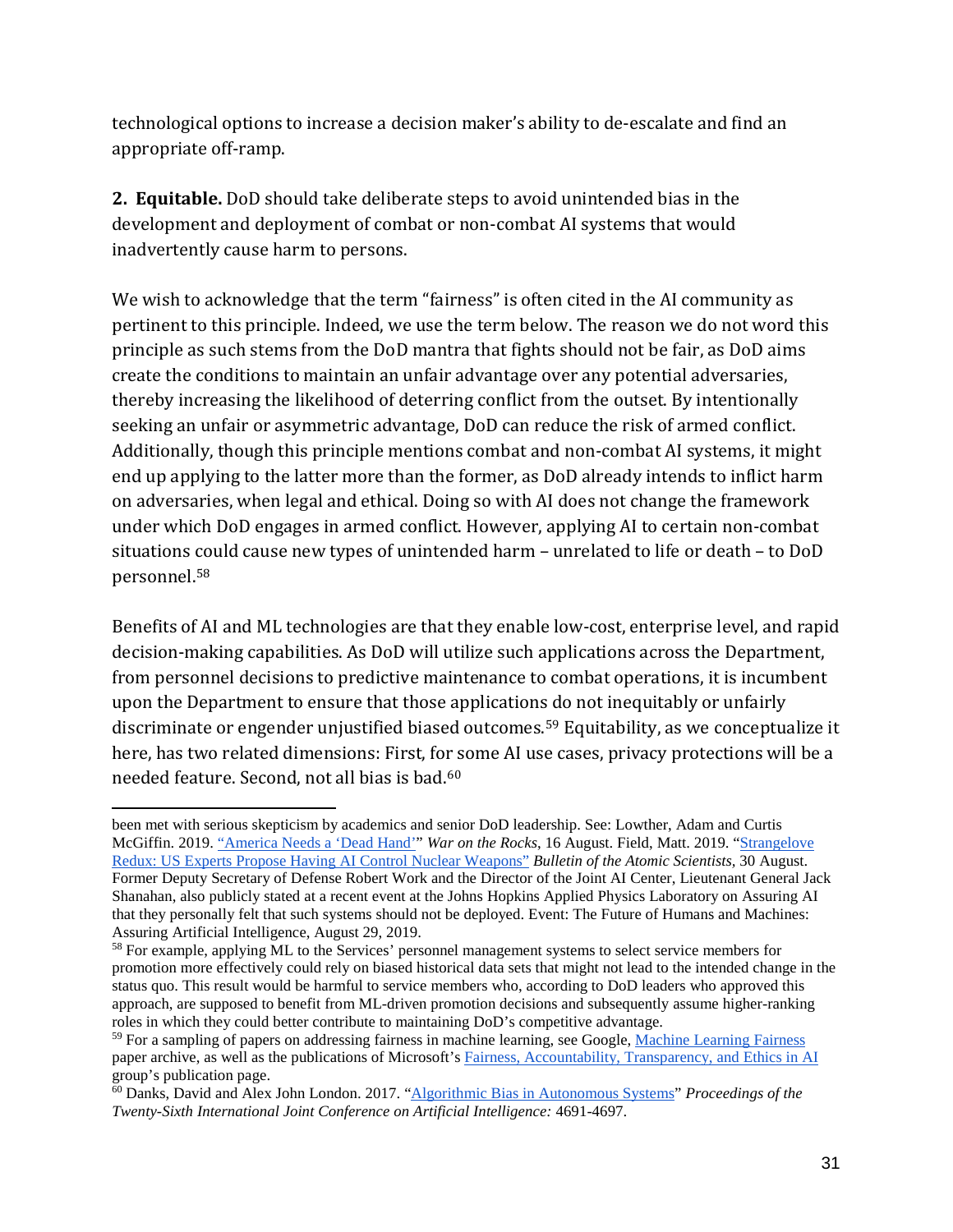The relationship between privacy and fairness is complex, and particular design choices and assumptions about both ought to be considered at the outset and made explicit.<sup>[61](#page-31-0)</sup> For some applications, keeping not merely PII protected but also veiled can increase the values associated with procedural fairness, where "fairness" is the result of an agreed upon process (e.g. due process of law).[62](#page-31-1) That is, in some instances, it is desirable to treat similar cases similarly without reference to other demographic pieces of information. The opposite may also hold true: that for protected categories of individuals, global solutions to procedural fairness may be insufficient and differential considerations will be overriding.[63](#page-31-2)

An example may be worth noting is that in 2016, an Idaho judge ruled in K.W. v. Armstrong that Idaho's Medicaid program for adults with developmental disabilities "arbitrarily deprives participants of their property rights and hence violates due process" by utilizing an automated decision system to allocate disability benefits.[64](#page-31-3) The use of the automated system's formula for resource allocation was not made public to its recipients, and upon examination, the "tool" Idaho used had data flaws, disproportionate results for different populations, and statistical errors.[65](#page-31-4)

The reliance on inappropriate historical data for the Idaho Medicaid tool is noteworthy, as many AI decision-aids or tools will undoubtedly rely on exactly this type of information. For the Department, use of such historical data in personnel decisions, such as billeting or promotions, will likely draw from such sources. It is therefore incumbent that equitability act as a guiding principle in the development and deployment of such systems, and that DoD performs appropriate checks for unwanted bias.<sup>[66](#page-31-5)</sup>

In applying AI to prediction, attention must also be paid to upholding a principle of equitability because for predictive models, personnel may not have actually undertaken any overtly prohibited, undesired, or unlawful activity, but the predictive model's outputs may cause superiors or others to treat personnel unfairly. As many of these types of

 $\ddot{\phantom{a}}$ 

<span id="page-31-4"></span><sup>65</sup> ["Pitfalls of Artificial Intelligence Decisionmaking Highlighted in Idaho ACLU Case"](https://www.aclu.org/blog/privacy-technology/pitfalls-artificial-intelligence-decisionmaking-highlighted-idaho-aclu-case) . While it is uncertain that this system was AI and not merely a mathematical formula, the potential for similar effects remains.

<span id="page-31-0"></span><sup>&</sup>lt;sup>61</sup> Dwork, Cynthia. Moritz Hardt, Toniann Pitassi, Omer Reingold and Richard Zemel. (2011). ["Fairness Through](https://arxiv.org/pdf/1104.3913.pdf) Awareness"

<span id="page-31-1"></span><sup>&</sup>lt;sup>62</sup> Rawls, John. 1971. *A Theory of Justice* (Belknap Press of Harvard University Press).

<span id="page-31-2"></span> $63$  Ekstrand, Michael, Rezvan Joshaghani and Hoda Mehrpouyan. (2018). ["Privacy for All: Ensuring Fair and](http://proceedings.mlr.press/v81/ekstrand18a/ekstrand18a.pdf) Equitable Privacy Protections" Proceedings of Machine Learning Research, Vol. 81: 1-13.

<span id="page-31-3"></span><sup>&</sup>lt;sup>64</sup> [K.W. et. al. v. Richard Armstrong.](https://law.justia.com/cases/federal/appellate-courts/ca9/14-35296/14-35296-2015-06-05.html) Case No. 14-35296. See also: ACLU (2016) ["Ruling Mandates Important](https://www.aclu.org/press-releases/federal-court-rules-against-idaho-department-health-and-welfare-medicaid-class-action?redirect=news/federal-court-rules-against-idaho-department-health-and-welfare-medicaid-class-action) Protections for Due Process Rights of Idahoans with Developmental Disabilities"; Stanley, Jay (2017).

<span id="page-31-5"></span><sup>66</sup> Amazon recently had to end an experimental ML based recruitment model because it disproportionately favored men over women, and this was surmised to be the fault of the underlying data. The model was trained on candidate applications over a 10-year period in which most applications came from men. See: Dastin, Jeffery. (2018). ["Amazon Scraps Secret AI Recruiting Tool that Showed Bias Against Women"](https://www.reuters.com/article/us-amazon-com-jobs-automation-insight/amazon-scraps-secret-ai-recruiting-tool-that-showed-bias-against-women-idUSKCN1MK08G) *Reuters*. Many open source platforms have free access to bias mitigation tools. See GitHu[b IBM/AIF 360](https://github.com/IBM/AIF360) for instance.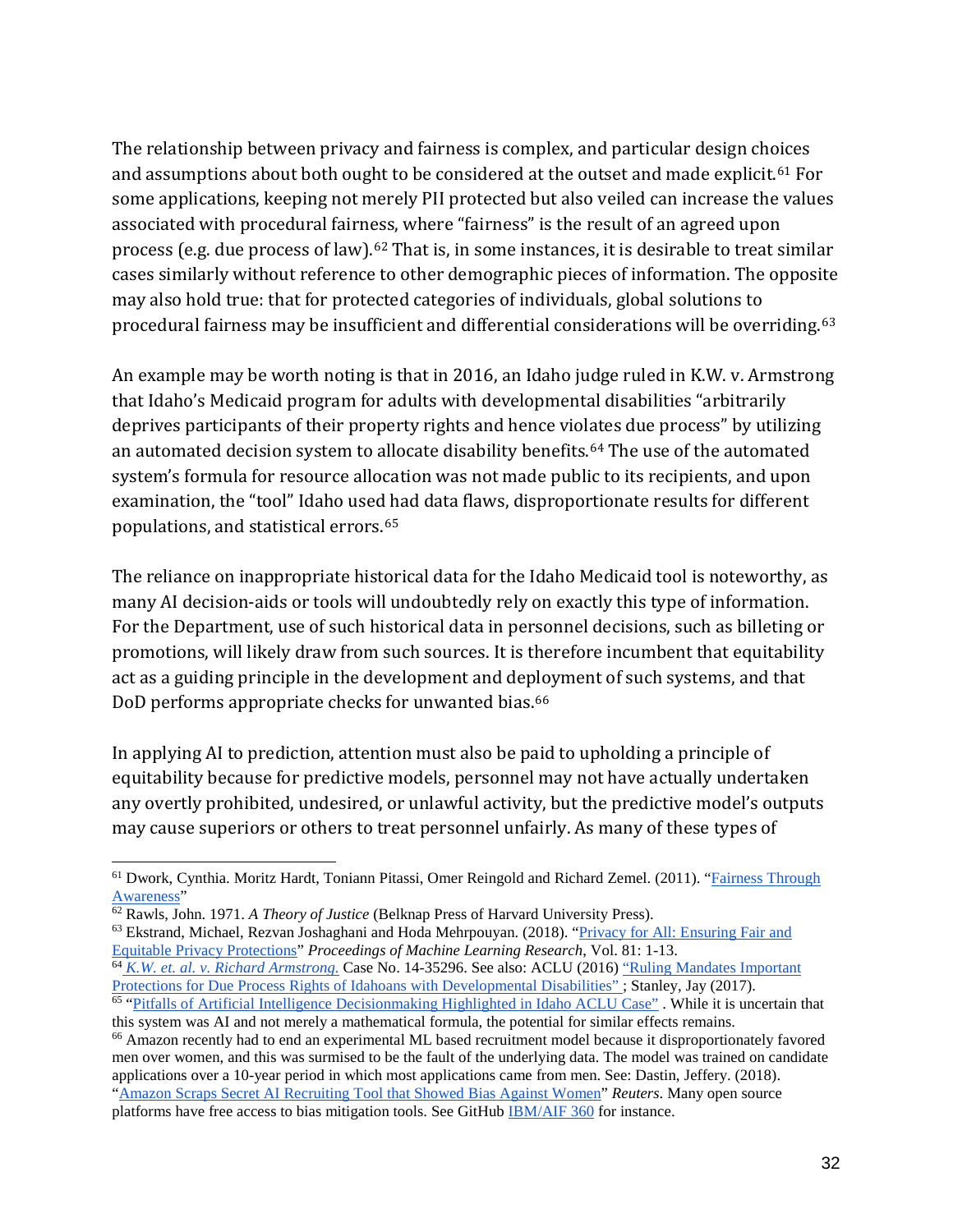projects are in pilot form, attention and care should be continuously taken not only to ensure the appropriate data, architectures, and privacy considerations are utilized, but also that the metrics for success adequately reflect values of equitability as well.<sup>[67](#page-32-0)</sup>

While many DoD personnel consent to having their data collected, such as through disclosure through their clearance forms, job duties, communications, and personal contacts, a principle of equitability and reasonable privacy still exists for them, though reasonable is more tightly circumscribed here than for others. For applications that utilize non-DoD personnel data, the privacy requirements ought to comply with existing U.S. domestic law.

As DoD utilizes AI and ML across its mission areas, it should ensure appropriate data sources and provenance for applications that have the potential to violate a principle of equitability, include explicit and transparent notifications about sundown clauses with regard to personal data, as well as provide appropriate training for those utilizing such decision-aides, appropriate safeguards, such as employing [zero-trust architectures,](https://media.defense.gov/2019/Jul/09/2002155219/-1/-1/0/DIB_THE_ROAD_TO_ZERO_TRUST_(SECURITY)_07.08.2019.PDF) to limit security breaches and access to personally identifiable information,<sup>[68](#page-32-1)</sup> and mechanisms for redress for personnel who wish to dispute particular evaluations made by these tools.

Some applications will be permissibly and justifiably biased because the intent of the designer is to weigh particular parameters more significantly than others to achieve an optimal outcome.[69](#page-32-2) Specifically, DoD should have AI systems that are appropriately biased to target certain adversarial combatants more successfully and minimize any pernicious impact on civilians, non-combatants, or other individuals who should not be targeted.

**3. Traceable.** DoD's AI engineering discipline should be sufficiently advanced such that technical experts possess an appropriate understanding of the technology, development processes, and operational methods of its AI systems, including transparent and auditable methodologies, data sources, and design procedure and documentation.[70](#page-32-3)

The DIB's 2019 [Software and Acquisition and Practices Study \(](https://media.defense.gov/2019/May/01/2002126693/-1/-1/0/SWAP%20MAIN%20REPORT.PDF)SWAP) argues that DoD needs to adopt the "the same modern tools, systems, environments, and collaboration

<span id="page-32-0"></span> $\overline{a}$ <sup>67</sup> Tucker, Patrick. (2019). "<u>The US Military Is Creating the Future of Employee Monitoring</u>" *Defense One*. <br>Kimmons, Sean. (2019). "Army Leaders Discuss Benefits, Challenges with AI Systems" US Army. <sup>68</sup> Koerner, Brendan. (2016). "[Inside the Cyberattack that Shocked the US Government"](https://www.wired.com/2016/10/inside-cyberattack-shocked-us-government/) *Wired Magazine*.

<span id="page-32-2"></span><span id="page-32-1"></span> $69$  At a more basic level, all systems will have some form of bias implicit in them due to the choices of metrics, data, algorithms, deployment scenarios, etc. In this respect, there is no value-neutrality in any AI system, and continual emphasis on complete objectivity is misleading. There is a vast literature in philosophy of science to this fact, especially regarding inductive approaches. Cf: Douglas, Heather. 2000. "Inductive Risk and Values in Science" *Philosophy of Science*, Vol. 67, no. 4: 559-579.

<span id="page-32-3"></span> $70$  We use "traceable" as the overarching principle here to align with the Organisation for Economic Cooperation and Development's [Principles on AI,](https://legalinstruments.oecd.org/en/instruments/OECD-LEGAL-0449) which the U.S. approved, along with 42 other countries, in May 2019.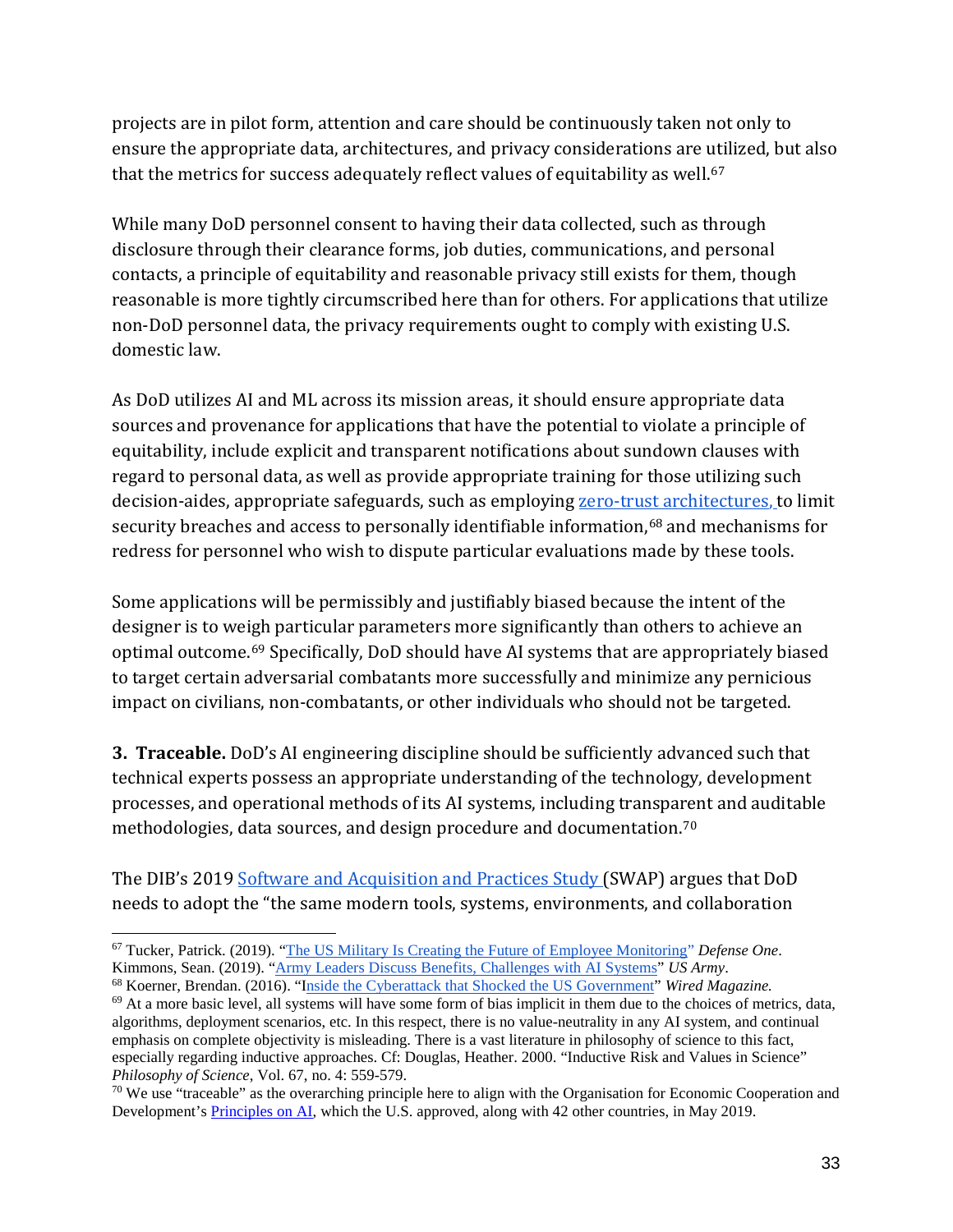resources that commercial industry has adopted" to ensure readiness and superiority.[71](#page-33-0) Additionally, the SWAP Study notes:

"With the introduction of new technologies like ML and AI and the ever-increasing interdependence among networked heterogeneous systems, software complexity will continue to increase logarithmically. DoD needs to continuously invest in new development tools and environments including simulation environments, modeling, automated testing, and validation tools. DoD must invest in research and development (R&D) into new technologies and methodologies for software develop[me](#page-33-1)nt to help the Department keep up with the ever-growing complexity of defense systems."72

The traceability of AI systems is thus an important part of maintaining the best practices and standards.

How might DoD ensure AI traceability? There are several potential avenues to pursue at this time; however, undoubtedly there will be changes in the future as technology and standards progress. For our purposes, we can identify two important phases for DoD: development and deployment. At the development phases, design methodology, relevant design documents, and data sources ought to be provided to the appropriate DoD stakeholder. For example, as datasets are increasingly important for ML systems, understanding not only the provenance of the data, but also questions pertaining to the motivation, the composition, and the collection of data are key. Recent progress on "Datasheets for Datasets" or even "model cards" for ML systems are seen as instituting a best practice for developing and deploying responsible AI.[73](#page-33-2)

In short, Datasheets for Datasets are directed toward two stakeholder groups: dataset creators and dataset consumers. As DoD can be either or both of these groups at the same time, it is important for DoD to have familiarity with the objectives of each group. For creators, Datasheets could note a variety of aspects, including but not limited to: the process of writing down assumptions about the data or collection process; the kinds of data; the population or sampling group of data; the timeframe of collection; the suggested sunset of data use or retainment; the preprocessing, cleaning and labeling of data; the potential uses and off label uses of the data.[74](#page-33-3) For users, having detailed access to this type of information, as well as any other relevant information to enable monitoring (such as requirements, design specifications, model information), will be increasingly important to

<span id="page-33-0"></span> $\ddot{\phantom{a}}$ <sup>71</sup> Defense Innovation Board. 2019[. Software Acquisition and Practices Study,](https://media.defense.gov/2019/May/01/2002126693/-1/-1/0/SWAP%20MAIN%20REPORT.PDF) p. 7.

<span id="page-33-1"></span> $72$  Ibid, p. 7.

<span id="page-33-2"></span><sup>&</sup>lt;sup>73</sup> Gebru, Timnit et. al. 2019. ["Datasheets for Datasets"](https://arxiv.org/pdf/1803.09010.pdf) arXiv. Microsoft, Google, and IBM have all started pilot projects related to this approach.

<span id="page-33-3"></span> $74$  Ibid.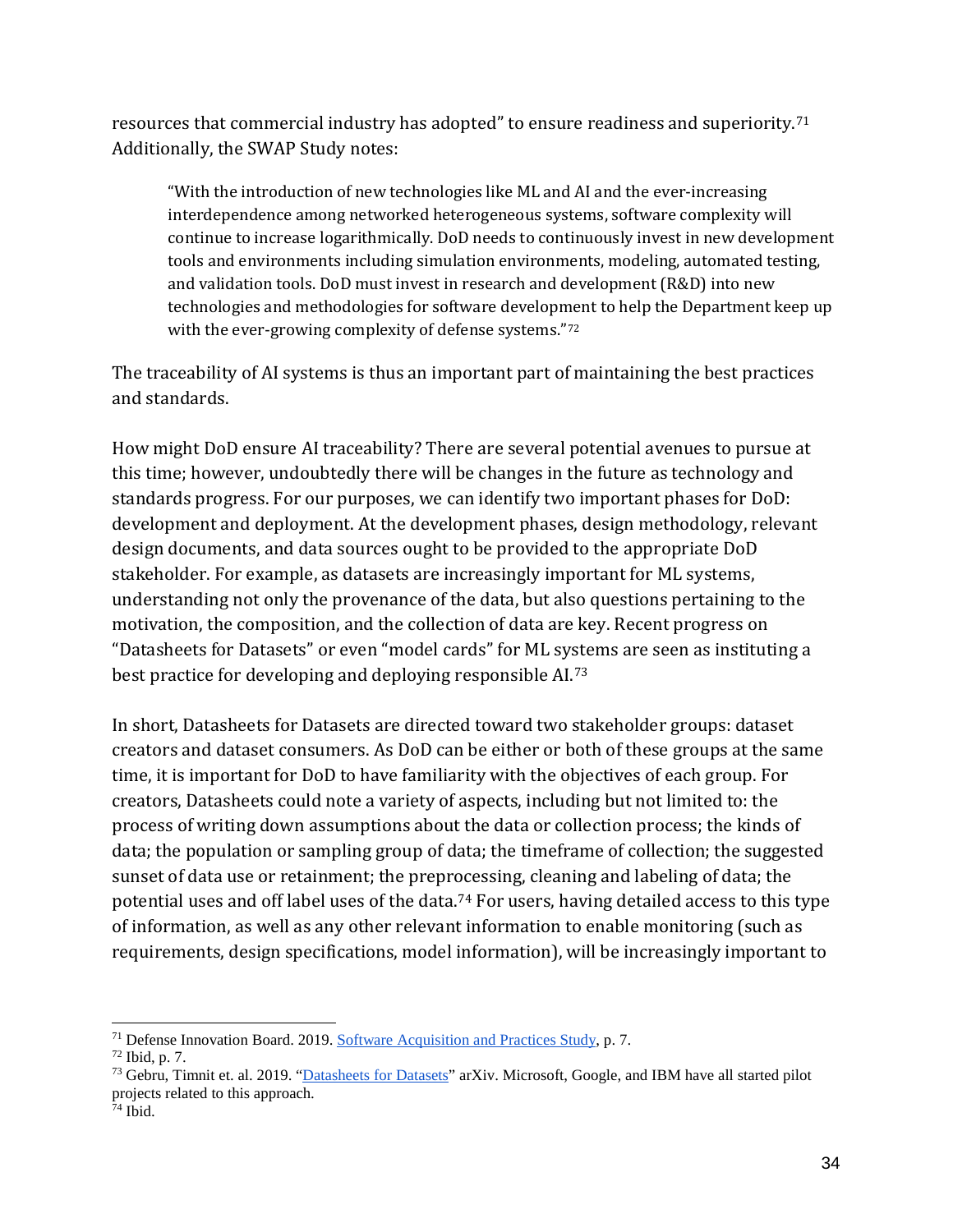ensure appropriate and responsible use. This type of tracking can also help to mitigate data dependencies.[75](#page-34-0)

For deployment, traceability is equally important. First, from the perspective of the AI or ML system, being able to probe a system throughout its life cycle is increasingly important, especially if that system relies on streaming data or "online learning." Given the inability to trace all of the data for online learning systems, one approach that may provide a trail of system performance may be to automatically probe such systems with hypothetical cases to query a system to check for bias, brittleness, or potential distributional shift.<sup>[76](#page-34-1)</sup> The results of such probes can provide a sufficient history of system operation.

Another approach may be to provide after-action reviews of a system after a deployment. To do so, however, will require greater attention paid to the data storage requirements for the data emanating from these systems. For systems deployed at the tactical edge and have small weight and power limitations, research may be needed on the tradeoffs between after-action reviews and data storage on a system.

Second, from the perspective of program managers, commanders, and operators, the creation of appropriate logs of user access and authorities may be increasingly important. Some systems may require not just reviews of user access, but also records of use and for what purpose. This requirement can mitigate harms related to off-label use of an AI system, as well as reinforce the principle of responsibility.[77](#page-34-2) In short, DoD will need to rethink how it traces its AI systems, who has access to particular datasets and models, and whether those individuals are reusing them for other application areas. This will also become increasingly important as advances in transfer learning become more apparent.

**4. Reliable.** DoD AI systems should have an explicit, well-defined domain of use, and the safety, security, and robustness of such systems should be tested and assured across their entire life cycle within that domain of use.

DoD has a long-established history of test and evaluation (T&E) and verification and validation (V&V) of its systems. In this respect, AI systems ought not be any different. In

<span id="page-34-0"></span> $\overline{a}$ <sup>75</sup> Scully, D., Gary Holt, Daniel Golovin, Eugene Davydov, Todd Phillips, Dietmar Ebner, Vinay Chaudhary, Michael Young, Jean-François Crespo, Dan Dennison. 2015. ["Hidden Technical Debt in Machine Learning](https://papers.nips.cc/paper/5656-hidden-technical-debt-in-machine-learning-systems.pdf) Systems" NIPS Proceedings.

<span id="page-34-1"></span><sup>&</sup>lt;sup>76</sup> Etzioni, Oren and Michael Li. 2019. ["High Stakes AI Decisions Need to Be Automatically Audited"](https://www.wired.com/story/ai-needs-to-be-audited/) *Wired Magazine.* Distributional shift is where a learning system continually interacting with its environment learns a pattern of unwanted behavior because its deployment environment is different than its training environment. See:<br>Amodei, et. al. 2016. "Concrete Problems in AI Safety" arXiv.

<span id="page-34-2"></span> $^{77}$  This can be seen as a problem of "undeclared consumers" where a systems output is then consumed by other systems, in classic software engineering this is a form of "visibility debt." Cf: Scully, D., et. al., op. cit.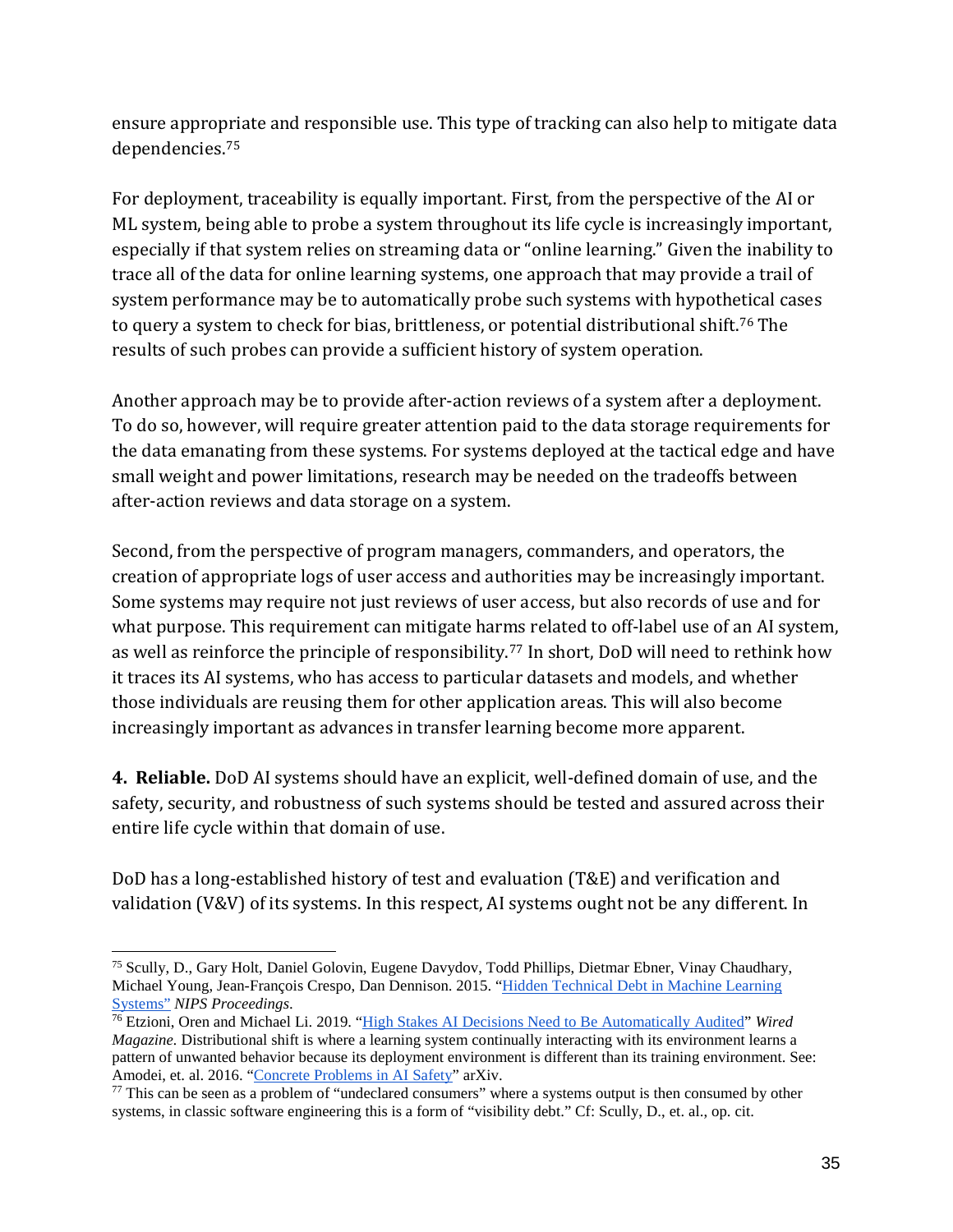high-risk areas, such as with nuclear weapons, there also exist additional programs for authorization, safety, and reliability (i.e. [nuclear surety\)](https://www.doctrine.af.mil/Portals/61/documents/Annex_3-72/3-72-D50-NUKE-OPS-Surety.pdf). As AI will be employed across a wide variety of applications – from enterprise systems to weapons systems – it is crucial that individual AI systems and interacting AI systems are assured appropriately. While AI systems that DoD intends to field for less risky purposes may not warrant the same level of rigorous testing, all AI systems need to be reliable with respect to their safety, security, and robustness continually and across their life cycles and domains of use. We can think, then, of reliable AI systems as those which appropriately, safely, and robustly act within their domain.

However, some AI systems, such as online ML systems, pose T&E and V&V challenges. For some ML systems, such as those that are non-deterministic, nonlinear, high-dimensional, probabilistic, and continually learning, traditional T&E and V&V techniques are insufficient. In part, this is because defining the domain of use can be incredibly difficult. For these types of systems, new research and standards for T&E and V&V are required.

V&V for ML models should take into consideration data validation and model selection.[78](#page-35-0) Verification for these types of ML systems will also have to be done at runtime, but this entails onboard verification and will look distinctly different than prior V&V approaches in the Department and may have substantial policy implications for systems that require weapons reviews.[79](#page-35-1) 

Even ML systems that are "frozen" before deployment (offline learning) require novel techniques for V&V, though it is possible to have some form of verification.<sup>[80](#page-35-2)</sup> Acknowledging some of the current difficulties with ML verification is pressing and increasingly important if DoD wants to push new data to an existing model to update its learning and ultimately create a new model in a rapid and iterative fashion, especially for systems deployed in theater. Without sufficient automatic data validation, as well as model and parameter selection validation, DoD risks aggregating errors across ML applications.

ML models utilized for predictive analytics, say for decision aides that are continually receiving new data inputs, is one instance where particular care ought to be taken. As there may be no ground truth available to verify the model, there may be nothing to compare a given output (e.g. label, classification, likelihood, etc.). Additionally, because predictive analytical systems may be continually receiving new data, verifying the new data inputs

<span id="page-35-0"></span> $\overline{a}$ <sup>78</sup> Pullum, Laura, et. al. ["Mathematically Rigorous Verification & Validation of Scientific Machine Learning"](https://www.osti.gov/servlets/purl/1474476). Breck, Eric. et. al. 2019. ["Data Validation for Machine Learning"](https://www.sysml.cc/doc/2019/167.pdf) arXiv.

<span id="page-35-1"></span><sup>&</sup>lt;sup>79</sup> For new and novel work on nonlinear verification, see: Qin, Chongli, et. al. 2019. ["Verification of Non-Linear](https://arxiv.org/pdf/1902.09592.pdf) Specifications for Neural Networks" arXiv.

<span id="page-35-2"></span><sup>&</sup>lt;sup>80</sup> Van Wesel, Perry and Alwyn E. Goodloe. 2017. "Challenges in the Verification of Reinforcement Learning [Algorithms"](https://ntrs.nasa.gov/archive/nasa/casi.ntrs.nasa.gov/20170007190.pdf) NASA/TM-2017-219628.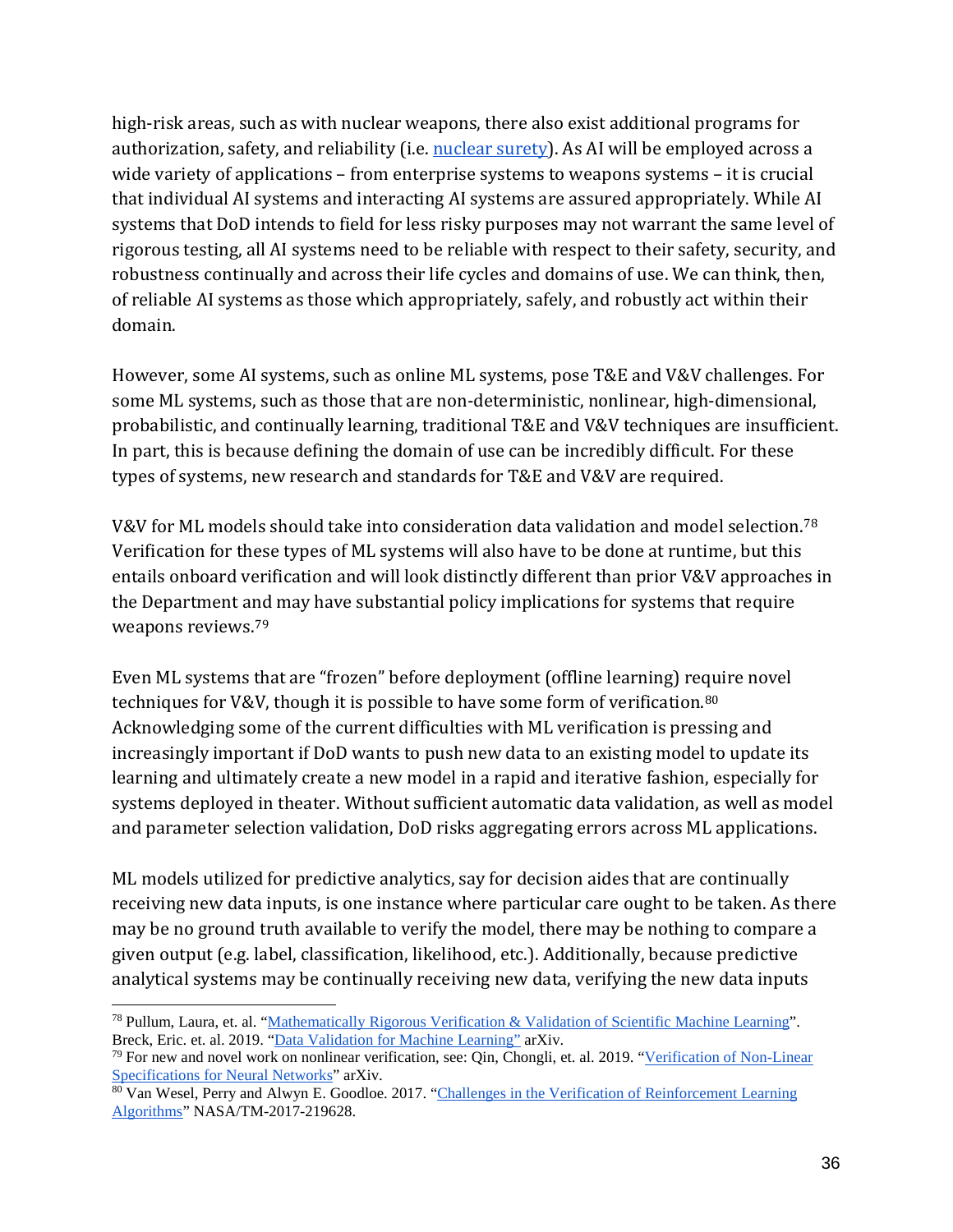may also be infeasible. Ensuring the reliability of these systems would also seem to require specific and objective criteria/metrics to evaluate the performance of the system, being mindful of various sub-optimal behaviors that may emerge. These might include being stuck in unwanted or undesired optimums or mis-specifying a goal or value-function.

T&E also poses unique challenges for AI systems, particularly ML systems. While it is certainly true that DoD has a very well established T&E enterprise, one that consists of not only DoD level authorities, but also Service Component entities, existing techniques and approaches to T&E will be increasingly difficult with ML systems, software complexity, and human-machine interaction. Existing test ranges may be insufficient, aging, or inadequate for testing new systems, and the classic approach to T&E by formulating a T&E Master Plan (TEMP) will require a more flexible and adaptable approach, along the line of DevOps, to ensure sequential T&E grounded in subject matter expertise, throughout the life cycle of a system.<sup>[81](#page-36-0)</sup> This life cycle approach to T&E may pose challenges for appropriate or adequate cost evaluations for the sustainment of some AI systems.

There is also the risk of interactions of AI systems. While some AI applications will be stand-alone solutions, many of the Department's efforts include layering AI solutions. Robustness and interoperability, for example, must now also be considered for AI systems of systems. While designers and developers might functionally decompose the operations and activities of individual systems, DoD should take care during T&E and V&V to adequately consider the overarching AI system of systems, including the interaction of subordinate, layered systems, and identification of and solutions to failure in one or more of the subsystems. This may in fact be impossible, given the inability to test, model, or simulate such a large state space, as well as adequately test all components in dynamic, unpredictable, and unstructured environments with high fidelity.[82](#page-36-1)

There are many challenges on the horizon for reliable, assured AI. Of particular concern are nonlinear models, complex adaptive systems and attending emergent properties, selflearning systems, and a range of vulnerabilities, such as model inversions, adversarial

<span id="page-36-0"></span> $\ddot{\phantom{a}}$ <sup>81</sup> Defense Business Board. 2016. ["Best Practices for the Business of Test and Evaluation: Recommendations on the](https://dbb.defense.gov/Portals/35/Documents/Reports/2017/DBB%2017-01%20Test%20%20&%20Evaluation%20Study%20(Complete)%20Final%20v2.pdf)  [Test and Evaluation Enterprise to Improve Management and Effect Process Improvements"](https://dbb.defense.gov/Portals/35/Documents/Reports/2017/DBB%2017-01%20Test%20%20&%20Evaluation%20Study%20(Complete)%20Final%20v2.pdf) DBB FY17-01. For a response to the DBB report see: Gilmore, Michael. 2017. ["Memorandum for Chairman, Defense Business Board"](https://www.dote.osd.mil/pub/memos/2017/20170110_DOTE_Response-DBB_Briefing_on_Best_Practices_for_Business_of_TandE_(15418).pdf). For clarity on current U.S. test ranges, there are 23 components to the Major Range and Test Facility Base (MRTFB) across the United States. The U.S. also has International Test and Evaluation (IT&E) bilateral efforts with 11 countries: Australia, Canada, Denmark, Finland, France, Germany, Italy, the Netherlands, Norway, Sweden, and the United Kingdom. Beginning in 2015, the U.S. along with Australia, Canada, New Zealand, and the United Kingdom established the Multinational Test & Evaluation Program (MTEP), as well. See: United States Director of Operational Test and Evaluation. 2018. ["Director, Operational Test and Evaluation FY 2018 Annual Report"](https://www.dote.osd.mil/pub/reports/FY2018/) pp. 11- 12

<span id="page-36-1"></span><sup>&</sup>lt;sup>82</sup> See: Zacharias, Greg. 2019. ["Emerging Technologies: Test & Evaluation Implications"](https://dataworks.testscience.org/wp-content/uploads/sites/4/formidable/7/Zacharias_spotlight_DATAWorks19.pdf) 10, April.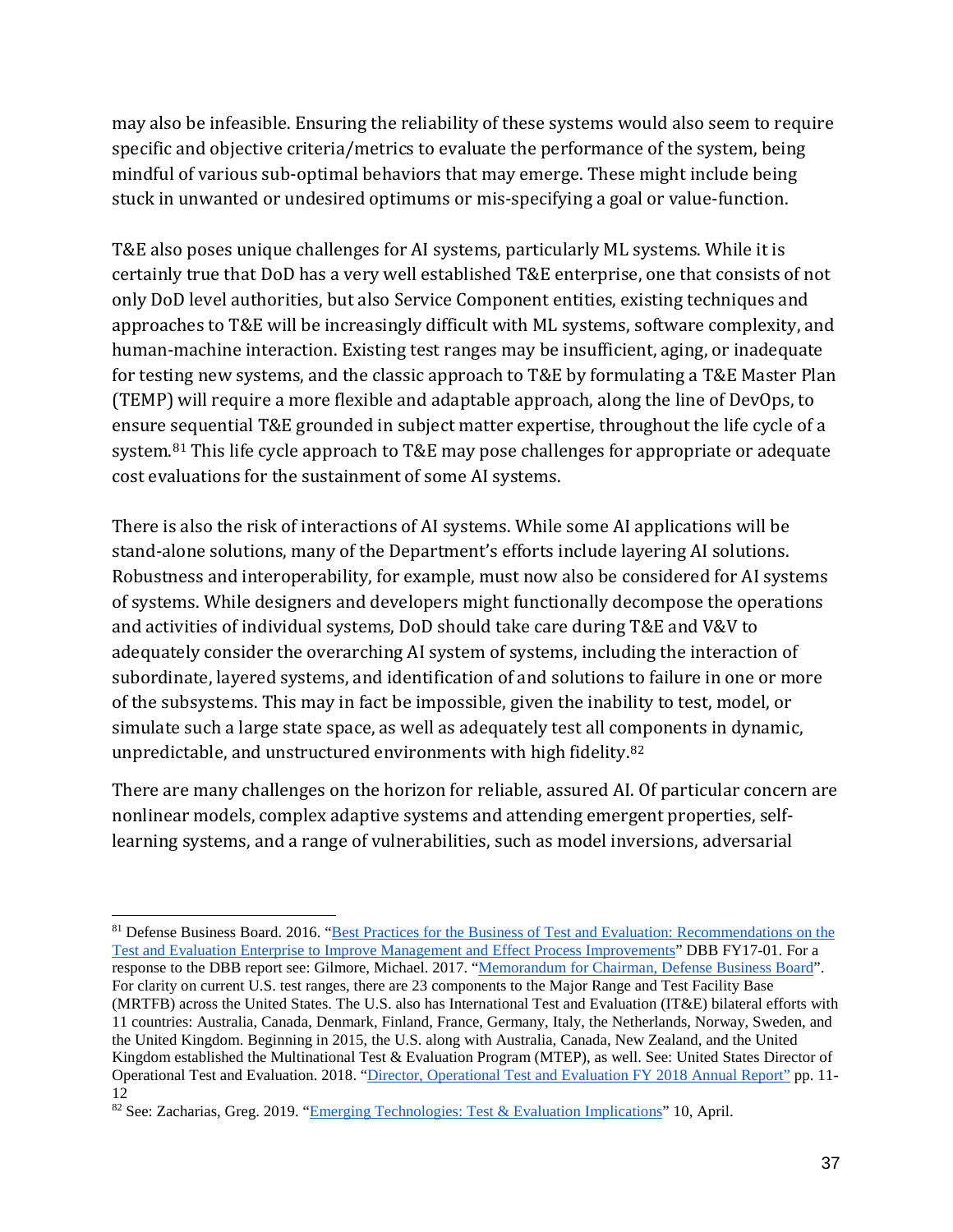attacks (adversarial images, generative adversarial networks finding vulnerabilities previously unforeseen), and issues of distributional shift.

However, greater focus and study on AI assurance can go far to help ameliorate these issues. As noted, it is crucial to document assumptions for traceability, including data, context, domain of use, and interoperability with new or legacy systems. The assumptions about the operating environment and the properties and constraints in a platform (such as sensors, etc.), in the data and the algorithm must all be made explicit for traceability as well as for T&E and V&V. Assumptions may also interact in uncertain ways, so appropriate testing of systems is crucial to ensure that anomalous inputs do not drastically change the behavior of the system.

Explainability of ML models may also be also another route toward verification. There may be a need for explainable AI – the ability of an AI solution to explain the logic behind a recommendation or action. Indeed, DARPA's initiative on explainable AI demonstrates DoD's commitment to this field of research. Current AI decision support systems have demonstrated the ability for AI to model countless options that can result in recommendations that are effective but appear unorthodox to humans. The ability to understand the logic behind recommendations, at least in the near term, is critical to developing trust in AI solutions. However, it is important to clarify that the level of explainability or assurance should depend on the nature of the mission. If no one's life, well-being, or property is at risk, then perhaps less or even no assurance is required. Conversely, if an AI system is meant to be used in a mission-critical scenario with lives at stake, then a higher level of assurance should be required.

Finally, greater reliance on modeling and simulation (M&S), adaptive red teaming, novel test designs (such as new designs of experiments, rapid and sequential test designs), and appropria[te](#page-37-0) metrics for ML systems are crucial areas to address in the pursuit of AI reliability. 83

**5. Governable.** DoD AI systems should be designed and engineered to fulfill their intended function while possessing the ability to detect and avoid unintended harm or disruption, and for human or automated disengagement or deacti[va](#page-37-1)[tio](#page-37-2)n of deployed systems that demonstrate unintended escalatory or other behavior. 84 85

 $\ddot{\phantom{a}}$ 

<span id="page-37-0"></span><sup>83</sup> Air Force Science Advisory Board. 2017. ["Adapting Air Force Test and Evaluation to Emerging System Needs."](https://www.scientificadvisoryboard.af.mil/Portals/73/documents/TE%20Study%20Abstract_Final.pdf?ver=2018-11-05-131208-300) Tate, David. 2019. "A Framework for Thinking About the Challenges of TEV&V of Autonomy" IDA D-10872. Institute for Defense Analysis. Also, thanks to David Sparrow, Institute for Defense Analysis.

<span id="page-37-1"></span><sup>84</sup> While "harm" in Principle 2 refers to harm to persons, "harm" here may also refer to harm to DoD's technical infrastructure, communications, or ability to conduct operations or make decisions.

<span id="page-37-2"></span><sup>&</sup>lt;sup>85</sup> We recognize that AI systems may act or react differently than conventional automated or non-automated systems, to the point where they might exhibit undesirable behavior, such as AI on AI adversarial or other "flash crash" evolution. It is worth discussing whether DoD should design an AI system that can be disabled completely,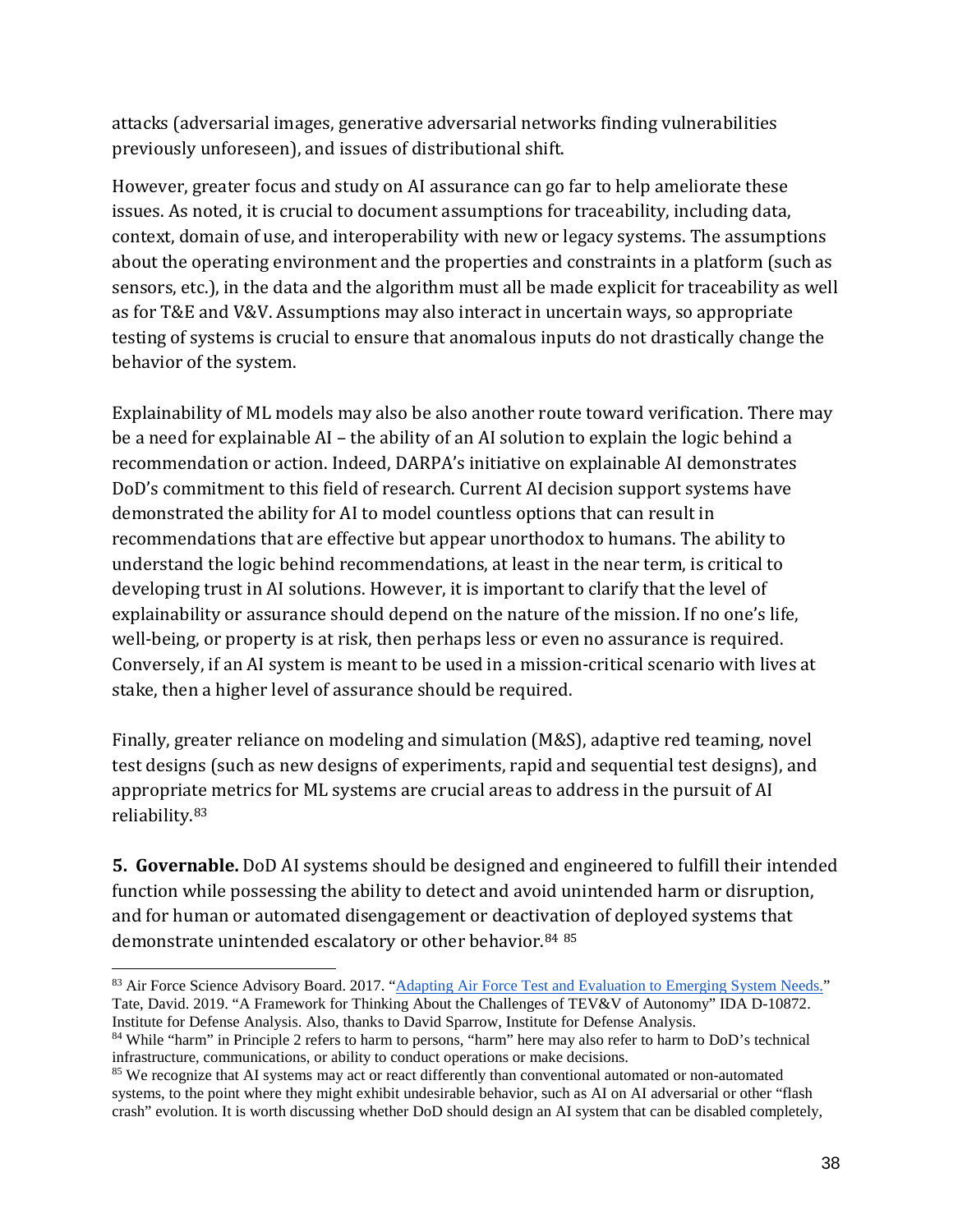AI systems will fail to achieve their stated function, and it is foreseeable that when they fail, they may fail in surprising ways. As DoD will utilize myriad AI systems throughout the Department and Service Components, careful attention ought to be paid to the specifics of each system, ensuring that all reasonable measures to minimize unintended harm or disruption of a faulty or failing AI system. This is increasingly important for safety-critical systems, especially those utilizing AI in an open world (or "in the wild"), where the realworld complexity and dynamic changes in an environment offer many opportunities for a system to fail.<sup>[86](#page-38-0)</sup> Thus, correctly designing and engineering AI systems to be governable when they move outside of their domain of use is crucial.

Reasonable measures in system design, development, and deployment will vary depending upon the particular AI system and its domain of use. However, careful attention should be paid to the following areas: ontologies of failures, system characteristics, and architecture design for isolation or ability to safely interrupt, where appropriate.

Creating a robust ontology of potential failures is important not only for designers and developers of AI systems, but also for users. Thus, understanding the type, scope, number, and scale of harm for potential failure modalities is increasingly important. Failures due to adversarial attack or manipulation, latent variables or un-modeled influences on a system, the ability of the system to modify itself, and failures arising from human-machine collaborations are a few examples. [87](#page-38-1) 

Understanding the characteristics of specific AI systems will also help to understand various failure modalities and help to ensure responsible design and deployment. Recent work from scholars at Cambridge University outlines what they deem the "safety relevant AI characteristics" of any given system.<sup>[88](#page-38-2)</sup> Such characteristics include internal features; effects of the external environment on the system; impact of the external system on the environment; various types of computational systems, distribution, and interaction with other systems; and capabilities for supervision, amongst others.<sup>[89](#page-38-3)</sup> In this respect, providing taxonomies of various safety-relevant features of a system complements work on various

 $\overline{a}$ but given existing non-AI systems today that DoD might use but cannot turn off or call back after a certain point, setting a higher bar for AI systems could constrain the Department. However, concerns over AI systems learning and evolving to disobey commands are not unreasonable. This is why we chose to frame the principle as written. <sup>86</sup> Dietterich, Thomas and Eric Horvitz. 2015. ["Rise of Concerns about AI: Reflections and Directions"](http://erichorvitz.com/CACM_Oct_2015-VP.pdf) Communications of the ACM, Vol. 58, No. 10: 38-40.

<span id="page-38-3"></span><span id="page-38-2"></span><span id="page-38-1"></span><span id="page-38-0"></span><sup>&</sup>lt;sup>87</sup> For a thorough consideration of some of these issues, see: Eric Horvitz. 2016. "Reflections on Safety and [Artificial Intelligence"](http://erichorvitz.com/OSTP-CMU_AI_Safety_framing_talk.pdf) Exploratory Technical Workshop on Safety and Control for AI, Carnegie Mellon University. 88 Hernández-Orallo, José, Fernando Martínez-Plumed, Shahar Avin, Seán Ó hÉigeartaigh. 2019. "Surveying Safety [Relevant AI Characteristics"](https://www.cser.ac.uk/resources/surveying-safety-relevant-ai-characteristics/) Proceedings of 1st AAAI's Workshop on Artificial Intelligence Safety  $89$  Ibid.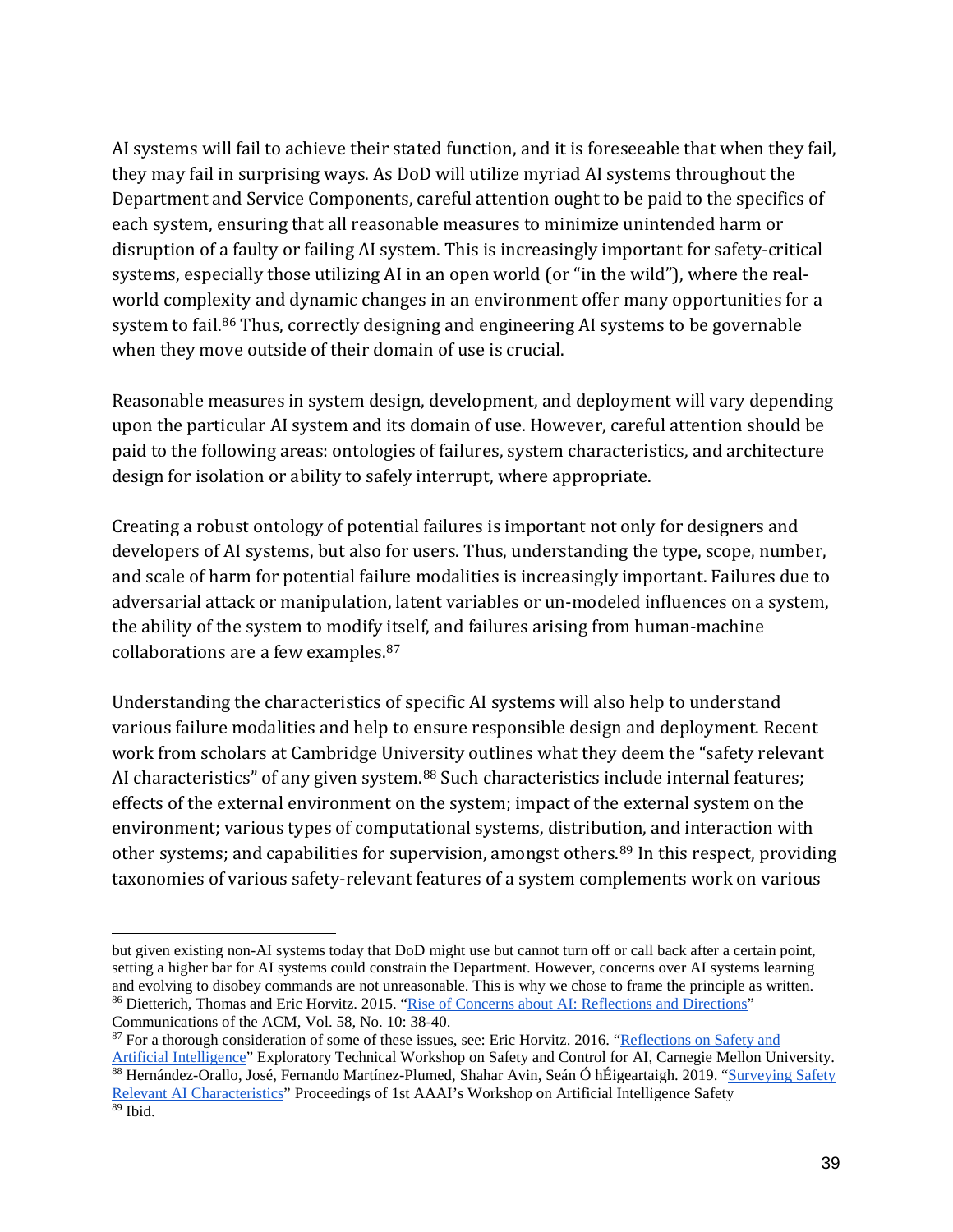failure ontologies and technical AI safety problems that are yet unresolved within the AI research community.[90](#page-39-0)

Architecture design for safe interruptibility, isolation, and self-monitoring are also vital as DoD deploys AI throughout its mission areas. Depending upon the task, as well as the mission objectives and risk calculation, AI systems may work with little human supervision. Due to the scale of interactions, time, and cost, humans cannot be "in the loop" all the time. This is not to say that humans have no supervisory capacity; humans are the responsible agents for AI systems. However, DoD ought to consider the task and role of the AI system under development and deployment, how that system interacts with other legacy or new systems, and what sorts of risks may result from unintended interactions with adversary systems, such as escalatory dynamics.

System architectures should be designed, where appropriate, to permit safe interruptibility. For complex systems and systems of systems, engineering for isolation or graceful failure is prudent. For other systems, particularly ML systems that continually learn, the ability to safely interrupt without causing suboptimal learning is no easy task. However, recent work on safe interruptibility for reinforcement learning agents shows that they can learn to behave optimally despite interruptions from operators.<sup>[91](#page-39-1)</sup> This work also extends to multi-agent and dynamic environments, and is therefore of particular interest to DoD applications in open real world deployments.<sup>[92](#page-39-2)</sup>

However, additional research on dynamic systems reasoning in uncertain conditions is also needed. Depending on the significance or risk level of a particular task, AI systems need to know when they do not know something, and they need to be able to detect when they shift outside of their intended domain of use.<sup>[93](#page-39-3)</sup> In some cases, this may entail a needed "reachback" to a human operator for guidance; in other cases, it may require a system to halt its actions. The particularities of the system will drive design and development, but we suggest taking a considered effort in thinking through the various kinds of failure modalities, and the technological solutions required to mitigate against risks.

Governability is important because operators and users of AI systems should understand the potential consequences of deploying the system or system of systems to its full extent,

<span id="page-39-0"></span> $\ddot{\phantom{a}}$ 90 See: Ortega, Pedro, Vishal Maini and DeepMind Safety Team. 2018. "Building Safe Artificial Intelligence: Specificiation, Robustness, and Assurance." *Medium*.<br><sup>91</sup> Orseau, Laurent and Stuart Armstrong. 2016. ["Safely Interruptible Agents"](https://intelligence.org/files/Interruptibility.pdf) in Uncertainty in Artificial

<span id="page-39-1"></span>Intelligence: 32nd Conference, ed. Alexander Ihler and Dominik Janzig.

<span id="page-39-2"></span><sup>92</sup> El Mhamdi, El Mahdi, Rachid Guerraoui, Hadrien Hendrikx, Alexandre Maurer. 2017. ["Dynamic Safe](https://arxiv.org/pdf/1704.02882.pdf)  [Interruptibility for Decentralized Multi-Agent Reinforcement Learning.](https://arxiv.org/pdf/1704.02882.pdf)" arXiv.

<span id="page-39-3"></span> $93$  If AI is being used for high-risk purposes in less-mature application areas, it is important that AI systems abide by this recommendation. However, in low-risk situations and mature application areas, this approach is less important.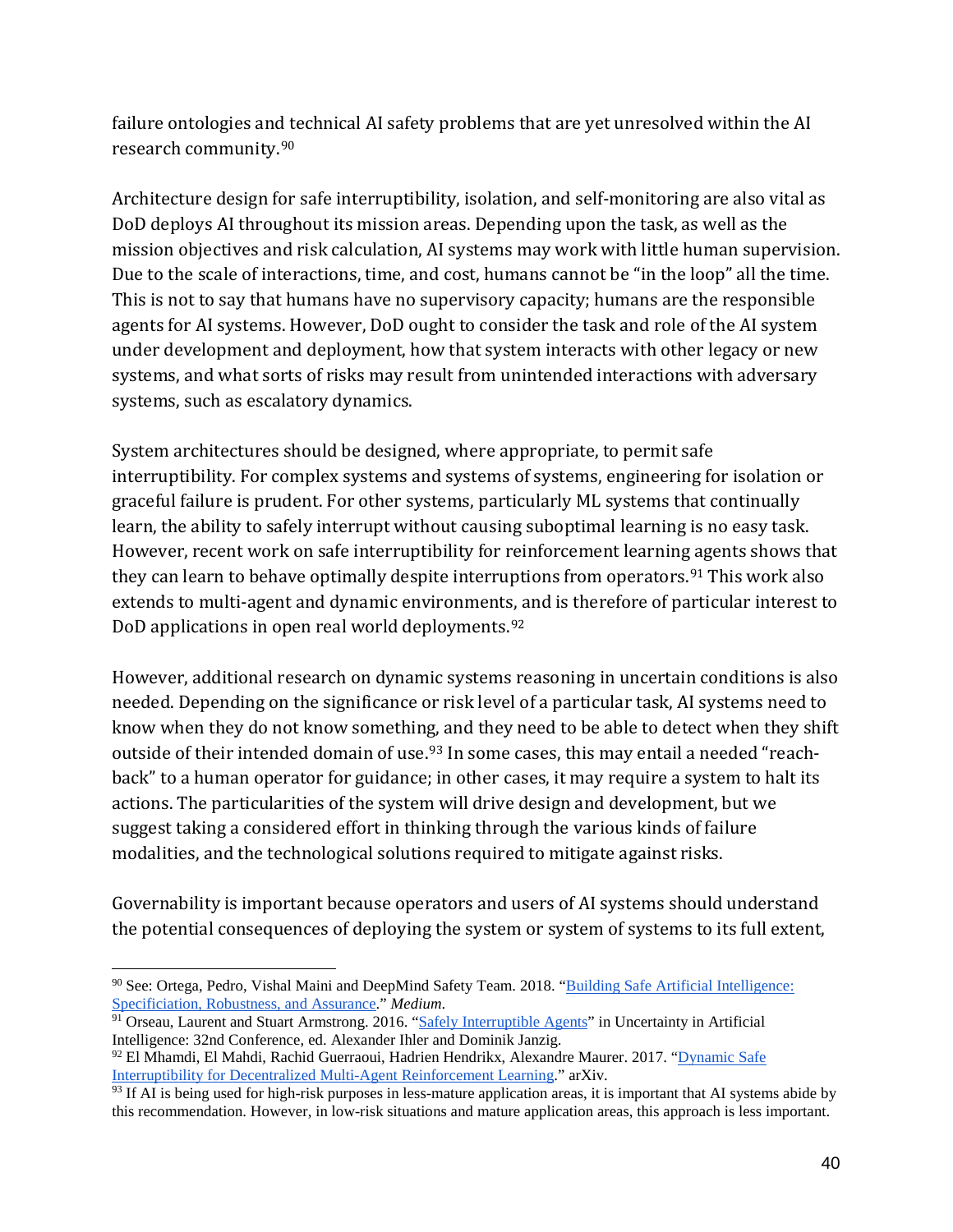which may lead to unintended harmful outcomes. In these cases, DoD should not use that system because it does not achieve mission objectives in an ethical or responsible manner.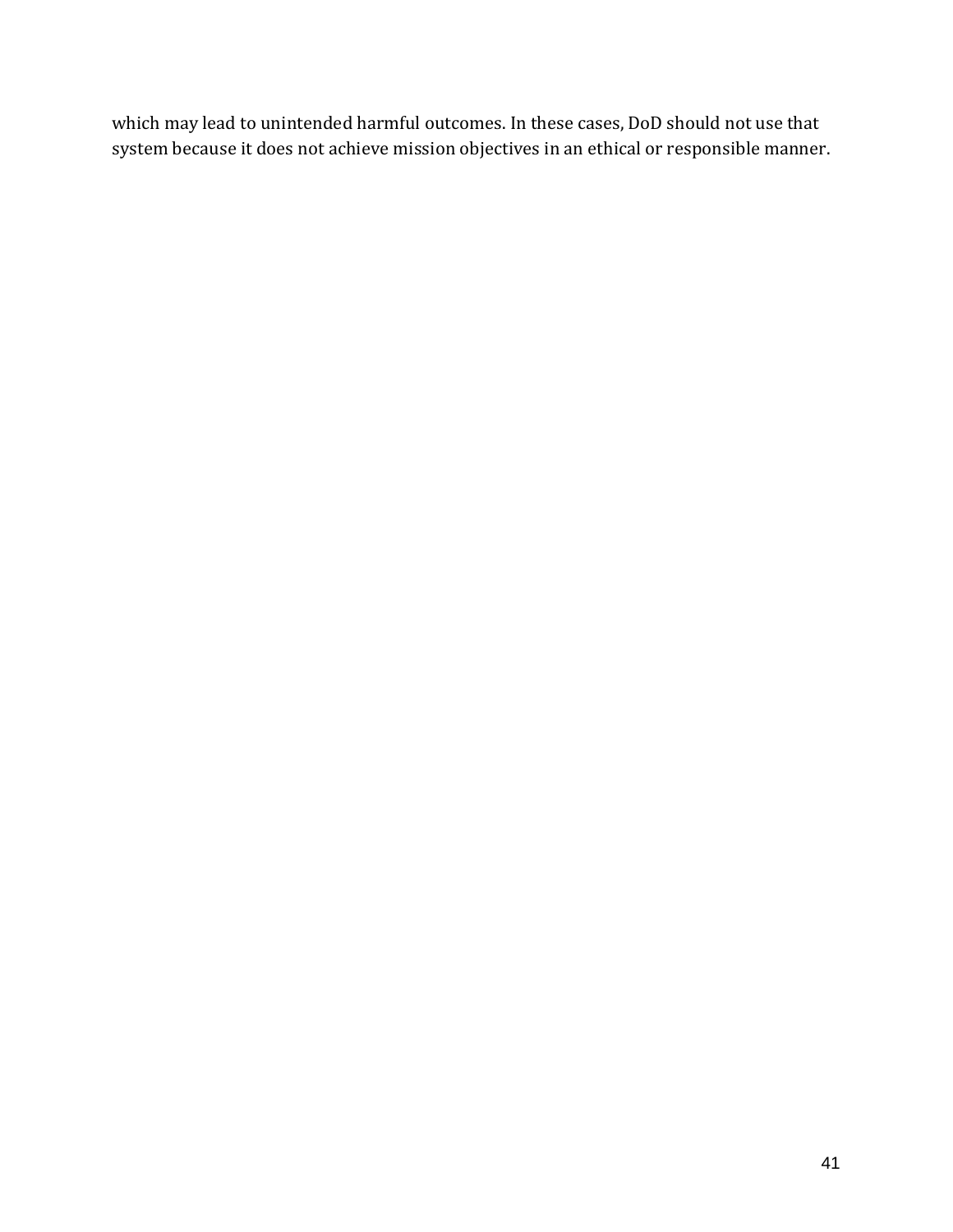# Chapter 4: Recommendations

In support of the deliberation and implementation of its ensuing AI Ethics Principles, the Defense Innovation Board has identified useful work that can aid in the articulation and adoption of said principles. The following twelve recommendations will support these efforts:

- **1. Formalize these principles via official DoD channels.** The Joint AI Center should recommend to the Secretary of Defense the proper communications and policy issuances to ensure the lasting nature of these AI ethics principles.
- **2. Establish a DoD-wide AI Steering Committee.** The Deputy Secretary of Defense should establish a senior-level committee reporting to him/her with the responsibility for ensuring that oversight and execution of the DoD AI Strategy and that the Department's AI projects are consistent with the DoD's AI Ethics Principles. Upholding AI ethics principles requires DoD to integrate them into many underlying aspects of decision-making, from a conceptual level such as DOTMLPF[94](#page-41-0) to more tangible AI-related areas like data sharing, cloud computing, human capital, and IT policies.
- **3. Cultivate and grow the field of AI engineering.** The Office of the Under Secretary for Research and Engineering (OUSD(R&E)) and the Service Labs should support the growth and maturation of the discipline of AI engineering by: building on sound engineering practices that DoD has long fostered, engaging the broader AI research community more extensively, providing specific opportunities for early-career researchers, and adapting the Department's legacy of safety and responsibility to the field of AI to integrate AI technology into larger complex engineered systems.
- **4. Enhance DoD training and workforce programs.** Each Service, Combatant Command, defense agency, defense field activity, and component within the Office of the Secretary of Defense should establish programs for training and education th[at](#page-41-1)  are relevant to their respective DoD personnel in AI-related skills and knowledge.<sup>95</sup> Various AI training programs should be made widely available, from junior personnel to AI engineers to senior leaders, and should leverage exis[tin](#page-41-2)g digital content combined with tailored instruction from leaders and experts.96 It is imperative that junior officers, enlisted service members, and civilians are exposed to AI in their training and education early in their careers, and that DoD provides opportunities for continued learning throughout their careers through formal professional military education and practical application.

<span id="page-41-0"></span> $\overline{a}$ <sup>94</sup> A DoD term that refers to Doctrine, Organization, Training, Materiel, Leadership and Education, Personnel, and Facilities.

<span id="page-41-2"></span><span id="page-41-1"></span><sup>95</sup> See DoD AI Strategy on p. 14 ("Providing comprehensive AI training and cultivating workforce talent"). <sup>96</sup> Ibid.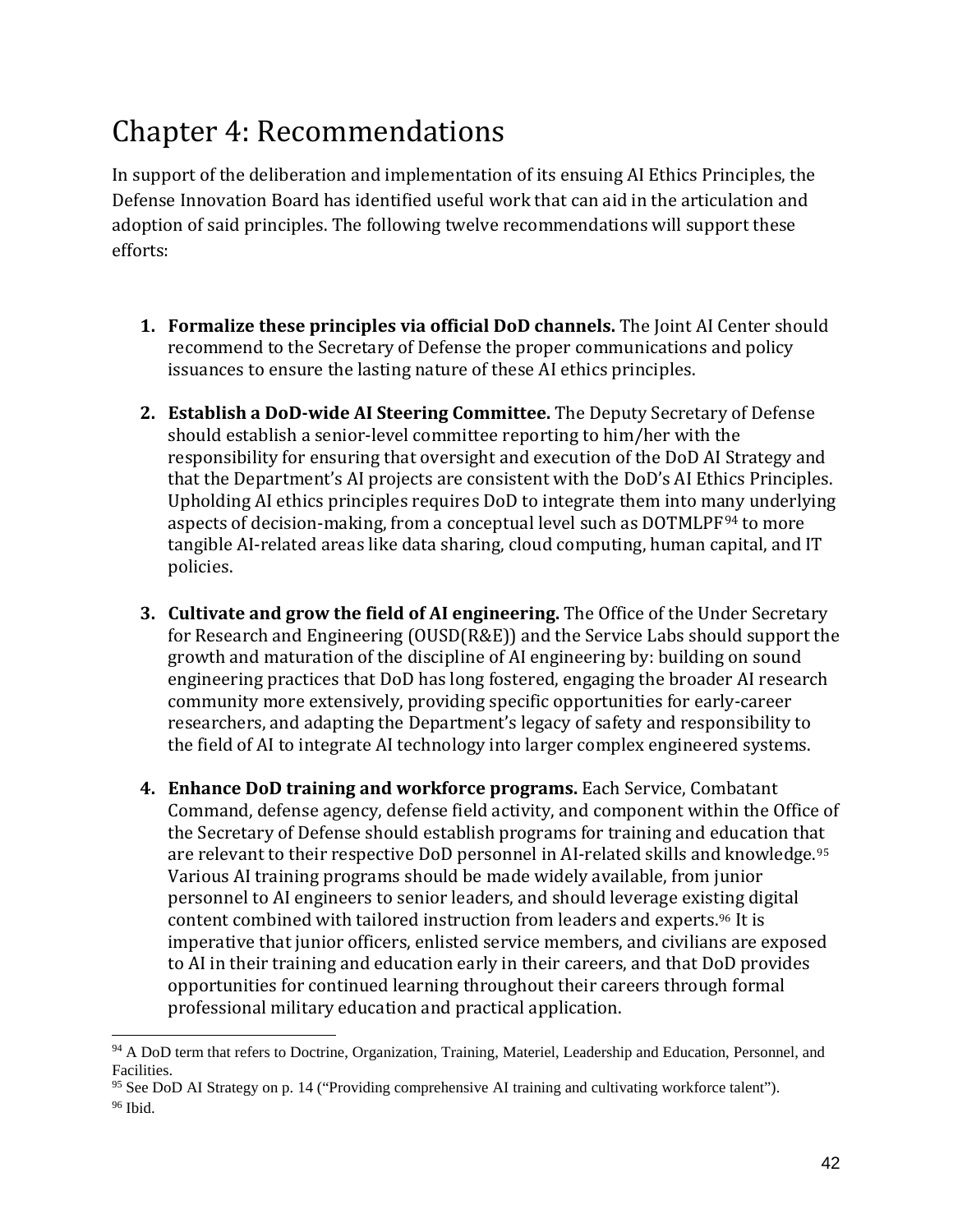- **5. Invest in research on novel security aspects of AI.** The Office of the Under Secretary for Policy and the Office of Net Assessment should invest in understanding new approaches to competition and deterrence in an age of AI, particularly when it is coupled with other fields such as cybersecurity, quantum computing, information operations, or biotechnology. Areas for increased focus include AI competitive and escalatory dynamics, avoiding dangerous proliferation, effects on strategic stability, options for deterrence, and opportunities for positive-sum commitments between nations.
- **6. Invest in research to bolster reproducibility**. OUSD(R&E) should invest in research that improves the reproducibility of AI systems. The challenges that the AI community is experiencing in this area provides an opportunity for DoD to contribute to understanding how complicated AI mode[ls](#page-42-1) work.<sup>[97](#page-42-0)</sup> This effort will also help address the so-called "black box" problem with AI.<sup>98</sup>
- **7. Define reliability benchmarks.** OUSD(R&E) should explore how best to craft appropriate benchmarks for measuring the performance of AI systems, including relative to human performance.
- **8. Strengthen AI test and evaluation techniques.** Under the leadership of the Office of Developmental Test & Evaluation (ODT&E), DoD should use or improve existing DoD test, evaluation, verification, and validation procedures, and, where necessary, create new infrastructure for AI systems. These procedures should follow the software-driven guideline[s fo](#page-42-3)r T&E detailed in the DIB Software Acquisition and Practices (SWAP) Study.<sup>[99](#page-42-2) 100</sup>
- **9. Develop a risk management methodology.** The JAIC should create a tax[on](#page-42-4)omy of DoD uses of AI based on their ethical, safety, and legal risk considerations.101 This taxonomy should encourage and incentivize the rapid adoption of mature technologies in low-risk applications, and emphasize and prioritize greater precaution and scrutiny in applications that are less mature and/or could lead to more significant adverse consequences.

<span id="page-42-0"></span> $\overline{a}$ <sup>97</sup> Numerous prominent AI researchers, including those associated with NeurIPS, the community's most well-known [conference,](https://www.wired.com/story/artificial-intelligence-confronts-reproducibility-crisis/) have recently begun tackling the technical and financial obstacles inherent in the challenge of AI system reproducibility.

<span id="page-42-1"></span><sup>&</sup>lt;sup>98</sup> The "black box" problem refers to the inability of humans to understand how AI systems reach a particular conclusion, due to the many hidden or inexplicable ways that algorithms evaluate various inputs, often leading to a lack of trust in the AI system.

<span id="page-42-2"></span><sup>99</sup> See DI[B SWAP Study.](https://innovation.defense.gov/software/)

<span id="page-42-3"></span><sup>&</sup>lt;sup>100</sup> For more details about DoD's existing test and evaluation capabilities for AI and recommendations to improve them, please see Appendix IV of this report.

<span id="page-42-4"></span><sup>101</sup> DARPA supported a 2014 National Academy of Sciences study that resulted in a report, *Emerging and Readily Available Technologies and National Security: A Framework for Addressing Ethical, Legal, and Societal Issues*, which recommended a risk assessment and mitigation framework addressing ethical, legal, and societal issues posed by research into emerging technologies for national security purposes.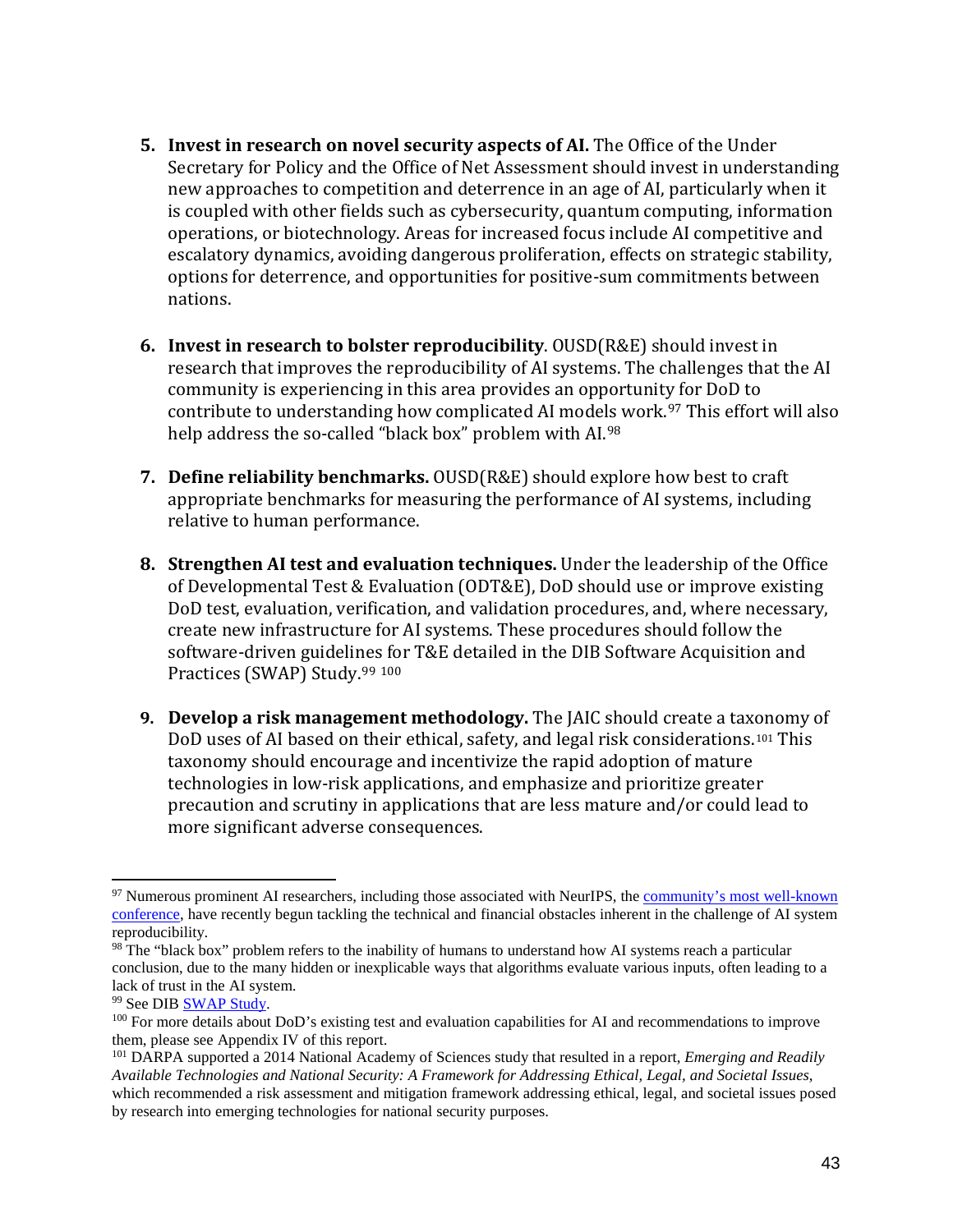- **10.Ensure proper implementation of AI ethics principles.** The JAIC should assess appropriate implementation of these principles and any related directives as part of the governance and oversight review required by Section 238 of the 2019 National Defense Authorization Act or other future instructions.
- **11.Expand on research around understanding how to implement AI ethics principles.** OUSD(R&E), in conjunction with the Services' research offices, should form a Multidisciplinary University Research Initiative (MURI) project on AI safety, security, and robustness. This MURI should serve a[s a](#page-43-0) [sta](#page-43-1)rting point for continuous fundamental and academic research in these areas.<sup>102 103</sup>
- **12.Convene an annual conference on AI safety, security, and robustness**. In light of the rapidly evolving nature of the broad field of AI, the JAIC should convene an annual conference that examines the ethics embedded in AI safety, security, and robustness, involving a diverse array of internal and external voices.

 $\overline{a}$ 

<span id="page-43-1"></span><span id="page-43-0"></span><sup>&</sup>lt;sup>102</sup> See DoD AI Strategy on p. 15 ("Investing in research and development for resilient, robust, reliable, and secure AI."). National AI Strategic Plan, 2016, esp. Strategy 4 ("Ensure the Safety and Security of AI Systems"). <sup>103</sup> Supplementary research should also harness the existing capabilities of DoD Federally Funded Research and Development Centers (FFRDCs) and University Affiliated Research Centers (UARCs).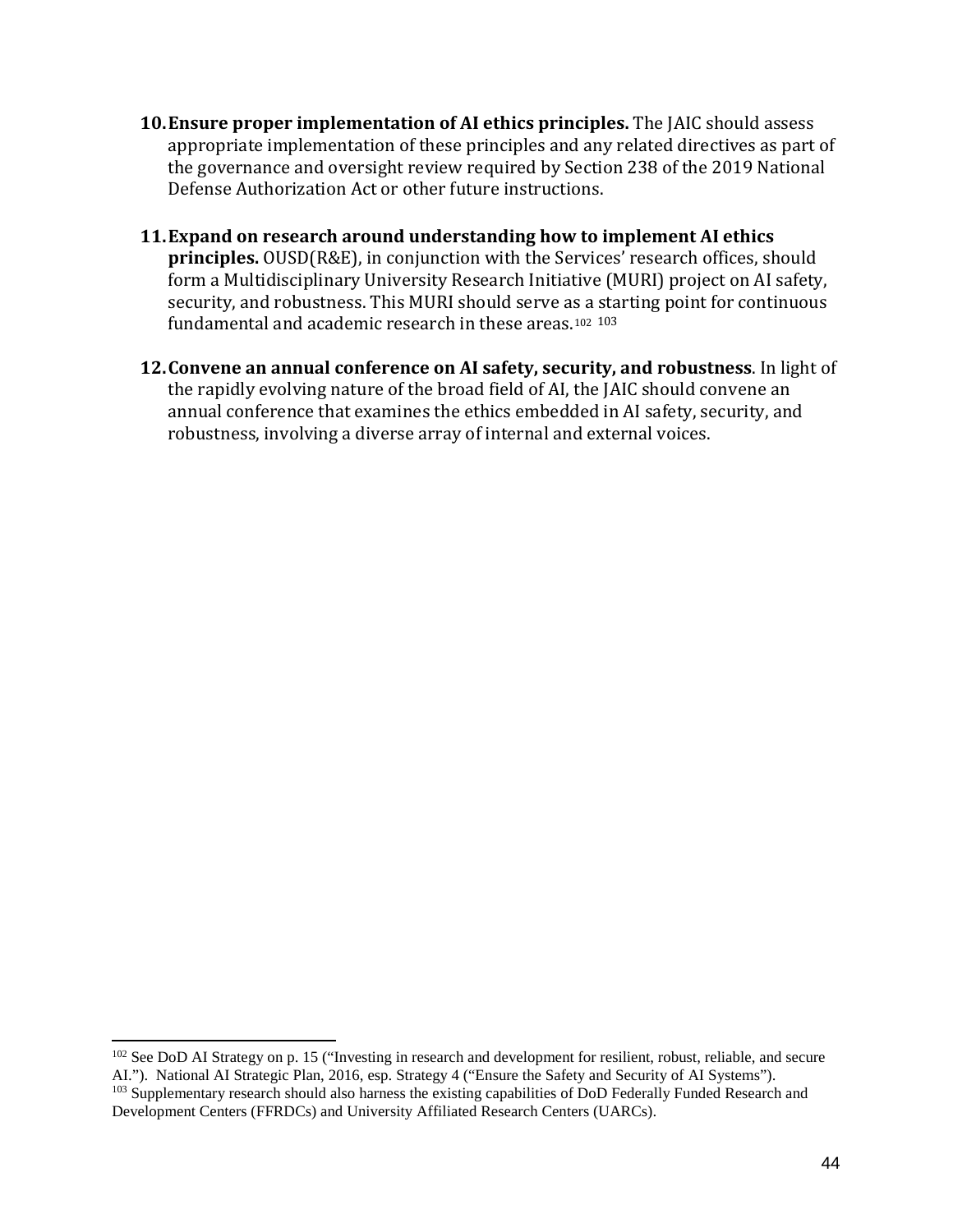# Chapter 5: Conclusion

The DIB has attempted to provide an objective and authoritative accounting of the AI Ethics Principles for DoD it has proposed in the primary document, *AI Principles: Recommendations on the Ethical Use of Artificial Intelligence by the Department of Defense*, as well as a set of recommendations to help enable the implementation of those or other principles. We are mindful that this is a complex space, with many important dimensions. What is crucial, however, is that the discussion around AI ethics and technological advancement and innovation start to happen simultaneously. Ethics cannot be "bolted on" after a widget is built or considered only once a deployed process unfolds, and policy cannot wait for scientists and engineers to figure out particular technology problems. Rather, there must be an integrated, iterative development of technology with ethics, law, and policy considerations happening alongside technological development. We have not offered exhaustive or comprehensive lists here, but have attempted to highlight crucial elements, policies, and technological and ethical challenges. We hope this will also be the beginning of a broader conversation and effort both within and beyond the Department around how AI can help achieve important objectives in accordance with our values and the rule of law.

The AI Ethics Principles offered here, along with our further recommendations, are not designed to gloss over contentious issues or to restrict the Department's capabilities. In our three years of researching issues in technology and defense, we have found the Department of Defense to be a deeply ethical organization, not because of any single document it may publish, but because of the women and men who make an ongoing commitment to live and work – and sometimes to fight and die – by deeply held beliefs. These values must be the subject of open discussion and critical thinking to remain relevant and true. While the field of AI is new and continuously evolving, the Department's commitment to the laws of the United States, the Law of War, and international humanitarian law is enduring. We offer these recommendations with the hope that they contribute to the important discussion the Department must have on interpreting existing commitments in the context of emerging technologies such as AI.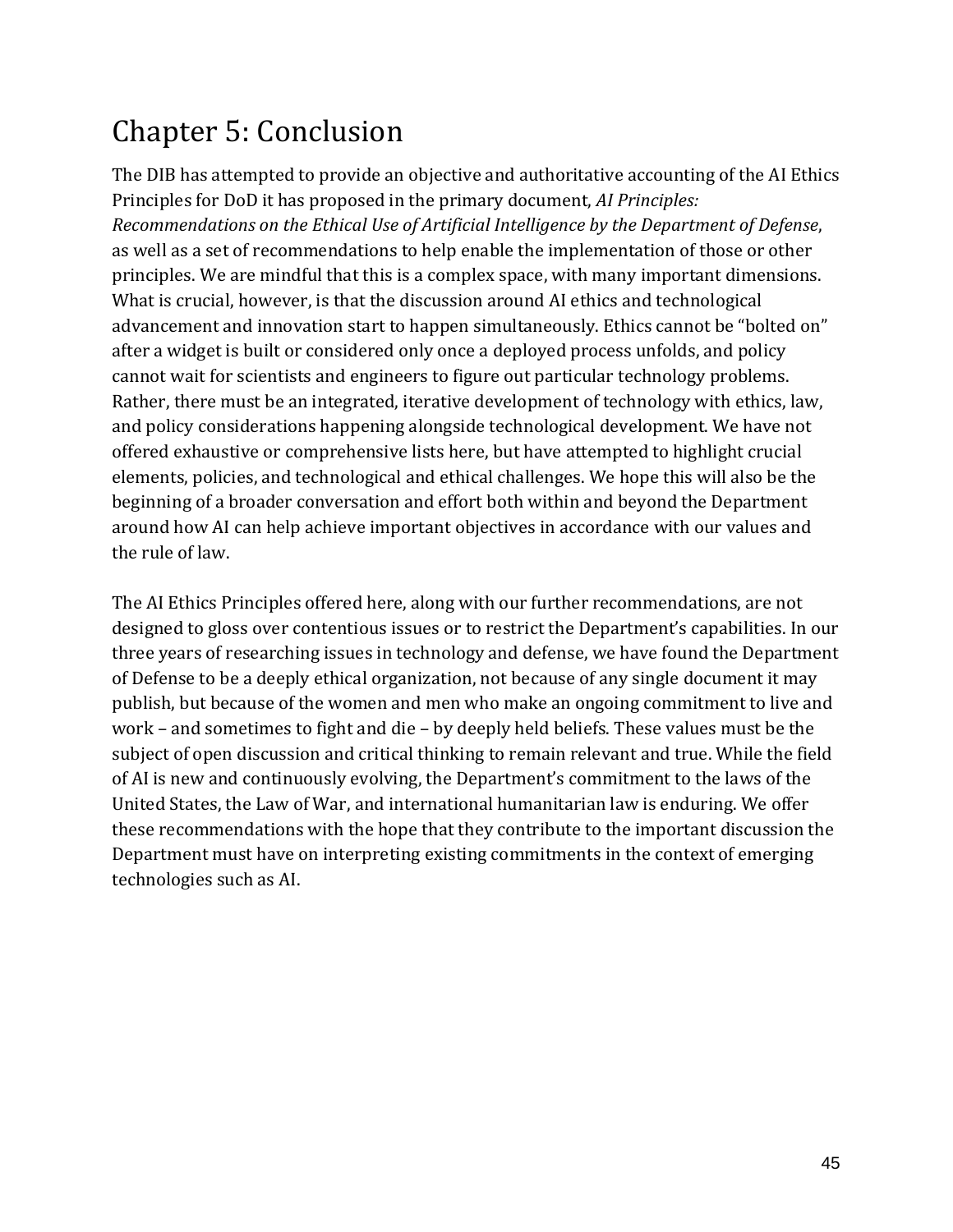# Appendix I: Definitions

- **Algorithm**: a method or set of rules or instructions to be followed in calculations or other problem solving operations, particularly by a computer.
- **Algorithmic Bias:** Systematic bias in an AI system's outputs. Can be due to biased input or training data, a statistically biased estimator in the algorithm, off-label use, incorrect assumptions, or misinterpretation.
- **Autonomy:**
	- a) DDoD 3000.09 autonomous weapon system definition: "a weapon system that, once activated, c*an select and engage targets without further intervention by a human operator*. This includes human-supervised autonomous weapons systems that are designed to allow human operators to override operation of the weapon system, but can select and engage targets without further human input after activation."
	- b) Defense Science Board definition: ""The capability to independently compose and select among different courses of action to accomplish goals based on its knowledge and understanding of the world, itself, and the situation."
- **Artificial Intelligence**: an umbrella term that covers a variety of information processing techniques and information communication technologies utilized to perform a goal-oriented task and possesses the requisite means to pursue and complete that task.
- **Deep Learning:** Multiple layers of neural networks stacked "deep".
- **Machine Learning:** the capability of machines to learn from data without being explicitly programmed.
- **Neural Network: (AKA: Connectionist System or Artificial Neural Network):** a computing system made up of a number of simple, highly interconnected processing elements, which process information by their dynamic state response to external inputs. Typically organized in layers of interconnected "nodes" where data inputs are observed in the input layer, then communicated to and processed in one or more hidden layers, to finally link to an output layer.
- **Online Learning:** Machine learning systems that learn and continue to learn on dynamic inputs in real time.
- **Offline Learning**: Machine learning systems that have learned their approximate target functions or policies after initial training phase and no longer learn or are "frozen."
- **Regression Testing:** Statistical software testing to re-run function and nonfunctional tests to ensure that previously developed and tested software still performs after a change.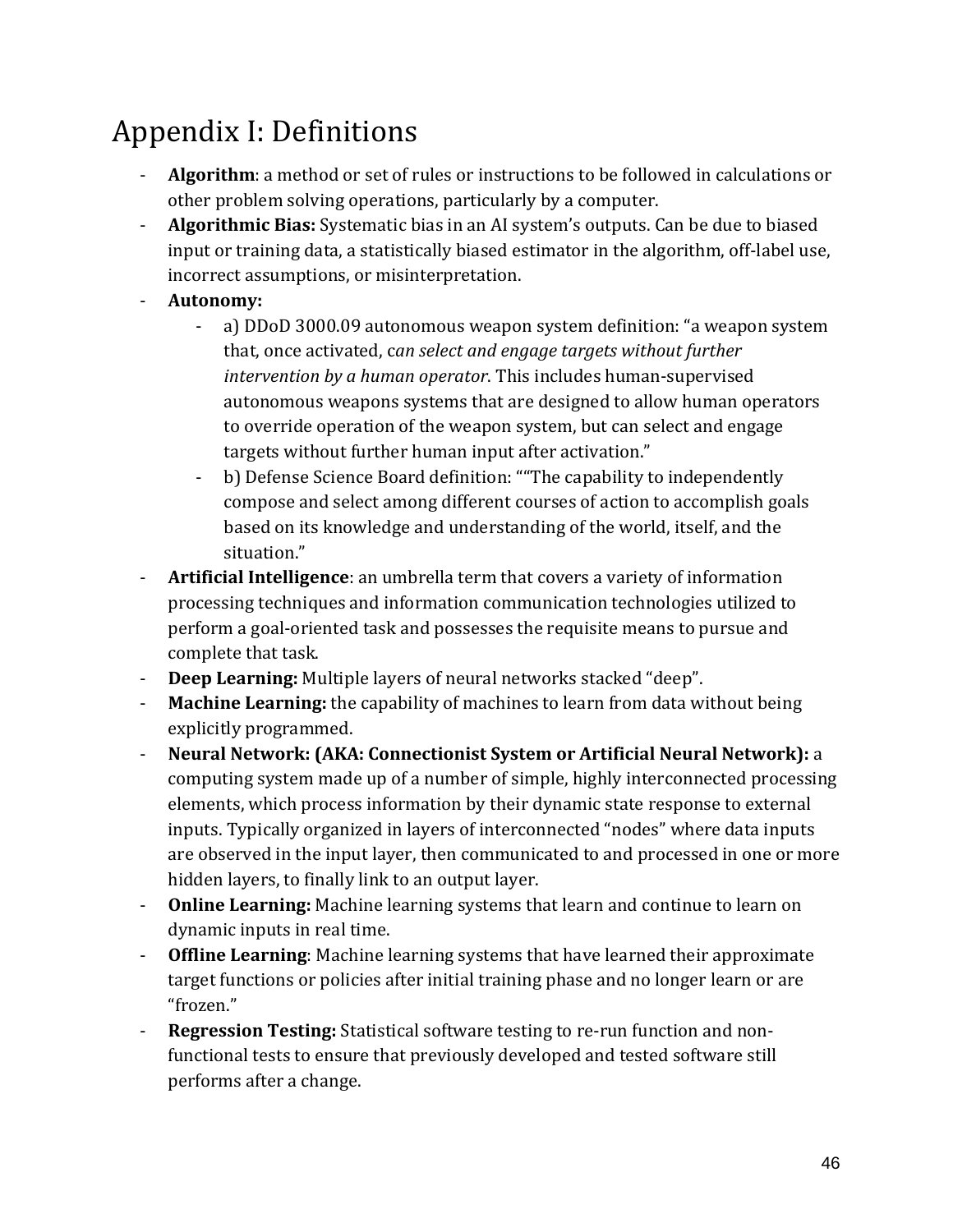- **Reinforcement Learning:** Machine learning system where software agents learn to take actions in an environment through the requirement to maximize some notion of cumulative reward (often discounted for future rewards) through episodic training.
- **Supervised Learning:** Machine learning that learns a function that maps inputs to outputs based on known input-output pairs from labeled data in a training sample.
- **Test & Evaluation:** The process by which a system or components are compared against the requirements and specifications through testing. Results are evaluated to assess progress of design, performance, supportability, etc. *Testing* is a program or procedure designed to measure characteristics of an entity under identified conditions. *Evaluation* is the determination and substantiated judgment of risk associated with the significance, worth, or quality of capabilities or limitations of an entity, components, integrated system, or participant in a system-of-systems, using criteria established by systems engineers or users.[104](#page-46-0)
- **Transfer Learning:** Machine Learning method where a model developed for one task is applied to another, often related, task.
- **Unsupervised Learning:** Machine learning that learns the underlying structure or distribution of unlabeled input data.
- **Validation:** The assessment of a planned or delivered system to meet sponsor's operational need in the most realistic environment achievable.
- **Verification**: The process of assessing how well a system meets a specification requirement.

 $\overline{a}$ 

<span id="page-46-0"></span><sup>104</sup> https://www.dau.edu/guidebooks/Shared%20Documents/Chapter%208%20Test%20and%20Evaluation.pdf ; original citation:

https://uscode.house.gov/view.xhtml?req=%28title:10%20section:196%20edition:prelim%29%20OR%20%28granu leid:USC-prelim-title10-section196%29&f=treesort&edition=prelim&num=0&jumpTo=true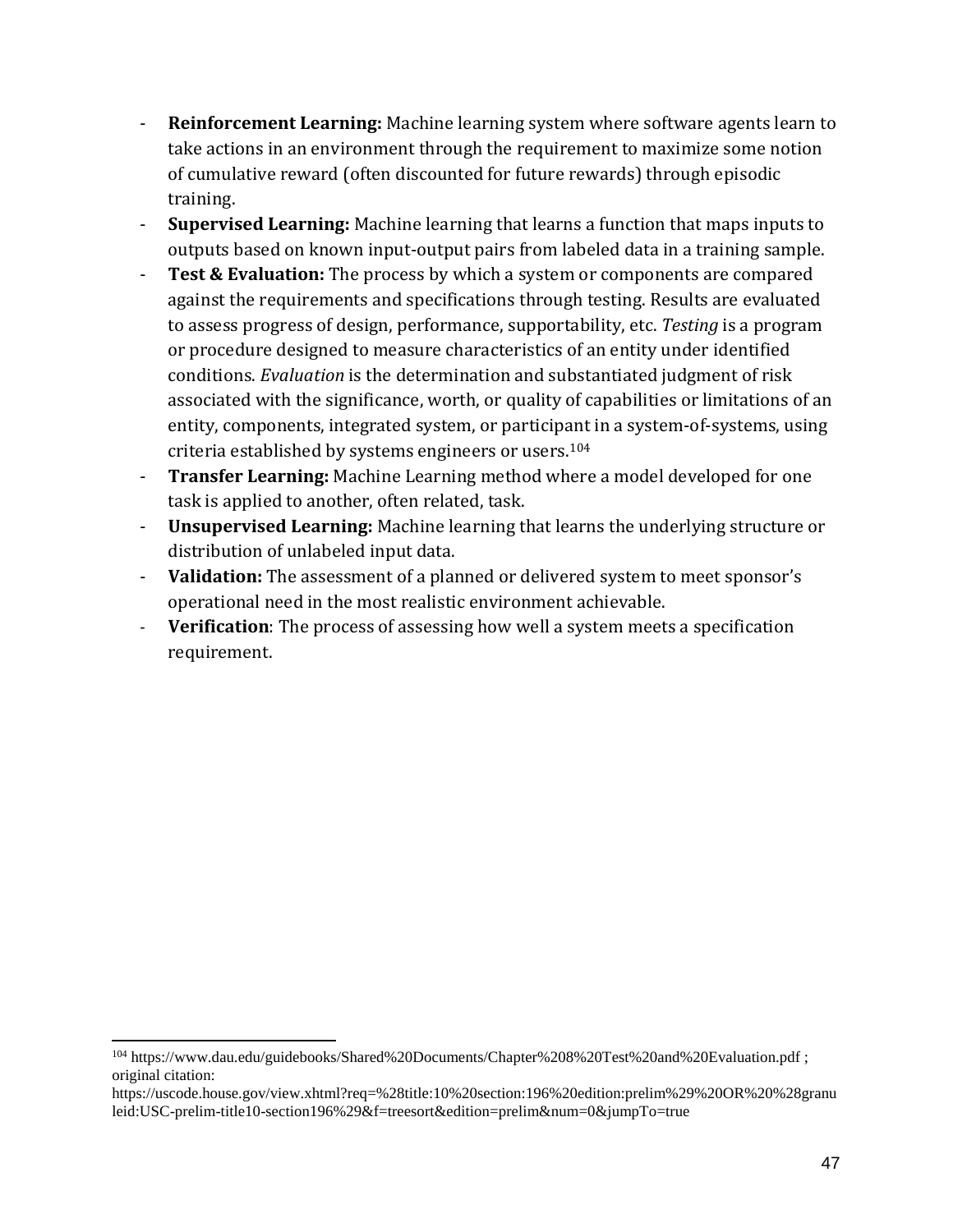# Appendix II: Principles Development Process

In July 2018, the Department asked the DIB to undertake an effort to help catalyze a dialogue and set of consultations to establish a set of AI Ethics Principles for Defense, especially while the adoption of this technology is at a nascent stage. The DIB is well-suited to enjoin business, academic, and non-profit perspectives with their accumulated insights into defense, and to engage a diverse array of stakeholders in our society who have important views to bring to this discussion. To that end, the DIB has sought to make this process as robust, inclusive, and transparent as practical. DIB Chairman, Eric Schmidt, tasked the Science and Technology Subcommittee to take on this line of effort.

In August 2018, the Department formed an informal, internal DoD Principles & Ethics Working Group that included international partners and met monthly to assist the DIB in gathering information and promoting cooperation. This group consisted of roughly 25 different organizations within DoD, with all Service Components represented, as well as the Office of the Under Secretary for Research & Engineering, Office of the Under Secretary for Acquisition & Sustainment, Office of the Under Secretary for Policy, Office of the General Counsel, the Office of the Chief Information Officer, the Joint AI Center, the Joint Staff, all the Services (including their respective Judge Advocate General Corps), the National Security Commission on AI, MITRE Corporation, Institute for Defense Analysis, CNA, and other Components. This effort aided us in mapping the internal ecosystem of stakeholders in DoD working on AI, as well as ensuring representative viewpoints were shared and heard.

In addition, more than 20 General Officers, Flag Officers, and civilian members of the Senior Executive Service participated in a session designed to "cross-examine" the draft principles to assess their viability and applicability within DoD. These leaders' comments illuminated potential operational challenges that the principles might unintentionally exacerbate, helping us refine our recommendations and craft them in a way that will preserve the ethical use of AI without compromising mission effectiveness.

The initial stage of the DIB AI Ethics Principles Project was to identify a representative set of stakeholders, taking special care to include all of the different perspectives noted above, but also to be diverse in their academic backgrounds, the levels of support (or lack thereof) for DoD, and to include gender diversity. These experts spanned computer science, AI, design, ethics, law, sociology, robotics, political science, arms control/disarmament, and operational military expertise. From this stage, invitations were sent to the identified experts where they were able to choose one of the three planned consultative session to attend. Each of these sessions was to have an accompanying public listening session where any member of the public could submit comments to the attending DIB members for their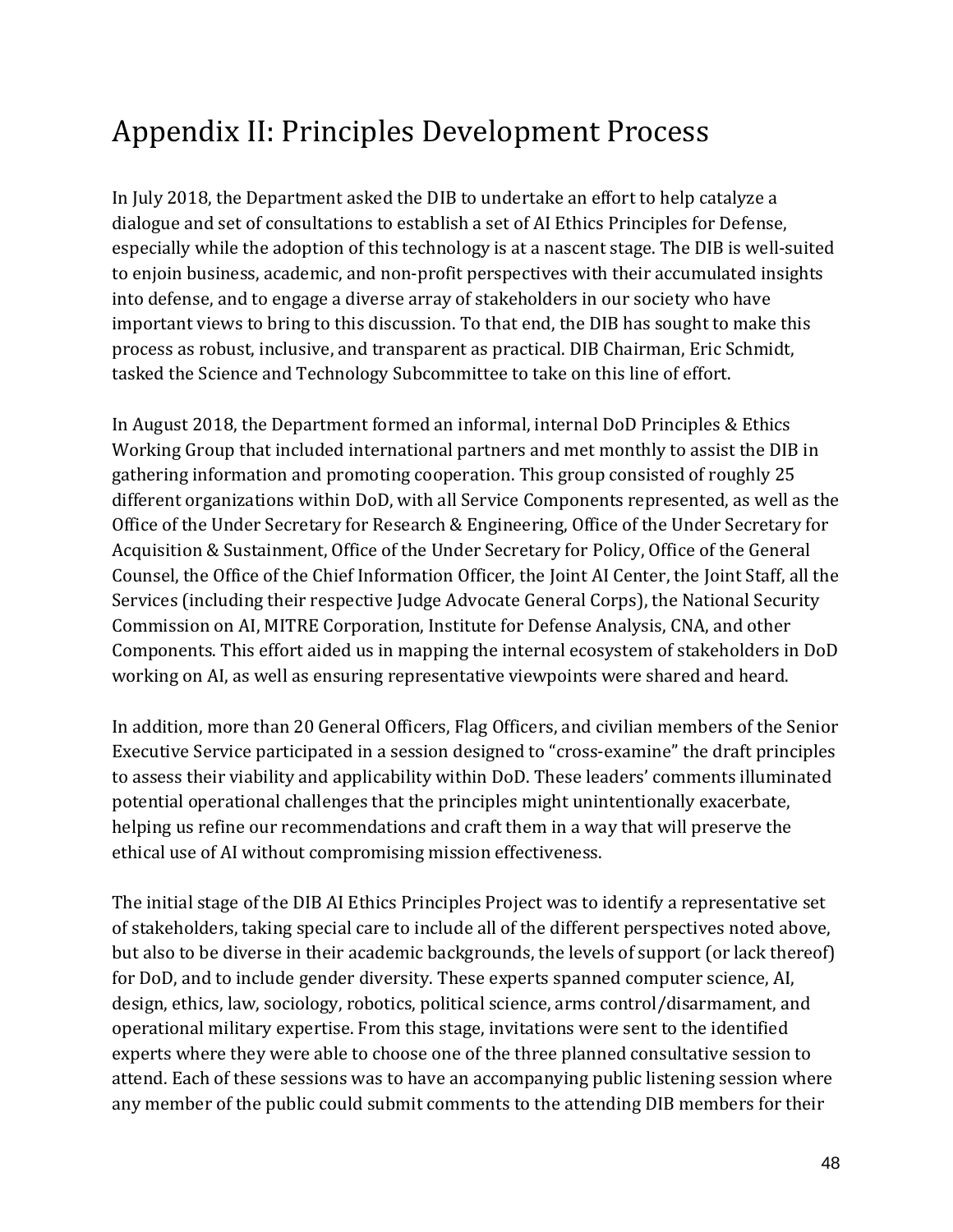consideration. Members of the public who could not attend in person could also submit comments through the DIB website.

The first consultative session was held at Harvard University on January 22, 2019. Due to the federal government shutdown at this time, the corresponding public listening session had to be cancelled. As the DIB is a federal advisory committee, it is required to publish its public meetings in the Federal Registry, and it was unable to do so for this meeting, as the Office of the Federal Registry was closed due to the shutdown. Thus, the first meeting held only the consultative session.

The second set of sessions were held at Carnegie Mellon University. The closed part was held on March 13, 2019, while the public listening session took place on March 14, 2019. For those interested in reading the public comments to the Board members, transcripts for the public session are available [here.](https://media.defense.gov/2019/Jun/07/2002142324/-1/-1/0/DIB_PUBLICLISTENINGSESSION_03.14.2019.PDF)

The third set of sessions were held at Stanford University. The public listening session took place on April 25, 2019. The two sets of consultative sessions were held on April 26, 2019. Unlike the previous two sessions, this session had an over-subscription for attendees and we felt it was more productive to break the session into two to better enable discussion. Transcripts for the public session at Stanford are also available here.

After extensive discussions during the consultative session, reviewing the public written submissions and the public comments provided at the open sessions, as well as partaking in ongoing meetings with the informal internal DoD Principles & Ethics Working Group, the DIB Science and Technology subcommittee, along with DIB Staff and Dr. Heather Roff, the external Special Governmental Expert attached to the DIB for this project, began developing the AI Ethics Principles and this document.

Dr. Roff, Board members, and DIB staff undertook a mapping of all the existing AI Ethics Principles projects offered to date, as well as conducted various literature reviews on many of the topics traversed in this White Paper. Writing was undertaken by Dr. Roff and the subcommittee members. Additionally, we sought external peer reviews of this document by subject matter experts.

With many thanks, the following individuals participated in the formal consultative sessions. We are very grateful for their unique perspectives, insights and experiences on this topic, as well as taking the time out of their schedules to travel from near and far to provide their expertise. These individuals and their organizations do not necessarily endorse the principles or any other product that ultimately results from the DIB's expert consultations.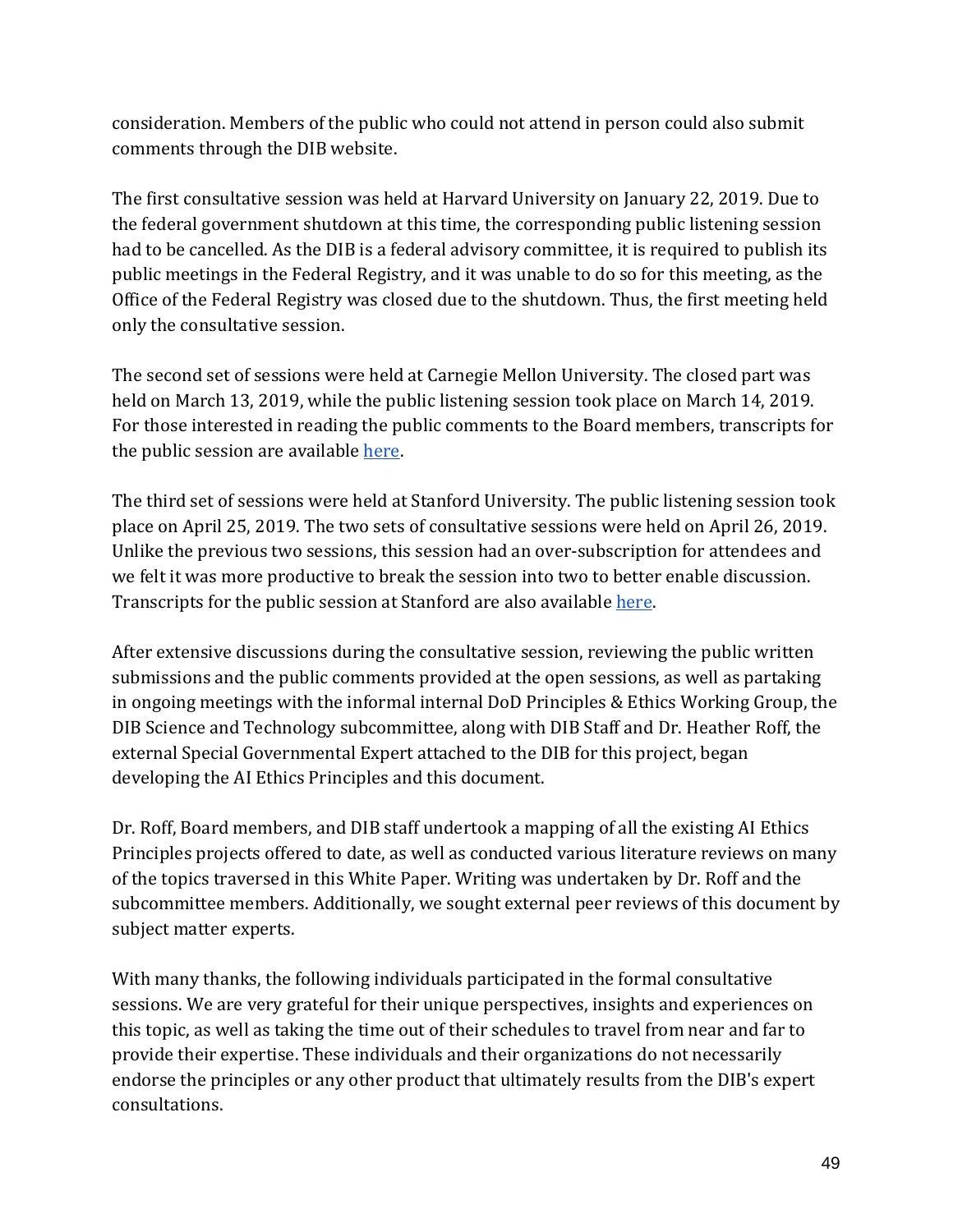# Participants

- General John Allen (Ret.), President, Brookings Institution
- Dr. Dario Amodei, Research Director, OpenAI
- Dr. Genevieve Bell, Director, Director of the Autonomy, Agency and Assurance (3A) Institute, Australian National University, and Senior Fellow, Intel Corporation
- Mr. Jack Clark, Policy Director, OpenAI
- Dr. Paul Cohen, Dean, School of Computing and Information, University of Pittsburgh
- Mr. August Cole, Nonresident Senior Fellow, Scowcroft Center for Strategy and Security, Atlantic Council
- Ms. Rebecca Crootof, Clinical Lecturer and Executive Director of the Information Society Project, Yale Law School
- Dr. David Danks, Professor of Philosophy and Psychology, Carnegie Mellon University
- Dr. Richard Danzig, Board Trustee, RAND, and Board Member, Center for a New American Security
- Dr. Neil Davison, Policy Adviser, Legal Division Arms Unit, International Committee of the Red Cross
- Dr. Ed Felten, Director, Center for Information Technology Policy, and Professor of Computer Science, Princeton University
- Dr. Mary Gray, Senior Researcher, Microsoft Research, and Fellow, Harvard's Berkman Klein Center for Internet and Society
- Mr. Andrew Grotto, International Security Fellow, Center for International Security and Cooperation; and Research Fellow, Hoover Institution, Stanford University
- Dr. Martial Hebert, Head of Robotics Institute, Carnegie Mellon University
- Ms. Evanna Hu, CEO, Omelas
- Dr. Joi Ito, Director, MIT Media Lab
- Dr. Sheila Jasanoff, Professor of Science and Technology Studies, Harvard Kennedy School
- Dr. Colin Kahl, Co-Director, Center for International Security and Cooperation, Freeman Spogli Institute for International Studies, Stanford University
- Dr. Michael Klare, Senior Visiting Fellow, Arms Control Association
- Dr. Mykel Kochenderfer, Co-Director, AI Safety Center, and Assistant Professor of Aeronautics and Astronautics, Stanford University
- Ms. Marta Kosmyna, Silicon Valley Lead, Campaign to Stop Killer Robots
- Ms. Mira Lane, Head of Design and Ethics, Microsoft
- Dr. Seth Lazar, Professor of Philosophy, Australian National University
- Dr. Yann LeCun, Chief AI Scientist, Facebook
- Dr. Fei-Fei Li, Professor of Computer Science, Stanford University
- Mr. Frank Long, Associate Product Manager, Google
- Dr. Bill Mark, President, Information and Computing Sciences Division, SRI International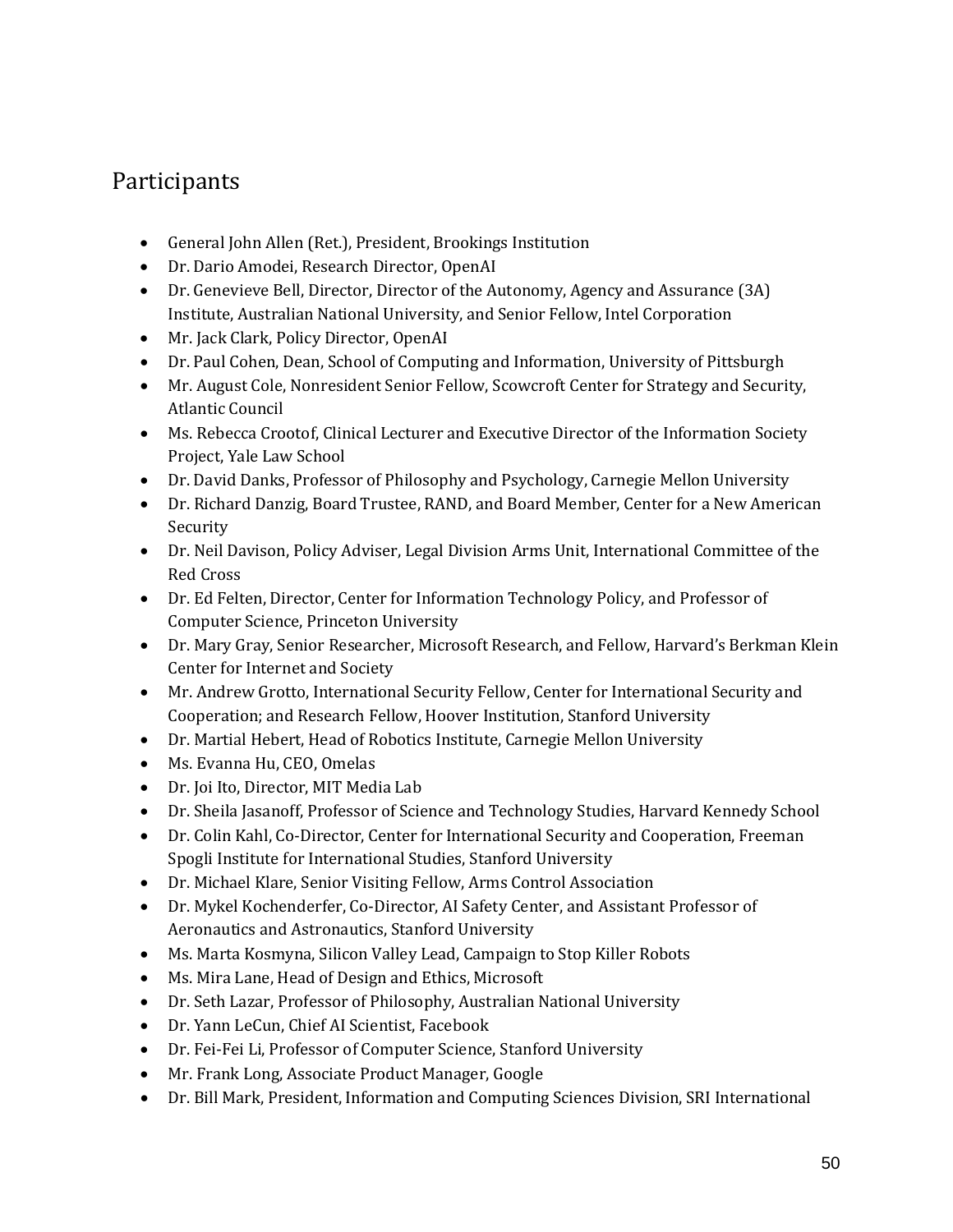- Mr. Chris Martin, Director R+D Intelligent + Secure IoT, Bosch
- Dr. Michael McFaul, Director, Freeman Spogli Institute for International Studies, Stanford University
- Dr. Paul Nielsen, CEO, Software Engineering Institute, Carnegie Mellon University
- Dr. Lisa Parker, Professor and Director, Center for Bioethics and Health Law, University of Pittsburgh
- Dr. Rob Reich, Faculty Director, Center for Ethics in Society, and Professor of Political Science, Stanford University
- Ms. Dawn Rucker, Principal, Rucker Group
- Dr. Tuomas Sandholm, Professor of Computer Science, Carnegie Mellon University
- Mr. Michael Sellitto, Deputy Director, Institute for Human-Centered Artificial Intelligence, Stanford University
- Dr. David Sparrow, Institute for Defense Analysis
- Dr. Lucy Suchman, Professor of Sociology, Lancaster University
- Mr. Jonathan Zittrain, Professor of International Law, Harvard Law School; Professor, Harvard Kennedy School; and Professor of Computer Science, Harvard School of Engineering and Applied Sciences

Several additional experts participated in these sessions but requested that their names be withheld. We thank them for their participation and candor.

Additionally, the following individuals provided their input to the DIB on this initiative via stakeholder interview sessions. Like the participants listed above, they too do not necessarily endorse the principles or any other product that ultimately results from the DIB's expert consultations. Particular thanks also go to the Johns Hopkins Applied Physics Laboratory and the MITRE Corporation for their valuable support in this project.

- Mr. Jared Brown, Senior Advisor for Government Affairs, Future of Life Institute
- Mr. Miles Brundage, Research Scientist (Policy), OpenAI
- Dr. Charina Chou, Global Policy Lead for Emerging Technologies, Google
- Dr. Lorrie Cranor, Associate Department Head, Engineering and Public Policy; FORE Systems Professor, Engineering & Public Policy, and School of Computer Science
- Dr. James Crawford, Founder and CEO, Orbital Insight
- Mr. Jeffrey Ding, Researcher, Centre for the Governance of AI, Future of Humanity Institute, University of Oxford
- Dr. Ann Drobnis, Director, Computing Community Consortium, Computer Research Association
- Dr. Baruch Fischhoff, Professor, Institute for Politics and Strategy, and the Departments of Social and Decision Sciences and Engineering and Public Policy, Carnegie Mellon University
- Dr. Jodi Forlizzi, Director, Human-Computer Interaction Institute, Carnegie Mellon University
- Dr. Matt Gee, CEO, BrightHive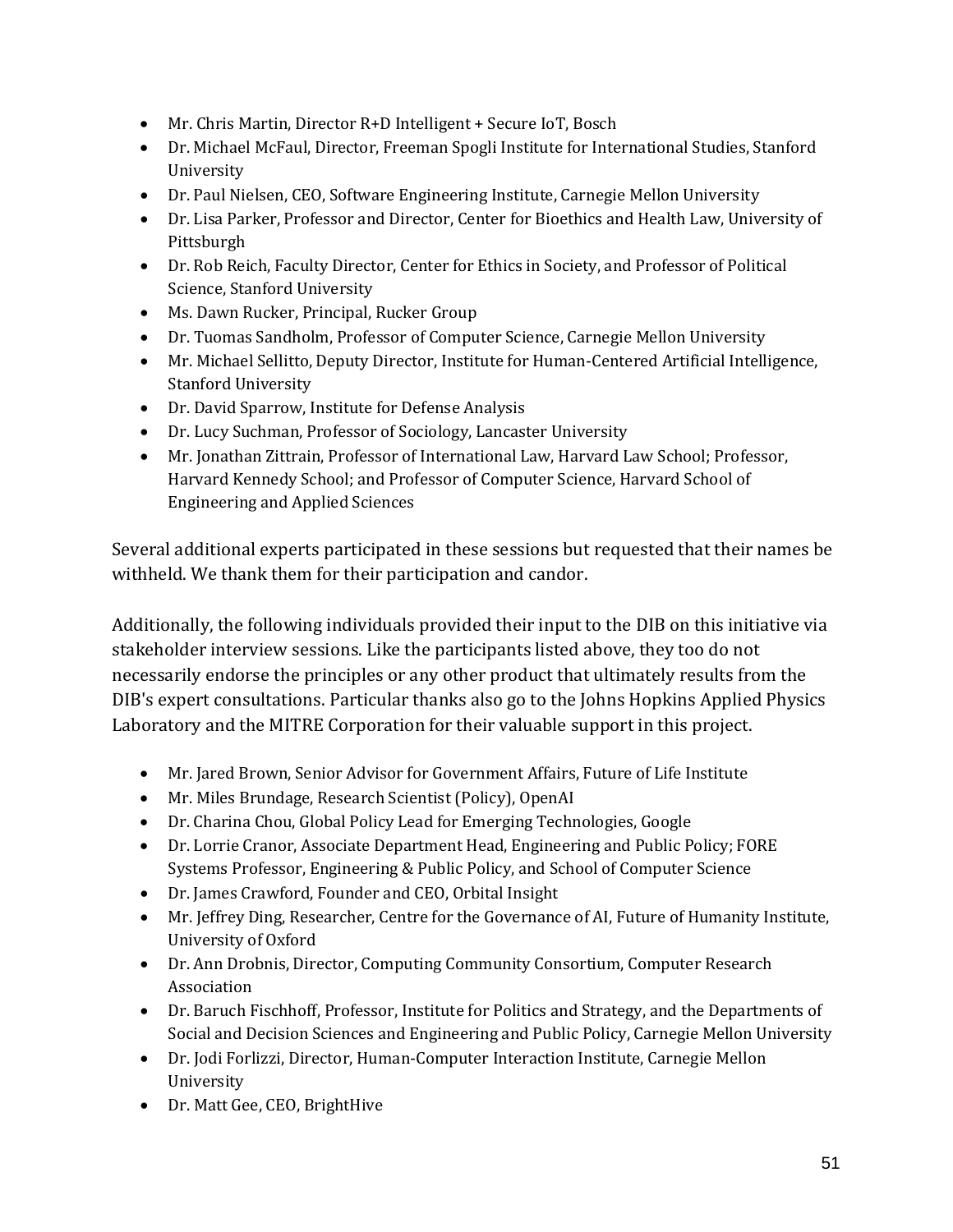- Dr. Yolanda Gil, President, Association for the Advancement of Artificial Intelligence (AAAI), and Research Professor of Computer Science and Spatial Sciences, University of Southern California
- Mr. Mina Hanna, Chair, IEEE-USA Artificial Intelligence and Autonomous Systems Policy Committee
- Dr. Mark Hill, Professor of Computer Science, University of Wisconsin
- Ms. Natalie Evans Harris, Head of Strategic Initiatives, BrightHive
- Dr. Michael Horowitz, Professor of Political Science, University of Pennsylvania
- Ms. Christine Fox, Assistant Director, Policy and Analysis, Johns Hopkins University Applied Physics Laboratory
- Mr. Christopher Jenks, Assistant Law Professor, Southern Methodist University
- Mr. Andrew Kim, Manager of Government Affairs and Public Policy, Google
- Dr. Lydia Kostopoulos, Member, IEEE-USA Artificial Intelligence and Autonomous Systems Policy Committee
- Dr. Larry Lewis, Director, Center for Autonomy and Artificial Intelligence, CNA
- Mr. Ashley Llorens, Chief of Intelligent Systems Center, Johns Hopkins University Applied Physics Laboratory
- Dr. Alex London, Professor of Ethics and Philosophy, Carnegie Mellon University
- Dr. Mark MacCarthy, Senior Fellow, Institute for Technology Law and Policy, Georgetown Law
- Dr. Jason Matheny, Director, Center for Security and Emerging Technology, Georgetown University
- Mr. Brendan McCord, President, Tulco Labs
- Dr. Chris Meserole, Fellow in Foreign Policy, Brookings Institution
- Mr. Michael Page, Research Fellow, Center for Security and Emerging Technology, Georgetown University
- Ms. Lindsey Sheppard, Associate Fellow, International Security Program, Center for Strategic and International Studies
- Dr. David Sparrow, Research Staff, Institute for Defense Analysis
- Dr. Molly Steenson, Senior Associate Dean for Research, College of Fine Arts; Associate Professor of Ethics & Computational Technologies; and Associate Professor, School of Design, Carnegie Mellon University
- Mr. Craig Ulsh, Project Leader, MITRE Corporation
- Mr. Steve Welby, Executive Director, Institute of Electrical and Electronics Engineers (IEEE)
- Hon Robert Work, Distinguished Senior Fellow, Center for a New American Security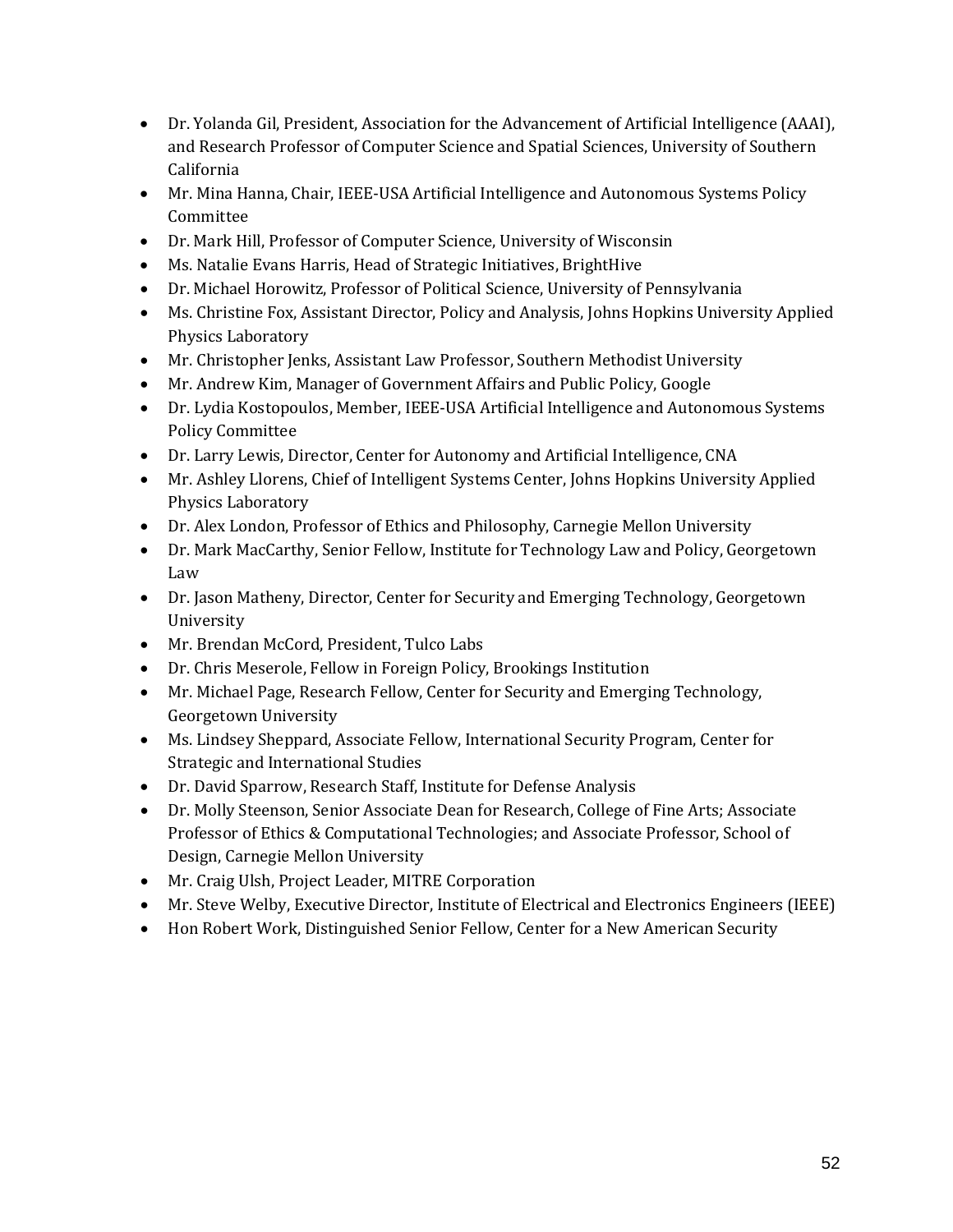# Appendix III: Law of War

The Law of War is particularly significant, as it is an internationally recognized legal guide for the conduct of all armed forces. It is important to note that underpinning the Law of War is the U.S. Constitution, to which all DoD personnel are required to pledge to uphold and to defend. Additionally, Title 10 of the U.S. Code, published by the Office of the Law Revision Counsel of the House of Representatives, describes in substantial detail the legal role of the armed forces. U.S. military use of AI across a broad range of activities could raise diverse issues to consider, including Law of War issues. Thus, it is crucial to have a firm grasp of Law of War and current DoD commitments.

### Background on Law of War

The Law of War is a body of international law specially adapted to war. For the United States, this body of law includes treaties the United States has accepted, such as the 1949 Geneva Conventions, and customary international law, whi[ch r](#page-52-0)esults from the general and consistent practice of States done out of a sense of legal obligation.<sup>105</sup>

Different parts of the Law of War address different situations. One part of the Law of War, called *jus ad bellum* (the just resort to war), governs the resort to force. The Law of War that regulates the conduct of hostilities is called *jus in bello* (justice in war).

The Law of War has very well-developed rules that apply to "international armed conflicts," in other words, conflicts between opposing States. The Law of War also provides more basic and fundamental protections in the context of "non-international armed conflicts," which are all other types of conflicts, such as military operations against terrorist groups.

#### *Existing Law of War rules can apply when new technologies, such as AI, are used in armed conflict.*

Existing Law of War rules can regulate uses of AI in armed conflict. As DoD has explained in the context of cyber operations:

The Law of War affirmatively anticipates technological innovation and contemplates that its existing rules will apply to such innovation, including cyber operations. Law of War rules may apply to new technologies because the rules often are not framed in terms of specific technological means. For example, the rules on conducting attacks do not depend on what type of weapon is used to conduct the attack. Thus, cyber operations may be subject to a variety of Law of War rules depending on the rule and the nature of the cyber operation. For example, if the physical consequences of a cyber attack constitute the kind of physical damage that would be caused by

<span id="page-52-0"></span> $\overline{a}$ <sup>105</sup> DoD <u>Law of War Manual</u> [§§ 1.3, 1.8].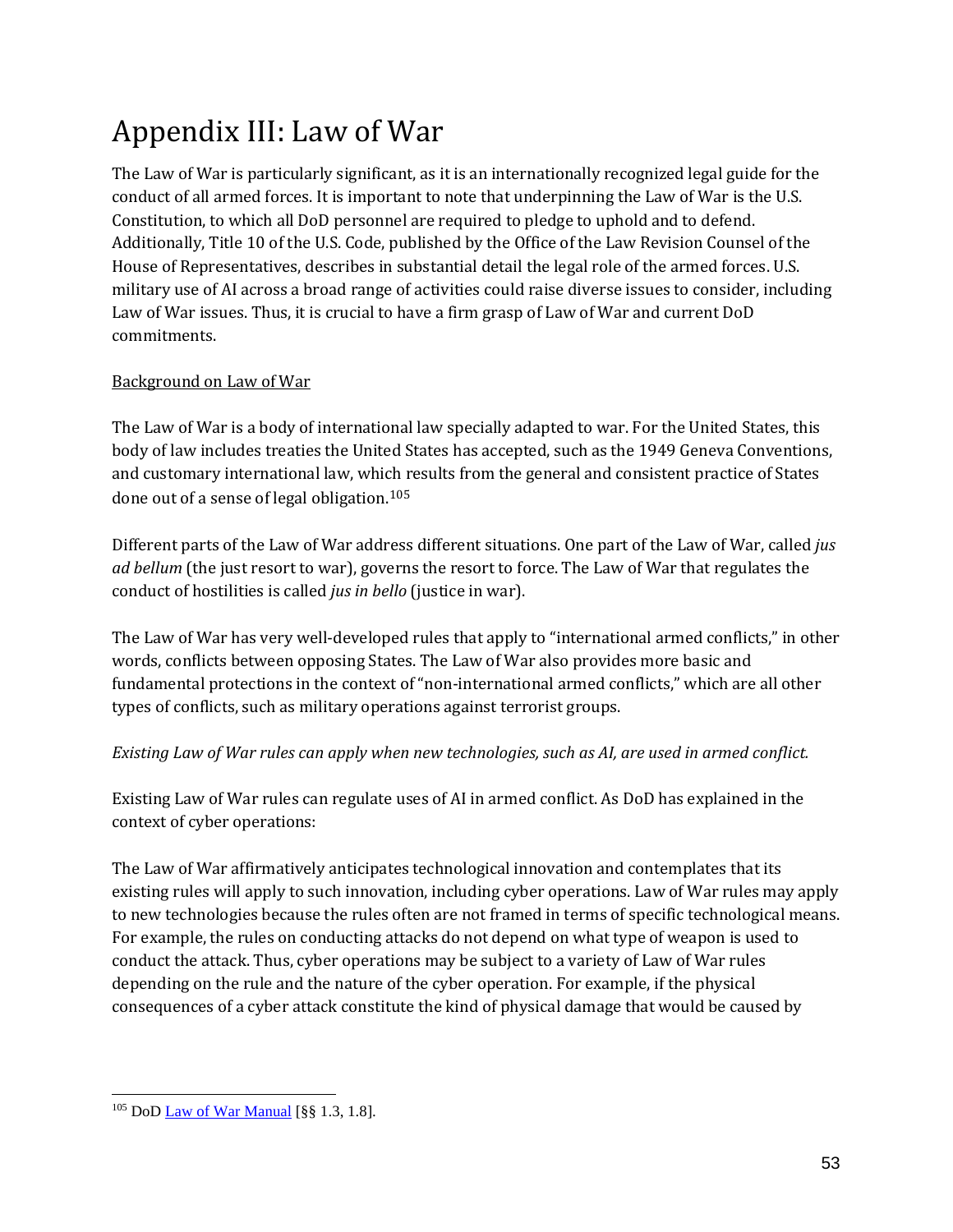dropping a bomb or firing a missile, that cyber attack would equally be subject to the same rules that apply to attacks using bombs or missiles.[106](#page-53-0) 

A similar point may be made with respect to the use of AI in military operations. When AI is used to enhance military effectiveness in activities that are subject to existing rules, such as conducting attacks or detention operations, those rules continue to apply, notwithstanding the addition of AI. For example, if AI functions were added to weapons, such weapons would be reviewed to ensure consistency with existing legal requirements, such as the requirement that the weapon not be calculated to cause unnecessary suffering or be inherently indiscriminate.[107](#page-53-1)

As an initial matter, it is important to understand that it is not prohibited under the Law of War to use tools, such as AI, to aid in decision-making. For example, as discussed in Section 5.4.3 of the DoD Law of War Manual:

In making the judgments that are required by the Law of War rules governing attacks, persons may rely on information obtained from other sources, including human intelligence or other sources of information. For example, in a long-distance attack, a commander may rely on information obt[aine](#page-53-2)d from aerial reconnaissance and intelligence units in determining whether to conduct an attack.108

Aids to decision-making can be especially important in war because "[d]uring war, information is often limited and unreliable."[109](#page-53-3) In addition, under the Law of War, commanders and other decision-makers must make decisions in good faith and based on the information available to them at the time. The use of AI to support command decision-making is consistent with Law of War obligations, including the duty to take feasible precautions to reduce the risk of harm to the civilian population and other protected persons or objects.[110](#page-53-4)

In understanding how the Law of War applies to the use of AI in armed conflict, it may also be useful to consider that Law of War rules apply to persons. As the DoD Law of War Manual explains in reference to the use of autonomy in weapon systems:

The Law of War rules on conducting attacks (such as the rules relating to discrimination and proportionality) impose obligations on persons. These rules do not impose obligations on the weapons themselves; of course, an inanimate object could not assume an "obligation" in any event. Thus, it is not the case that the Law of War requires that a weapon determine whether its target is a military objective. Similarly, the Law of War does not require that a weapon make other legal determinations such as whether an attack may be expected to result in incidental harm that is excessive in relation to the concrete and direct military advantage expected to be gained. The Law of War does not require weapons to make legal determinations, even if the weapon (e.g., through

 $\ddot{\phantom{a}}$ 

<span id="page-53-0"></span> $106$  DoD (n 41) p. 1056.

<span id="page-53-1"></span> $107$  DoD (n 41) § 6.4.1.

<span id="page-53-2"></span> $108$  DoD (n 41) p. 241.

<span id="page-53-3"></span> $109$  DoD (n 41) § 1.4.2.2.

<span id="page-53-4"></span> $110$  DoD (n 41) § 5.3. and 5.2.3.2.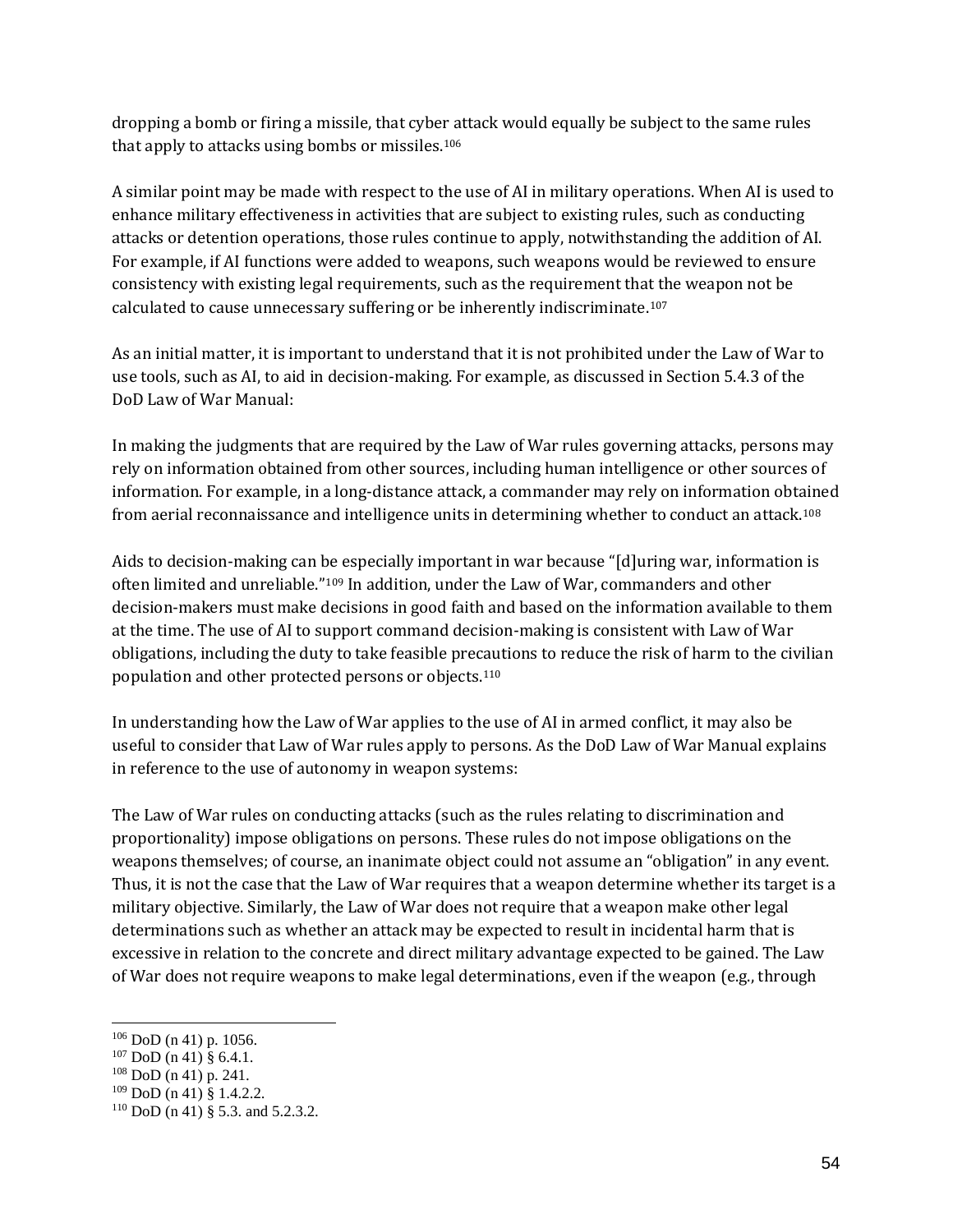computers, software, and sensors) may be characterized as capable of making factual determinations, such as whether to fire the weapon or to select and engage a target. Rudimentary autonomous weapons, such as mines, have been employed for many years, and there has never been a requirement that such weapons themselves determine that legal requirements are met.

Rather, it is *persons* who must comply with the Law of War. For example, persons may not use inherently indiscriminate weapons. In addition, in the situation in which a person is using a weapon that selects and engages targets autonomously, that person must refrain from using that weapon where it is expected to result in incidental harm that is excessive in relation to the concrete and direct military advantage expected to be gained. In addition, the obligation on the person using the weapon to take feasible precautions in order to reduce the risk of civilian casualties may be more significant when the person uses weapon systems with more sophisticated autonomous functions. For example, such feasible precautions a person is obligated to take may include monitoring the operation of the weapon system or programming or building mechanisms for the weapon to deactivate automatically after a certain period of time.[111](#page-54-0)

As explained above, even if human beings are not making all the specific judgments or determinations related to military action, the Law of War imposes general affirmative duties on persons, such as the duty to take feasible precautions for the protection of the civilian population, that may be important to consider.

#### *Fundamental principles provide the foundation for the Law of War*.

Certain fundamental principles serve as the foundation of Law of War: military necessity, humanity, proportionality, distinction, and honor:

- *Military necessity* justifies the use of all measures needed to defeat the enemy as quickly and efficiently as possible that are not prohibited by the Law of War.
- *Humanity* forbids the infliction of suffering, injury, or destruction unnecessary to accomplish a legitimate military purpose.
- *Proportionality* means that, even where one is justified in acting, one must not act in a way that is unreasonable or excessive.
- *Distinction* obliges parties to a conflict to distinguish principally between the armed forces and the civilian population, and between unprotected and protected objects.
- *Honor* demands a certain amount of fairness in offense and defense and a certain mutual respect between opposing military forces.

These principles: (1) help practitioners interpret and apply specific treaty or customary rules; (2) provide a general guide for conduct during war when no s[peci](#page-54-1)fic rule applies; and (3) work as interdependent and reinforcing parts of a coherent system.112 These principles may also help in

 $\overline{a}$  $111$  DoD (n 41) p. 395. Italicized emphasis added

<span id="page-54-1"></span><span id="page-54-0"></span><sup>112</sup> DoD (n 41) § 2.1.2.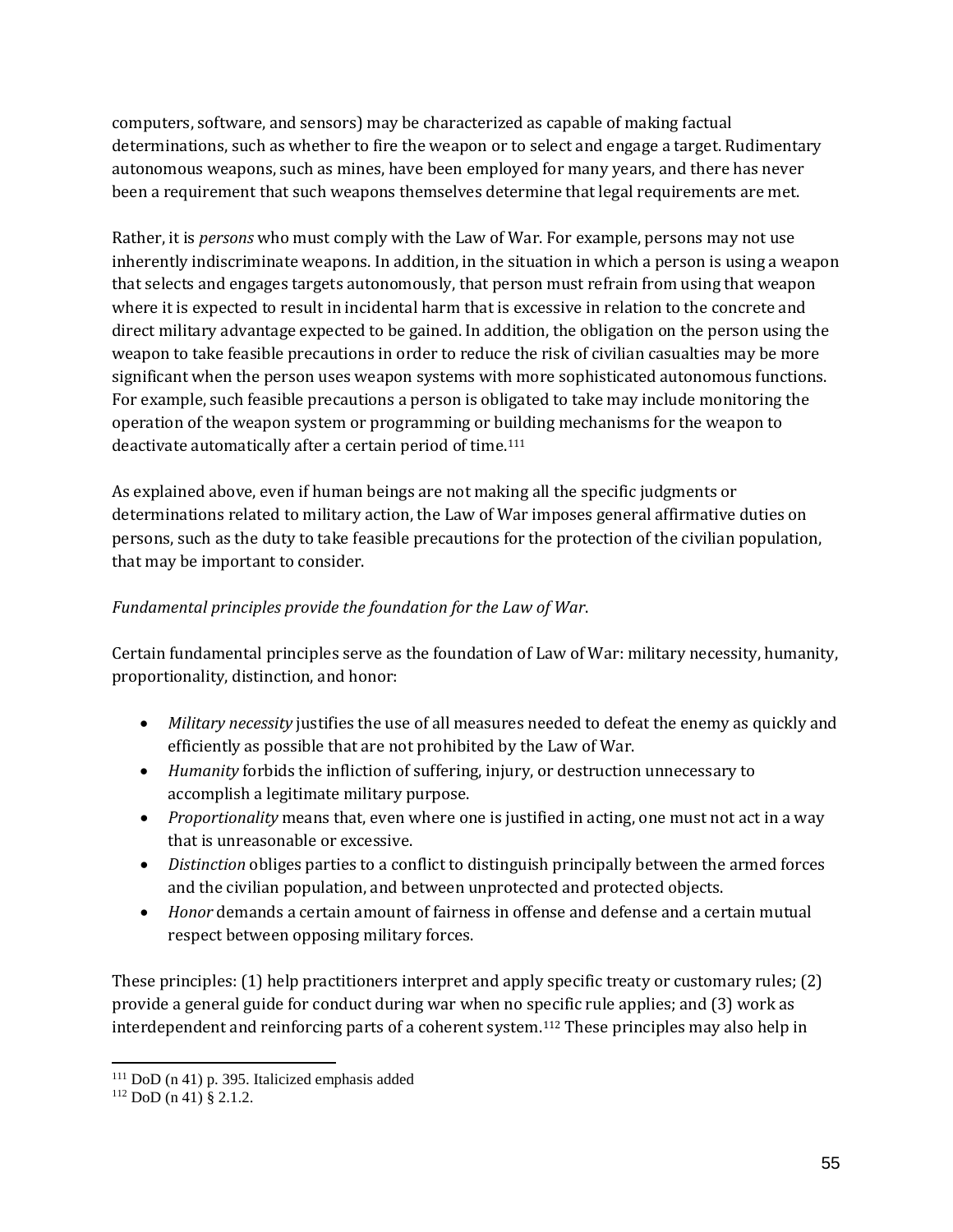answering novel ethical or policy questions presented by the use of emerging technologies, such as AI, in armed conflict. As a potential frame for AI, the U.S. noted in an August 2018 working paper regarding autonomous weapons:

40. For example, if the use of a new technology advances the universal values inherent in the Law of War, such as the protection of civilians, then the development or use of this technology is likely to be more ethical than refraining from such use.

41. The following questions might be useful to consider in assessing whether to develop or deploy an emerging technology in the area of lethal autonomous weapons systems:

(a) Does military necessity justify developing or using this new technology?

(b) Under the principle of humanity, does the use of this new technology reduce unnecessary suffering?

(c) Are there ways this new technology can enhance the ability to distinguish between civilians and combatants?

(d) Under the principle of proportionality, has sufficient care been taken to avoid creating unreasonable or excessive incidental effects?

(e) Under the principle of the honor, does the use of this technology respect and avoid undermining the existing Law of War rules? [113](#page-55-0)

#### Background on DoD's Implementation of the Law of War

#### *History*

The U.S. armed forces have a long tradition of compliance with the Law of War. As noted in the Foreword to the DoD Law of War Manual:

The Law of War is part of who we are. George Washington, as Commander in Chief of the Continental Army, agreed with his British adversary that the Revolutionary War would be "carried on agreeable to the rules which humanity formed" and "to prevent or punish every breach of the rules of war within the sphere of our respective commands." During the Civil War, President Lincoln approved a set of "Instructions for the Government of the Armies of the United States in the Field," which inspired other countries to adopt similar codes for their armed forces, and which served as a template for international codifications of the Law of War.

After World War II, U.S. military lawyers, trying thousands of defendants before military commissions did, in the words of Justice Robert Jackson, "stay the hand of vengeance and voluntarily submit their captive enemies to the judgment of law" in "one of the most significant tributes that Power has ever paid to Reason." Reflecting on this distinctive history, one Chairman of the Joint Chiefs of Staff observed that "[t]he laws of war have a peculiarly American cast." And it is

<span id="page-55-0"></span> $\overline{a}$ <sup>113</sup> See U.S. Working Paper, "Human-Machine Interaction in the Development, Deployment and Use of Emerging [Technologies in the Area of Lethal Autonomous Weapons Systems."](https://unog.ch/80256EDD006B8954/(httpAssets)/D1A2BA4B7B71D29FC12582F6004386EF/$file/2018_GGE+LAWS_August_Working+Paper_US.pdf) 28 August 2018, Group of Governmental Experts, Geneva.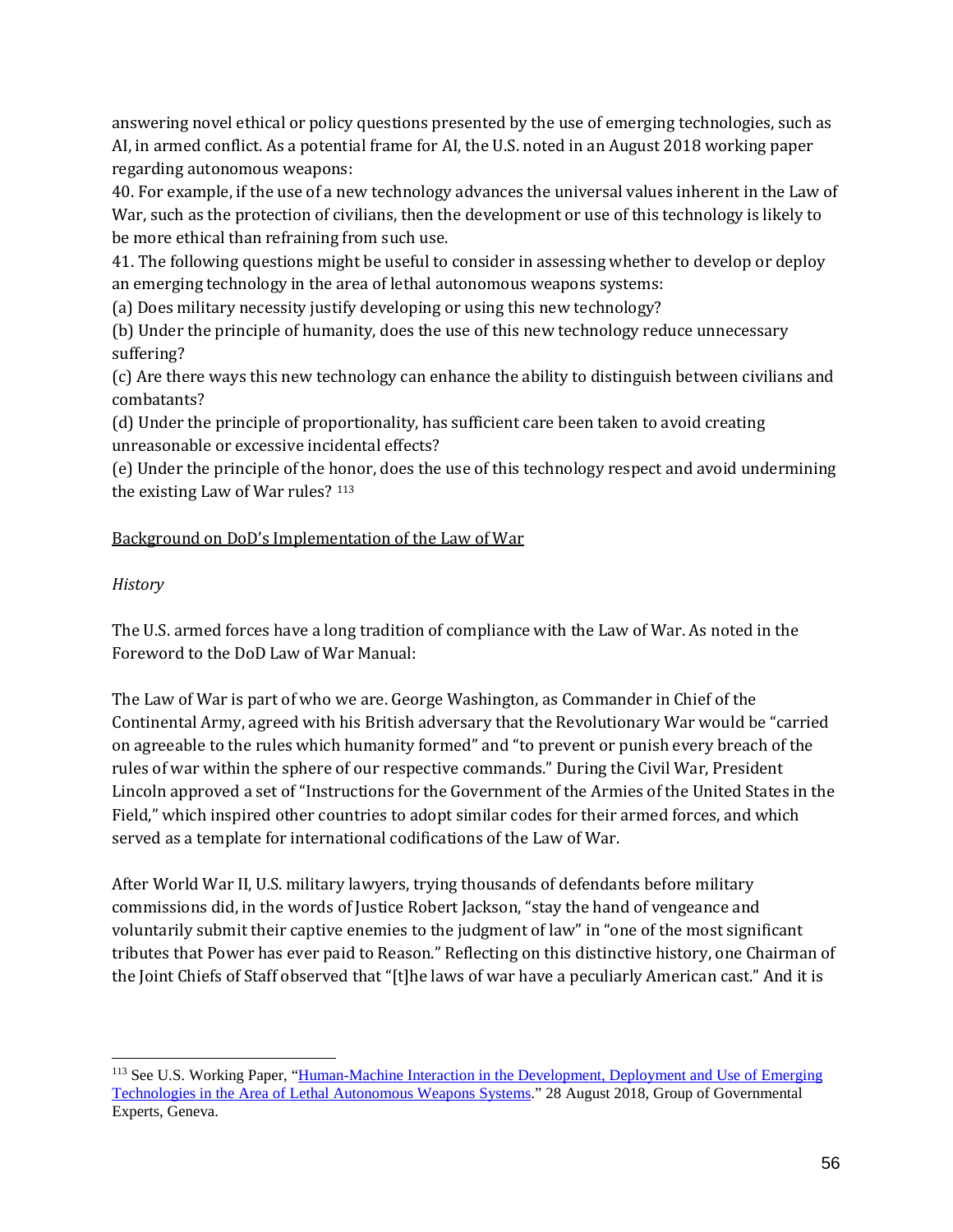also true that the laws of war have shaped the U.S. armed forces as much as they have shaped any other armed force in the world.[114](#page-56-0) 

#### *Current DoD issuances that implement Law of War requirements*

DoD implements Law of War requirements through a variety of issuances. DoD Directive 2311.01E, DoD Law of War Program, establishes DoD policy to "comply with the Law of War during all armed conflicts, however such conflicts are characterized, and in all other military operations."[115](#page-56-1) The DoD Law of War Program includes requirements for training, regulations and procedures, reporting of incidents involving alleged violations, investigations and reviews of incidents, and appropriate corrective actions.

Issued by the DoD General Counsel, the DoD Law of War Manual (June 2015, Updated Dec. 2016) serves as the authoritative statement on the Law of War within the Department of Defense. Over many decades, DoD components have often issued publications on the Law of War for their personnel, such as manuals, pamphlets, or instructional guides.

A variety of DoD issuances contain provisions that reflect Law of War requirements or support implementation of the Law of War. For example, DoD Directive 2310.01, DoD Detainee Program, reflects requirements for humane treatment of detainees as provided in the 1949 Geneva Conventions[.116](#page-56-2) DoD Directive 5000.01, The Defense Acquisition Program, includes a requirement for the legal review of the intended acquisition of weapons or weapons systems to ensure consistency with U.S. international obligations, including Law of War requirements.[117](#page-56-3) DoD Directive 3000.09, Autonomy in Weapon Systems, reflects requirements to ensure legal reviews of autonomous and semi-autonomous weapon systems, including preliminary and final legal review of certain systems raising novel issues done in coordination with the DoD General Counsel.[118](#page-56-4)

In military operations, rules of engagement (ROE) issued by the command often implement Law of War requirements, and ROE are reviewed for consistency with the Law of War.

### *Role of DoD lawyers*

More than 10,000 military and civilian lawyers within DoD advise on legal compliance with regard to the entire range of DoD activities, including the Law of War.

Military lawyers train DoD personnel on Law of War requirements, for example, by providing additional Law of War instruction prior to a deployment of forces abroad. Lawyers for a Component DoD organization advise on the issuance of plans, policies, regulations, and procedures to ensure

<span id="page-56-0"></span> $\overline{a}$ <sup>114</sup> DoD (n 41) p. 17.

<span id="page-56-1"></span><sup>115</sup> See [DoD Directive 2311.01E.](https://www.esd.whs.mil/Portals/54/Documents/DD/issuances/dodd/231101e.pdf)

<span id="page-56-2"></span><sup>116</sup> Ibid.

<span id="page-56-3"></span><sup>117</sup> See [DoD 5000.01](https://www.esd.whs.mil/Portals/54/Documents/DD/issuances/dodd/500001p.pdf?ver=2018-09-28-073203-530) ¶E1.1.15,

<span id="page-56-4"></span><sup>&</sup>lt;sup>118</sup> Note that although a special policy review procedure may be waived in cases of urgent operational need, the requirement for legal review is not waivable: DoD (n 15) Enclosure 3, ¶2.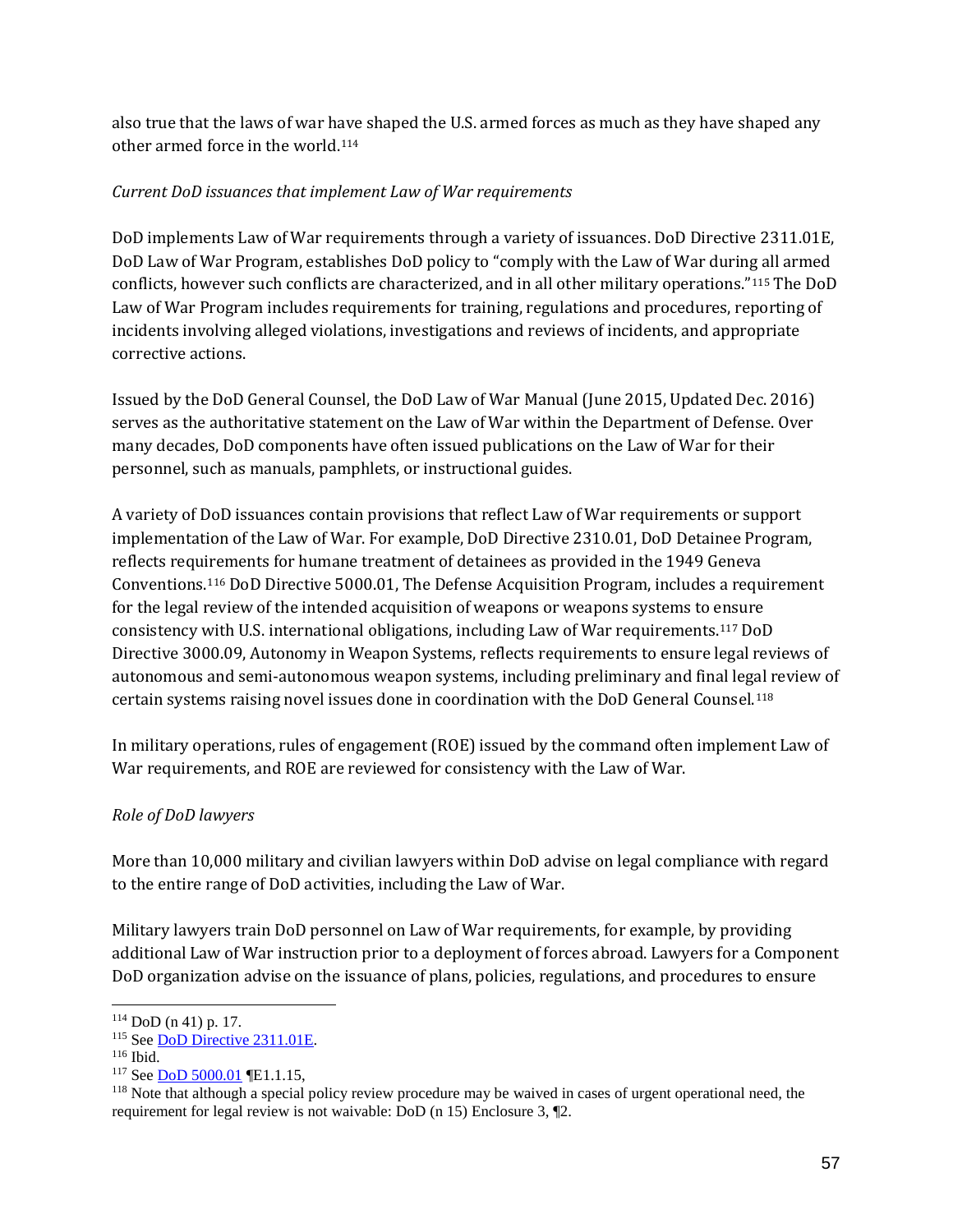consistency with Law of War requirements. Lawyers review the acquisition or procurement of weapons. Lawyers help administer programs to report alleged violations of the Law of War through the chain of command and also advise on investigations into alleged incidents and on accountability actions, such as commanders' decisions to take action under the Uniform Code of Military Justice. Lawyers also advise commanders on Law of War issues during military operations.

DoD lawyers also participate in U.S. efforts to engage internationally on Law of War issues (or "international humanitarian law" issues, to use a term for the Law of War also frequently used outside of DoD) including concerning how the Law of War applies to emerging technologies. For example, in 1999, DoD lawyers authored an assessment of legal issues in cyber operations. Similarly, the 2015 DoD Law of War Manual reflects work done in 2012 in connection with DoD Directive 3000.09, Autonomy in Weapon Systems, to elaborate on how the Law of War applies to the use of autonomous functions in weapon systems.[119](#page-57-0) In 2017 and 2018, DoD lawyers, in coordination with Department of State lawyers, drafted four working papers for the Group of Governmental Experts on Emerging Technologies in the area of lethal autonomous weapons systems, which has been convened by the High Contracting Parties to the Convention on Certain Conventional Weapons: i) a paper discussing characteristics of lethal autonomous weapons systems;[120](#page-57-1) ii) a paper discussing the Law of War and autonomy in weapon systems;[121](#page-57-2) iii) a paper discussing the potential human[itar](#page-57-3)ian benefits of emerging technologies in the area of lethal autonomous weapons systems;<sup>122</sup> and iv) a paper discussing human-machine interaction in the development, dep[loy](#page-57-4)ment, and use of emerging technologies in the area of lethal autonomous weapons systems.123

 $\ddot{\phantom{a}}$ 

<sup>122</sup> See U.S. Working Paper, ["Humanitarian benefits of emerging technologies in the area](https://www.unog.ch/80256EDD006B8954/(httpAssets)/7C177AE5BC10B588C125825F004B06BE/$file/CCW_GGE.1_2018_WP.4.pdf)

<span id="page-57-3"></span>[of lethal autonomous weapon systems.](https://www.unog.ch/80256EDD006B8954/(httpAssets)/7C177AE5BC10B588C125825F004B06BE/$file/CCW_GGE.1_2018_WP.4.pdf)" 28 March 2018, Group of Governmental Experts, Geneva.

<span id="page-57-1"></span><span id="page-57-0"></span><sup>&</sup>lt;sup>119</sup> DoD (n 48).<br><sup>120</sup> See U.S. Working Paper, ["Characteristics of Lethal Autonomous Weapons Systems.](https://www.unog.ch/80256EDD006B8954/(httpAssets)/A4466587B0DABE6CC12581D400660157/$file/2017_GGEonLAWS_WP7_USA.pdf)" 10 November 2017, Group of Governmental Experts, Geneva.

<span id="page-57-2"></span><sup>&</sup>lt;sup>121</sup> See U.S. Working Paper, ["Autonomy in Weapons Systems."](https://www.unog.ch/80256EDD006B8954/(httpAssets)/99487114803FA99EC12581D40065E90A/$file/2017_GGEonLAWS_WP6_USA.pdf) 10 November 2017, Group of Governmental Experts, Geneva.

<span id="page-57-4"></span><sup>123</sup> U.S. Working Paper (n 50).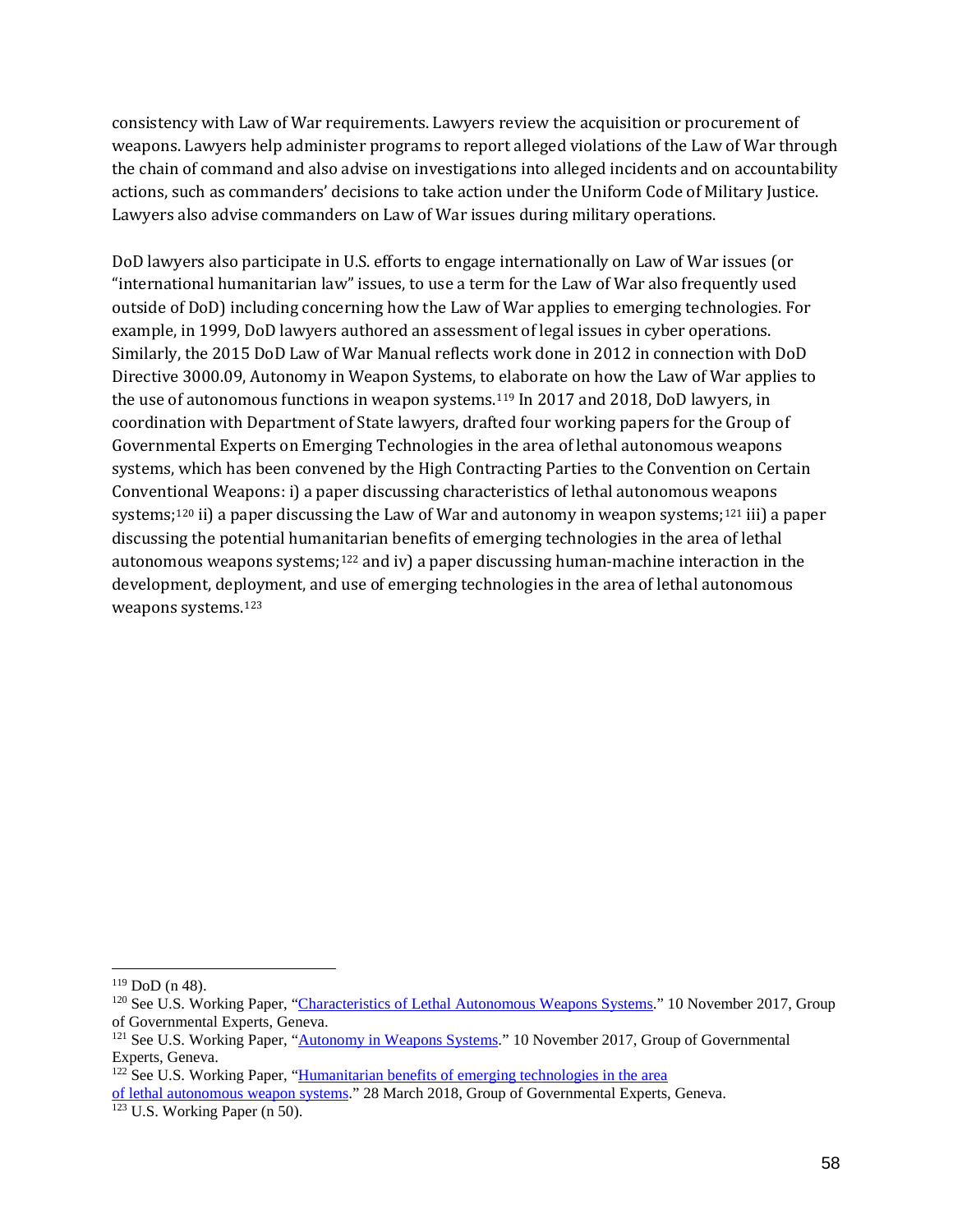# Appendix IV: Defense Acquisition / Test and Evaluation Process

# **A. Introduction**

Adoption of AI requires that DoD test it to ensure it is satisfactory for deployment and use. DoD has a long history of investing in rigorous test and evaluation (T&E) and verification and validation (V&V) procedures, and will use and tailor them to AI, as the Department has done with previous emerging technologies. Just as DoD has a strong legal, ethical, and policy framework to build on as AI adoption increases across the Department, DoD's existing T&E and V&V infrastructure constitutes a robust foundation on which future modifications for AI will be developed.

# **B. Basic overview of the role of T&E in the DoD acquisition process**

We seek here to explain, in broad terms, the life cycle of a potential AI system from the identification of a need, to development, deployment and disposal. This short introduction is high level, and it is grossly oversimplified for the sake of brevity. Additionally, this overview is of *existing* DoD Acquisitions policy. DoD is, however, leveraging recommendations from the Defense Innovation Board's software acquisition report, and it is developing new policy and guidance for a distinct software pathway as part of an overarching reform of the DoD Instruction 5000.X acquisition policies. These reforms are intended to bring DoD in line with industry standards, streamline acquisitions and more rapidly bring capabilities to the Department. Also note, this appendix excludes Commercial Off-the-Shelf items (COTS), as there are different regulatory rules and requirements for COTS items.[124](#page-58-0) The appendix also does not address Internal Use Software requirements for the Department.[125](#page-58-1)

<span id="page-58-0"></span> $\overline{a}$ <sup>124</sup> See: Defense Acquisition University discussion of COTS here:

<https://www.dau.edu/cop/e3/Pages/Topics/Commercial%20Off-The-Shelf%20COTS.aspx> . For the FY2017 proposed changes to procurement of COTS items, see: Cassidy, Susan B. and Alexis N. Dyschkant. 2018. ["Takeaways from DoD's Proposed Changes to Commercial Item Contracting"](https://www.insidegovernmentcontracts.com/2018/09/takeaways-dod-proposed-changes-commercial-item-contracting/) *Covington*. 13 Sept. Also see: Department of Defense. [Frequently Asked Questions Commercial and Nondevelopmental Items.](https://www.dsp.dla.mil/Policy-Guidance/FAQs/Commercial-and-Nondevelopmental-Items/)

<span id="page-58-1"></span><sup>&</sup>lt;sup>125</sup> Department of Defense. 2019. DoD Instruction [5000.76](https://www.esd.whs.mil/Portals/54/Documents/DD/issuances/dodi/500076p.pdf?ver=2019-06-07-110639-567) "Accountability and Management of Internal Use Software (IUS)" 2 March 2017, updated 7 June 2019.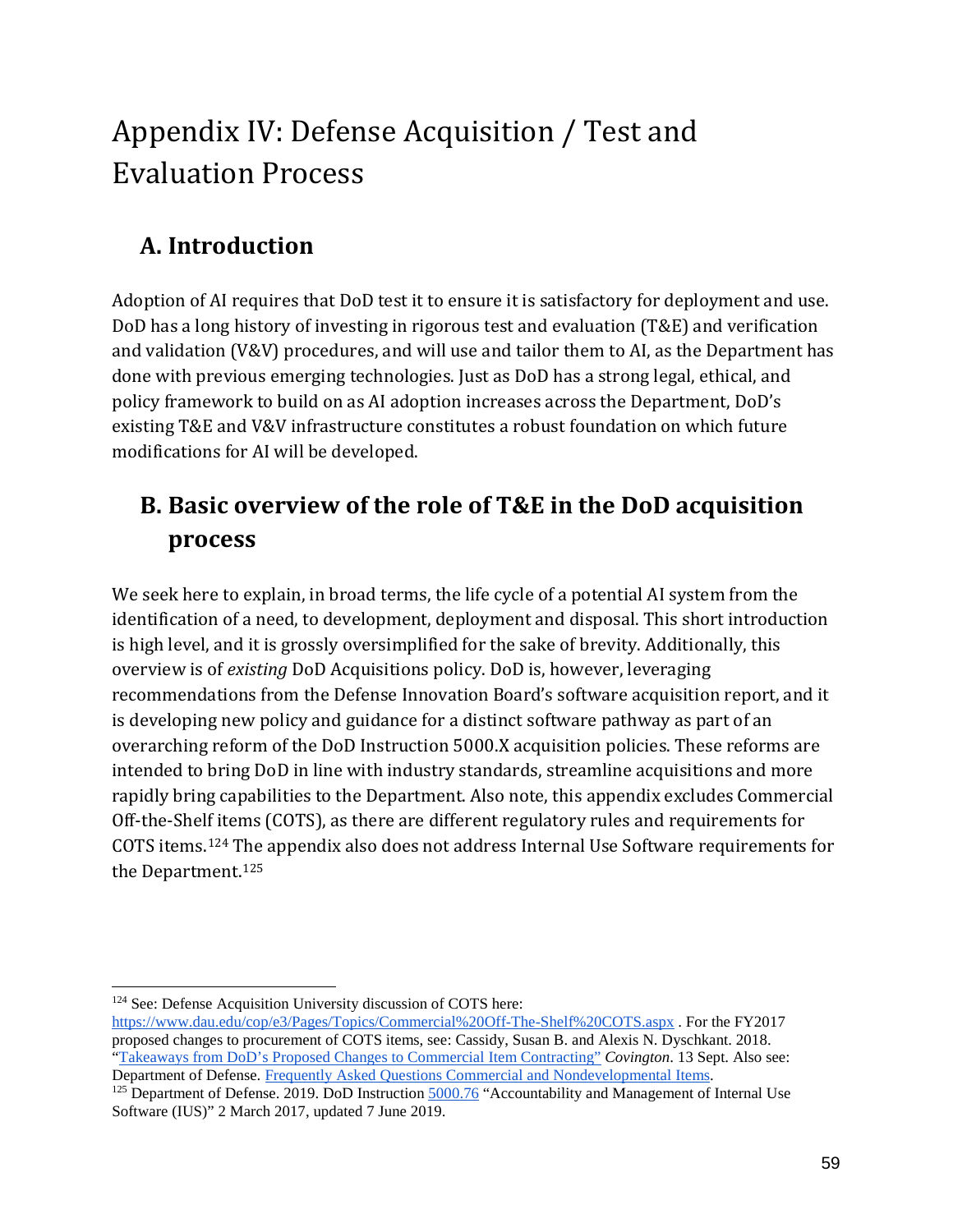The existing guidelines for acquisition within DoD are outlined in DoD Instruction 5000.02.[126](#page-59-0) However, depending upon the designated program category, there are different statutes that govern different categories and can be quite complex; we cannot enter into this here.[127](#page-59-1) This process is well established, even if byzantine in application. To briefly explain what a generic acquisition cycle looks like, we can reference 5000.02:



Figure 1: Generic Acquisition Phases and Decision Points, DOD Instruction 5000.02, Operation of the Defense Acquisition System, Section 5.c.(2) (a) January 2015,USD(AT&L)

This generic cycle is complicated in various ways depending upon the technology under development. For instance, various phases change or have different decision points depending upon whether the technology is hardware intensive, "unique" software intensive, incrementally deployed software intensive, accelerated acquisition, or a hybrid acquisition.

<span id="page-59-0"></span> $\overline{a}$ <sup>126</sup> Department of Defense. 2017. Instruction 5000.02 "Operation of the Defense Acquisition System" 7 January 2015, updated 10 August 2017.

<span id="page-59-1"></span><sup>&</sup>lt;sup>127</sup> For further information regarding these categories, see DoDI 5000.02.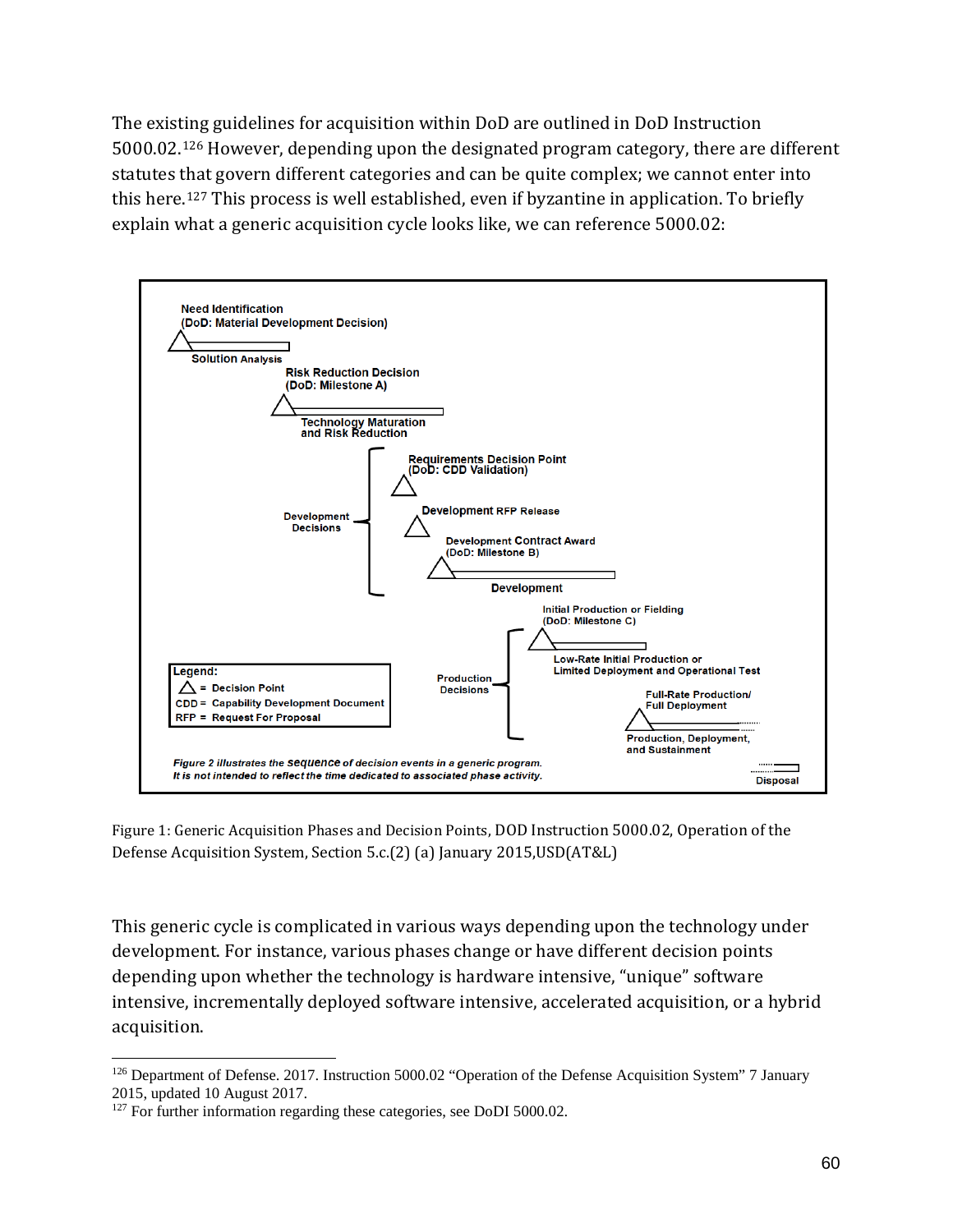Given that AI systems can be almost any one of these programs (except perhaps hardware intensive), how the specific acquisition and T&E programs will specifically work is particular to the application. Additionally, the length of each phase will depend upon the necessary builds and the T&E requirements, which include Developmental Test and Evaluation (DT&E), Operational Test and Evaluation (OT&E) and potentially Live Fire Test and Evaluation (LFT&E).

To see the difference, see below for Unique Software Intensive Programs, which are characterized by "complex, usually defense unique, software program that will not be fully deployed until several software builds have been completed."[128](#page-60-0)



Figure 2: Model 2: Defense Unique Software Intensive Program. DOD Instruction 5000.02, Operation of the Defense Acquisition System, Section 5.c.(3) (c) January 2015,USD(AT&L)

From the initial identification of a need, through a capabilities requirements process or Initial Capabilities Document (ICD), the first decision point arises: a Material Development Decision. This is based on the requirements documents provided and a completion of an Analysis of Alternatives Study Guidance and Study Plan. This prompts the first phase of Material Solution Analysis (MSA), which is not as of yet a formal acquisition program (which can be delayed until Milestones B or C depending upon the technology and statutory requirements).

<span id="page-60-0"></span> $\overline{a}$ <sup>128</sup> Ibid, p. 12.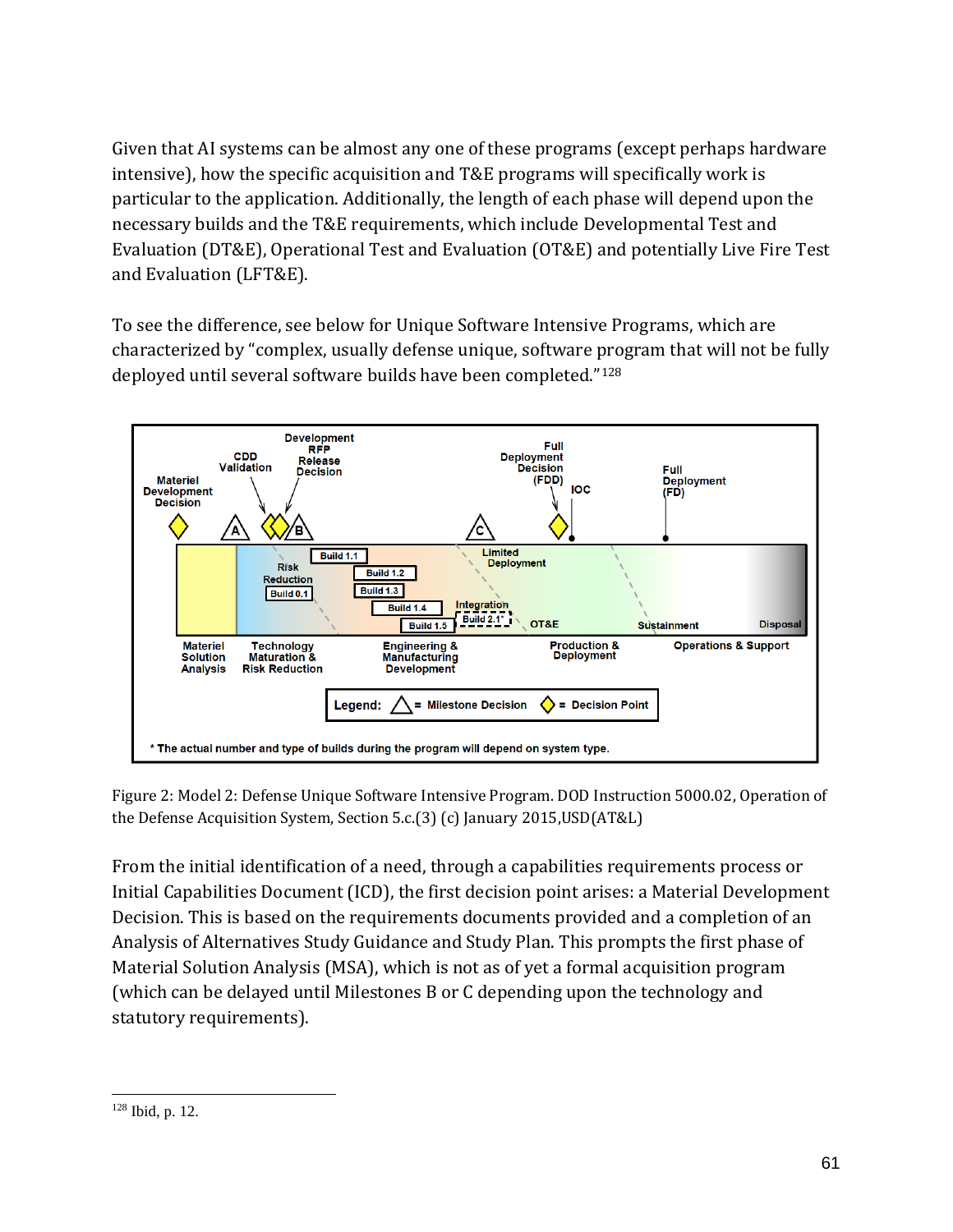For AI systems, it is likely that the ICD will provide indicators or design documentation that calls for the specific needs of AI or even more specifically ML.

For the MSA, plans for development, testing and evaluation are required. This entails a need for knowledge of data sources, quality, the characteristics of a system (such as human-machine teaming or human-machine interaction), the required infrastructure of the system, the permissible and impermissible actions of the system, and an understanding of the capabilities for various missions. This ends with Milestone A. For the Technology Maturation and Risk Reduction phase, T&E is already underway, at least in formal development and planning if not within one build. The purpose of this phase is to reduce cost risks for program development, as well as analyze technology maturation, and can be accompanied by tech demonstrations, competitive prototyping, as well as initial planning for sustainment and life cycle costs.[129](#page-61-0) These also include testing for vulnerabilities, data needs and size, weight and power (SWAP) constraints.

Additionally, initial validation occurs at this phase to ensure that requirements are "technically achievable, affordable, and testable, and that requirements trades are fully informed by systems engineering trade-off analyses completed by the Program Manager or the DoD Component."[130](#page-61-1)

Phase III, the Engineering and Manufacturing Development Phase (EMD), begins with a Request for Proposal (RFP) for the EMD. The RFP is issued to ensure risk reduction and assess rigorously whether the program is affordable, technologically sound, and executable. If RFPs are successful, then Milestone B is accomplished and provides authorization to begin EMD, the formal initiation of an acquisition program.

EMD Phase's purpose is to "develop, build, and test a product to verify that all operational and derived requirements have been met, and to support production or deployment decisions."[131](#page-61-2) In short, much of the hard work on hardware and software engineering takes place during this phase. Moreover, additional DT&E occurs throughout this phase, as does initial OT&E. These early OT&E events are undertaken by Service Component test organizations, and as noted in 5000.02, should be planned in conjunction with one another.

Finally, during EMD, Program Managers complete designs for production support elements, looking to incorporate performance tests and sustainment plans that do not exceed the affordability caps. Depending upon the system under development, various other actors

 $\overline{a}$ <sup>129</sup> Ibid, pp. 21-23.

<span id="page-61-1"></span><span id="page-61-0"></span><sup>130</sup> Ibid, p. 23.

<span id="page-61-2"></span><sup>131</sup> Ibid, p. 27.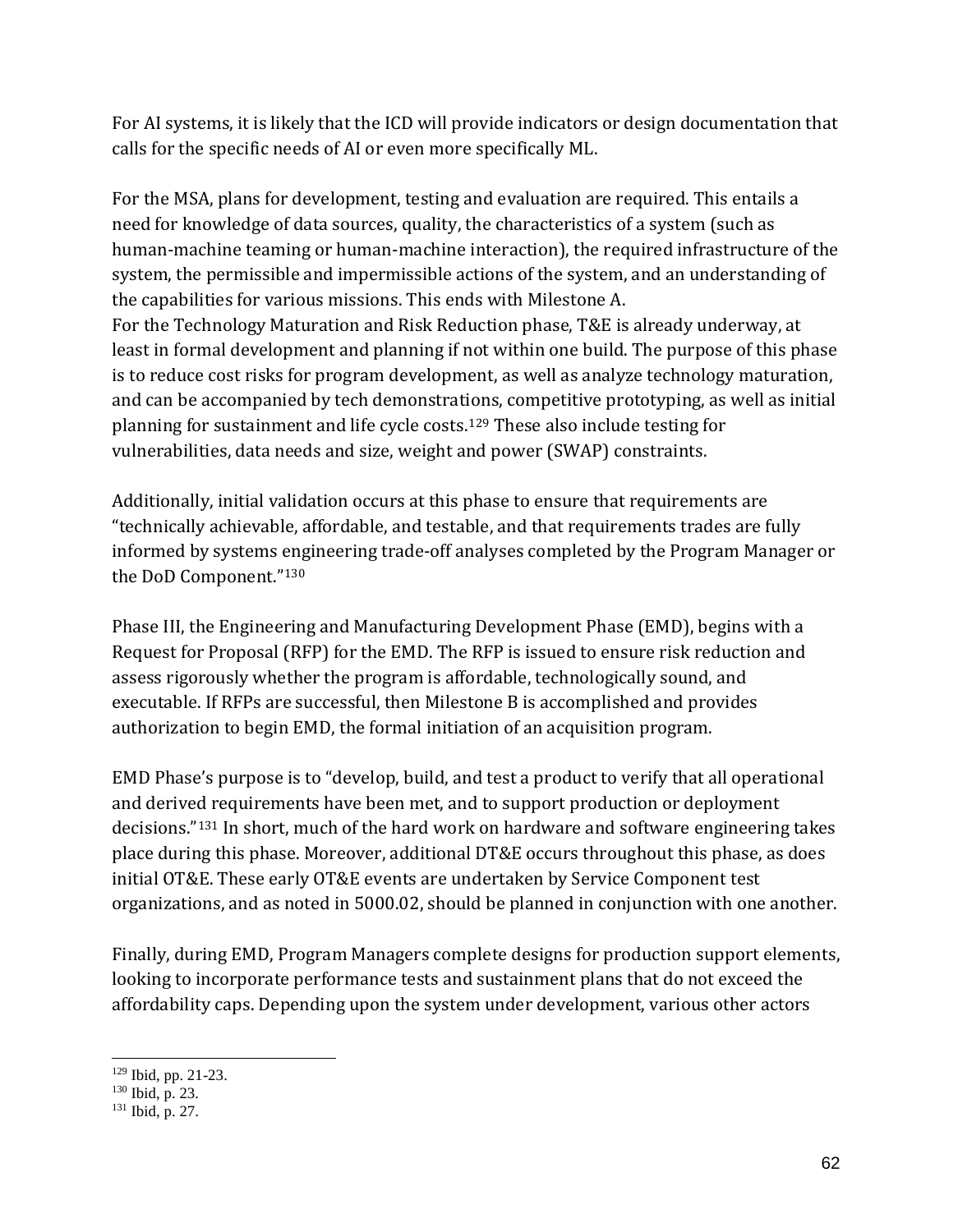may also be involved during this phase, including Lead System Integrators and the need for advanced purchase of production items.

Given that many production and sustainment plans and choices are made during the EMD, Program Managers and various other authorities ought to strive for "concurrency" between the beginning of production stages and the completion of DT&E. EMD is completed when the Phase's purposes noted above are completed, and for software components they have sustainment processes in place and functioning. Completion is when Milestone C and limited deployment decisions are made, and a Production and Development RFP will be released.

Once a system enters into the Production and Deployment (P&D) phase, the goal is to deliver the requirements-compliant systems to the particular organization for fielded use by operational units. The phase consists of several different activities, such as limited deployment, OT&E, and the decision to engage in full-rate production or full-deployment. For software systems, limited deployment supports OT&E, and in some cases will provide the required operational testing metrics. OT&E in this phase is intended to be as realistic as possible for the system. In short, realistic environments are crucial.

After a full-rate production decision or full deployment decision, the cycle enters into its final stage: Operations & Support. As noted in 5000.02, "the purpose of the O&S Phase is to execute the product support strategy, satisfy material readiness and operational support performance requirements, and sustain the system over its life cycle (to include disposal).["132](#page-62-0) This phase is divided between Sustainment and Disposal.

Given that many acquired systems can be operational for decades, the best cost estimations, as well as the need for replacement components, needs to be specified correctly. Included here are license rights, tools, equipment and facilities needed for sustainment and maintenance. Upon the end of life cycle, the system is demilitarized and disposed.

All this said and as noted in the opening of this section, the Department is undergoing policy revisions to its software acquisition processes. It will soon shift to an Adaptive Acquisition Framework (see Figure 3 below). This framework is comprised of various pathways for acquisition, where programs are tailored to the particular characteristics and risks of the capability being acquired.

The software pathway underscores the critical role of automated testing in the software process, as well as iterative and incremental software development methodologies and a

<span id="page-62-0"></span> $\overline{a}$ <sup>132</sup> Ibid, 31.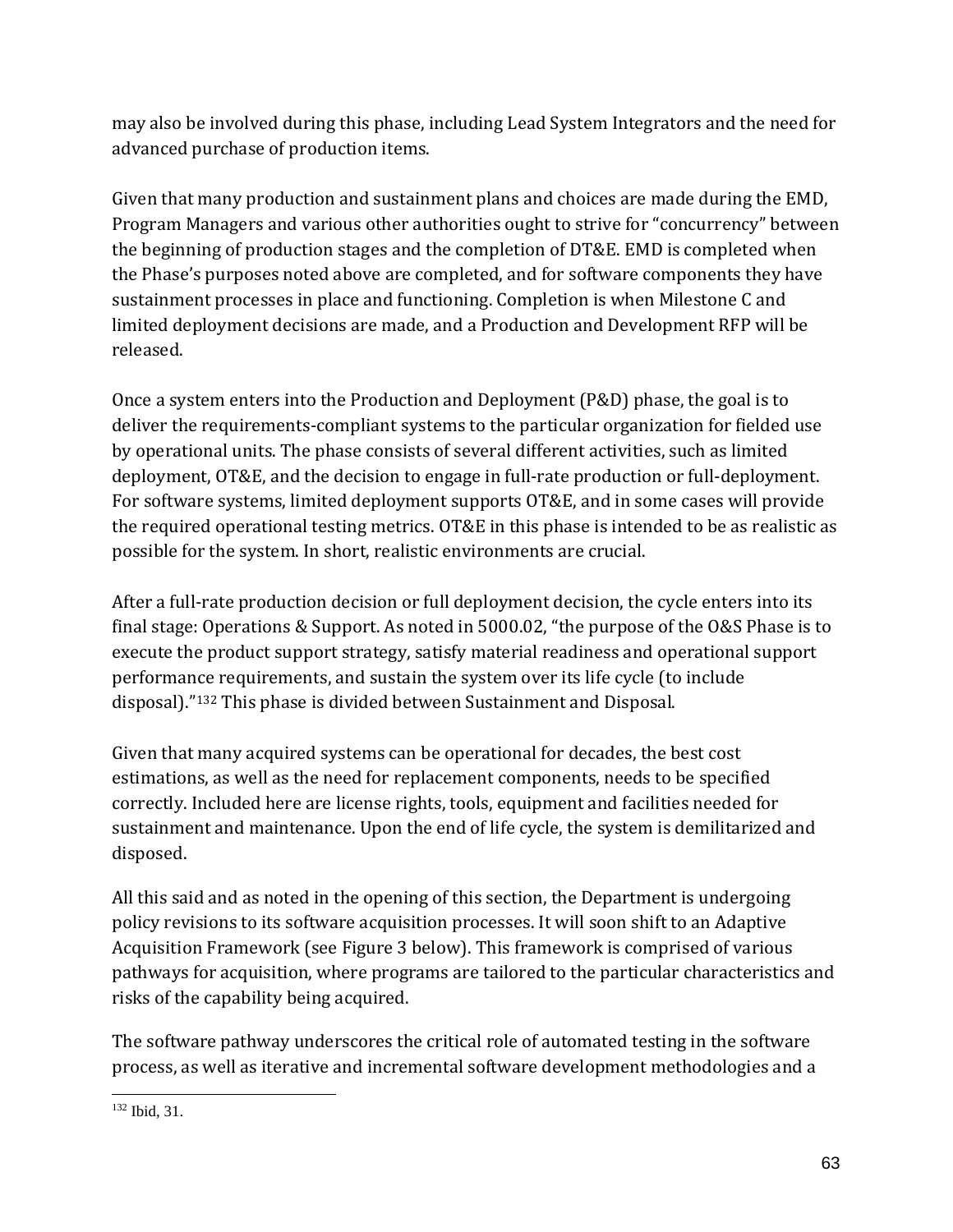DevSecOps approach. Moreover, complex systems may utilize multiple pathways during the acquisition cycle.



Figure 3: [Adaptive Acquisition Framework](https://www.ndia.org/-/media/sites/ndia/divisions/ipmd/2019-04-meeting/201-acquisition-enablers-cummings-final-190508215305.ashx?la=en)

# **C. The Current State of Test & Evaluation for Artificial Intelligence in DoD[133](#page-63-0)**

### **Background**

AI will have a significant impact on military operations and DoD must be prepared to adopt this technology within a clear ethical framework. As DoD adopts an ethics framework, T&E of AI systems is a critical enabler for that outcome.

The abundance of national security policies and directives that emerged in the past few years complicates and enables U.S. AI pursuits. The Defense Science Board (DSB) 2016 Summer Study on Autonomy identified the need to ensure trust and trustworthiness in AI

<span id="page-63-0"></span> $\overline{a}$ <sup>133</sup> The DIB asked the MITRE Corporation to conduct a high-level assessment of the current state of AI T&E within DoD and to offer recommendations for acceleration of AI T&E adoption. Section C of Appendix IV reflect MITRE's findings.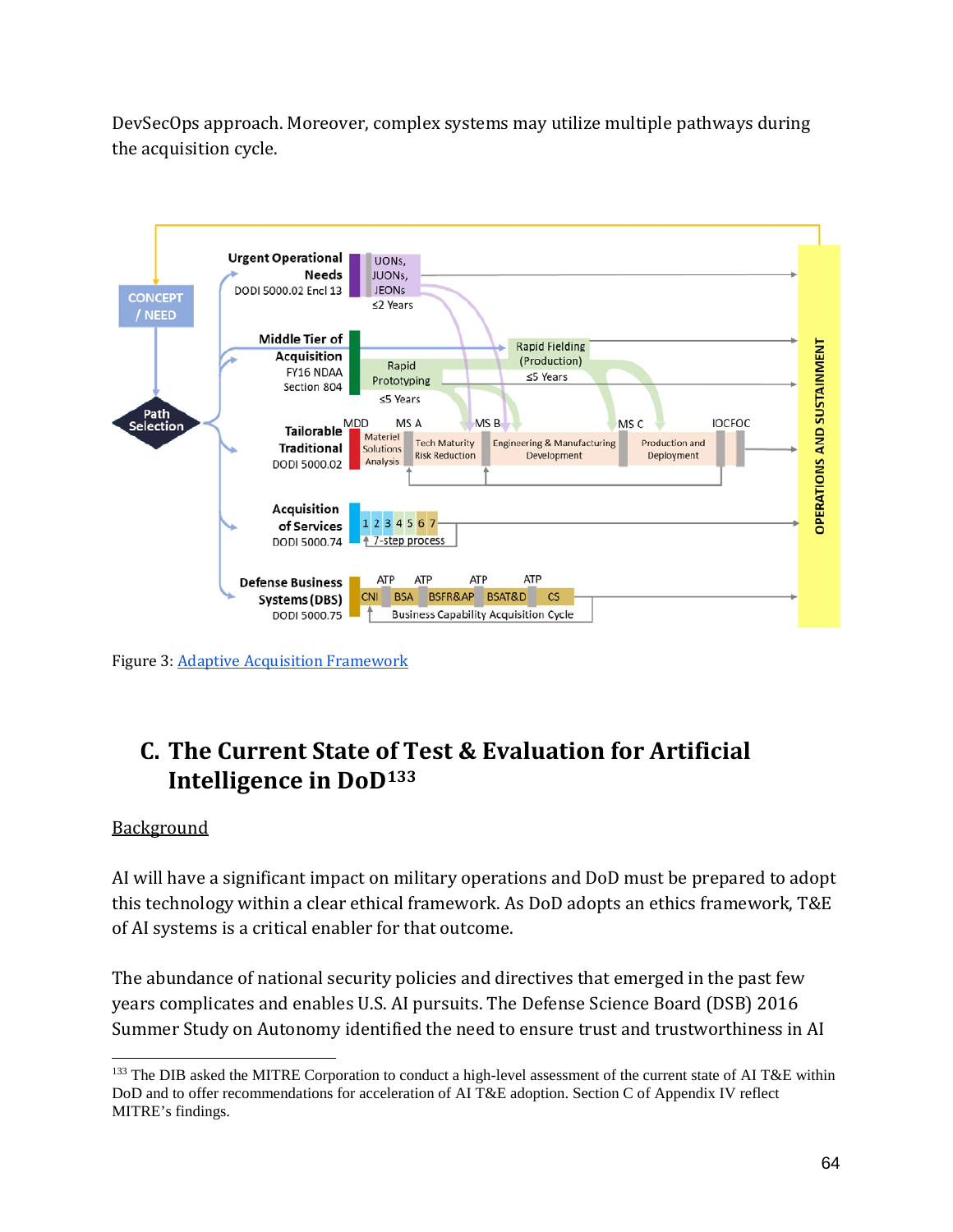systems. The Study stated that DoD has a far-reaching responsibility "not only for the operator and the Commander, but also for designers, testers, policy and lawmakers, and the American public."[134](#page-64-0) The DSB made recommendations to the T&E community, including the need to "establish a new paradigm for T&E of autonomous systems that encompasses the entire system lifecycle."[135](#page-64-1)

In its 2018 DoD Artificial Intelligence Strategy, DoD highlighted the need to provide leadership in the areas of military ethics in AI safety. Specifically, the AI Strategy stressed the importance of "pioneering approaches for AI T&E, verification, and validation."[136](#page-64-2)

Moreover, the 2019 National Defense Authorization Act (NDAA) tasked a senior DoD official with "the responsibility for the coordination of activities relating to the development and demonstration of artificial intelligence and machine learning (ML) for the Department."[137](#page-64-3) The NDAA also mandated that this official, the Director of the JAIC, "work with appropriate officials to develop appropriate ethical, legal and other policies for the Department governing the development and use of artificial intelligence enabled systems and technologies in operational situations."[138](#page-64-4)

## Toward AI T&E Processes

The T&E process is a critical component of DoD's ability to acquire systems that deliver value to warfighters.[139](#page-64-5) T&E provides evidence to users and decision makers that the acquired system is assured to operate as expected when deployed. The DoD community has years of experience developing program T&E requirements as well as the necessary hardware and software support tools. However, these current T&E processes and tools were largely designed without consideration of AI technologies.[140](#page-64-6)

Since AI systems are software, they inherit the same T&E structure that software developers use, such as IEEE Std 1012.[141](#page-64-7) IEEE Std 1012 provides a rigorous structure for the software T&E process. However, AI systems will be more difficult to evaluate than traditional software due to their heavy use of data and stochastic operational behavior.

<span id="page-64-0"></span> $\overline{a}$ <sup>134</sup> Defense Science Board (n 17).

<span id="page-64-1"></span><sup>135</sup> Ibid.

<span id="page-64-2"></span><sup>136</sup> Department of Defense (n 5).

<span id="page-64-3"></span> $137$  Congress (n 11).

<span id="page-64-4"></span><sup>138</sup> Ibid.

<span id="page-64-5"></span><sup>&</sup>lt;sup>139</sup> DAU Guidebook, [Chapter 8: Test and Evaluation.](https://www.dau.edu/tools/dag/Pages/DAG-Page-Viewer.aspx?source=https://www.dau.edu/guidebooks/Shared%20Documents%20HTML/Chapter%208%20Test%20and%20Evaluation.aspx)

<span id="page-64-6"></span><sup>140</sup> Defense Science Board (n 17) p. 30

<span id="page-64-7"></span><sup>&</sup>lt;sup>141</sup> IEEE Standards Association, ["Standard for System, Software, and Hardware Verification and Validation 1012-](https://ieeexplore.ieee.org/document/8055462)

[<sup>2016,</sup>](https://ieeexplore.ieee.org/document/8055462)" New York: IEEE, 2016.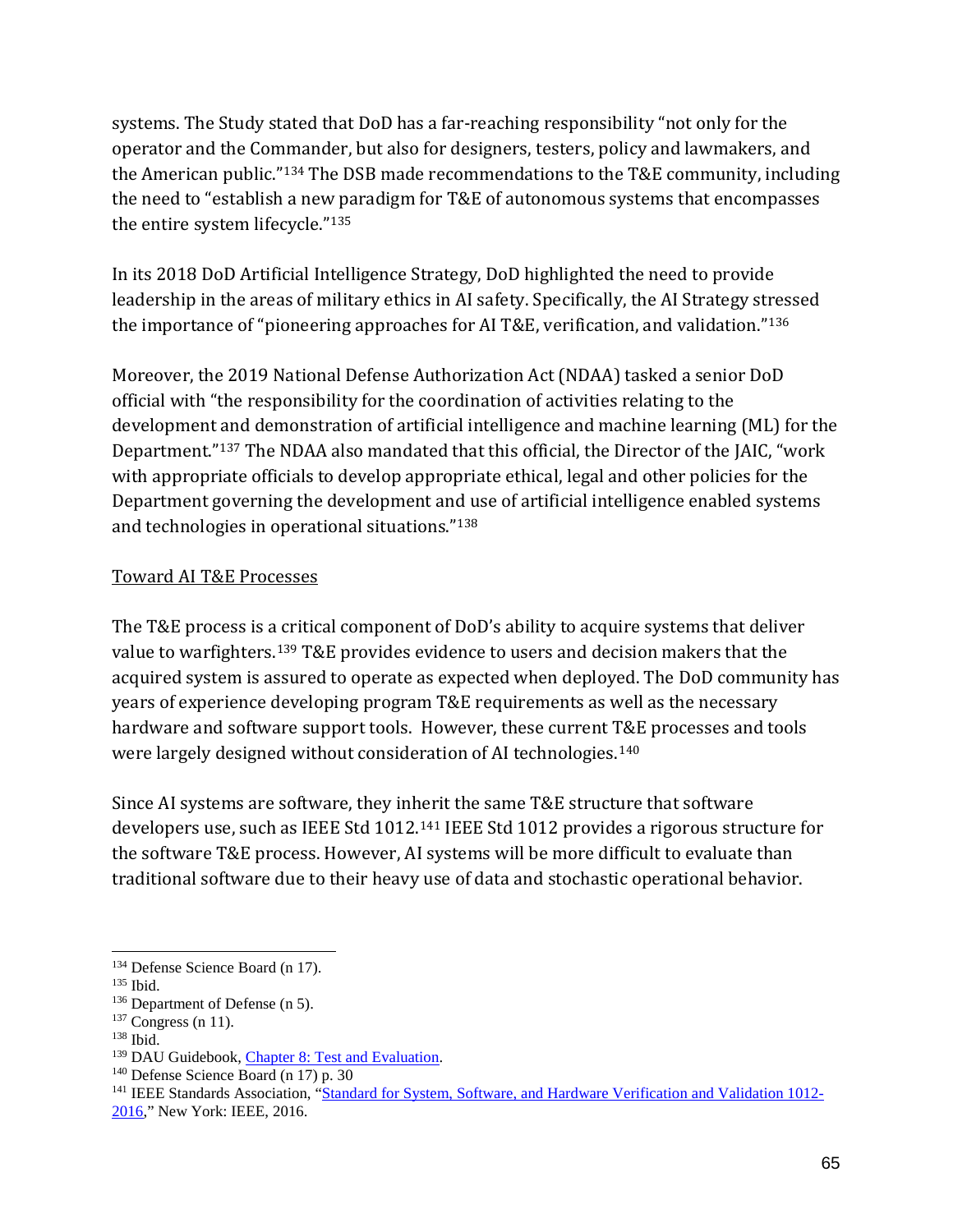The assurance that AI systems will function as expected will require a holistic approach that tests and evaluates the AI software across its entire lifecycle: from data capture to operational deployment to sustainment. This process blurs the lines between the traditional Development T&E (DT&E) and Operational T&E (OT&E) approaches to software systems testing. There are several compelling reasons for evolving current practices:

- 1. The commercial sector has converged on several guidelines to test and evaluate its ML models. Indust[ry a](#page-65-1)dheres to a Continuous Integration Continuous Development (CICD) process,[142](#page-65-0) <sup>143</sup> where multiple models are trained, tested, and deployed in live environments.
- 2. Testing of complex software systems is known to be computationally challenging because of increasing reliability requirements.[144](#page-65-2) Adding AI-enabled software components will increase complexity as the components are "entangled" in a complex manner not seen in traditional software.[145](#page-65-3) Real-time testing of AI software components will not cover all operational edge cases. Consequently, advances in modeling and simulation (M&S) will be required to establish operational envelopes in many DoD applications.
- 3. AI capabilities will require large, relevant data sets (both labeled and un-labeled) used to train ML-based software as well as test other types of AI decision-making algorithms. In many DoD use cases, these data requirements will be difficult to satisfy, as DoD does not have control over all aspects of its operational environments.

DoD could follow a feasible path toward assured AI systems adapted from the commercial sector, which would decrease the initial cost of T&E tool development. However, as discussed above, some use cases will require new investments to satisfy DoD's unique needs.

## Comparing DoD and Commercial AI T&E Needs

Commercial organizations have spent the better part of a decade developing cloud computing and data harvesting platforms that facilitate their analytic pipelines. For example, Netflix, Amazon, Google, and Facebook apply mature ML algorithms to build recommendation systems. Two key contributors to the commercial sector's successful

 $\overline{a}$ <sup>142</sup> <https://aws.amazon.com/getting-started/projects/set-up-ci-cd-pipeline/>

<span id="page-65-1"></span><span id="page-65-0"></span><sup>143</sup> <https://cloud.google.com/docs/ci-cd/>

<span id="page-65-2"></span><sup>&</sup>lt;sup>144</sup> The Infeasibility of Quantifying the Reliability of Life-Critical Real-Time Software, Butler and Finelli, IEEE Transactions on Software Engineering, January 1993.

<span id="page-65-3"></span><sup>145</sup> Software Engineering for Machine Learning: A Case Study, Amershi et al., CSE-SEIP '10 Proceedings of the 41st International Conference on Software Engineering, pp. 291-300. (2019).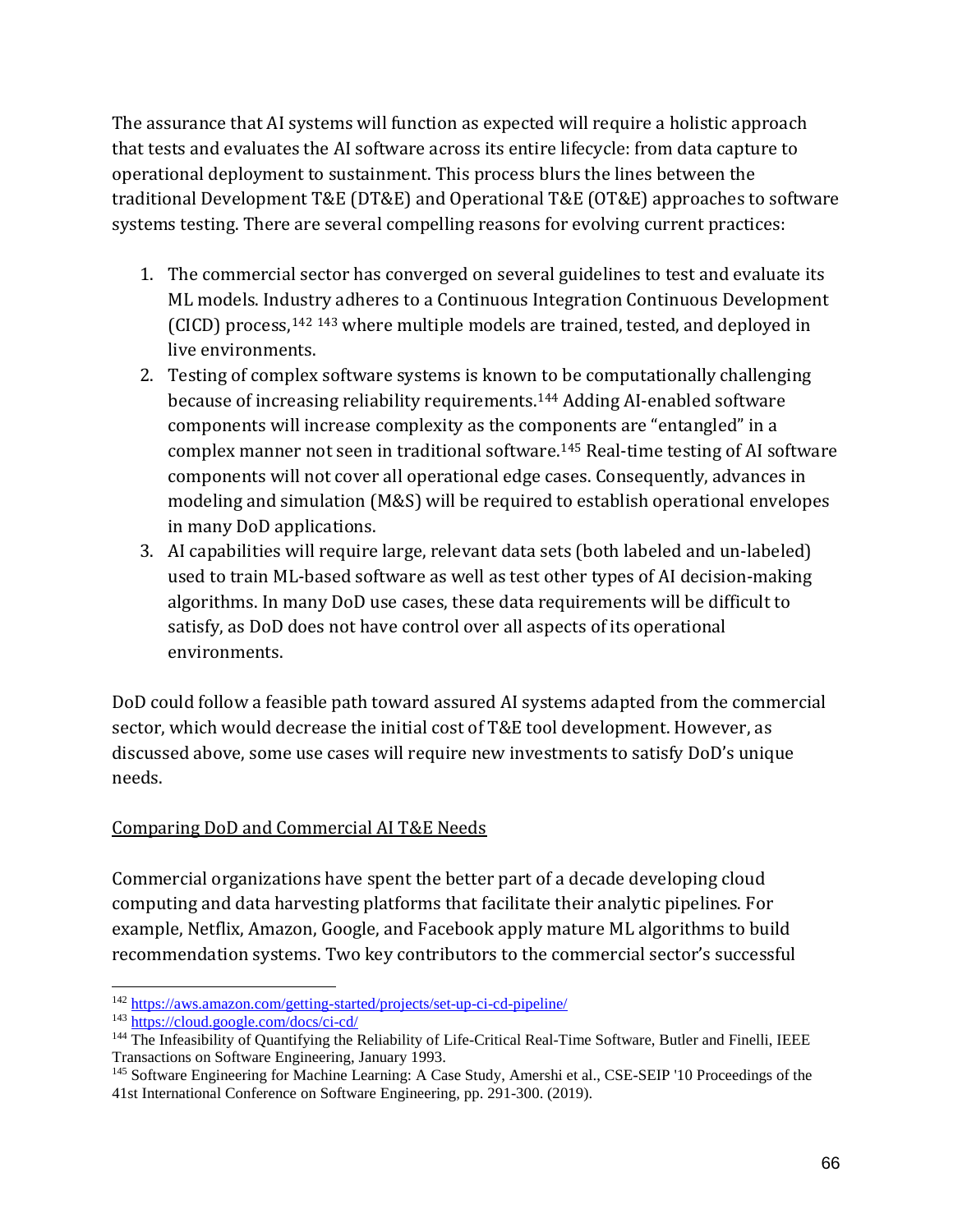application of AI technologies are: 1) centralized control over infrastructure and 2) development and deployment into low-risk environments. To develop and test missioncritical AI capabilities, DoD will require mission-ready infrastructure and testing tools to build assurance cases for its AI systems before operational use.

The commercial sector has also spent some ten years developing integrated data analytics pipelines over cloud computing infrastructures. Since commercial firms have closer control (from sensors to databases) over their information streams, their AI development and test teams can rapidly analyze, develop, and deploy solutions. The commercial sector does not confront challenges to the degree that DoD does with its infrastructure (e.g., legacy computing systems, multiple classification networks). Consequently, commercial solutions cannot be inserted unaltered into DoD environments to capture and curate operationally relevant data that is useful for technology development and T&E. Even if the infrastructure problem were solved, the diverse types of data collected for DoD missions present a challenge in terms of knowledge organization. Establishing data standards among DoD and other U.S. government (USG) agencies would enable better AI T&E methodologies.

When possible, DoD should repurpose commercial T&E methods and tools for use in the DoD enterprise. For example, Azure and AWS provide secure environments and tooling that DoD could leverage in the short term.<sup>[146](#page-66-0),[147](#page-66-1)</sup> However, as noted, industry infrastructure and innovation will not apply in all DoD use cases. For example, live A/B testing is a common industry T&E approach on new ML models, but such a process would expose warfighters to unnecessary risk. The commercial autonomous vehicle community is pushing the boundaries of how T&E could function for safety-critical AI systems. This nascent work leverages new techniques in synthetic data generation and M&S. DoD could learn from this application domain what functions well (or does not) when deploying AI systems in higher risk situations.

### Current State of DoD AI T&E

Recent commercial and academic advances in AI provide new options to help DoD meet some of its mission needs. Two technology areas being studied extensively are object classification, for example, by Project Maven[,148](#page-66-2) and AI assistants, which provide situational awareness and recommendations to warfighters.<sup>[149](#page-66-3)</sup> Since these two technology areas have

 $\overline{a}$ <sup>146</sup> <https://aws.amazon.com/blogs/publicsector/announcing-the-new-aws-secret-region/>

<span id="page-66-1"></span><span id="page-66-0"></span><sup>147</sup> [https://azure.microsoft.com/en-us/blog/announcing-new-azure-government-capabilities-for-classified-mission](https://azure.microsoft.com/en-us/blog/announcing-new-azure-government-capabilities-for-classified-mission-critical-workloads/)[critical-workloads/](https://azure.microsoft.com/en-us/blog/announcing-new-azure-government-capabilities-for-classified-mission-critical-workloads/)

<span id="page-66-2"></span><sup>&</sup>lt;sup>148</sup> [https://www.defense.gov/Newsroom/News/Article/Article/1254719/project-maven-to-deploy-computer](https://www.defense.gov/Newsroom/News/Article/Article/1254719/project-maven-to-deploy-computer-algorithms-to-war-zone-by-years-end/)[algorithms-to-war-zone-by-years-end/](https://www.defense.gov/Newsroom/News/Article/Article/1254719/project-maven-to-deploy-computer-algorithms-to-war-zone-by-years-end/)

<span id="page-66-3"></span><sup>149</sup> [https://www.armytimes.com/news/your-army/2018/07/26/want-siri-or-alexa-ready-for-tactical-ops-this-army](https://www.armytimes.com/news/your-army/2018/07/26/want-siri-or-alexa-ready-for-tactical-ops-this-army-command-is-working-on-it)[command-is-working-on-it](https://www.armytimes.com/news/your-army/2018/07/26/want-siri-or-alexa-ready-for-tactical-ops-this-army-command-is-working-on-it)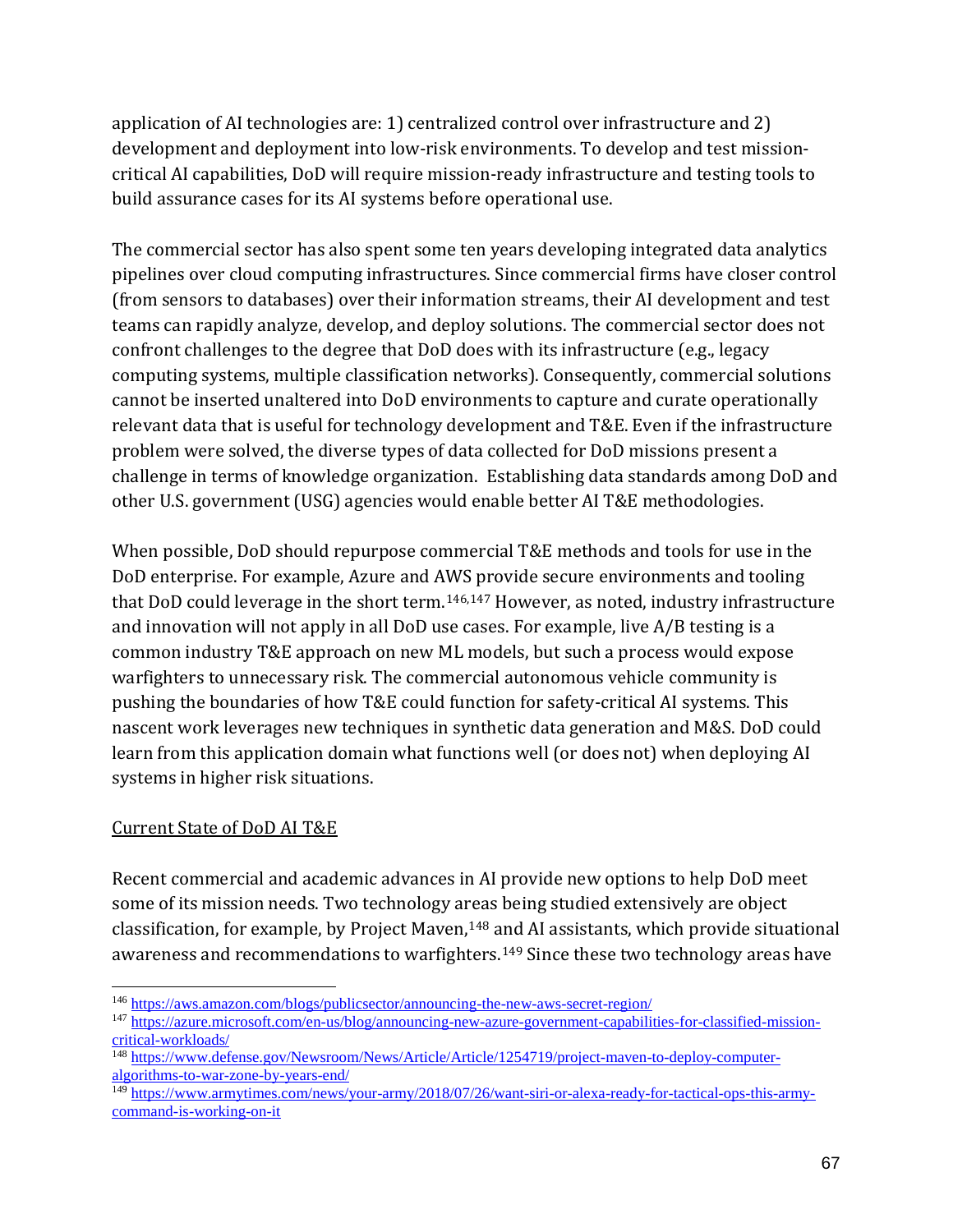received the most attention, organizations have more efforts underway to develop methods and tools that support T&E. However, many developing AI-enabled capabilities have minimal or no T&E support tools. As DoD funds new capabilities, it will also need T&E tools that align with the technology development process.

Typically, technology development and acquisition are measured via Technology Readiness Levels (TRLs):[150](#page-67-0)

- TRL 1–3: Basic research and establishing proof of concept. Service laboratories and OSD science and technology (S&T) organizations fund basic science exploration of AI, starting at TRL 1, and ending with lab-level proof of concept at TRL 3.
- TRL 4–6: Technology demonstration to prototype. Technologies at these TRLs in DoD are also typically handled by Service labs and Office of the Secretary of Defense (OSD) S&T organizations. However, this is also the point in the development cycle at which a program office or other acquisition authority might assume responsibility for the effort. By TRL 6, a subsystem or system prototype has been demonstrated in an operationally relevant environment.
- TRL 7–9: Engineering development to launch and operation. The final levels of development take a prototype technology and engineer it into a deployable capability.

Several DoD organizations have started to develop AI test tools. The following (nonexhaustive) list provides a sample of T&E process and tool development activities focused primarily on OSD investment:

- **Test Resource Management Center (TRMC):** TRMC is housed within the Office of the Assistant Secretary of Defense for Research and Engineering. It is congressionally mandated to provide the Major Range and Test Facility Base (MRTFB) with the technology required to test Programs of Record. The TRMC has augmented its T&E/S&T portfolio to include AI in the Autonomy and Artificial Intelligence Test (AAIT) Test Technology Area (TTA). This portfolio focuses on maturing technology, specifically from TRL 3 to TRL 6. In addition to its S&T investment, the TRMC advances technology from TRL 6 to TRL 9 in its Central T&E Investment Program (CTEIP).
- **Joint AI Center (JAIC):** The JAIC is a newly established center under the DoD Chief Information Officer (CIO) that is mandated to accelerate the adoption of AI

<span id="page-67-0"></span> $\overline{a}$ <sup>150</sup> Héder, Mihály. ["From NASA to EU: The evolution of the TRL scale in Public Sector Innovation.](https://core.ac.uk/download/pdf/94310086.pdf)" *The Innovation Journal* 22.2 (2017): 1-23.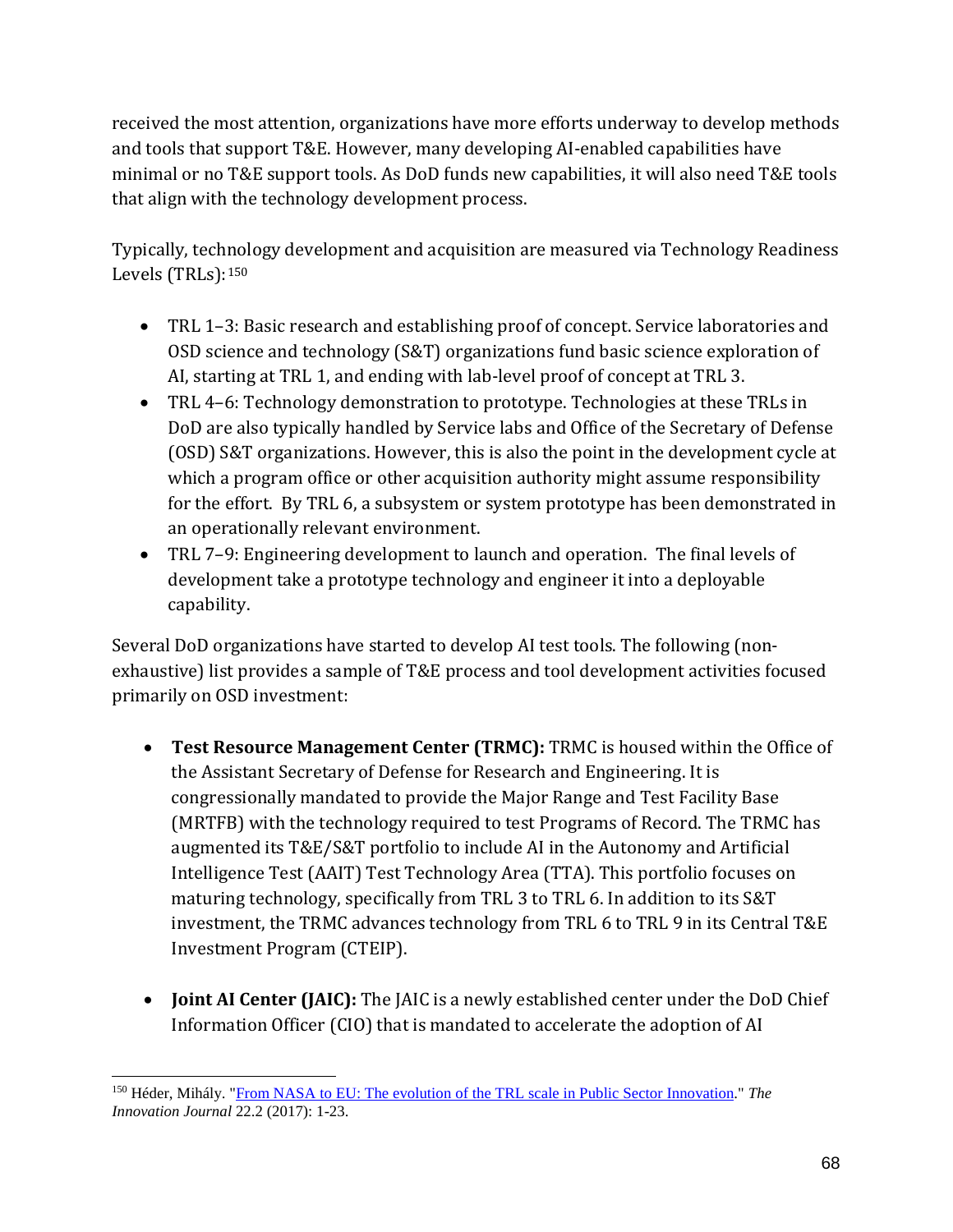throughout the Department.[151](#page-68-0) During FY19, it established several National Mission Initiatives (NMIs) to develop new AI-enabled capabilities. The JAIC designated AI T&E as one of its priorities and is investing in the creation of tools for the development and operational test of AI systems. The JAIC is also establishing the Joint Common Foundation (JCF), an infrastructure environment designed specifically for training, testing, and transitioning AI technologies intended to be available for use by all the Services.[152](#page-68-1) As part of its investments over the next few years, JAIC is also incorporating red teaming and adversarial AI into its capabilities to meet the increasing demand for those technologies both as standalone technology and for T&E purposes.

- **Autonomy Community of Interest (COI) T&E Validation and Verification (V&V) Group:** OSD created the Autonomy COI to advance autonomous systems by assessing S&T investments, gaps, and opportunities, and initiating enabling technology development. Autonomous systems software uses AI technologies; thus, the COI's Test, Evaluation, Validation, and Verification (TEVV) process addresses the technological need to test and evaluate everything from algorithms to multivehicle teams.
- **Defense Advanced Research Projects Agency (DARPA):** DARPA, OSD's primary S&T organization, created the Explainable AI Program[153](#page-68-2) to produce more explainable models and facilitate user understanding of and confidence in AI systems. The AI Next Program, focused primarily on the development of the next generation of AI/ML algorithms, will likely have T&E components, particularly with respect to the adversarial use of AI.[154](#page-68-3)

Investments in AI T&E are not limited to OSD. The Services have their own AI programs, many of which include test components. The Services have also established multiple organizations and developed strategies that address AI testing needs. Examples include the Army AI Task Force,<sup>[155](#page-68-4)</sup> the Navy Cent[er fo](#page-68-5)r Applied Research in Artificial Intelligence located at the Naval Research Laboratory ,<sup>156</sup> and the Air Force Artificial Intelligence Annex to the DoD AI Strategy.[157](#page-68-6)

 $\overline{a}$ <sup>151</sup> <https://dodcio.defense.gov/About-DoD-CIO/Organization/JAIC/>

<span id="page-68-1"></span><span id="page-68-0"></span><sup>152</sup> <https://www.fedscoop.com/jaic-fiscal-2020-jack-shanahan/>

<span id="page-68-2"></span><sup>153</sup> <https://www.darpa.mil/program/explainable-artificial-intelligence>

<span id="page-68-3"></span><sup>154</sup> <https://www.darpa.mil/work-with-us/ai-next-campaign>

<span id="page-68-4"></span><sup>155</sup> [https://www.army.mil/article/225642/ai\\_task\\_force\\_taking\\_giant\\_leaps\\_forward](https://www.army.mil/article/225642/ai_task_force_taking_giant_leaps_forward)

<span id="page-68-5"></span><sup>156</sup> <https://www.nrl.navy.mil/itd/aic/>

<span id="page-68-6"></span><sup>157</sup> <https://www.af.mil/News/Article-Display/Article/1959225/air-force-releases-2019-artificial-intelligence-strategy/>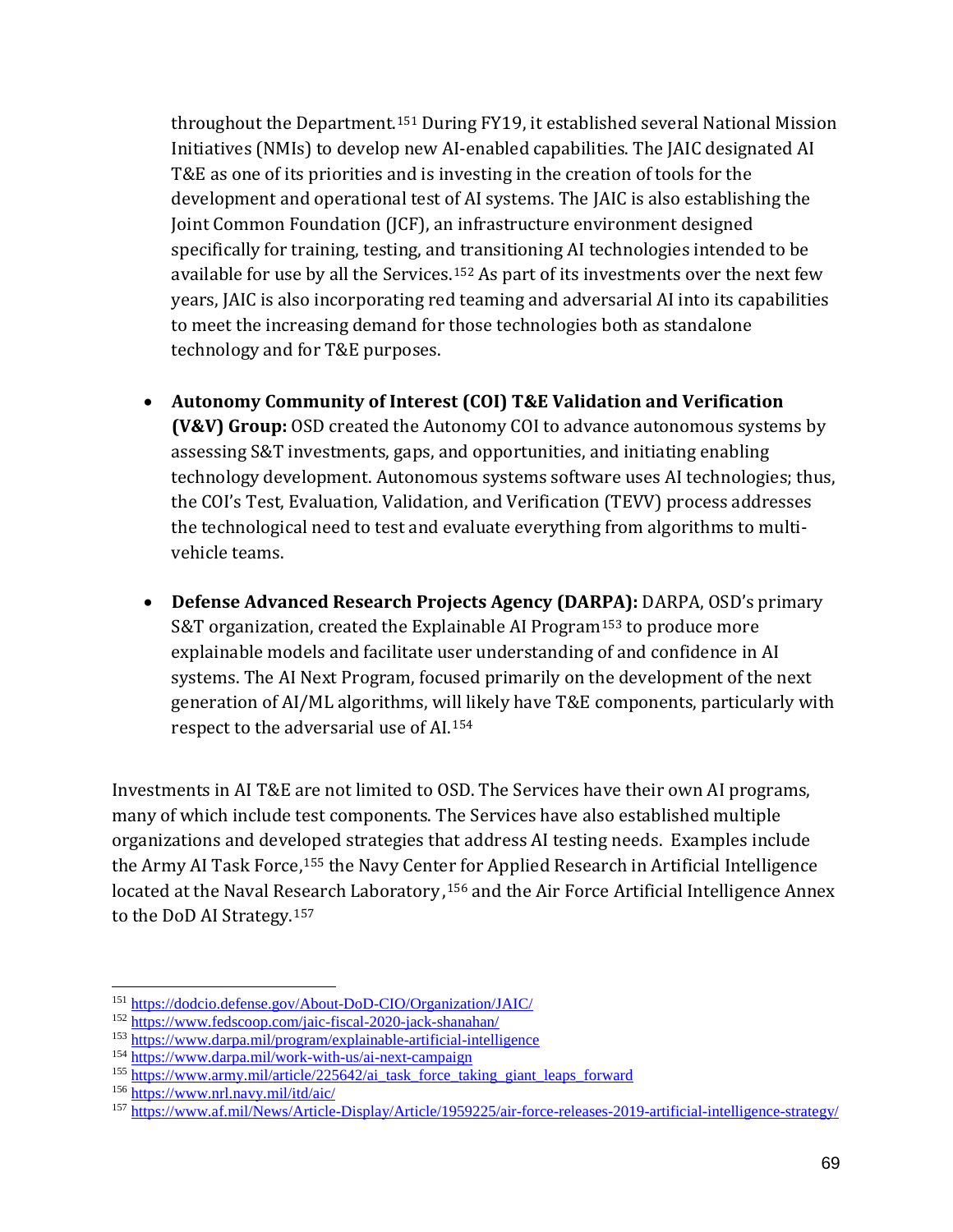Addressing technologies at TRLs 1–6, the Service labs investigate T&E of AI as part of their efforts to create new AI technologies. Service AI developers will need to execute T&E activities that ensure that the AI technology developed meets program requirements.

U.S. Special Operations Command (USSOCOM) is exploring industry-aligned paradigms for performing AI T&E. For example, USSOCOM is experimenting with commercial-inspired CICD processes, wherein capability developers work in a tight loop with operators. This tightly coupled developer-user process facilitates rapid T&E that has informed an alternative method to increase the speed and assurance of AI systems. Furthermore, USSOCOM elements are investigating ways to change the Command's workforce to represent multiple levels of AI technology knowledge: from aware leaders to technology developers. The Army and Air Force have also started exploring these structural changes through their AI acceleration engagements.

## Consideration of Human-AI Interaction

Many of the deployed AI capabilities that receive the most attention are "black box" models, such as deep neural networks. Modern neural networks are complex pattern recognition models that contain millions of parameters. When such systems make incorrect predictions, only an expert can perform deeper analysis of the parameters to determine their validity. DoD T&E teams will not have the same level of expertise as the model builders and will therefore require tools that augment their understanding of the models' behavior.

DARPA's recent Explainable AI Program provided a funding boost that advances such explainability methods, which produce approximate models that allow non-experts to gain some insight into the model. However, these methods do not provide intuitive detail about the learned model. The program has alternative approaches to develop more transparent models that still exhibit good performance but are more readily understood by operators. Combining these transparent models with post-hoc explanations would facilitate the T&E measurement process and provide new avenues to assure AI systems. The DoD DT&E and OT&E communities should maintain awareness of OSD investments in interpretable AI technologies.

### Observations on DoD's AI T&E Capabilities

The current DoD infrastructure and processes are not yet equipped to handle the rapidly changing environment of AI and the associated testing at an enterprise level. Some organizations, particularly in OSD, are starting to change that landscape, but they cannot by themselves effect the alterations needed to create an AI-enabled fighting force.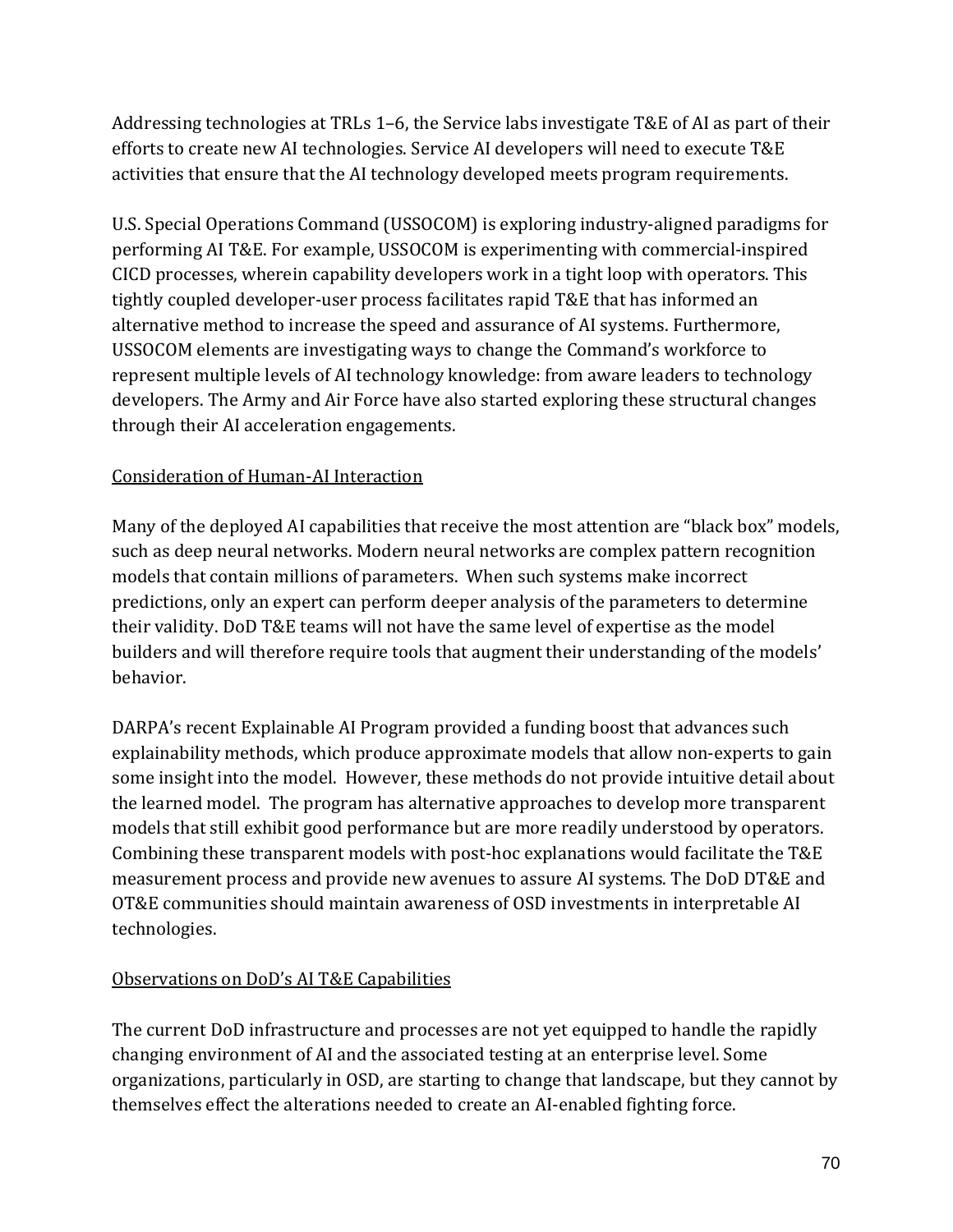DoD lacks AI T&E tools for validation of AI/ML models. A primary issue is the gap (often called the "valley of death") between late S&T efforts and delivery of capability to the warfighter (i.e., many efforts that reach TRL 6 have trouble navigating the DoD acquisition system to reach TRL 9). Several factors contribute to this problem, including:

- 1. **Lack of investment in AI T&E tools:** Standard software pipelines and tools may be used for many aspects of verification but will not be applicable to validating models (e.g. through explainability of interpretability). An exception is that TRMC has started to establish efforts in S&T for AI T&E for TRLs 3–6.
- 2. **Few early S&T investments:** With some exceptions, DoD organizations have made relatively few investments in the development of TRL 1–3 AI S&T tools. Within OSD, the DARPA Explainable AI Program represents a notable exception, though DARPA does not have a program focused on test of AI.
- 3. **Service and OSD coordination:** The Services comprise the users who require AI solutions for their problems and have the program offices for acquisition. OSD is working to establish centralized AI development and AI T&E solutions. This means that the Services and OSD need to coordinate to avoid duplicated application of DoD resources in the establishment of AI T&E solutions.

AI T&E development is in its early stages, so DoD has time to create the bridges that cross this "valley" and create infrastructure using established OSD organizations. The notable exception is that it seems no OSD organization has a program dedicated to developing TRL 1–3 test technology for AI, although DoD can address this shortcoming with strategic investment.

## Recommendations to Accelerate Adoption

The recommendations included in this section represent a concise response to the gaps discovered through the preliminary analysis summarized in this paper. All recommendations focus on changes at the OSD organization level, as a comprehensive survey of the Service AI T&E efforts is out of scope for the MITRE effort. The list below presents three major recommendations with more detailed sub-recommendations:

- 1. Establish Memoranda of Agreement (MOA) between the appropriate OSD organizations to create lanes for AI T&E development.
	- 1.1. A full TRL 1-9 path is needed within OSD for AI T&E tool development, with separate organizations given the mandate and funding for development and acquisition.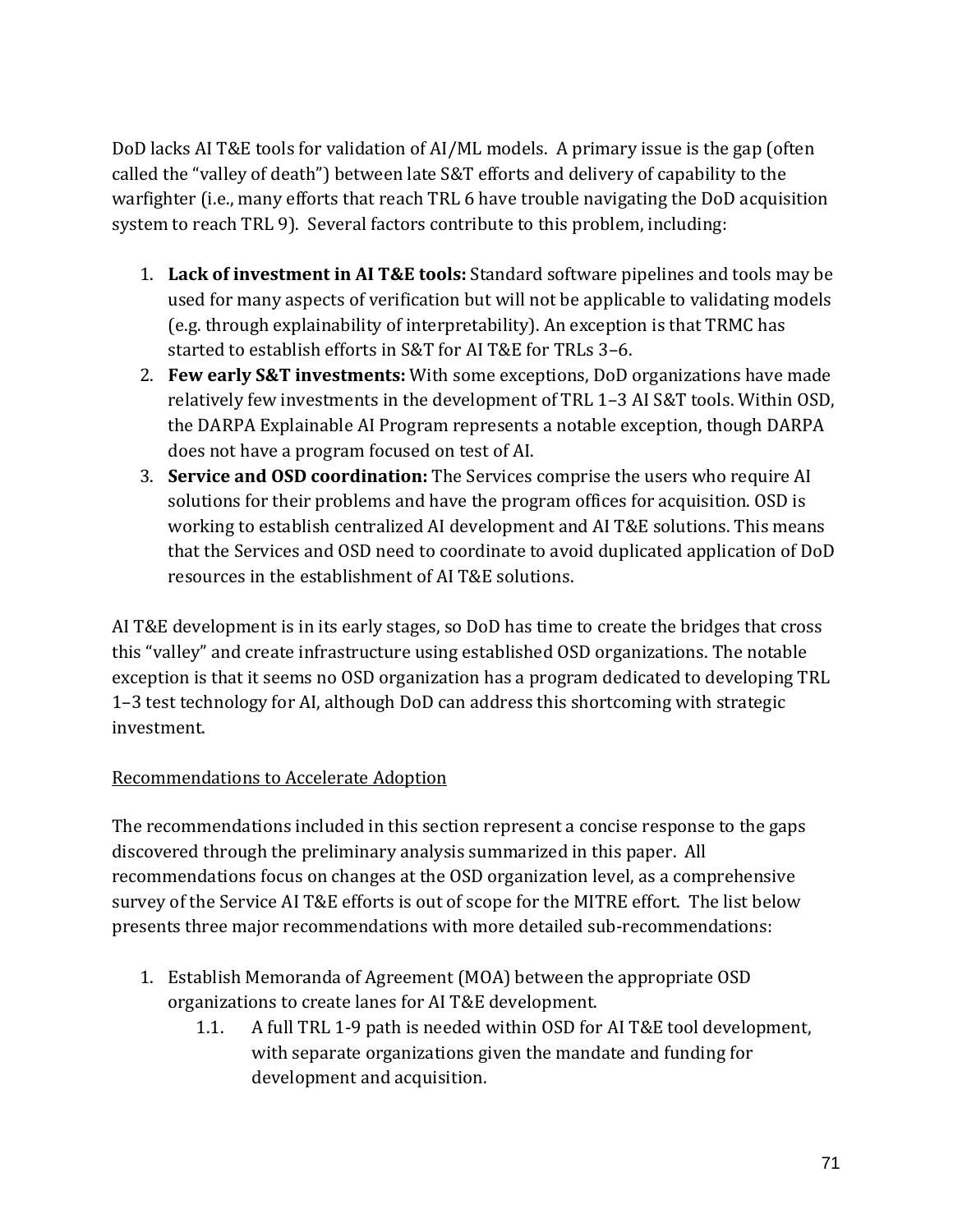- 1.2. In working to take technologies from TRL 7 to TRL 9, OSD should establish formal relationships with the Service test commands and program offices to cross the technology "valley of death" for AI T&E. This should include working with the program offices to establish tool requirements that filter down to TRL 3–4 tool S&T efforts.
- 2. Increase investment in the early science of AI T&E
	- 2.1. OSD should provide funding for a TRL 1–3 program (e.g., under DARPA or TRMC) to study the science of AI test for validation (e.g., explainability and interpretability).
	- 2.2. OSD should fund the development of ground truth sets for operationally relevant DoD problems. This effort should be executed in conjunction with the Service program offices.
	- 2.3. OSD should mature the test technology for non-classification (e.g., AI assistants and red teaming) ML systems.
- 3. Leverage relevant commercial sector infrastructure and practices.
	- 3.1. The JAIC has made initial investments in establishing the JCF, but the infrastructure is not ready for full-scale deployment and use by OSD and the Services. OSD should ensure that the relevant organizations (e.g., JAIC, TRMC, DOT&E, etc.) have the resources they need to develop a modern environment for centralized AI T&E.
	- 3.2. OSD should provide resources and coordinate among the Service program offices/test commands, OSD/Service T&E organizations (e.g., JAIC, the MRTFB, etc.), and industry partners to establish data standards and practices for testing of AI.
	- 3.3. OSD should mandate that developed test tools conform to the industry standard CICD processes that have proven successful in the commercial world.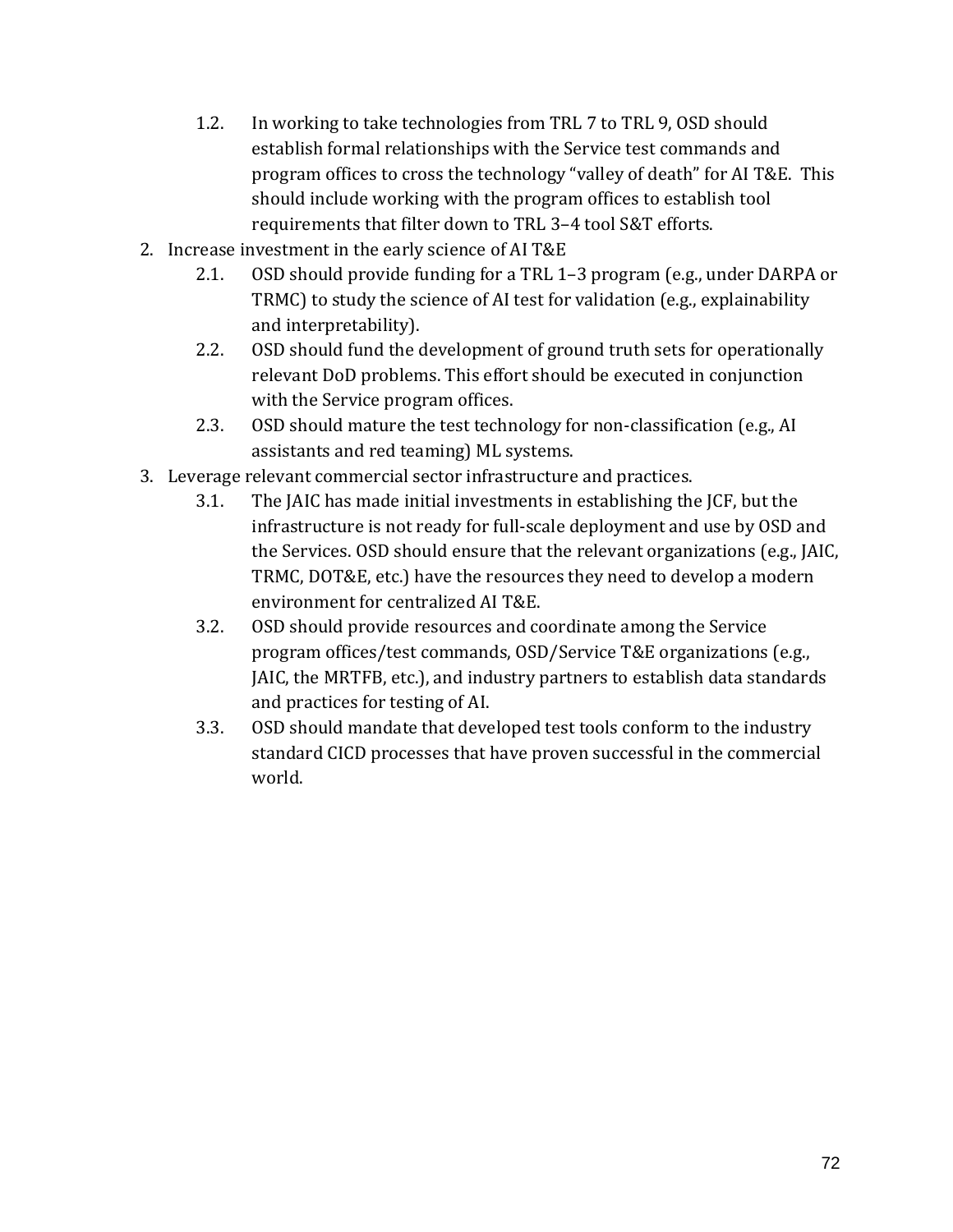## Appendix V: Overview of Other AI Ethics Principles

Over the past several years, increasing attention has been paid to generating AI Ethics Principles in one sort or another. The public sector, including the [OECD,](https://www.oecd.org/going-digital/ai/principles/) [European](https://ec.europa.eu/digital-single-market/en/high-level-expert-group-artificial-intelligence)  [Commission,](https://ec.europa.eu/digital-single-market/en/high-level-expert-group-artificial-intelligence) the [United Kingdom House of Lords,](https://publications.parliament.uk/pa/ld201719/ldselect/ldai/100/100.pdf) and ministries or groups from the governments of [Germany,](https://www.de.digital/DIGITAL/Redaktion/EN/Standardartikel/artificial-intelligence-strategy.html) [France,](https://www.aiforhumanity.fr/en/) [Australia,](https://consult.industry.gov.au/strategic-policy/artificial-intelligence-ethics-framework/supporting_documents/ArtificialIntelligenceethicsframeworkdiscussionpaper.pdf) [Canada,](https://www.canada.ca/en/government/system/digital-government/modern-emerging-technologies/responsible-use-ai.html) [Singapore,](https://www.law.berkeley.edu/wp-content/uploads/2019/04/Yeong-Zee-Kin-1.pdf) and [Dubai,](https://www.smartdubai.ae/initiatives/ai-principles-ethics) have all formulated AI ethics or governance documents. The private sector, such as Microsoft, [Google,](https://www.blog.google/technology/ai/ai-principles/) [OpenAI,](https://openai.com/charter/) the [Partnership on AI,](https://www.partnershiponai.org/tenets/) an[d IBM,](https://www.ibm.com/watson/assets/duo/pdf/everydayethics.pdf) has also provided their own approaches to AI ethics and governance. Likewise civil society groups, professional societies and other multi-stakeholder groups of experts and academics continue to issue reports and guiding principles for ethical AI. Some of these groups include the [Future of Life Institute's](https://futureoflife.org/ai-principles/)  [Asilomar Principles,](https://futureoflife.org/ai-principles/) th[e IEEE,](https://standards.ieee.org/industry-connections/ec/autonomous-systems.html) [Amnesty International's Toronto Declaration,](https://www.accessnow.org/the-toronto-declaration-protecting-the-rights-to-equality-and-non-discrimination-in-machine-learning-systems/) th[e Montreal](https://www.canasean.com/the-montreal-declaration-for-the-responsible-development-of-artificial-intelligence-launched/)  [Declaration,](https://www.canasean.com/the-montreal-declaration-for-the-responsible-development-of-artificial-intelligence-launched/) and many more. The closest set of "guiding principles" that may have relevance for the DoD AI Ethics Principles outlined in this paper are those put forward by the 2019 United Nations Convention on [Certain Conventional Weapons Group of](https://www.unog.ch/80256EDD006B8954/(httpAssets)/5497DF9B01E5D9CFC125845E00308E44/$file/CCW_GGE.1_2019_CRP.1_Rev2.pdf)  [Governmental Experts on Lethal Autonomous Weapons.](https://www.unog.ch/80256EDD006B8954/(httpAssets)/5497DF9B01E5D9CFC125845E00308E44/$file/CCW_GGE.1_2019_CRP.1_Rev2.pdf) Those principles are affirmed by the States Parties at the 2019 August meeting in Geneva. However, those directly relate to weapon systems and emerging weapon systems, and do not consider the use of AI more broadly by states' militaries.

As these activities gain in prominence, more sets of principles continue to emerge from all corners of governments, industries, civil society and even academics. Indeed the proliferation of AI Ethics Principles projects has now garnered a need for mapping all of the existing approaches. Recently, Harvard's Berkman-Klein Center announced it's new project "Principled Artificial Intelligence: A Map of Ethical and Rights-Based Approaches" to highlight commonalities and gaps.<sup>[158](#page-72-0)</sup> They find commonalities around nine different categories in these documents: human rights, promotion of human values, professional responsibility, human control of technology, fairness and non-discrimination, transparency and explainability, safety and security, accountability and privacy. More recently, researchers at ETH-Zurich conducted an analysis of whether there is a "global agreement" on what constitutes ethical AI. They found that there is broad consensus around 5 principles: transparency, justice and fairness, non-maleficence, and responsibility and privacy.[159](#page-72-1) However, there was substantial disagreement about what the content of each principle contains and how each was interpreted. In effect, this finding leaves open

 $\overline{a}$ 

<span id="page-72-0"></span><sup>158</sup> Fjeld, Jessica. Hannah Hilligoss, Nele Achten, Maia Levy Daniel, Joshua Feldman and Sally Kagay. 2019. ["Principled Artificial Intelligence: A Map of Ethical and Rights-Based Approaches."](https://ai-hr.cyber.harvard.edu/primp-viz.html)

<span id="page-72-1"></span><sup>159</sup> Jobin, Anna. Marcello Ienca and Effy Vayena. 2019. ["The Global Landscape of AI Ethics Guidelines"](https://www.nature.com/articles/s42256-019-0088-2) *Nature Machine Intelligence*, 2 September.